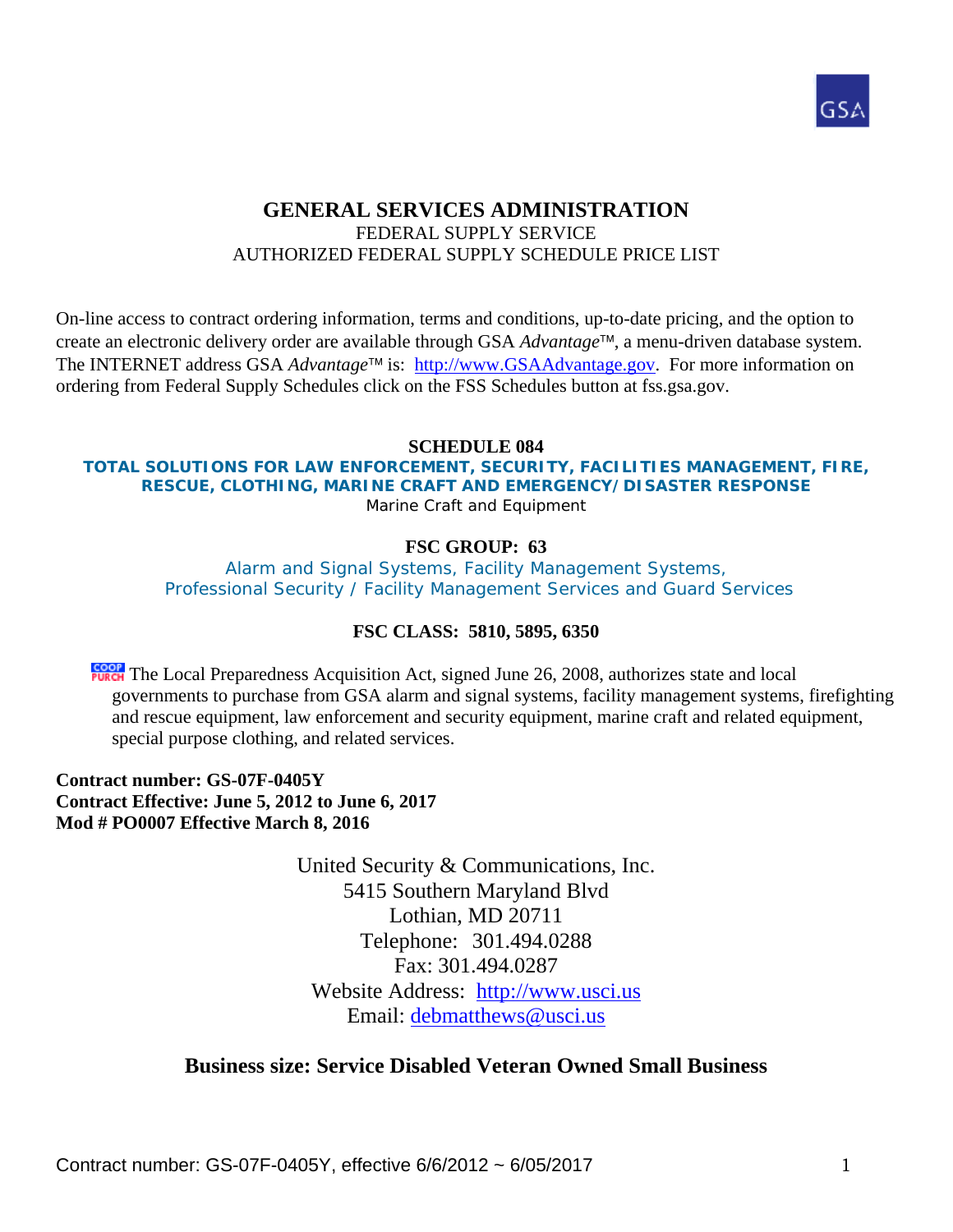

#### **CUSTOMER INFORMATION**

#### 1a. **SPECIAL ITEM NUMBERS (SIN)**

**246-35 (1)** Door Entry Control by Card Access, Magnetic Proximity, etc.

**246-25** Fire Alarm Systems – Excluding Fire Suppression Device

**246-40** Intrusion Alarms and Signal Systems including audible and visual warning devices (No personal alarms).

**246-42 (1)** Facility management Systems including accessories and repair parts. Computerized systems for surveillance, monitoring, controlling, signaling and reporting multiple functions.

#### **SIN 246-51 - INSTALLATION REQUIRING CONSTRUCTION**

(If you are offering this SIN, review clauses regarding Construction in Appendix 1 of this Attachment)

INCLUDES: Installation which requires construction.

Note: Ancillary services involving installation which do not meet the definition of construction as defined in FAR 2.101 shall be covered under SIN 246-50.

Note: This SIN specifically EXCLUDES Architectural Engineering Services (A&E) under the Brooks Architect-Engineers Act as stated in Federal Acquisition Regulation (FAR) Part 36. These services shall be ordered only in accordance with Part 36 and agency procedures, and shall not be included on a contract order as an open market item.

Contractors are responsible for the following when performing services under this SIN:

• Contractors must comply with Construction Clauses and Davis-Bacon Regulations. The clauses shown in Appendix 1 to Attachment 3 of this solicitation will apply to agency orders placed against the schedule contract.

• Compliance with all local laws, regulations and ordinances are the responsibility of the GSA prime contractor. The prime contractor shall accept full responsibility and liability for all work performed by subcontractors under a resultant contract.

• Contractors shall review the statement of work issued by the ordering agency and provide a separate quote for services to be performed under this SIN based on the ordering agency's requirements. Should the contractor not be able to meet requirement(s) in the statement of work, the contractor's quote must specifically identify the items which have not been included in the quoted price.

• Contractors must provide bonding and insurance as required by the ordering agency's statement of work.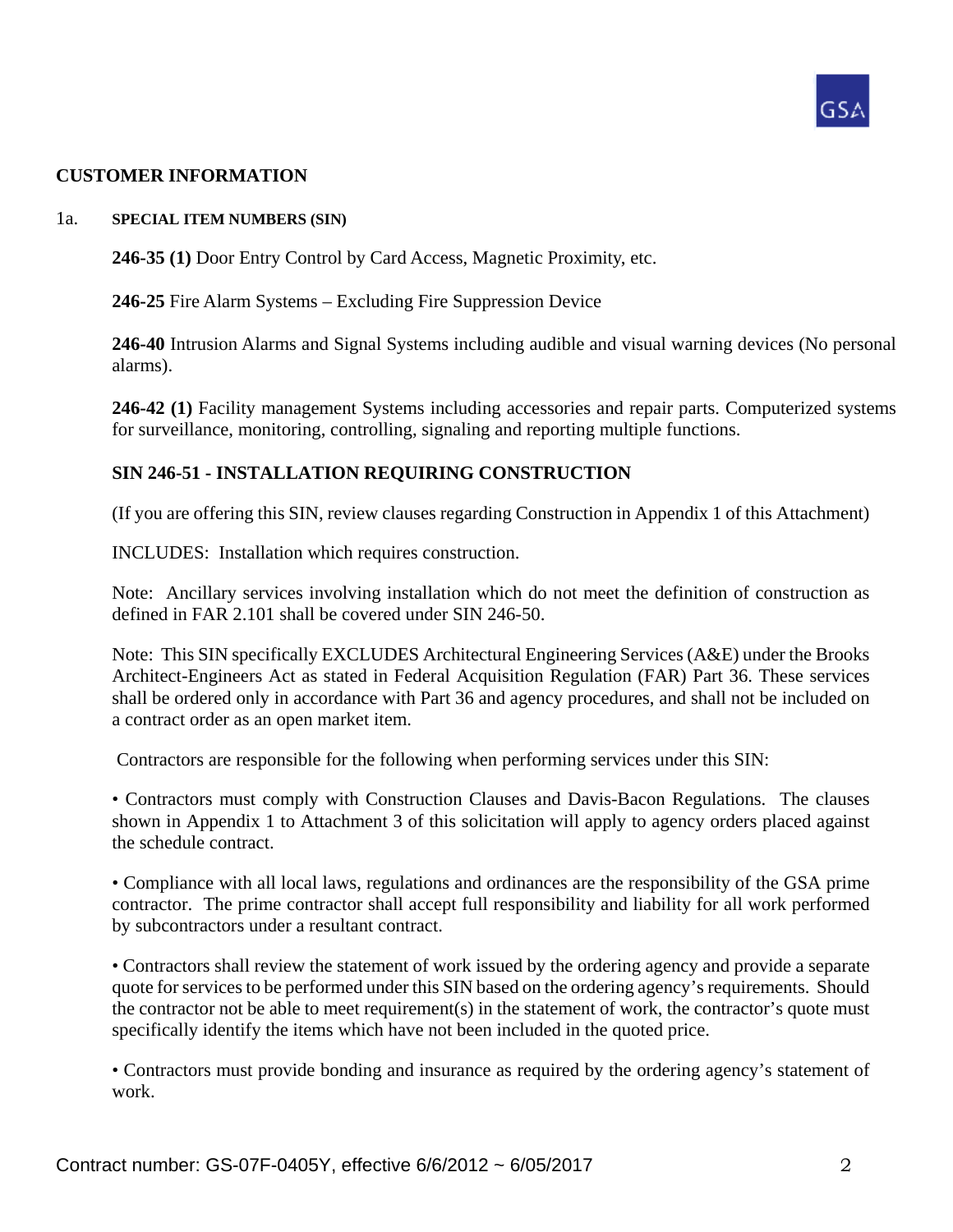

• Contractors may serve as a prime contractor and subcontract any services, including installation or site preparation, unless specifically prohibited by the ordering contracting officer. Subcontractors must comply with any licensing and bonding requirements specified in the statement of work.

• The contractor shall be responsible, accountable and liable for all work performed, including work performed by subcontractors (at all tiers), and for ensuring the work performed is completed in accordance with the ordering agencies statement of work.

• The contractor shall ensure all warranties are honored. All construction work must be guaranteed for any defect in workmanship and materials.

• The Government reserves the right to apply liquidated damages whenever the required delivery is not met in accordance with clause 52.211-12, Liquidated Damages – Construction.

When placing orders for services under this SIN, Ordering Agencies shall follow the procedures at FAR 8.405: The ordering agency is responsible for:

• Complying with all Federal Appropriation Laws and ensuring the correct types of funds are obligated on the order.

• When construction, alteration or repair of public buildings or public works is to be performed under this SIN, Ordering Agencies must comply and ensure contractor compliance with the Construction Clauses and Davis-Bacon Regulations. See Appendix 1 of the GSA solicitation for a complete listing of the FAR and GSAM Clauses incorporated by reference for all schedule contractors awarded this SIN. Ordering agencies shall utilize these clauses as a guideline and shall incorporate the applicable clauses into the statement of work for orders issued against the Federal Supply Schedule contract. The ordering agency is responsible for including the most current version of these clauses and any other applicable clauses into the order. Clauses which require "fill-ins" shall be completed by the ordering agency. Any agency specific clauses which may apply based on agency regulations or requirements shall be incorporated in the agency task order.

• Defining and issuing the statement of work for services, including installation and site preparation. It is essential that the ordering agency's statement of work includes an accurate description of the work requirement to facilitate realistic quotations.

• The statement of work shall clearly inform the contractor of all bonding requirements and any required insurance amounts.

• The ordering agency will provide the local Davis-Bacon wage rates to contractors. Applicable wage determinations will be incorporated into the statement of work and resulting task order.

• Reviewing quotations from schedule contractors to ensure the work proposed meets the statement of work requirements. The ordering agency should request the contractor to submit fixed price quotes to perform the services.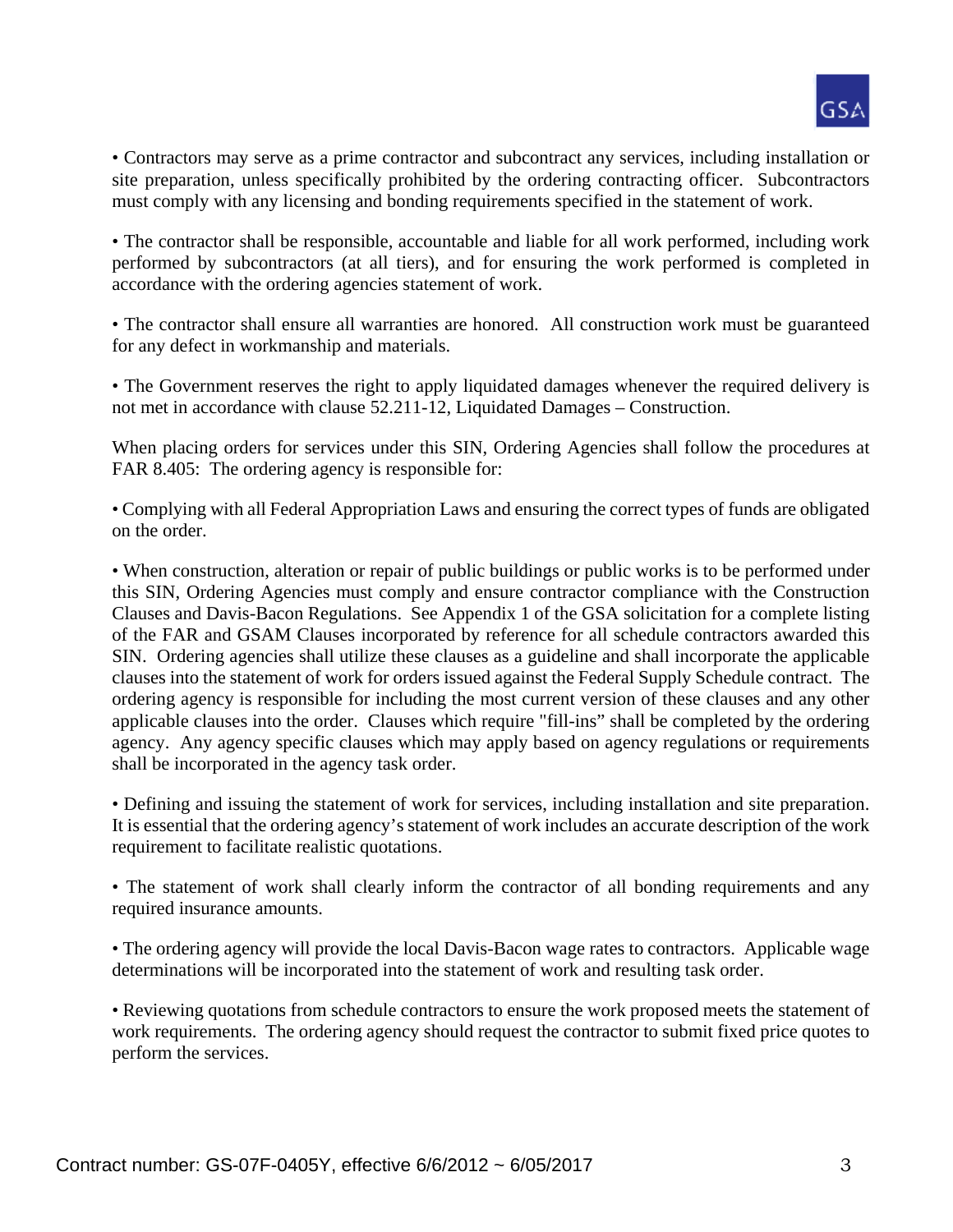

• The ordering agency shall evaluate all responses received using the evaluation criteria provided to the schedule contractors. The ordering agency is responsible for considering the level of effort and the mix of labor proposed to perform a specific task being ordered, and for determining that the total price is reasonable.

- Performance clauses shall be modified for each job by the ordering agency.
- Administration of orders issued under this Special Item Number.

• All orders and payments must be made to the schedule contractor or their designee. Example: A contractor may designate a participating dealer to receive payment.

All proposed services must be within the contract scope. Furnish a full and detailed description of the services offered and a pricing proposal in accordance with the Services Pricing Proposal (See Pricing Proposal Attachment to this solicitation) of the solicitation. Upon award, the contract will specifically state those services accepted for this SIN.

OFFERORS MAY ONLY OFFER THIS SPECIAL ITEM NUMBER IN CONJUNCTION WITH SYSTEMS OFFERED UNDER THIS SCHEDULE. THE PRINCIPAL PURPOSE OF THIS SCHEDULE IS FOR THE PURCHASE OF ALARM AND SIGNAL SYSTEMS/FACILITY MANAGEMENT SYSTEMS.

#### **SIN 246-52 - PROFESSIONAL SECURITY/FACILITY MANAGEMENT SERVICES, AND SIN 246-60 (1) – SECURITY CONVERGENCE SERVICES**

Includes, but is not limited to:

**SIN 246-52:** Security Consulting/Training and Facility Management Consulting. Professional Services offered under this SIN shall be for the support of security systems (including access control, intrusion alarms, fire alarm systems, etc.) and Facility Management Systems (including security and energy management) only. Excludes personal services.

**SIN 246-60-1:** Security Systems Integration and Design Services. Services involving the security integration and/or management discipline which supports security products or systems through their life cycle. Security systems integration and design services may include, but are not limited to those associated with the design, test, production, fielding, sustainment, improvement of cost effective security and/or protection systems including the eventual disposal or salvage of these systems. Services may include studies and analysis such as - risk assessment, threat evaluation, and assessment (including resultant deliverables). Contractors may provide security or protection expertise in the preproduction or design phase of security or protection systems to ensure that the system can be supported through its life-cycle and that the infrastructure elements necessary for operational support are identified and acquired. These services may continue through the life cycle of the system or product and may include guidance, assistance and/or operational support. This includes all necessary security management elements.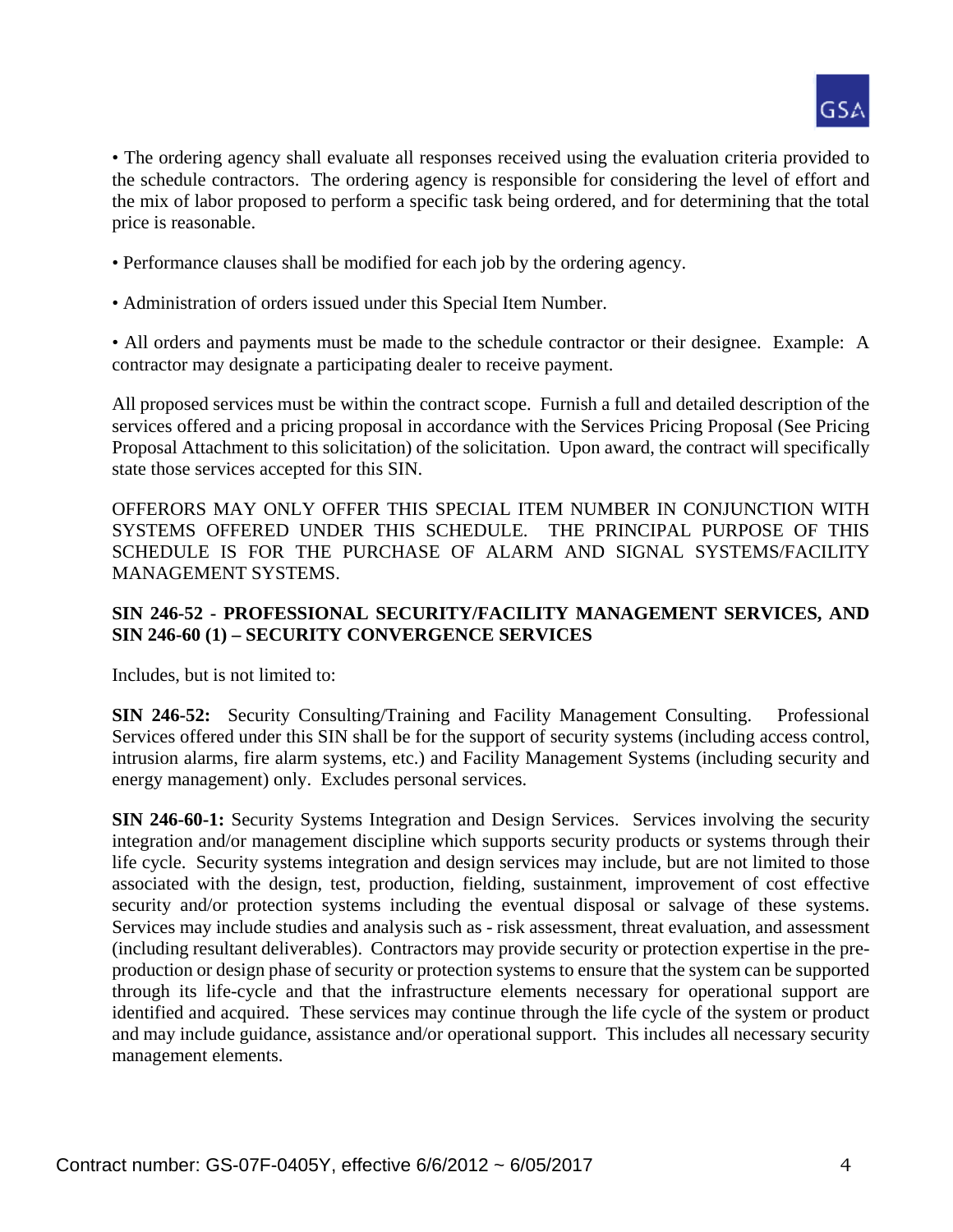

- 2. **Maximum order per SIN**: SIN 246-25 \$100,000  $\text{SIN } 246 - 35(1)$  \$100,000 SIN 246-40 \$100,000  $\text{SIN } 246-42(1)$  \$150,000 SIN 246-51, 52 \$200,000  $\text{SIN } 246-60 \text{ (1)}$  \$200,000
- 3. **Minimum order**: \$100
- 4. **Geographic coverage (delivery area):** Continental US, Washington D.C., Puerto Rico, US Territories
- 5. **Point(s) of production:** S2 US; Bosch Varies, see list.
- 6. **Discount from List Prices:** Prices herein are net; discount has been taken.
- 7. **Quantity discount:** Volume discounts are offered as noted below:

| Bosch IFAS -   | \$50,001-\$100,000                          | 39% |
|----------------|---------------------------------------------|-----|
|                | $$100,000+$                                 | 40% |
|                | \$50,001-\$100,000<br>Bosch Video Security- | 36% |
|                | $$100,000+$                                 | 37% |
| S <sub>2</sub> | \$50,001-\$100,000                          | 26% |
|                | $$100,000+$                                 | 27% |

- 8. **Prompt payment terms:** Net 30 days
- 9a. **Government purchase cards are accepted at or below the micro-purchase threshold.**
- 9b. **Government purchase cards are accepted above the micro-purchase threshold.**
- 10. **Foreign items:** As noted herein, varies.
- 11a. **Time of delivery:** 60 days ARO
- 11b. **Expedited Delivery:** Contact Contractor
- 11c. **Overnight and 2-day delivery:** Contact Contractor
- 11d. **Urgent Requirements:** Contact Contractor
- 12. **F.O.B. point(s):** Destination, 48 contiguous states, Port of Exportation to Alaska, Hawaii and Puerto Rico
- 13. **Ordering address:** United Security & Communications, Inc. 5415 Southern Maryland Blvd Lothian, MD 20711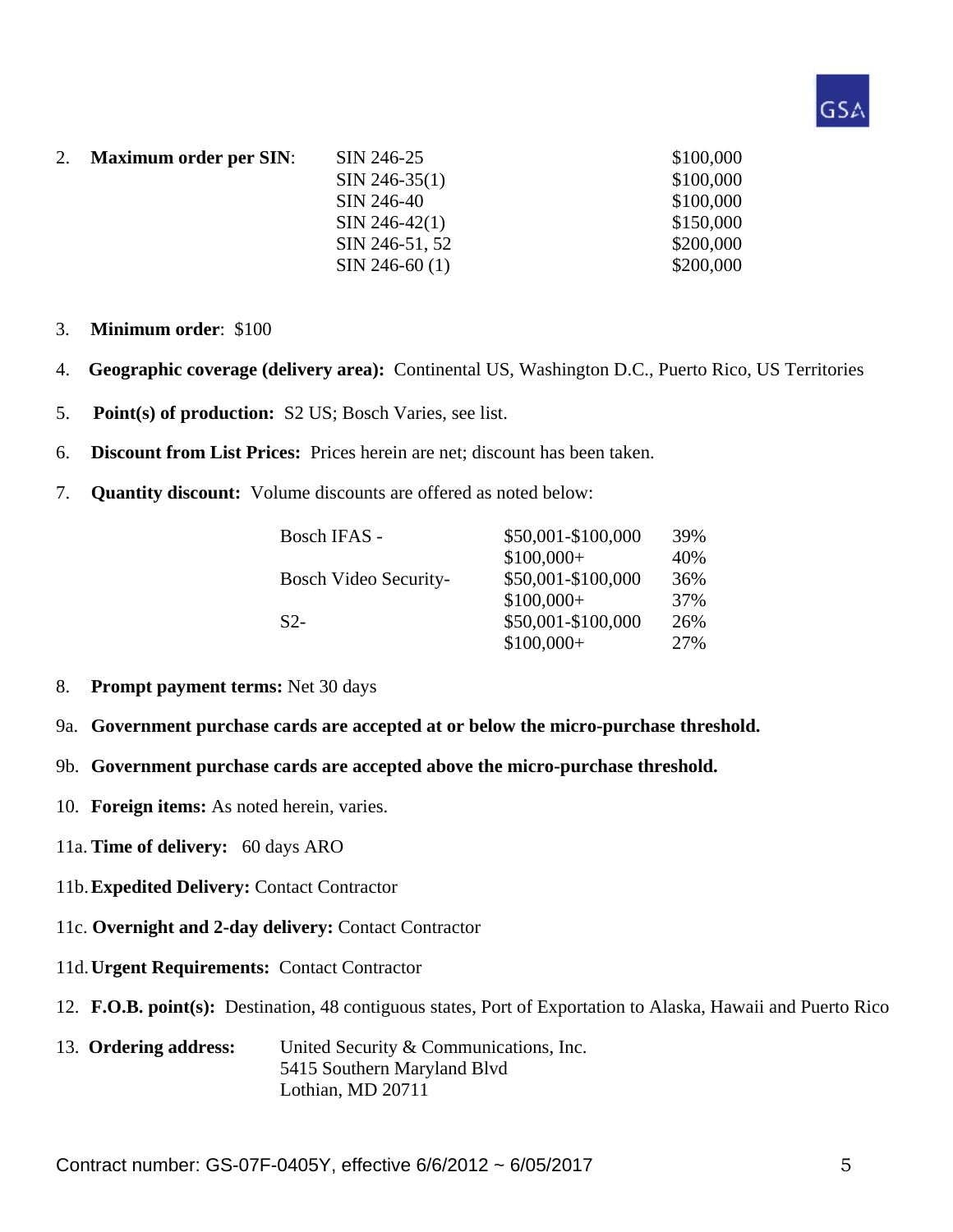

 Telephone: 301.494.0288 Fax: 301.494.0287 POC: Deb Matthews Email: debmatthews@usci.us

- 14. **Payment address:** United Security & Communications, Inc. 5415 Southern Maryland Blvd Lothian, MD 20711
- 15. **Warranty provision:** Standard Commercial Warranty
- 16. **Export packing charges:** Open Market, Consult with Contractor
- 17. **Terms and conditions of Government purchase card acceptance:** Accepted
- 18. **Terms and conditions of rental, maintenance, and repair:** Offered under 246-60(1), 246-60(1); Rental not offered.
- 19. **Terms and conditions of installation:** Offered under SIN 246-51, 52, 246-60(1)
- 20. **Terms and conditions of repair parts:** Call factory.
- 20a. **Terms and conditions for any other services:** As noted under SIN 246-51, Professional Services 246-52, Security Convergence Life Cycle System Support 246-60(1)
- 21. **List of service and distribution points:** Lothian, MD
- 22. **List of participating dealers:** Not Applicable
- 23. **Preventive maintenance:** Provided under 246-60(1)
- 24. **Environmental attributes, e.g., recycled content, energy efficiency, and/or reduced pollutants:** N/A
- 25. **Data Universal Number System (DUNS) number:** 621264829
- 26. **In System for Award Management (SAM) database** Cage Code 1GEM8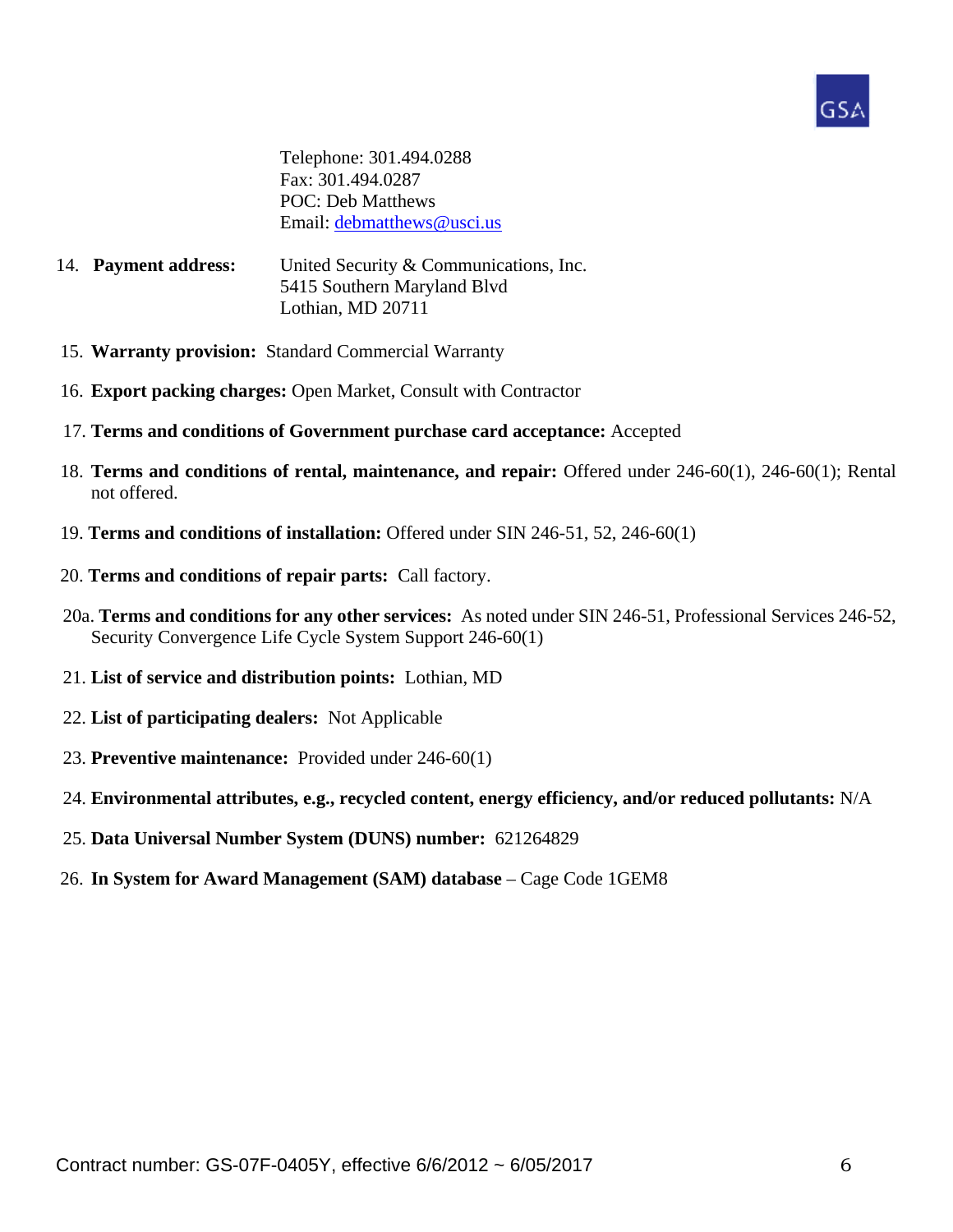| <b>SIN</b>        | <b>Title</b>                                           | <b>Minimum</b><br><b>Education/Certification</b><br>Level                                                                    | <b>Minimum Years of</b><br><b>Exoerience</b>                  | Unit of<br><b>Issue</b> | <b>GSA Net</b>  |
|-------------------|--------------------------------------------------------|------------------------------------------------------------------------------------------------------------------------------|---------------------------------------------------------------|-------------------------|-----------------|
|                   |                                                        |                                                                                                                              |                                                               |                         |                 |
| 246-52,246-60 (1) | USCI-PM01 Program<br><b>Manager</b>                    | Masters Degree or<br>equivalent field<br>experience                                                                          | 10 plus years in a<br>security related field                  |                         | Hourly \$186.39 |
| 246-52,246-60 (1) | <b>USCI-PRM02 Project</b><br>Manager II                | Bachelors Degree or a<br>level of experience that<br>commensurate with the<br>rigors of a diploma.                           | 5-10 years<br>management<br>experience                        |                         | Hourly \$145.21 |
| 246-52,246-60 (1) | <b>USCI-PRM01 Project</b><br>Manager I                 | High School diploma or a<br>level of experience that<br>commensurate with the<br>rigors of a diploma                         | 3-5 years<br>management<br>experience                         |                         | Hourly \$131.33 |
| 246-52,246-60 (1) | USCI-C01 SME<br>Consultant                             | Bachelors Degree or a<br>level of experience that<br>commensurate with the<br>rigors of a diploma.                           | 10 plus years in a<br>security related field                  |                         | Hourly \$186.39 |
| 246-52,246-60 (1) | USCI-AS02<br><b>Administrative Support</b>             | Bachelors Degree or<br>equivalent field<br>experience                                                                        | 5 plus years in a<br>security related field                   | Hourly                  | \$55.41         |
| 246-52,246-60 (1) | USCI-AS01<br><b>Administrative Support</b>             | High School diploma or a<br>level of experience that<br>commensurate with the<br>rigors of a diploma                         | 0-4 years experience<br>in a security related Hourly<br>field |                         | \$40.30         |
| 246-52,246-60 (1) | USCI-SE01 Senior<br><b>Engineer</b>                    | Bachelors Degree or<br>equivalent field<br>experience                                                                        | 10 plus years in a<br>security related field                  |                         | Hourly \$120.91 |
| 246-52,246-60 (1) | USCI-SDE01<br><b>Systems Design</b><br><b>Engineer</b> | Bachelors Degree or<br>equivalent field<br>experience                                                                        | 4 plus years in a<br>security related field                   | <b>Hourly</b>           | \$80.60         |
| 246-52,246-60 (1) | USCI-CAD01 CAD<br><b>Specialist</b>                    | High school diploma,<br>technical training or a<br>level of experience that<br>commensurate with the<br>rigors of a diploma. | 3-5 years experience<br>in a related field                    | Hourly                  | \$75.56         |

# United Security Communications, Inc. GSA Net Labor Rates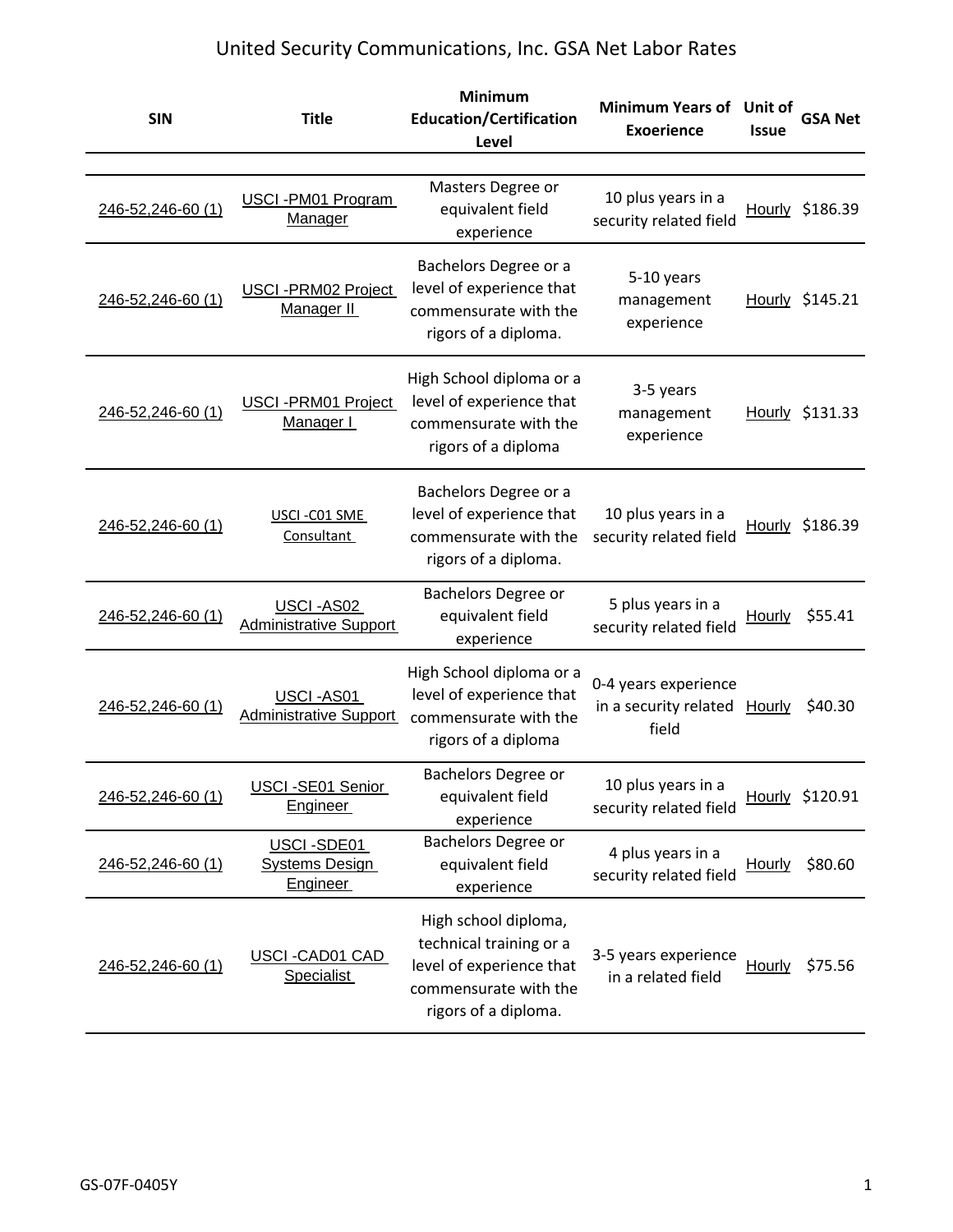| <b>SIN</b>       | <b>Title</b>                                             | <b>Minimum</b><br><b>Education/Certification</b><br>Level                                                                   | Minimum Years of Unit of<br><b>Exoerience</b>  | <b>Issue</b>  | <b>GSA Net</b>  |
|------------------|----------------------------------------------------------|-----------------------------------------------------------------------------------------------------------------------------|------------------------------------------------|---------------|-----------------|
| (3)              | 246-51, 246-60 (2) USCI-T03 Technician<br>Ш              | High school diploma,<br>technical training or a<br>level of experience that<br>commensurate with the<br>rigors of a diploma | 5-10 years<br>experience in a<br>related field | <b>Hourly</b> | \$99.49         |
| 246-51, 246-60-1 | USCI-T02 Technician<br><u>  </u>                         | High school diploma,<br>technical training or a<br>level of experience that<br>commensurate with the<br>rigors of a diploma | 3-5 years experience<br>in a related field     | Hourly        | \$83.75         |
| 246-51, 246-60-1 | USCI-T01 Technician                                      | High school diploma,<br>technical training or a<br>level of experience that<br>commensurate with the<br>rigors of a diploma | 0-3 years experience<br>in a related field     | Hourly        | \$63.60         |
| 246-51, 246-60-1 | USCI-T02A<br>Technician II After<br><b>Hours</b>         | High school diploma,<br>technical training or a<br>level of experience that<br>commensurate with the<br>rigors of a diploma | 3-5 years experience<br>in a related field     |               | Hourly \$125.62 |
| 246-51, 246-60-1 | USCI-T02H<br>Technician II Holidav<br>Hours              | High school diploma,<br>technical training or a<br>level of experience that<br>commensurate with the<br>rigors of a diploma | 3-5 years experience<br>in a related field     |               | Hourly \$167.50 |
| 246-51, 246-60-1 | USCI-T01A<br>Technician I After<br>Hours                 | High school diploma,<br>technical training or a<br>level of experience that<br>commensurate with the<br>rigors of a diploma | 0-3 years experience<br>in a related field     | Hourly        | \$95.40         |
| 246-51, 246-60-1 | USCI-T01H<br><b>Technician I Holiday</b><br><b>Hours</b> | High school diploma,<br>technical training or a<br>level of experience that<br>commensurate with the<br>rigors of a diploma | 0-3 years experience<br>in a related field     |               | Hourly \$127.20 |

# United Security Communications, Inc. GSA Net Labor Rates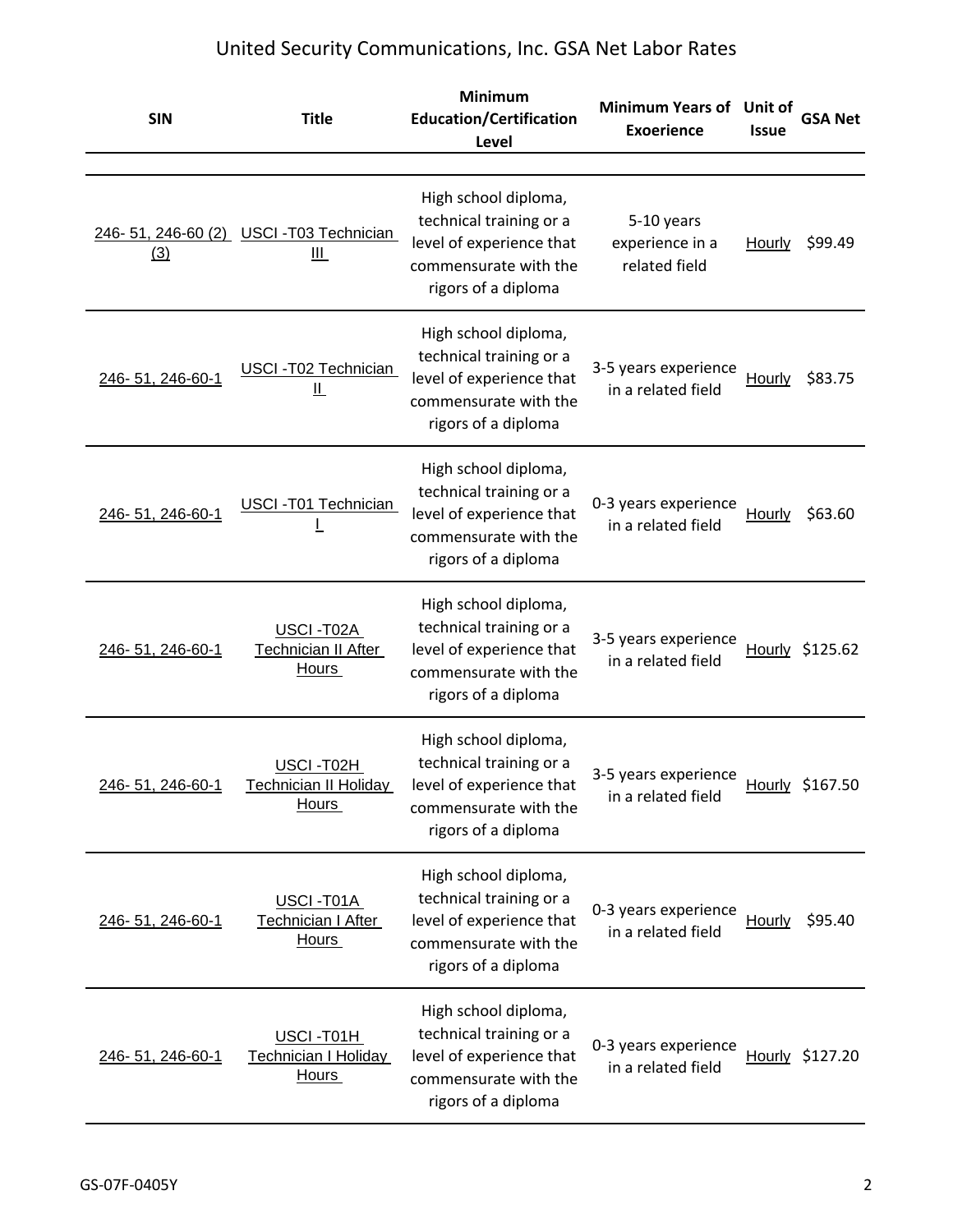| <b>PART NUMBER</b>  | <b>MANUFACTURER</b> | <b>DESCRIPTION</b>                                                         | <b>SIN</b>  | CoO | <b>GSA NET</b> |
|---------------------|---------------------|----------------------------------------------------------------------------|-------------|-----|----------------|
| ACA-IC16K37-10      | Bosch - IFAS        | 16K, 37-BIT ICLASS ADHESIVE TAG - 10PK                                     | 246 35 1    | US  | \$38.43        |
| ACA-IC2K26-10       | Bosch - IFAS        | 2K, 26-BIT iCLASS ADHESIVE TAG - 10Pk                                      | 246 35 1    | US  | \$27.30        |
| ACD-IC2K26-50       | Bosch - IFAS        | 2K, 26-BIT iCLASS CARD - 50PK                                              | 246 35 1    | US  | \$162.12       |
| ACD-IC2K37-50       | Bosch - IFAS        | 2K, 37-BIT ICLASS CARD - 50PK                                              | 246 35 1    | US  | \$162.12       |
| ACT-IC16K26-10      | Bosch - IFAS        | 16K, 26-BIT iCLASS KEYFOB - 10PK                                           | 246 35 1    | US  | \$58.03        |
| ACT-IC16K37-10      | Bosch - IFAS        | 16K, 37-BIT ICLASS KEYFOBS - 10PK                                          | 246 35 1    | US  | \$58.03        |
| ACT-IC2K26-10       | Bosch - IFAS        | 2K, 26-BIT iCLASS KEYFOB - 10PK                                            | 246 35 1    | US  | \$49.50        |
| ACT-IC2K37-10       | Bosch - IFAS        | 2K, 37-BIT ICLASS KEYFOBS - 10PK                                           | 246 35 1    | US  | \$49.50        |
| <b>ACX-AMC-MUXE</b> | Bosch - IFAS        | EXTENSION MODULE FOR THE AMC-MUX USED TO<br>CREATE A NETWORK STAR TOPOLOGY | 246 35 1    | DE  | \$253.93       |
| ACX-RAIL-400        | Bosch - IFAS        | 400 MM DIN RAIL                                                            | 246 35 1    | DE  | \$20.83        |
| AE101               | Bosch - IFAS        | OUTDR ENCL KIT 102A/120A                                                   | 246 20 3 US |     | \$122.88       |
| AL1002WAL           | Bosch - IFAS        | <b>NAC POWER EXTENDER</b>                                                  | 246 40      | US  | \$430.05       |
| AL300UL-PD4R        | Bosch - IFAS        | UL FIRE PWR SUPPLY ALTRON                                                  | 246 25      | US  | \$257.62       |
| AL400UL-PD4R        | Bosch - IFAS        | <b>4AMP FIRE PWR SUPPLY</b>                                                | 246 25      | US  | \$273.04       |
| AL600ULB            | Bosch - IFAS        | <b>AL802 POWER SUPPLY</b>                                                  | 246 25      | US  | \$238.92       |
| AL800LGK9E          | Bosch - IFAS        | AL802 AL1002 LOGIC BOARD                                                   | 246 25      | US  | \$308.54       |
| AL802-WAL           | Bosch - IFAS        | WALMART NAC POWER SUPPLY                                                   | 246 25      | US  | \$400.01       |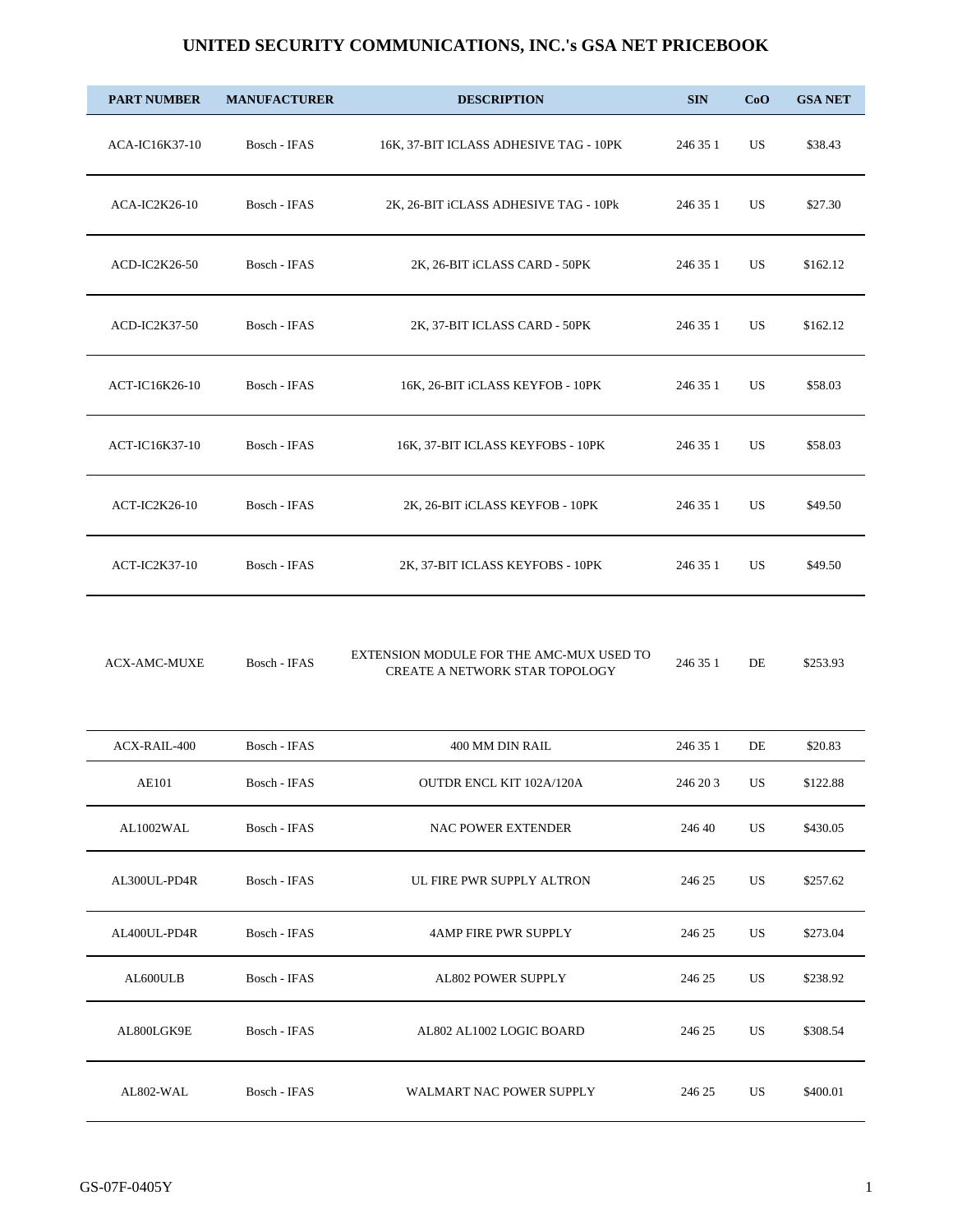|  |  | UNITED SECURITY COMMUNICATIONS, INC.'s GSA NET PRICEBOOK |
|--|--|----------------------------------------------------------|
|--|--|----------------------------------------------------------|

| <b>PART NUMBER</b>   | <b>MANUFACTURER</b> | <b>DESCRIPTION</b>                                                                   | <b>SIN</b> | CoO       | <b>GSA NET</b> |
|----------------------|---------------------|--------------------------------------------------------------------------------------|------------|-----------|----------------|
| AMT-241575W-FR       | Bosch - IFAS        | HRN/STR MULTI 24V 1575C R                                                            | 246 25     | US.       | \$89.01        |
| AMT-241575W-NYC      | Bosch - IFAS        | MULTITONE 24V 1575C RED                                                              | 246 25     | US.       | \$89.01        |
| APS-PBC-60           | Bosch - IFAS        | AMC POWER SUPPLY SELECTABLE 12VDC @ 5 A OR<br>24VDC @ 2.5 A, WITH CABLES             | 246 35 1   | DE        | \$298.99       |
| AR13-18-3            | Bosch - IFAS        | DS938 MIRROR 13' TO 18' CEILING                                                      | 246 40     | US.       | \$12.09        |
| ARD-FPBEPIC-OC       | Bosch - IFAS        | SUPREMA FINGERPRINT WITH ICLASS READER                                               | 246 35 1   | KR        | \$702.49       |
| ARD-R90              | Bosch - IFAS        | LONG RANGE ICLASS READER                                                             | 246 35 1   | US        | \$757.02       |
| ASWP-2475C-FR        | Bosch - IFAS        | HR/STR 75C OUTDR CEIL RED                                                            | 246 25     | US.       | \$53.70        |
| <b>ASWP-2475W-FR</b> | Bosch - IFAS        | HRN/STRB 24V 75C OUTDR RD                                                            | 246 40     | US.       | \$50.52        |
| <b>B520-B</b>        | Bosch - IFAS        | B520 POWER SUPPLY WITH TR1850 TRANSFORMER<br>AND B10 ENCLOSURE                       | 246 40     | US.       | \$237.38       |
| B520-C               | Bosch - IFAS        | B520 POWER SUPPLY WITH TR1850 TRANSFORMER,<br>D8103 ENCLOSURE AND B12 MOUNTING PLATE | 246 40     | <b>US</b> | \$249.87       |
| BATB-80              | Bosch - IFAS        | <b>BATTERY BOX 80AH</b>                                                              | 246 25     | US        | \$211.61       |
| BB-R                 | Bosch - IFAS        | <b>BACKBOX INDOOR 4IN RED</b>                                                        | 246 40     | US        | \$4.45         |

CBB-8 Bosch - IFAS RND BACKBOX 8IN SPKRS 246 25 US \$12.77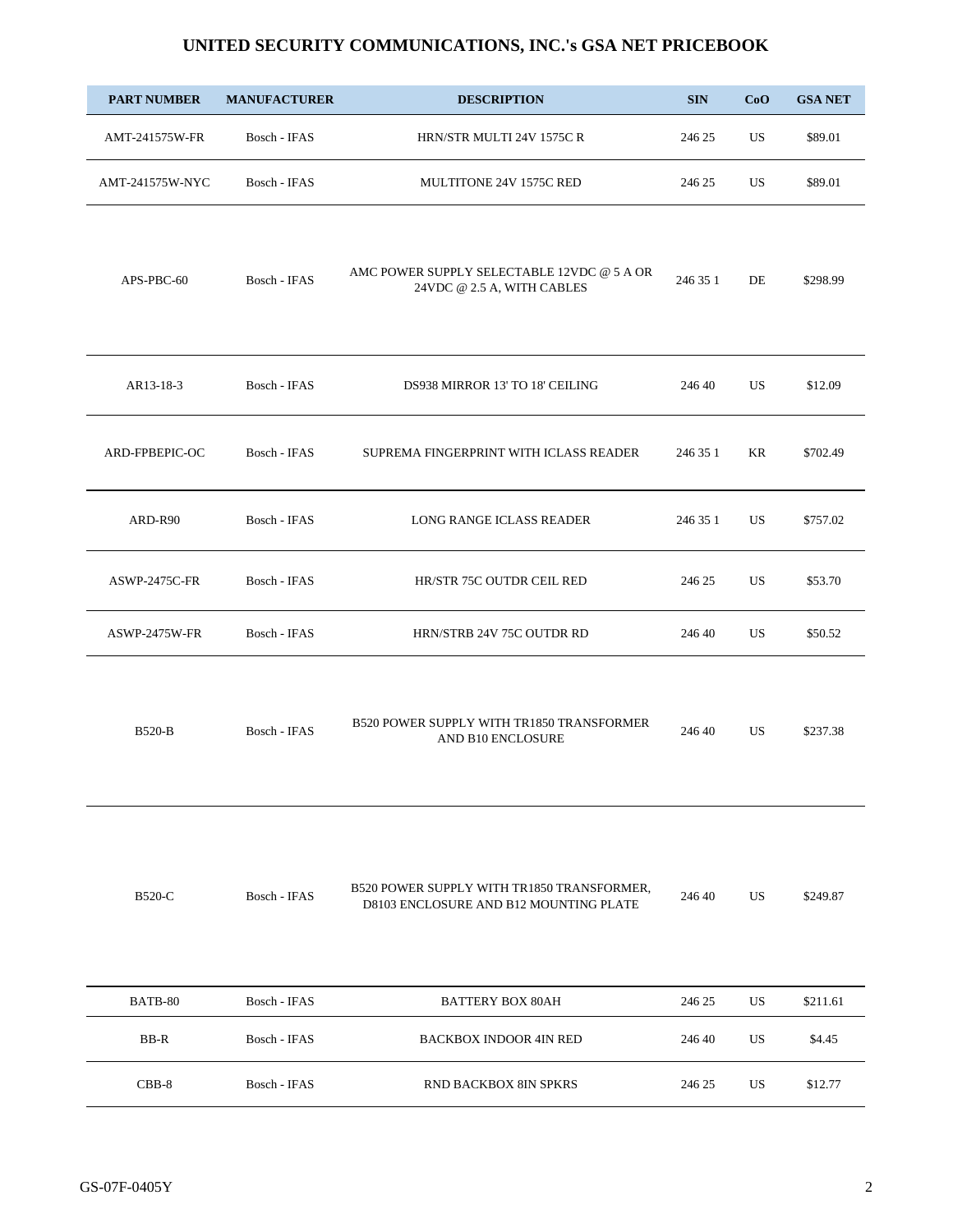| <b>PART NUMBER</b>  | <b>MANUFACTURER</b> | <b>DESCRIPTION</b>               | <b>SIN</b> | CoO       | <b>GSA NET</b> |
|---------------------|---------------------|----------------------------------|------------|-----------|----------------|
| CH70-241575W-FR     | Bosch - IFAS        | CHMSTR 15/75C SQ WALL RD         | 246 25     | US        | \$114.34       |
| CH70-24MCW-FR       | Bosch - IFAS        | CHM/STRB 24VARC WALL RED         | 246 40     | <b>US</b> | \$96.93        |
| CH70-24MCW-FW       | Bosch - IFAS        | CHM/STRB 24VARC WALL WHT         | 246 25     | US        | \$96.93        |
| CH70-24MCWH-FR      | Bosch - IFAS        | CHMSTR135-185CD 24V SQ RD        | 246 25     | US        | \$123.69       |
| CH70-24MCWH-FW      | Bosch - IFAS        | CHMSTR135-185CD 24V SQ WH        | 246 25     | US        | \$103.76       |
| D1001               | Bosch - IFAS        | CALIBRATED MAGNETIC TEST         | 246 25     | $\rm JP$  | \$359.06       |
| D101X               | Bosch - IFAS        | LOCK & KEY SET, D2803 ENCLOSURES | 246 40     | US        | \$2.70         |
| D110X               | Bosch - IFAS        | TAMPER SWITCH, D2803 ENCL        | 246 40     | US        | \$5.28         |
| D1255-USA           | Bosch - IFAS        | D1255 FOR GOVT APPLICATIONS      | 246 40     | <b>US</b> | \$127.40       |
| D <sub>167</sub>    | Bosch - IFAS        | <b>EARTH GROUND CLAMP</b>        | 246 25     | US        | \$2.70         |
| D <sub>256</sub> A  | Bosch - IFAS        | HEAT HEAD RATE/RISE, 135         | 246 25     | JP        | \$28.34        |
| D <sub>265</sub> AW | Bosch - IFAS        | PHOTO HEAD, 8-35V, WHITE         | 246 25     | US        | \$34.13        |
| D <sub>280</sub>    | Bosch - IFAS        | 24V 2 WIRE DETECTOR BASE         | 246 25     | US        | \$7.17         |
| D282A               | Bosch - IFAS        | PHOTO HEAD, 24V                  | 246 25     | US        | \$34.13        |
| D283A               | Bosch - IFAS        | PHOTO HEAD/HEAT,24V              | 246 25     | US        | \$45.05        |
| D <sub>284</sub>    | Bosch - IFAS        | <b>FLAME DETECTOR UV/IR 24V</b>  | 246 25     | JP        | \$204.78       |
| D <sub>290</sub>    | Bosch - IFAS        | DETECTOR BASE 24V 4 WIRE         | 246 25     | US        | \$20.48        |
| D305                | Bosch - IFAS        | REMOTE TEST/INDICAT PLATE        | 246 25     | US        | \$42.32        |
| D308                | Bosch - IFAS        | FIELD TEST KIT-D296/D297         | 246 25     | US        | \$98.29        |
| D340P               | Bosch - IFAS        | D285DH AND D340                  | 246 25     | US        | \$99.67        |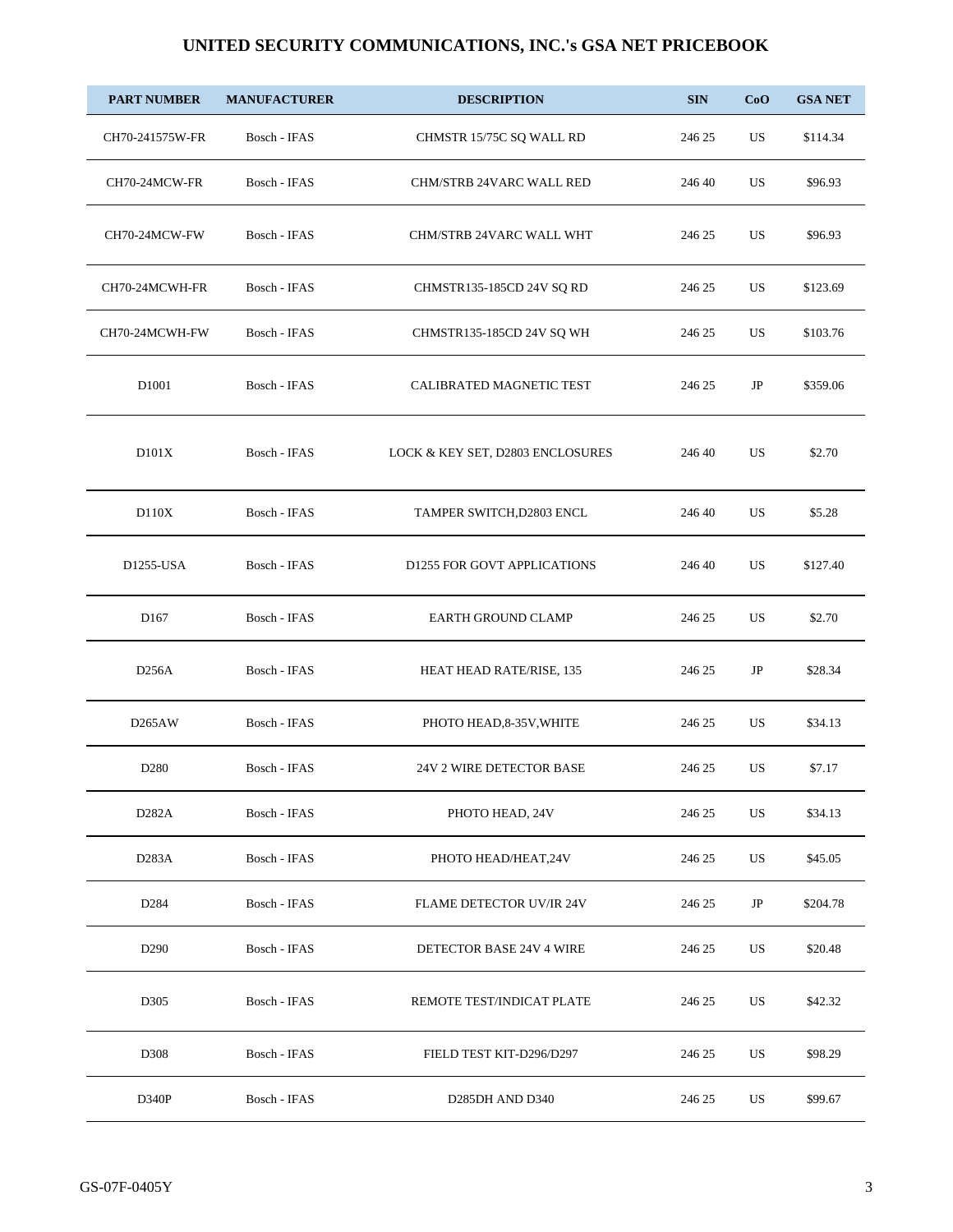| <b>PART NUMBER</b> | <b>MANUFACTURER</b> | <b>DESCRIPTION</b>                       | <b>SIN</b> | CoO | <b>GSA NET</b> |
|--------------------|---------------------|------------------------------------------|------------|-----|----------------|
| D341P              | Bosch - IFAS        | D <sub>285</sub> DH AND D <sub>341</sub> | 246 25     | US  | \$106.50       |
| D342P              | Bosch - IFAS        | DUCT SMK. 230V Kit                       | 246 25     | US  | \$106.50       |
| D370B              | Bosch - IFAS        | DOORHLDR 24/110V WALL MNT                | 246 25     | US  | \$57.34        |
| D370C              | Bosch - IFAS        | DOORHLDR 24/110V WALL MNT                | 246 25     | US  | \$51.88        |
| D371B              | Bosch - IFAS        | DOORHLDR 24/110V FLOOR MNT               | 246 25     | US  | \$80.55        |
| D371C              | Bosch - IFAS        | DOORHLDR 24/110V FLOOR MNT               | 246 25     | US  | \$73.73        |
| D372B              | Bosch - IFAS        | <b>BACKBOX DOORHOLDER BRASS</b>          | 246 25     | US  | \$16.73        |
| D372C              | Bosch - IFAS        | <b>BACKBOX DOORHOLDER CHROME</b>         | 246 25     | US  | \$15.37        |
| D373C              | Bosch - IFAS        | <b>EXTNSN ROD CHROME 1IN 5/P</b>         | 246 25     | US  | \$24.58        |
| D374B              | Bosch - IFAS        | <b>EXTNSN ROD BRASS 1.5 IN</b>           | 246 25     | US  | \$7.65         |
| D375C              | Bosch - IFAS        | <b>EXTNSN ROD CHROME 2IN 5PK</b>         | 246 25     | US  | \$34.13        |
| D376C              | Bosch - IFAS        | EXTNSN ROD CHROME 3IN 5PK                | 246 25     | US  | \$38.57        |
| D377C              | Bosch - IFAS        | EXTNSN ROD CHROME 4IN 5PK                | 246 25     | US  | \$45.40        |
| D378               | Bosch - IFAS        | <b>EXTENSION ROD WRENCH</b>              | 246 25     | US  | \$5.60         |
| D379               | Bosch - IFAS        | SWIVEL BASE MTG DRILL FXT                | 246 25     | US  | \$162.47       |
| D382               | Bosch - IFAS        | <b>COMBUSTIBLE GAS DETECTOR</b>          | 246 25     | US  | \$99.67        |
| D464               | Bosch - IFAS        | <b>BACKBOX MAN STATION DEEP</b>          | 246 25     | US  | \$14.68        |
| D <sub>465</sub>   | Bosch - IFAS        | <b>GLASS BREAK TUBES 10/PKG</b>          | 246 25     | US  | \$10.10        |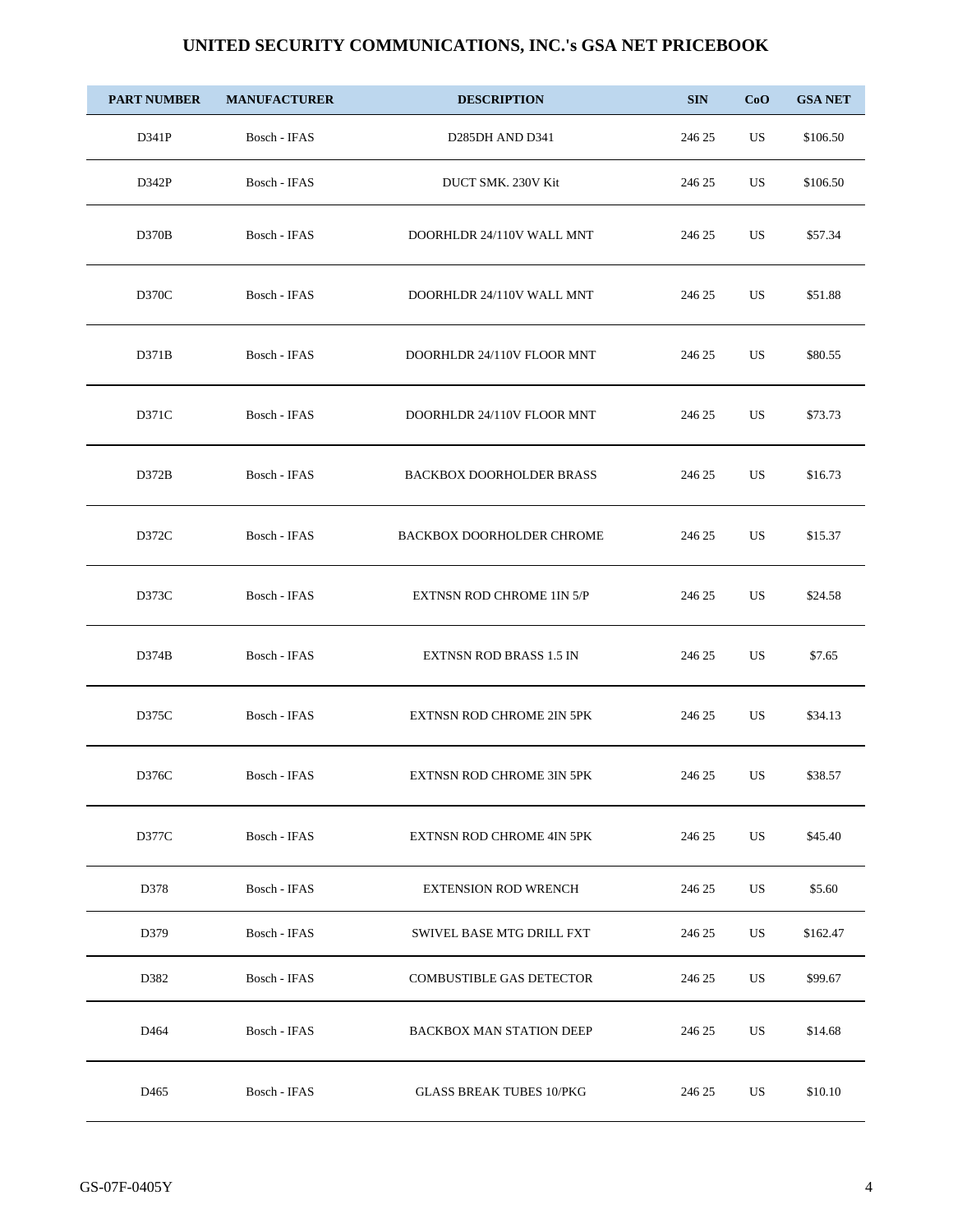| <b>PART NUMBER</b> | <b>MANUFACTURER</b> | <b>DESCRIPTION</b>                                                  | <b>SIN</b> | CoO       | <b>GSA NET</b> |
|--------------------|---------------------|---------------------------------------------------------------------|------------|-----------|----------------|
| D54B               | Bosch - IFAS        | FLUSH MOUNT KIT FOR D1255 STYLE COMMAND<br><b>CENTER - BRASS</b>    | 246 40     | US        | \$17.37        |
| D54C               | Bosch - IFAS        | FLUSH MOUNT KIT FOR D1255 STYLE COMMAND<br>CENTER - STAINLESS STEEL | 246 40     | US.       | \$17.37        |
| D5500C-LITE-USB    | Bosch - IFAS        | RPS LATE KIT ON CD-USB                                              | 246 40     | US.       | \$341.02       |
| D5500C-USB         | Bosch - IFAS        | RPS KIT ON CD-USB DONGLE                                            | 246 40     | US.       | \$989.59       |
| D57                | Bosch - IFAS        | SINGLE GANG SURFACE BOX                                             | 246 40     | US        | \$13.19        |
| D6201-USB          | Bosch - IFAS        | 3200 ACCOUNT USB KEY FOR CONETTIX IP                                | 246 40     | <b>US</b> | \$3,215.84     |
| D6600              | Bosch - IFAS        | COMMUNICATIONS RECEIVER/GATEWAY                                     | 246 40     | US        | \$5,274.80     |
| D7412GV4-C-USA     | Bosch - IFAS        | USA Control Panel Kit                                               | 246 40     | US        | \$249.65       |
| D7412GV4-USA       | Bosch - IFAS        | D7412GV4 for GSA                                                    | 246 40     | US        | \$209.76       |
| D8103              | Bosch - IFAS        | UNIVERSAL ENCLOSURE                                                 | 246 40     | US        | \$28.31        |
| D8108A             | Bosch - IFAS        | ENCLOSURE ATTACK RESISTANT (UL APPR)                                | 246 40     | US        | \$61.77        |
| D8109              | Bosch - IFAS        | ENCL FIRE, RED (UL APPR)                                            | 246 25     | US        | \$37.11        |
| D8109-1358         | Bosch - IFAS        | ENCL FIRE, RED, 1358, UL                                            | 246 25     | US        | \$37.11        |
| D8109G             | Bosch - IFAS        | <b>ENCLOSURE FIRE, GREY</b>                                         | 246 25     | US        | \$37.11        |
| D8109L             | Bosch - IFAS        | ENCL, LOUVERED, RED                                                 | 246 25     | US        | \$45.06        |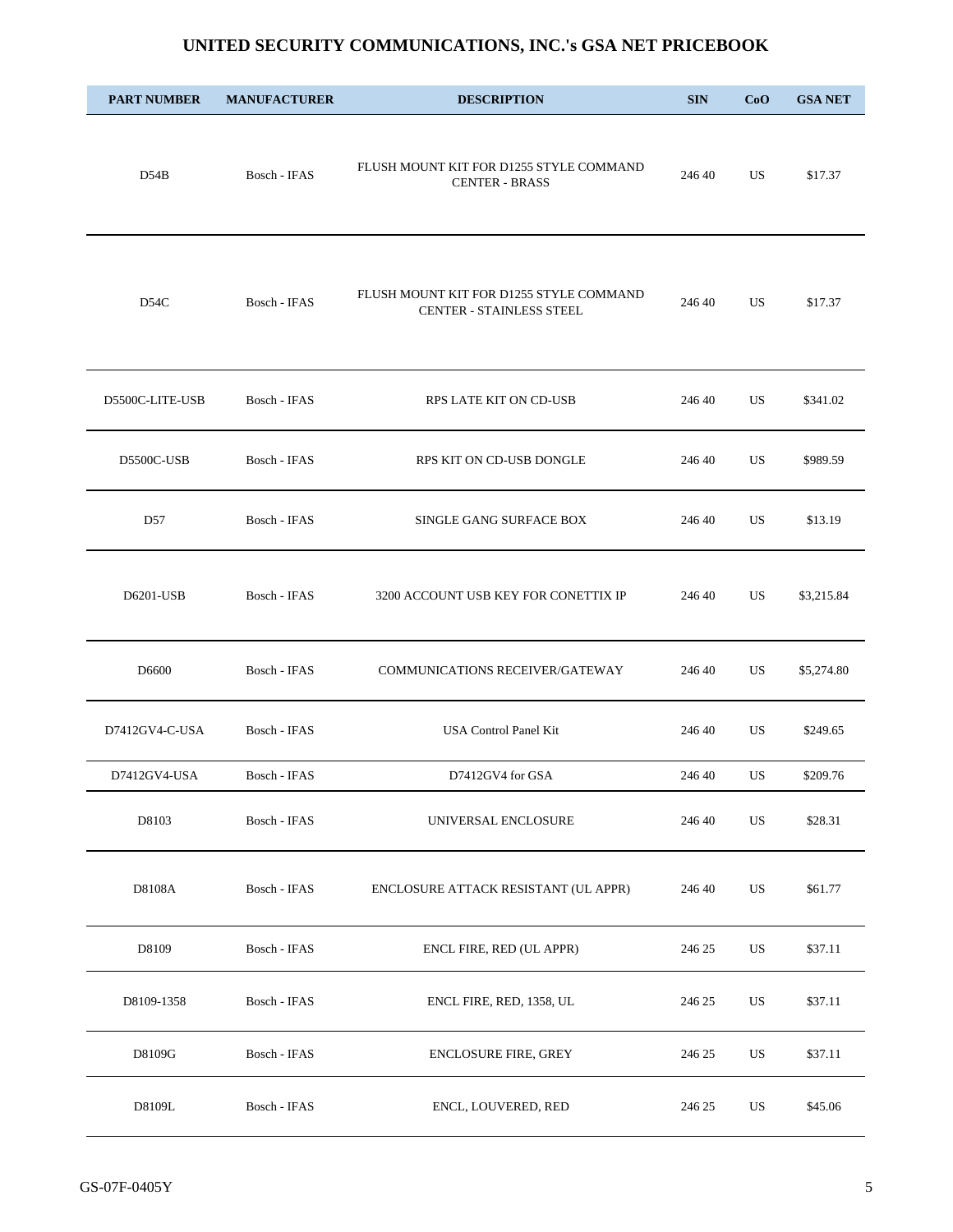| <b>PART NUMBER</b> | <b>MANUFACTURER</b> | <b>DESCRIPTION</b>                        | <b>SIN</b> | CoO | <b>GSA NET</b> |
|--------------------|---------------------|-------------------------------------------|------------|-----|----------------|
| D8229              | Bosch - IFAS        | ACCESS KEYPAD (26-BIT WIEGAND OUTPUT)     | 246 35 1   | US  | \$244.38       |
| D8230-25           | Bosch - IFAS        | MAGSTRIPE CARDS 26-BIT (NON-PHOTO )- 25PK | 246 35 1   | US. | \$28.60        |
| D8236KF-10         | Bosch - IFAS        | HID PROX KEYFOB, 26BIT - 10PK             | 246 35 1   | US. | \$45.38        |
| D8236TG-10         | Bosch - IFAS        | HID PROX ADHESIVE TAG, 26BIT - 10PK       | 246 35 1   | US. | \$29.02        |
| D8237TG-10         | Bosch - IFAS        | HID 37-BIT ADHESIVE TAG - 10PK            | 246 35 1   | US. | \$29.02        |
| D9069B             | Bosch - IFAS        | REM LCD DIS 8024-10024A                   | 246 40     | GB  | \$716.74       |
| D9412GV4-C-USA     | Bosch - IFAS        | USA Control Panel Kit                     | 246 40     | US. | \$411.79       |
| D9412GV4-USA       | Bosch - IFAS        | D9412GV4 for GSA                          | 246 40     | US  | \$371.90       |
| DBB-R              | Bosch - IFAS        | DEEP BACKBOX 4IN SQUARE                   | 246 40     | US. | \$6.15         |
| <b>DS453Q</b>      | Bosch - IFAS        | QUAD IN/OUTDOOR PE 360FT                  | 246 40     | JP  | \$283.11       |
| <b>DS455Q</b>      | Bosch - IFAS        | <b>QUAD IN/OUTDOOR PE 500FT</b>           | 246 40     | JP  | \$308.84       |
| <b>DS484Q</b>      | Bosch - IFAS        | QUAD IN/OD PE BEAM 400FT                  | 246 40     | JP  | \$328.15       |
| <b>DS486Q</b>      | Bosch - IFAS        | QUAD IN/OD PE BEAM 660FT                  | 246 40     | JP  | \$405.36       |
| E50-241575W-FW     | Bosch - IFAS        | SPK STR SYNC 1575C WAL WH                 | 246 25     | US  | \$60.07        |
| E70-241575W-FW     | Bosch - IFAS        | SRKSTR2W 1575C SQ WALL W                  | 246 25     | US  | \$72.09        |
| E70-24MCWH-FR      | Bosch - IFAS        | SPKST2W 135-185CD 24V SQR                 | 246 25     | US  | \$67.58        |
| E70-24MCWH-FW      | Bosch - IFAS        | SPKST2W 135-185CD 24V SQW                 | 246 25     | US  | \$80.28        |
| $E70-N$            | Bosch - IFAS        | SPKR 2W SQ WALL NICKEL                    | 246 25     | US  | \$38.91        |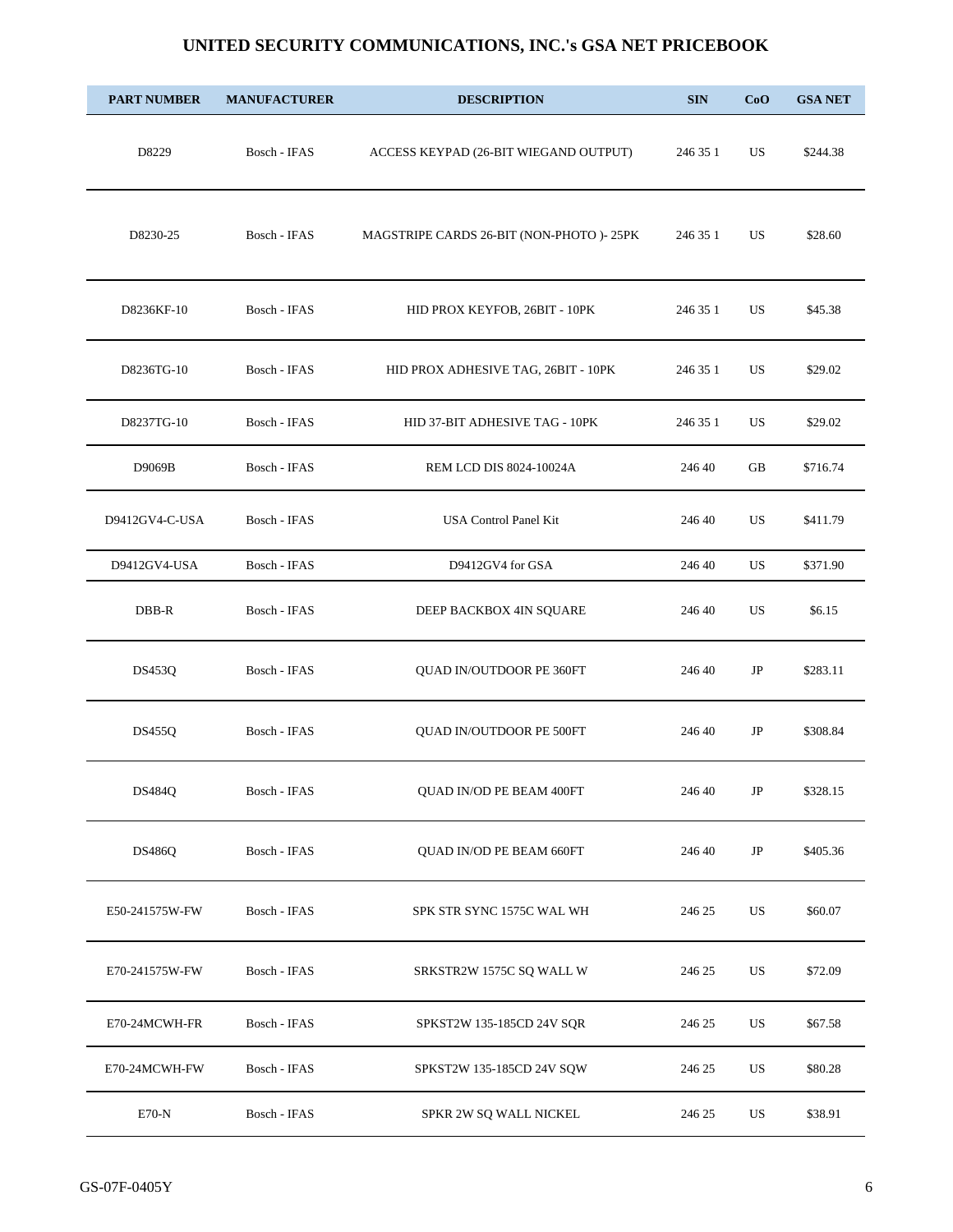| <b>PART NUMBER</b> | <b>MANUFACTURER</b> | <b>DESCRIPTION</b>                                           | <b>SIN</b> | CoO | <b>GSA NET</b> |
|--------------------|---------------------|--------------------------------------------------------------|------------|-----|----------------|
| E90-24MCC-FN       | Bosch - IFAS        | SPKSTR2W 15-95C NIK PL                                       | 246 25     | US  | \$93.18        |
| E90-24MCC-FW       | Bosch - IFAS        | SPKSTRB 15-95CD 24VRND WH                                    | 246 40     | US  | \$70.31        |
| E90-24MCCH-FW      | Bosch - IFAS        | SPKSTRB 115-177CD 24VRNDW                                    | 246 25     | US  | \$80.28        |
| $E90-N$            | Bosch - IFAS        | SPKR 2W RND CEILING NICKEL                                   | 246 25     | US  | \$38.91        |
| EN1210EOL          | Bosch - IFAS        | SINGLE INPUT UNIVERSAL TRANSMITTER, EOL<br><b>PROTECTION</b> | 246 40     | US  | \$53.02        |
| EN1215WEOL         | Bosch - IFAS        | DOOR/WINDOW TRANSMITTER WITH WALL TAMPER<br>AND REED SWITCH  | 246 40     | US  | \$60.34        |
| <b>EN1223D</b>     | Bosch - IFAS        | DOUBLE-BUTTON WATER-RESISTANT PENDANT<br><b>TRANSMITTER</b>  | 246 40     | US  | \$72.99        |
| <b>EN1223S</b>     | Bosch - IFAS        | SINGLE-BUTTON WATER-RESISTANT PENDANT<br><b>TRANSMITTER</b>  | 246 40     | US  | \$72.99        |
| <b>EN1233D</b>     | Bosch - IFAS        | DOUBLE-BUTTON PENDANT TRANSMITTER                            | 246 40     | US  | \$67.82        |
| <b>EN1233S</b>     | Bosch - IFAS        | SINGLE-BUTTON PENDANT TRANSMITTER                            | 246 40     | US  | \$67.82        |
| <b>EN1261HT</b>    | Bosch - IFAS        | HIGH TRAFFIC MOTION DETECTOR                                 | 246 40     | US  | \$132.18       |
| <b>EN4200</b>      | Bosch - IFAS        | <b>SERIAL RECEIVER</b>                                       | 246 40     | US  | \$156.50       |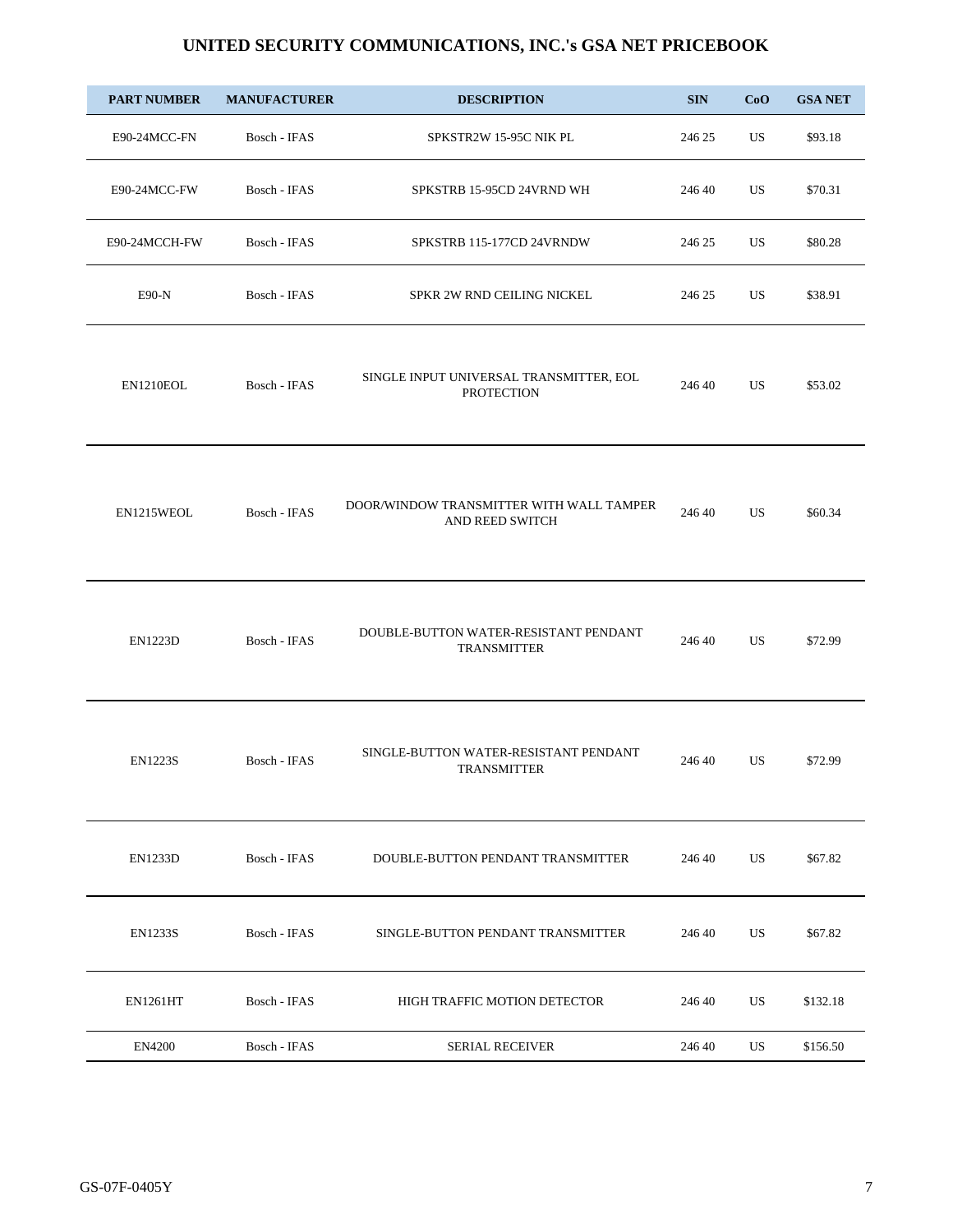| <b>PART NUMBER</b> | <b>MANUFACTURER</b> | <b>DESCRIPTION</b>                                     | <b>SIN</b> | CoO | <b>GSA NET</b> |
|--------------------|---------------------|--------------------------------------------------------|------------|-----|----------------|
| <b>EN4204R</b>     | Bosch - IFAS        | FOUR ZONE ADD-ON RECEIVER WITH RELAY<br><b>OUTPUTS</b> | 246 40     | US  | \$135.06       |
| <b>EN5040-T</b>    | Bosch - IFAS        | HIGH POWER REPEATER WITH TRANSFORMER                   | 246 40     | US  | \$393.32       |
| ET-1010-R          | Bosch - IFAS        | SPKR SURF VANDL RESIS RED                              | 246 25     | US. | \$41.64        |
| ET70-241575W-FW    | Bosch - IFAS        | SPKSTR 8W 1575C SQ WHT                                 | 246 25     | US  | \$85.06        |
| ET70-24MCWH-FN     | Bosch - IFAS        | SPKSTR 8W135/185C SQ NKL                               | 246 25     | US. | \$106.50       |
| ET70WP-2475C-FW    | Bosch - IFAS        | SPK/STR OUTDR CEIL 75C WT                              | 246 25     | US. | \$95.57        |
| ET90-24MCC-FR      | Bosch - IFAS        | SPKSTR 8W 15-95C RND RED                               | 246 25     | US  | \$86.63        |
| ET90-24MCC-FW      | Bosch - IFAS        | SPKSTR 8W 15-95C RNDWHT                                | 246 25     | US  | \$86.63        |
| ET90-24MCCH-FN     | Bosch - IFAS        | SPKSTR 8W 115/177C RN NKL                              | 246 25     | US. | \$106.50       |
| ET90-24MCCH-FW     | Bosch - IFAS        | SPKSTR8W 115/177C RND WHT                              | 246 25     | US  | \$93.25        |
| ET90-24MCC-NW      | Bosch - IFAS        | SPKSTR 8W 15095C NLTR WHT                              | 246 25     | US  | \$86.63        |
| EVAX100/2ZA        | Bosch - IFAS        | EVAX DMR MIC 100W GREY 2Z                              | 246 25     | US  | \$2,551.51     |
| EVAX100/4Z         | Bosch - IFAS        | EVAX DMR MIC 100W 4ZB GRY                              | 246 25     | US  | \$2,389.13     |
| EVAX100/4ZA        | Bosch - IFAS        | EVAX DMR MIC 100W GRY 4ZA                              | 246 25     | US  | \$2,641.59     |
| EVAX100E           | Bosch - IFAS        | EVAX 100W CHARCOAL GREY                                | 246 25     | US  | \$1,433.23     |
| EVAX100EM/12Z      | Bosch - IFAS        | EVAX 100W CHARCOAL GREY 12Z                            | 246 25     | US  | \$2,697.30     |
| EVAX100EM/16Z      | Bosch - IFAS        | EVAX 100W CHARCOAL GREY 16Z                            | 246 25     | US  | \$3,061.81     |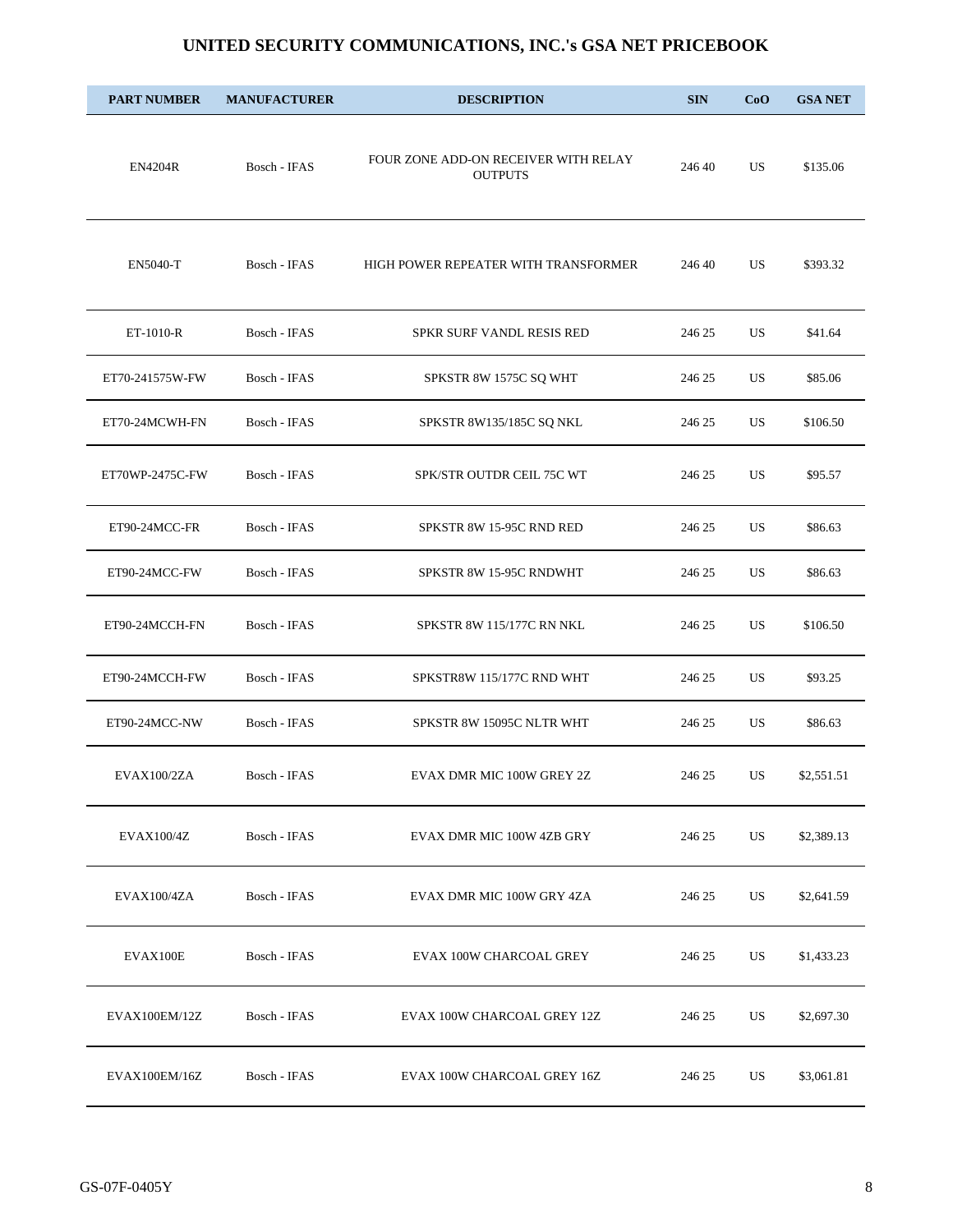| <b>PART NUMBER</b> | <b>MANUFACTURER</b> | <b>DESCRIPTION</b>          | <b>SIN</b> | CoO | <b>GSA NET</b> |
|--------------------|---------------------|-----------------------------|------------|-----|----------------|
| EVAX100EM/2ZA      | Bosch - IFAS        | EVAX 100W CHARCOAL GREY 2ZA | 246 25     | US  | \$1,968.30     |
| EVAX100EM/4Z       | Bosch - IFAS        | EVAX 100W CHARCOAL GREY 4Z  | 246 25     | US  | \$1,968.30     |
| EVAX100EM/8Z       | Bosch - IFAS        | EVAX 100W CHARCOAL GREY 8Z  | 246 25     | US  | \$2,332.81     |
| EVAX100EM/8ZA      | Bosch - IFAS        | EVAX 100W CHARCOAL GREY 8ZA | 246 25     | US  | \$3,018.95     |
| EVAX100EMR         | Bosch - IFAS        | EVAX 100W RED               | 246 25     | US  | \$1,603.80     |
| EVAX100EMR/12Z     | Bosch - IFAS        | EVAX 100W RED 12Z           | 246 25     | US  | \$2,697.30     |
| EVAX100EMR/16Z     | Bosch - IFAS        | EVAX 100W RED 16Z           | 246 25     | US  | \$3,061.81     |
| EVAX100EMR/2ZA     | Bosch - IFAS        | EVAX 100W RED 2ZA           | 246 25     | US  | \$1,968.30     |
| EVAX100EMR/4Z      | Bosch - IFAS        | EVAX 100W RED 4Z            | 246 25     | US  | \$1,968.30     |
| EVAX100EMR/8Z      | Bosch - IFAS        | EVAX 100W RED 8Z            | 246 25     | US  | \$2,332.81     |
| EVAX100EMR/8ZA     | Bosch - IFAS        | EVAX 100W RED 8ZA           | 246 25     | US  | \$3,061.81     |
| EVAX100ER          | Bosch - IFAS        | EVAX 100W RED               | 246 25     | US  | \$1,433.23     |
| EVAX100R           | Bosch - IFAS        | EVAX DMR MIC 100W RED       | 246 25     | US  | \$2,187.00     |
| EVAX100R/12Z       | Bosch - IFAS        | EVAX DMR MIC 100W 12ZB RD   | 246 25     | US  | \$3,280.51     |
| EVAX100R/16Z       | Bosch - IFAS        | EVAX DMR MIC 100W 16ZB RD   | 246 25     | US  | \$3,645.01     |
| EVAX100R/2ZA       | Bosch - IFAS        | EVAC DMR MIC 100W RED 2ZA   | 246 25     | US  | \$2,551.51     |
| EVAX100R/4ZA       | Bosch - IFAS        | EVAX DMR MIC 100W RED 4ZA   | 246 25     | US  | \$2,641.59     |
| EVAX100R/8Z        | Bosch - IFAS        | EVAX DMR MIC 100W 8ZB RED   | 246 25     | US  | \$2,916.01     |
| EVAX100R/8ZA       | Bosch - IFAS        | EVAX DMR MIC 100W RED 8ZA   | 246 25     | US  | \$3,645.01     |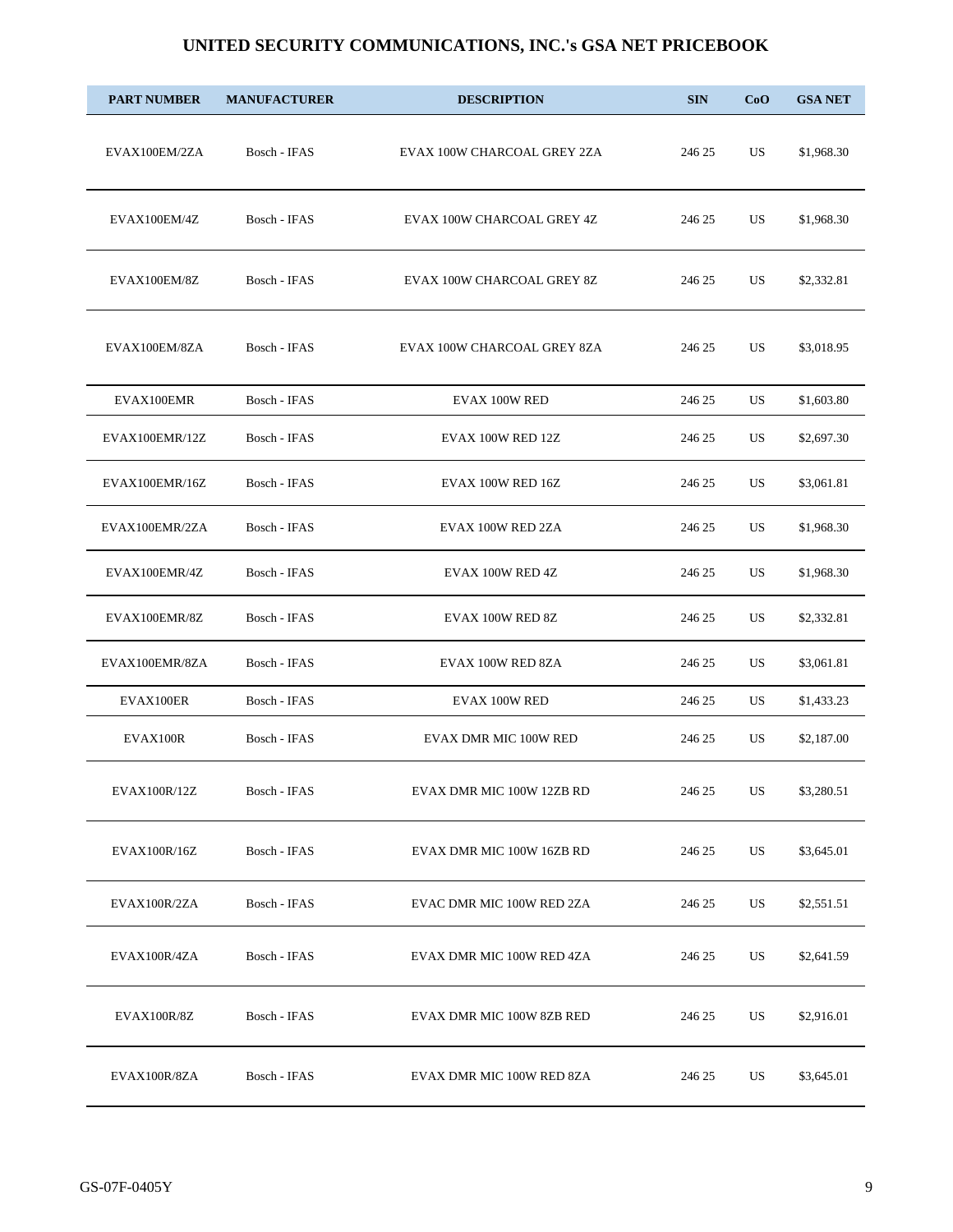| <b>PART NUMBER</b> | <b>MANUFACTURER</b> | <b>DESCRIPTION</b>            | <b>SIN</b> | CoO | <b>GSA NET</b> |
|--------------------|---------------------|-------------------------------|------------|-----|----------------|
| EVAX150/12Z        | Bosch - IFAS        | EVAX DMR MIC 150W12ZB GRY     | 246 25     | US  | \$4,446.91     |
| EVAX150/16Z        | Bosch - IFAS        | EVAX DMR MIC 150W 16Z GRY     | 246 25     | US  | \$4,811.41     |
| EVAX150/8Z         | Bosch - IFAS        | EVAX DMR MIC 150W 8ZB GRY     | 246 25     | US  | \$4,082.40     |
| EVAX150/8ZA        | Bosch - IFAS        | EVAX DMR MIC 150W GRY 8ZA     | 246 25     | US  | \$4,811.41     |
| EVAX150E           | Bosch - IFAS        | EVAX 150W CHARCOAL GREY LARGE | 246 25     | US  | \$2,843.10     |
| EVAX150EM/12Z      | Bosch - IFAS        | EVAX 150W CHARCOAL GREY 12Z   | 246 25     | US  | \$4,009.51     |
| EVAX150EM/16Z      | Bosch - IFAS        | EVAX 150W CHARCOAL GREY 16Z   | 246 25     | US  | \$4,374.01     |
| EVAX150EM/8Z       | Bosch - IFAS        | EVAX 150W CHARCOAL GREY 8Z    | 246 25     | US  | \$3,645.01     |
| EVAX150EM/8ZA      | Bosch - IFAS        | EVAX 150W CHARCOAL GREY 8ZA   | 246 25     | US. | \$4,374.01     |
| EVAX150EMR         | Bosch - IFAS        | <b>EVAX 150W RED LARGE</b>    | 246 25     | US  | \$2,916.01     |
| EVAX150EMR/12Z     | Bosch - IFAS        | EVAX 150W RED 12Z LARGE       | 246 25     | US  | \$4,009.51     |
| EVAX150EMR/16Z     | Bosch - IFAS        | EVAX 150W RED 16Z LARGE       | 246 25     | US  | \$4,374.01     |
| EVAX150EMR/8Z      | Bosch - IFAS        | EVAX 150W RED 8Z LARGE        | 246 25     | US  | \$3,645.01     |
| EVAX150EMR/8ZA     | Bosch - IFAS        | EVAX 150W RED 8ZA LARGE       | 246 25     | US  | \$4,374.01     |
| EVAX150R           | Bosch - IFAS        | EVAX DMR MIC 150W RED LARGE   | 246 25     | US  | \$3,353.40     |
| EVAX150R/12Z       | Bosch - IFAS        | EVAX DMR MIC 150W 12ZB RD     | 246 25     | US  | \$4,446.91     |
| EVAX150R/16Z       | Bosch - IFAS        | EVAX DMRMIC 150W16ZB REDL     | 246 25     | US  | \$4,811.41     |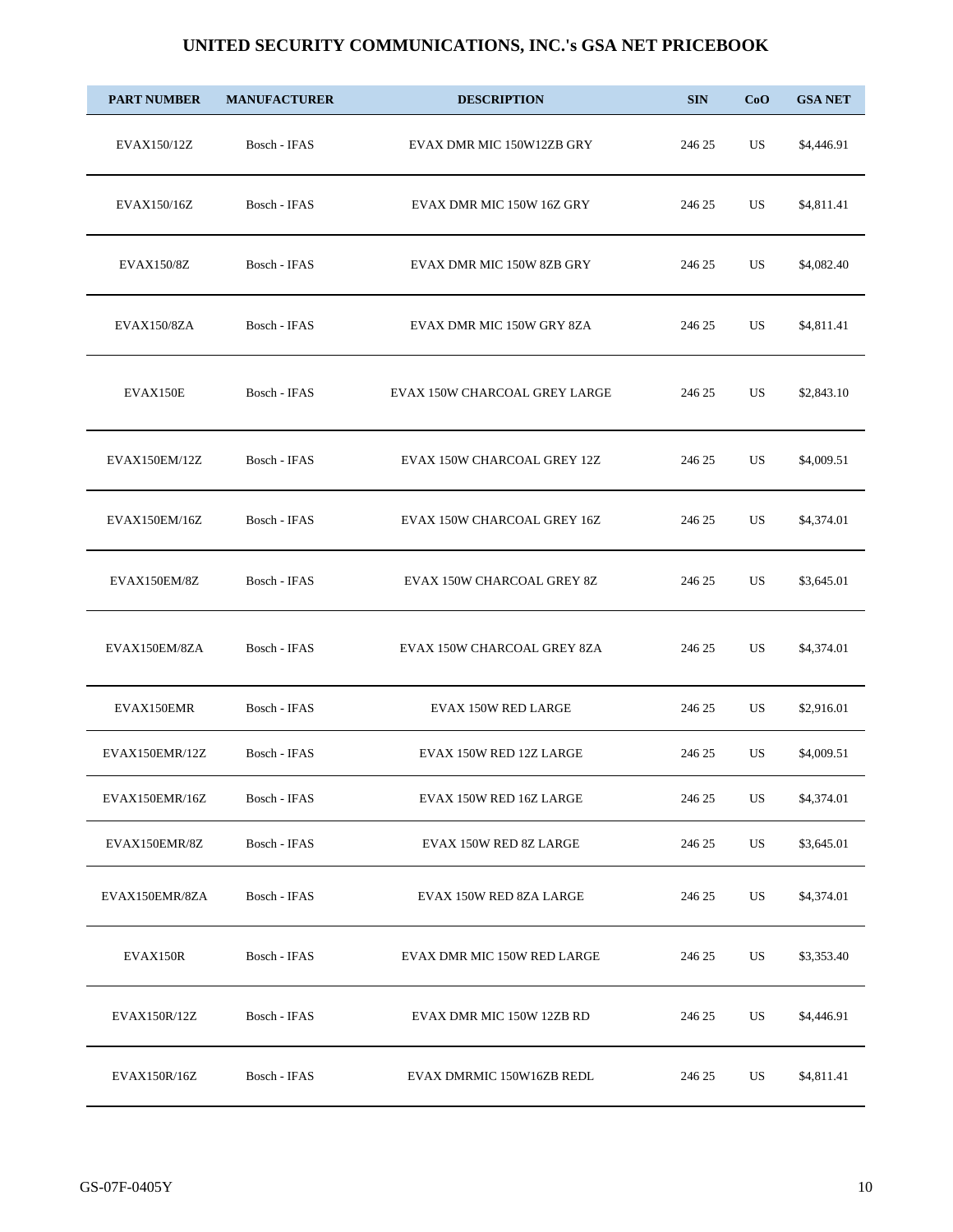| <b>PART NUMBER</b> | <b>MANUFACTURER</b> | <b>DESCRIPTION</b>          | <b>SIN</b> | CoO | <b>GSA NET</b> |
|--------------------|---------------------|-----------------------------|------------|-----|----------------|
| <b>EVAX150R/8Z</b> | Bosch - IFAS        | EVAX DMR MIC 150W8ZB REDL   | 246 25     | US  | \$4,082.40     |
| EVAX150R/8ZA       | Bosch - IFAS        | EVAX DMR MIC 150W RED 8ZA   | 246 25     | US  | \$4,811.41     |
| EVAX200EM/12Z      | Bosch - IFAS        | EVAX 200W CHARCOAL GREY 12Z | 246 25     | US  | \$4,301.11     |
| EVAX200EM/16Z      | Bosch - IFAS        | EVAX 200W CHARCOAL GREY 16Z | 246 25     | US  | \$4,031.06     |
| EVAX200EM/8Z       | Bosch - IFAS        | EVAX 200W CHARCOAL GREY 8Z  | 246 25     | US  | \$3,936.61     |
| EVAX200EM/8ZA      | Bosch - IFAS        | EVAX 200W CHARCOAL GREY 8ZA | 246 25     | US  | \$4,031.06     |
| EVAX200EMR         | Bosch - IFAS        | <b>EVAX 200W RED LARGE</b>  | 246 25     | US  | \$3,207.61     |
| EVAX200EMR/12Z     | Bosch - IFAS        | EVAX 200W RED 12Z LARGE     | 246 25     | US  | \$4,301.11     |
| EVAX200EMR/16Z     | Bosch - IFAS        | EVAX 200W RED 16Z LARGE     | 246 25     | US  | \$4,031.06     |
| EVAX200EMR/8Z      | Bosch - IFAS        | EVAX 200W RED 8Z LARGE      | 246 25     | US  | \$3,936.61     |
| EVAX200EMR/8ZA     | Bosch - IFAS        | EVAX 200W RED 8ZA LARGE     | 246 25     | US  | \$4,031.06     |
| EVAX200R           | Bosch - IFAS        | EVAX DMR MIC 200W RED LARGE | 246 25     | US  | \$3,645.01     |
| EVAX200R/12Z       | Bosch - IFAS        | EVAX DMR MIC 200W12ZB RDL   | 246 25     | US  | \$4,738.51     |
| EVAX200R/16Z       | Bosch - IFAS        | EVAX DMRMIC 200W16ZB REDL   | 246 25     | US  | \$5,103.01     |
| <b>EVAX200R/8Z</b> | Bosch - IFAS        | EVAX DMR MIC 200W8ZB REDL   | 246 25     | US. | \$4,374.01     |
| EVAX200R/8ZA       | Bosch - IFAS        | EVAX DMR MIC 200W RED 8ZA   | 246 25     | US  | \$5,103.01     |
| EVAX25EM/2ZA       | Bosch - IFAS        | EVAX 25W CHARCOAL GREY 2ZA  | 246 25     | US  | \$1,312.20     |
| EVAX25EM/4Z        | Bosch - IFAS        | EVAX 25W CHARCOAL GREY 4Z   | 246 25     | US  | \$1,312.20     |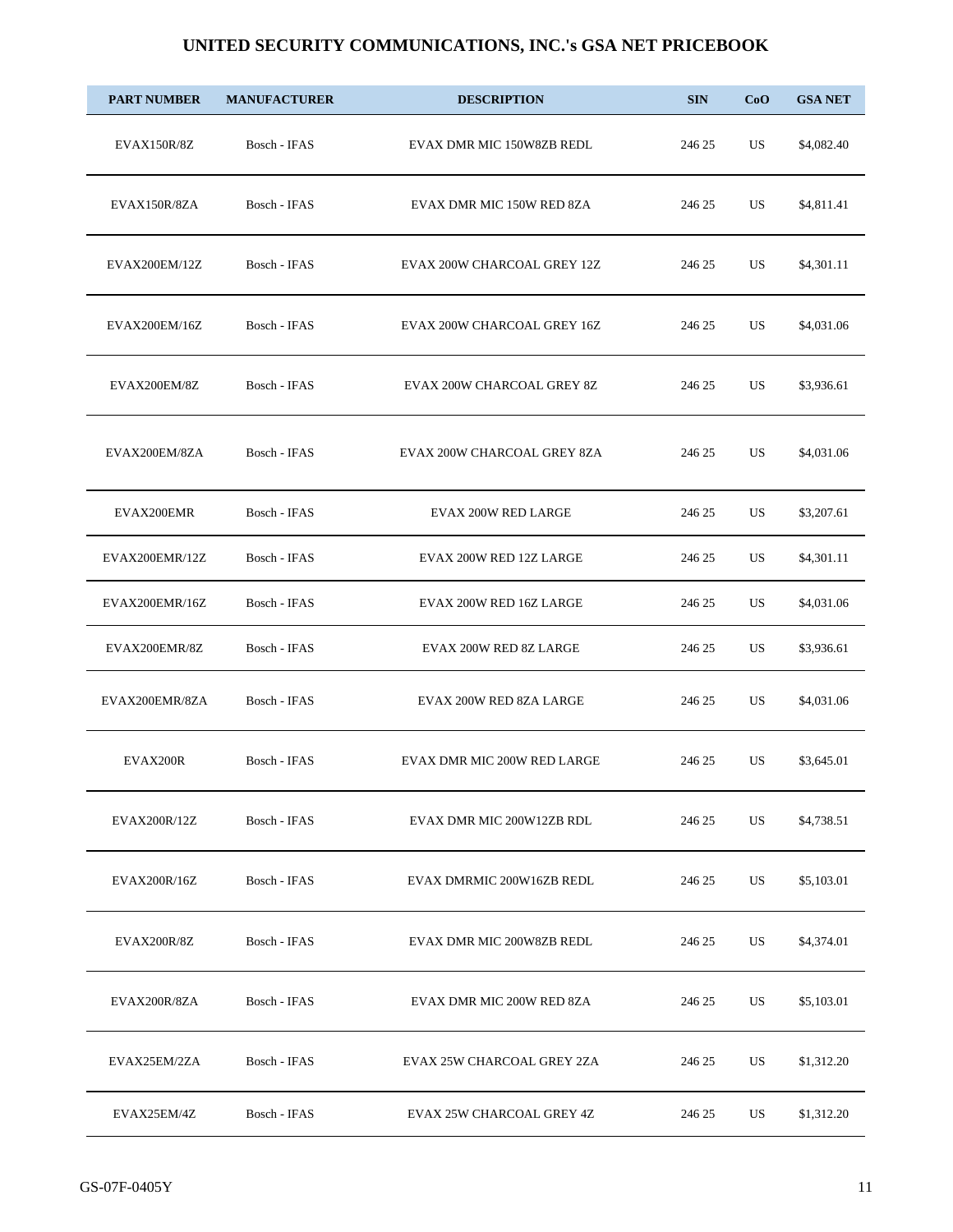| <b>PART NUMBER</b> | <b>MANUFACTURER</b> | <b>DESCRIPTION</b>           | <b>SIN</b> | CoO | <b>GSA NET</b> |
|--------------------|---------------------|------------------------------|------------|-----|----------------|
| EVAX25EM/4ZA       | Bosch - IFAS        | EVAX 25W CHARCOAL GREY 4ZA   | 246 25     | US  | \$1,676.70     |
| EVAX25EM/8Z        | Bosch - IFAS        | EVAX 25W CHARCOAL GREY 8Z    | 246 25     | US. | \$1,312.20     |
| EVAX25EMR          | Bosch - IFAS        | <b>EVAX 25W RED</b>          | 246 25     | US  | \$947.70       |
| EVAX25EMR/2ZA      | Bosch - IFAS        | EVAX 25W RED 2ZA             | 246 25     | US. | \$1,312.20     |
| EVAX25EMR/4Z       | Bosch - IFAS        | EVAX 25W RED 4Z              | 246 25     | US  | \$1,312.20     |
| EVAX25EMR/4ZA      | Bosch - IFAS        | EVAX 25W RED 4ZA             | 246 25     | US. | \$1,676.70     |
| EVAX25EMR/8Z       | Bosch - IFAS        | EVAX 25W RED 8Z              | 246 25     | US  | \$1,676.70     |
| EVAX25ER           | Bosch - IFAS        | <b>EVAX 25W RED</b>          | 246 25     | US. | \$874.80       |
| EVAX25R            | Bosch - IFAS        | <b>EVAX DMR MIC 25W RED</b>  | 246 25     | US. | \$1,458.00     |
| EVAX25R/2ZA        | Bosch - IFAS        | EVAX MIC 25W RED 2ZA         | 246 25     | US  | \$1,822.51     |
| EVAX25R/4Z         | Bosch - IFAS        | EVAX DMR MIC 25W 4ZB RED     | 246 25     | US  | \$1,820.63     |
| EVAX25R/4ZA        | Bosch - IFAS        | EVAX MIC 25W RED 4ZA         | 246 25     | US  | \$2,187.00     |
| EVAX25R/8Z         | Bosch - IFAS        | EVAX DMR MIC 25W 8ZB RED     | 246 25     | US. | \$2,187.00     |
| EVAX50             | Bosch - IFAS        | <b>EVAX DMR MIC 50W GREY</b> | 246 25     | US. | \$1,822.51     |
| EVAX50/12Z         | Bosch - IFAS        | EVAX DMR MIC 50W 12ZB GRY    | 246 25     | US. | \$2,916.01     |
| EVAX50/16Z         | Bosch - IFAS        | EVAX DMR MIC 50W 12ZB GRY    | 246 25     | US  | \$3,280.51     |
| EVAX50/2ZA         | Bosch - IFAS        | EVAX DMR MIC 50W GRY 2ZA     | 246 25     | US  | \$2,187.00     |
| EVAX50/4Z          | Bosch - IFAS        | EVAX DMR MIC 50W 4ZB GRY     | 246 25     | US  | \$2,187.00     |
| EVAX50/4ZA         | Bosch - IFAS        | EVAX DMR MIC 50W GRY 4ZA     | 246 25     | US  | \$2,551.51     |
| EVAX50/8Z          | Bosch - IFAS        | EVAX DMR MIC 50W 8ZB GRY     | 246 25     | US  | \$2,551.51     |
| EVAX50/8ZA         | Bosch - IFAS        | EVAX DMR MIC 50W GRY 8ZA     | 246 25     | US  | \$3,280.51     |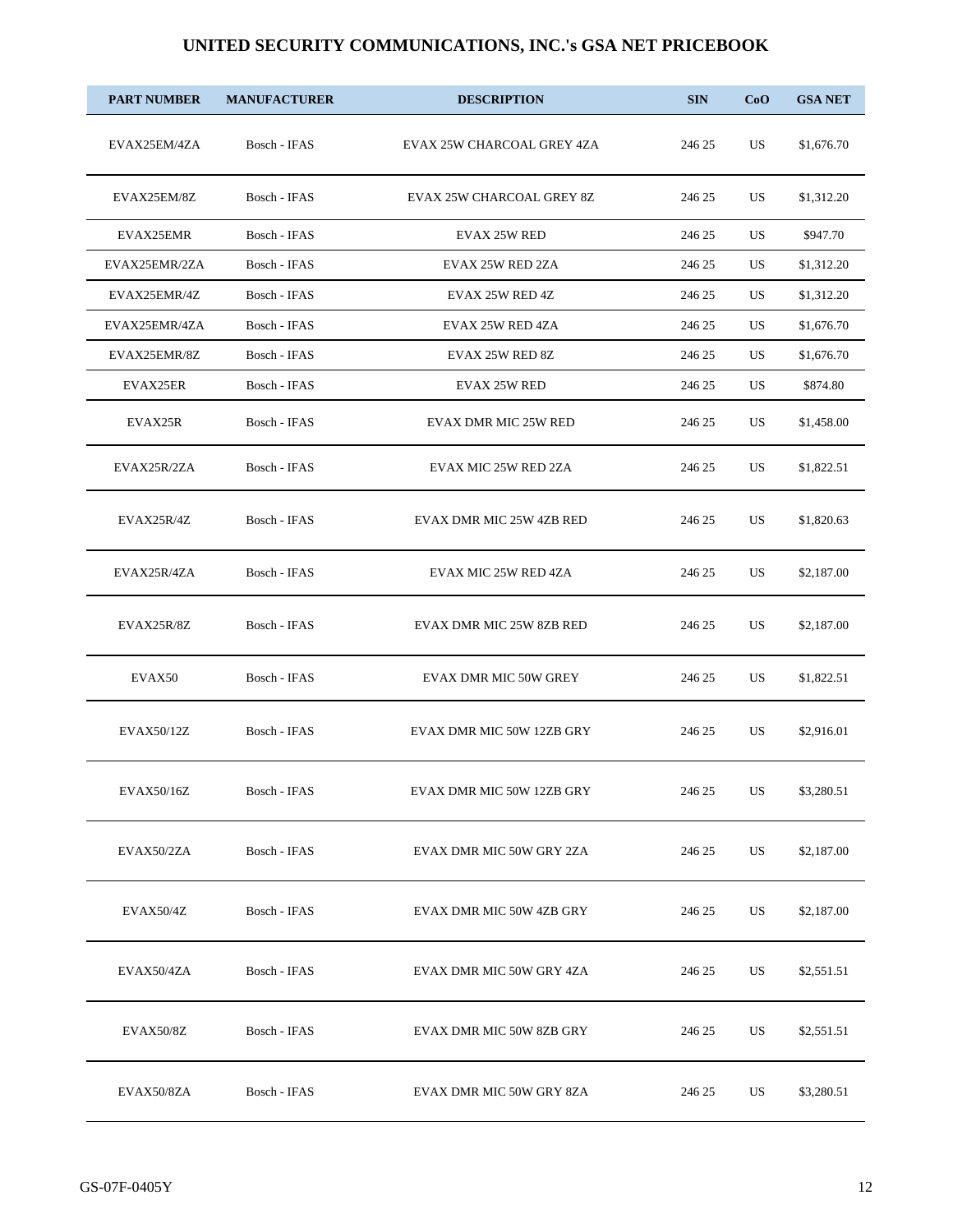| <b>PART NUMBER</b> | <b>MANUFACTURER</b> | <b>DESCRIPTION</b>                | <b>SIN</b> | CoO | <b>GSA NET</b> |
|--------------------|---------------------|-----------------------------------|------------|-----|----------------|
| EVAX50E            | Bosch - IFAS        | EVAX MIC 50W CHARCOAL GREY        | 246 25     | US  | \$1,239.30     |
| EVAX50EM           | Bosch - IFAS        | <b>EVAX 50W CHARCOAL GREY</b>     | 246 25     | US  | \$1,312.20     |
| EVAX50EM/12Z       | Bosch - IFAS        | EVAX 50W CHARCOAL GREY 12Z        | 246 25     | US  | \$2,405.71     |
| EVAX50EM/16Z       | Bosch - IFAS        | <b>EVAX 50W CHARCOAL GREY 16Z</b> | 246 25     | US  | \$2,770.20     |
| EVAX50EM/2ZA       | Bosch - IFAS        | EVAX 50W CHARCOAL GREY 2ZA        | 246 25     | US. | \$1,676.70     |
| EVAX50EM/4Z        | Bosch - IFAS        | EVAX 50W CHARCOAL GREY 4Z         | 246 25     | US  | \$1,676.70     |
| EVAX50EM/4ZA       | Bosch - IFAS        | EVAX 50W CHARCOAL GREY 4ZA        | 246 25     | US  | \$2,041.20     |
| EVAX50EM/8Z        | Bosch - IFAS        | EVAX 50W CHARCOAL GREY 8Z         | 246 25     | US  | \$2,041.20     |
| EVAX50EM/8ZA       | Bosch - IFAS        | EVAX 50W CHARCOAL GREY 8ZA        | 246 25     | US  | \$2,770.20     |
| EVAX50EMR          | Bosch - IFAS        | <b>EVAX 50W RED</b>               | 246 25     | US. | \$1,312.20     |
| EVAX50EMR/12Z      | Bosch - IFAS        | EVAX 50W RED 12Z                  | 246 25     | US. | \$2,405.71     |
| EVAX50EMR/16Z      | Bosch - IFAS        | EVAX 50W RED 16Z                  | 246 25     | US  | \$2,770.20     |
| EVAX50EMR/2ZA      | Bosch - IFAS        | EVAX 50W RED 2ZA                  | 246 25     | US  | \$1,676.70     |
| EVAX50EMR/4Z       | Bosch - IFAS        | EVAX 50W RED 4Z                   | 246 25     | US. | \$1,676.70     |
| EVAX50EMR/4ZA      | Bosch - IFAS        | EVAX 50W RED 4ZA                  | 246 25     | US. | \$2,041.20     |
| EVAX50EMR/8Z       | Bosch - IFAS        | EVAX 50W RED 8Z                   | 246 25     | US  | \$2,041.20     |
| EVAX50EMR/8ZA      | Bosch - IFAS        | EVAX 50W RED 8ZA                  | 246 25     | US  | \$2,770.20     |
| EVAX50R            | Bosch - IFAS        | EVAX DMR MIC 50W RED              | 246 25     | US  | \$1,822.51     |
| EVAX50R/12Z        | Bosch - IFAS        | EVAX DMR MIC 50W 12ZB RED         | 246 25     | US  | \$2,916.01     |
| EVAX50R/2ZA        | Bosch - IFAS        | EVAX DMR MIC 50W RED 2ZA          | 246 25     | US  | \$2,187.00     |
| EVAX50R/4Z         | Bosch - IFAS        | EVAX DMR MIC 50W 4ZB RED          | 246 25     | US  | \$2,187.00     |
| EVAX50R/4ZA        | Bosch - IFAS        | EVAX DMR MIC 50W RED 4ZA          | 246 25     | US  | \$2,551.51     |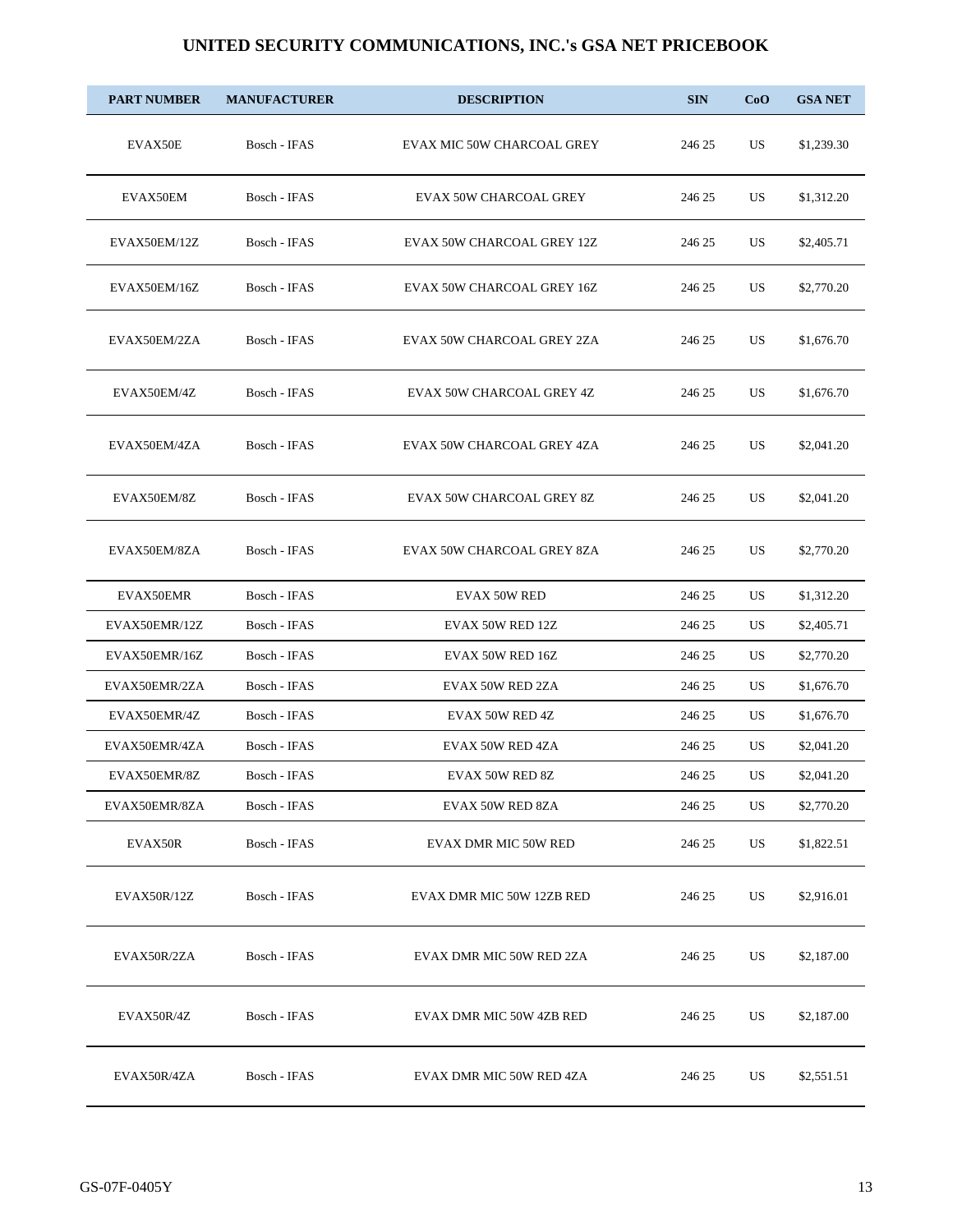| <b>PART NUMBER</b> | <b>MANUFACTURER</b> | <b>DESCRIPTION</b>               | <b>SIN</b> | CoO       | <b>GSA NET</b> |
|--------------------|---------------------|----------------------------------|------------|-----------|----------------|
| EVAX50R/8Z         | Bosch - IFAS        | EVAX DMR MIC 50W 8ZB RED         | 246 25     | US        | \$2,551.51     |
| EVAX50R/8ZA        | Bosch - IFAS        | EVAX DMR MIC 50W RED 8ZA         | 246 25     | US        | \$3,280.51     |
| <b>EVX-100</b>     | Bosch - IFAS        | AMP DMR MIC 100W L/CAB           | 246 25     | US        | \$2,041.20     |
| <b>EVX-100E</b>    | Bosch - IFAS        | AMP 100W L/CAB CHARCOAL GREY     | 246 25     | US        | \$1,433.88     |
| <b>EVX-25</b>      | Bosch - IFAS        | AMP DMR MIC 25W L/CAB            | 246 25     | US        | \$1,385.10     |
| EVX-25E            | Bosch - IFAS        | AMP 25W L/CAB CHARCOAL GREY      | 246 25     | US        | \$874.80       |
| EVX-2ZA            | Bosch - IFAS        | EVAX 2 ZONE CLASS A MODUL        | 246 25     | US        | \$364.50       |
| EVX-4Z             | Bosch - IFAS        | EVAX 4 ZONE CLASS B MODUL        | 246 25     | US        | \$364.50       |
| <b>EVX-50</b>      | Bosch - IFAS        | AMP DMR MIC 50W L/CAB            | 246 25     | US        | \$1,749.61     |
| EVX-50E            | Bosch - IFAS        | AMP 50W MIC CHARCOAL GREY        | 246 25     | US        | \$1,239.30     |
| EVX-50EM           | Bosch - IFAS        | AMP 50W L/CAB CHARCOAL GREY      | 246 25     | US        | \$1,312.20     |
| EVX-BA             | Bosch - IFAS        | <b>EVAX BACKUP AMP MODULE</b>    | 246 25     | <b>US</b> | \$145.80       |
| EVX-BB-2           | Bosch - IFAS        | EVAX LG BKBX NO DOOR GRY         | 246 25     | US        | \$160.38       |
| EVX-BB-2R          | Bosch - IFAS        | EVAX LG BKBX NO DOOR RED         | 246 25     | US        | \$160.38       |
| EVX-CAB-1          | Bosch - IFAS        | EVAX STD EMPTY CAB GREY          | 246 25     | US        | \$131.23       |
| EVX-CAB-1R         | Bosch - IFAS        | <b>EVAX STD EMPTY CAB RED</b>    | 246 25     | US        | \$131.23       |
| EVX-CAB-2          | Bosch - IFAS        | EVAX LG EMPTY CAB GREY           | 246 25     | US        | \$218.70       |
| EVX-CAB-2R         | Bosch - IFAS        | EVAX LG EMPTY CAB RED            | 246 25     | US        | \$218.70       |
| FAA-325-2.5        | Bosch - IFAS        | FAA-325-2.5 SAMPLING TUBE 2.5 FT | 246 25     | US        | \$7.95         |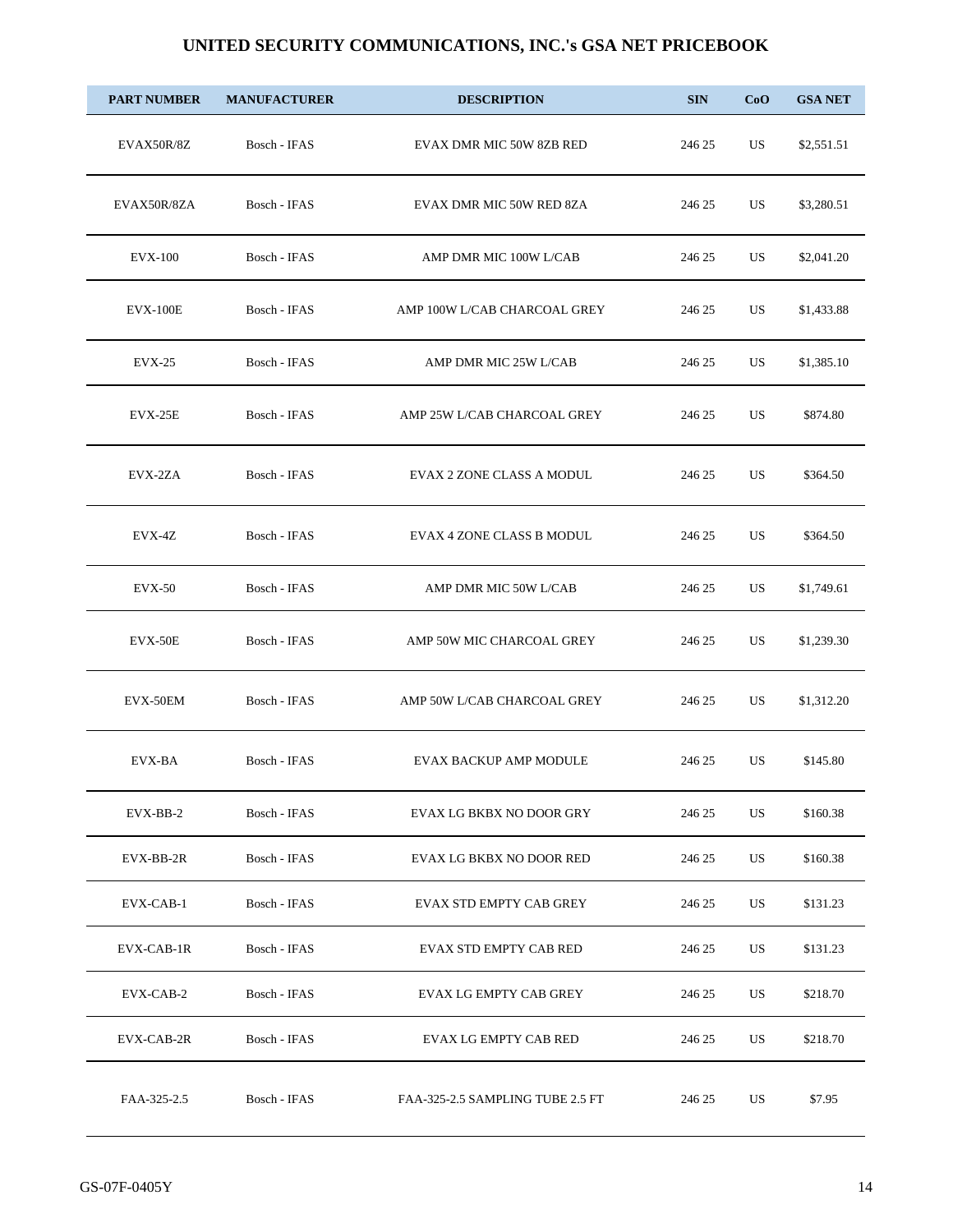| <b>PART NUMBER</b> | <b>MANUFACTURER</b> | <b>DESCRIPTION</b>                       | <b>SIN</b> | CoO       | <b>GSA NET</b> |
|--------------------|---------------------|------------------------------------------|------------|-----------|----------------|
| FAD-325            | Bosch - IFAS        | FAD-325 ANALOG DUCT DETECTOR             | 246 25     | <b>US</b> | \$117.30       |
| FAP-325-V2F        | Bosch - IFAS        | FAP-325-V2F ANALOG PHOTO DETECTOR FLAT   | 246 25     | US        | \$43.74        |
| FLM-325-2I4        | Bosch - IFAS        | FLM-325-2I4 DUAL INPUT MONITOR MODULE    | 246 25     | <b>US</b> | \$69.58        |
| FLM-325-2R4-8AI    | Bosch - IFAS        | DUAL RELAY MODULE 8 AMP WITH ISOLATOR    | 246 25     | <b>US</b> | \$125.92       |
| FLM-325-CZM4       | Bosch - IFAS        | FLM-325-CZM4 CONVENTIONAL ZONE MODULE    | 246 25     | US        | \$63.62        |
| FLM-325-I4-AI      | Bosch - IFAS        | CONTACT MONITOR 4" CLASS A WITH ISOLATOR | 246 25     | <b>US</b> | \$55.67        |
| <b>FLM-325-IM</b>  | Bosch - IFAS        | ANALOG MINI CONTACT MODULE               | 246 25     | US        | \$51.88        |
| FLM-325-NA4        | Bosch - IFAS        | FLM-325-NA4 SUPERV. OUT. MODULE (CL.A/B) | 246 25     | US        | \$72.93        |
| FLM-325-NAI4       | Bosch - IFAS        | FLM-325-NAI4 SUPERV. OUT. MOD CL.A/B W/I | 246 25     | US        | \$75.70        |
| <b>FMM-462</b>     | Bosch - IFAS        | POPIT MAN STA SGL ACT                    | 246 25     | US        | \$42.42        |
| <b>FMM-462-D</b>   | Bosch - IFAS        | POPIT MAN STA DBL ACT                    | 246 25     | US        | \$49.04        |
| FRAY5000-CMOUNT    | Bosch - IFAS        | FRAY5000 CEILING MOUNT                   | 246 25     | US        | \$361.68       |
| FRAY5000-CTRBOX    | Bosch - IFAS        | <b>CONTROLLER BACK BOX FOR FRAY5000</b>  | 246 25     | US        | \$92.07        |
| FRAY5000-HEAD-UL   | Bosch - IFAS        | ADDITIONAL HEAD FOR FRAY5000-UL          | 246 25     | GB        | \$488.50       |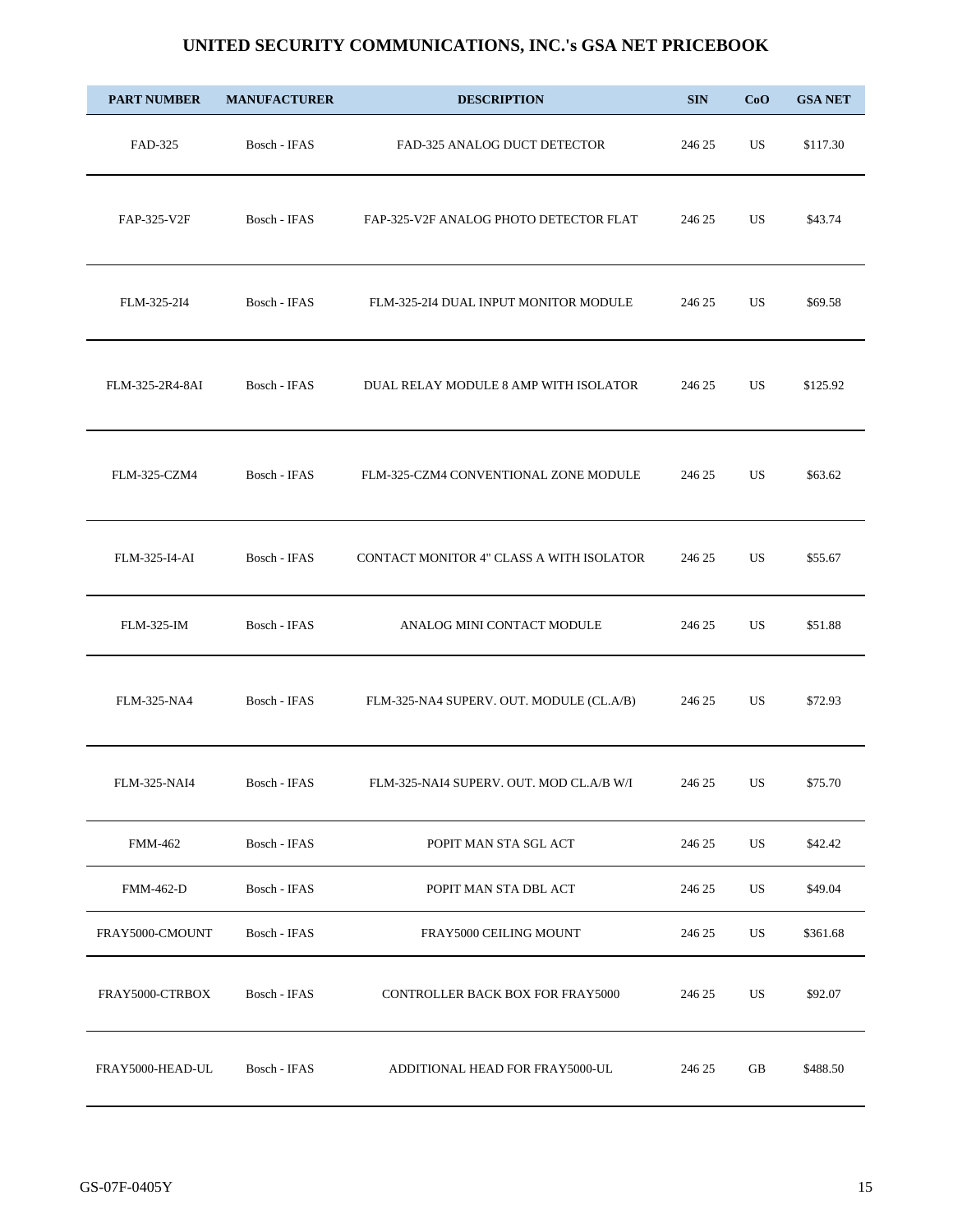| <b>PART NUMBER</b> | <b>MANUFACTURER</b> | <b>DESCRIPTION</b>                       | <b>SIN</b> | CoO | <b>GSA NET</b> |
|--------------------|---------------------|------------------------------------------|------------|-----|----------------|
| GCC24-CR           | Bosch - IFAS        | <b>HN/SB 24V 15-115C CEIL RD</b>         | 246 25     | US  | \$43.69        |
| GCS24-CR           | Bosch - IFAS        | <b>STRB 24V 15-110CD CEIL R</b>          | 246 25     | US. | \$24.24        |
| GCS24-CW           | Bosch - IFAS        | <b>STRB 24V 15-110CD CEIL W</b>          | 246 25     | US  | \$34.13        |
| GECB24-PWB         | Bosch - IFAS        | <b>INDOOR BLUE SOUNDER/STROB</b>         | 246 40     | US  | \$50.86        |
| GEH24-R            | Bosch - IFAS        | HRN 24V RED IN                           | 246 25     | US  | \$18.09        |
| GEH24-W            | Bosch - IFAS        | HRN 24V WHT IN                           | 246 25     | US. | \$18.09        |
| GES3-12WR          | Bosch - IFAS        | STRB 12V 15-75C WALL RED                 | 246 25     | US  | \$32.77        |
| <b>GES3-24WR</b>   | Bosch - IFAS        | STRB 24V 15-110C WALL RED                | 246 25     | US  | \$32.77        |
| GES3-24WW          | Bosch - IFAS        | STRB 24V 15-110C WALL WHT                | 246 25     | US  | \$32.77        |
| <b>GSB</b>         | Bosch - IFAS        | <b>GNTX COMMANDER SRF BX RED</b>         | 246 25     | US  | \$9.56         |
| $GX93-R$           | Bosch - IFAS        | HRN 12/24V SYNC/AVS RED                  | 246 25     | US  | \$11.61        |
| GX93-W             | Bosch - IFAS        | HRN 12/24V SYNC/AVS WHT                  | 246 25     | US  | \$11.61        |
| HMB-DP             | Bosch - IFAS        | Distributed Panel, 4 Audio Cicuits       | 246 25     | US  | \$1,621.80     |
| HMB-DP/P           | Bosch - IFAS        | Distributed Panel, 4 Fire Phone Circuits | 246 25     | US  | \$1,905.82     |
| HMB-DP-42          | Bosch - IFAS        | Distributed Panel, 16 Audio Circuits     | 246 25     | US  | \$2,956.87     |
| HMB-MP16           | Bosch - IFAS        | <b>Master Panel</b>                      | 246 25     | US  | \$2,700.15     |
| HOLSTER-SE2        | Bosch - IFAS        | <b>SE2 HOLSTER</b>                       | 246 20 3   | US  | \$20.48        |
| HS4-24MCW-FR       | Bosch - IFAS        | HRNSTR 15-110CD 24V4W SQR                | 246 35 1   | US  | \$67.58        |
| IPP-AL400-ULKT1    | Bosch - IFAS        | AL400, ENCLOSURE AND PD4UL               | 246 40     | US  | \$265.09       |
| IPP-AL400-ULKT2    | Bosch - IFAS        | AL400, ENCLOSURE, PD4UL AND DX4020       | 246 40     | US  | \$516.03       |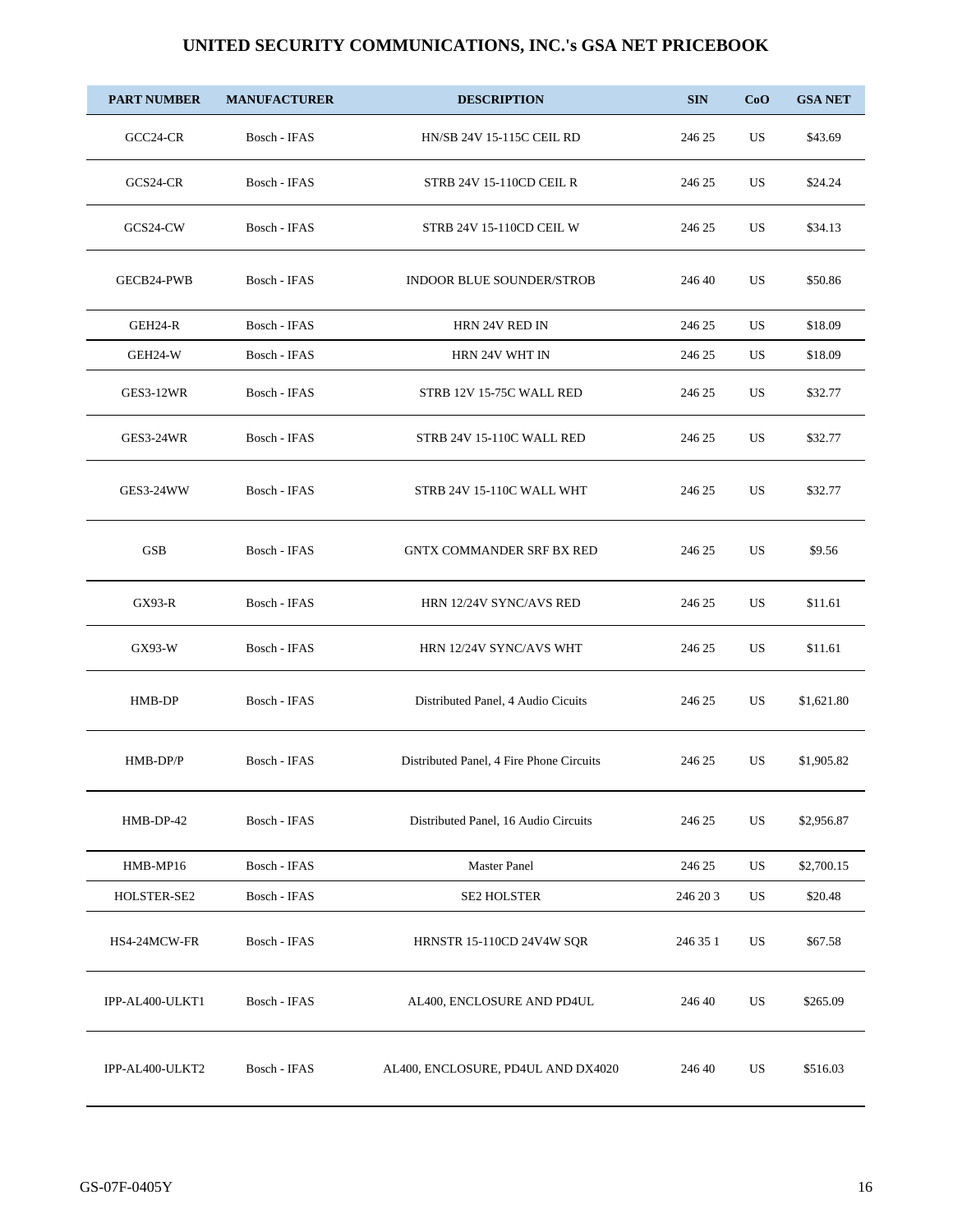| <b>PART NUMBER</b> | <b>MANUFACTURER</b> | <b>DESCRIPTION</b>                | <b>SIN</b> | CoO         | <b>GSA NET</b> |
|--------------------|---------------------|-----------------------------------|------------|-------------|----------------|
| ISN-C66            | Bosch - IFAS        | TRACK MOUNT OVERHEAD DOOR CONTACT | 246 40     | CH          | \$17.70        |
| ISN-GMX-B0         | Bosch - IFAS        | <b>FLOOR BOX</b>                  | 246 40     | СH          | \$102.95       |
| ISN-GMX-D7         | Bosch - IFAS        | ANTI DRILL PROTECTION             | 246 40     | CH          | \$79.78        |
| ISN-GMX-P0         | Bosch - IFAS        | DETECTOR MOUNTING PLATE           | 246 40     | CH          | \$19.30        |
| ISN-GMX-P3S2       | Bosch - IFAS        | 2MM SPACER FOR SWIVEL PLATE       | 246 40     | <b>CH</b>   | \$7.72         |
| ISN-GMX-S1         | Bosch - IFAS        | <b>TEST TRANSMITTER</b>           | 246 40     | CН          | \$25.74        |
| ISN-GMX-W0         | Bosch - IFAS        | <b>WALL RECESS SET</b>            | 246 40     | <b>CH</b>   | \$66.92        |
| $ISN-SM-50$        | Bosch - IFAS        | SEISMIC DETECTOR 50 METER SQ      | 246 40     | HU          | \$109.38       |
| <b>ISN-SM-80</b>   | Bosch - IFAS        | SEISMIC DETECTOR 80 METER SQ      | 246 40     | HU          | \$205.90       |
| ISN-SMS-W7         | Bosch - IFAS        | SENSOR TOOL PC SOFTWARE           | 246 40     | <b>CH</b>   | \$77.21        |
| MB-DCC             | Bosch - IFAS        | Data Communication controller     | 246 25     | US          | \$596.46       |
| MB-FH              | Bosch - IFAS        | Portable Handset                  | 246 25     | US          | \$102.25       |
| $MB$ -FJ           | Bosch - IFAS        | Telephone Jack                    | 246 25     | US          | \$26.51        |
| MB-FO              | Bosch - IFAS        | Fiber Optic Interface Card        | 246 25     | US          | \$392.49       |
| MB-FPI             | Bosch - IFAS        | Fire Phone Interface              | 246 25     | US          | \$297.28       |
| $MB-MBK$           | Bosch - IFAS        | Mother Board Relays               | 246 25     | $_{\rm US}$ | \$151.48       |
| MB-MMC             | Bosch - IFAS        | Master Microphone Control         | 246 25     | US          | \$151.48       |
| MB-OI              | Bosch - IFAS        | Extended Output Interface Card    | 246 25     | US          | \$145.80       |
| $MB-TC$            | Bosch - IFAS        | Fire Phone Cabinet                | 246 25     | US          | \$378.71       |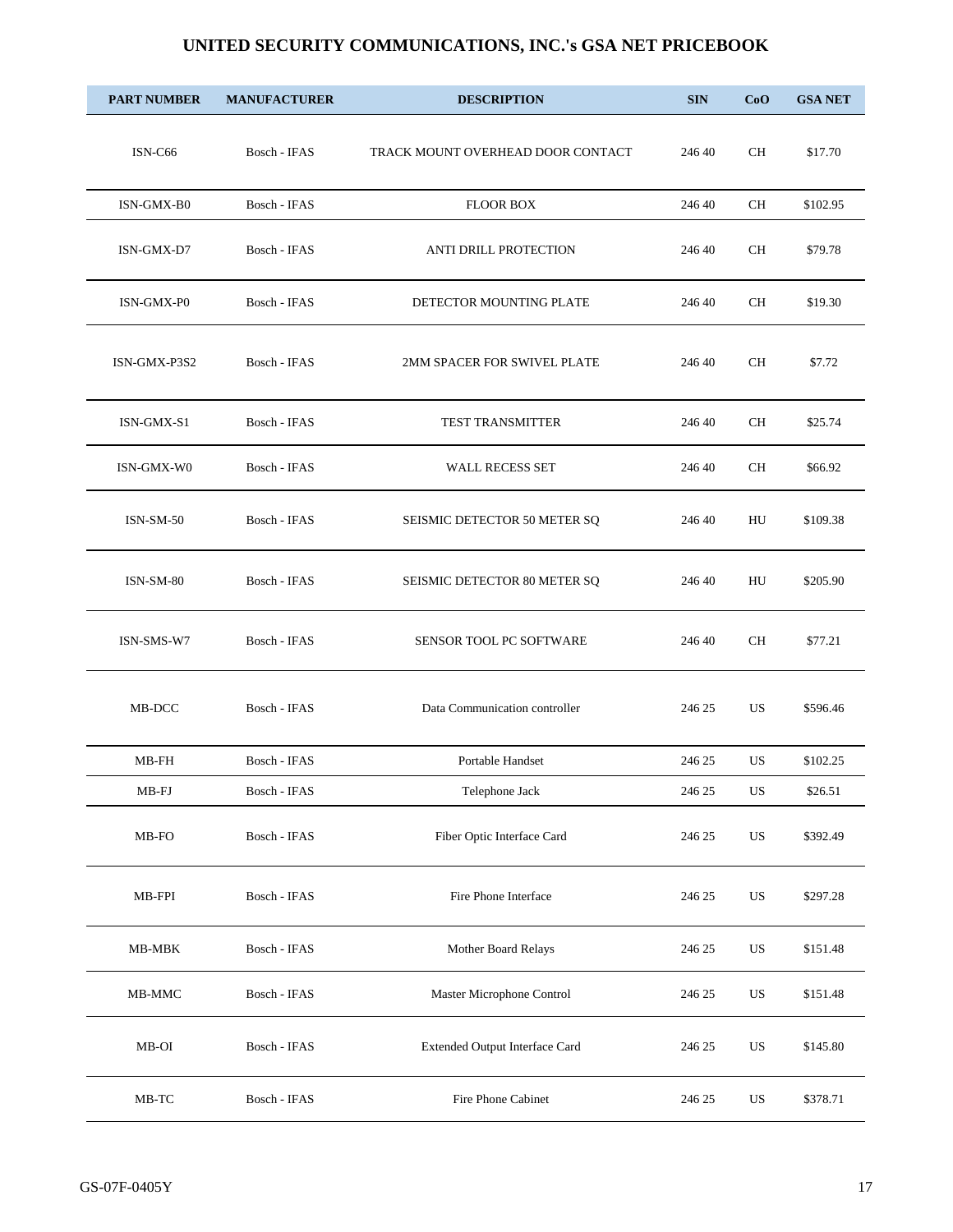| <b>PART NUMBER</b> | <b>MANUFACTURER</b> | <b>DESCRIPTION</b>                     | <b>SIN</b> | CoO       | <b>GSA NET</b> |
|--------------------|---------------------|----------------------------------------|------------|-----------|----------------|
| $MB-XI$            | Bosch - IFAS        | Extended Input Interface               | 246 25     | US        | \$145.80       |
| MP1                | Bosch - IFAS        | OUTDOOR PE 3' MOUNTING POLE            | 246 40     | US        | \$86.22        |
| MP <sub>2</sub>    | Bosch - IFAS        | <b>OUTDOOR PE 4' MOUNTING POLE</b>     | 246 40     | <b>US</b> | \$90.08        |
| MP3                | Bosch - IFAS        | <b>CURVED OUTDOOR PE MOUNT POLE</b>    | 246 40     | US        | \$83.65        |
| MTWP-2475C-FR      | Bosch - IFAS        | STR OUTDR MULTI 75C RED                | 246 25     | US        | \$64.85        |
| MTWP-2475W-FR      | Bosch - IFAS        | WTHRPRF MULTI STR 24V 75C              | 246 40     | US        | \$64.85        |
| MTWPA-2475W-NW     | Bosch - IFAS        | <b>MULTI STRB 24V 75C AMBR</b>         | 246 25     | US        | \$76.46        |
| MTWPB-2475W-NW     | Bosch - IFAS        | MULTI STRB 24V 75C BLUE                | 246 25     | US        | \$76.46        |
| NATP-W             | Bosch - IFAS        | TRIM PLATE WHT                         | 246 25     | US.       | \$3.69         |
| OA120-2            | Bosch - IFAS        | DS794 120' OPTICAL ARRAY MODULE        | 246 40     | US        | \$12.87        |
| OMLR93-3           | Bosch - IFAS        | L/R OPT MIRROR 70FT 3/PKG              | 246 40     | US        | \$6.69         |
| P6601              | Bosch - IFAS        | <b>D6600 BATTERY CABLE</b>             | 246 40     | US        | \$7.72         |
| P6603              | Bosch - IFAS        | SPARE ACKNOWLEDGE BUTTON               | 246 40     | US        | \$19.30        |
| PAM-4              | Bosch - IFAS        | POWER SUPERVISION MODULE 9-40VDC       | 246 25     | US        | \$13.92        |
| PC1A               | Bosch - IFAS        | <b>WEATHER ENCLOSURE</b>               | 246 40     | $\rm JP$  | \$102.95       |
| PC3A               | Bosch - IFAS        | BACK TO BACK BOX                       | 246 40     | JP        | \$65.63        |
| PEH <sub>2</sub>   | Bosch - IFAS        | HEATING ELEMENT                        | 246 40     | $\rm{JP}$ | \$54.05        |
| RF3226             | Bosch - IFAS        | GE/ITI RF RECEIVER FOR D6412 AND D4412 | 246 40     | МX        | \$106.81       |
| RSS-241575W-FW     | Bosch - IFAS        | STRB SYNC 1575C 24V WHT                | 246 40     | US        | \$38.28        |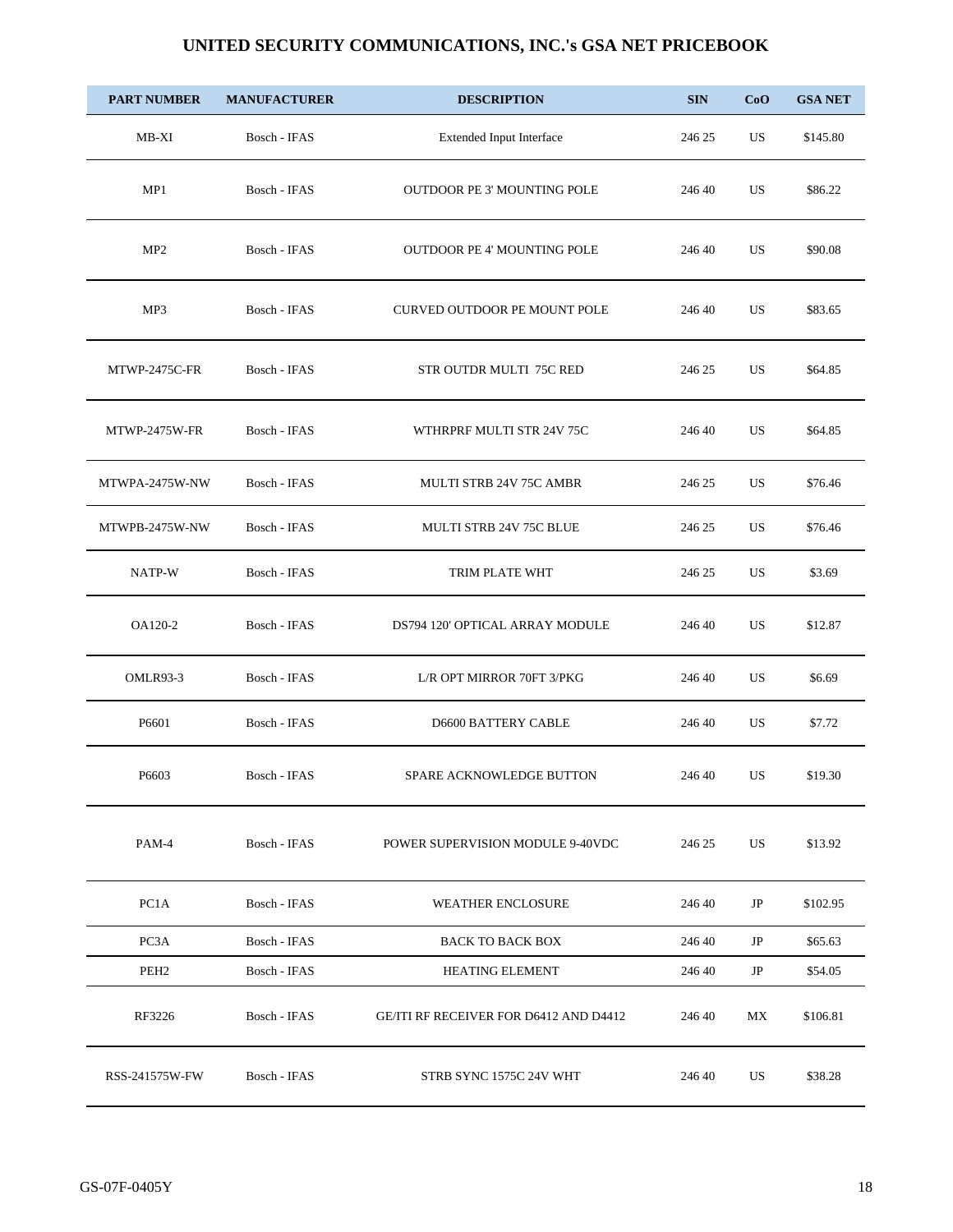| <b>PART NUMBER</b> | <b>MANUFACTURER</b> | <b>DESCRIPTION</b>                            | <b>SIN</b> | CoO       | <b>GSA NET</b> |
|--------------------|---------------------|-----------------------------------------------|------------|-----------|----------------|
| RSS-24MCC-FR       | Bosch - IFAS        | STROBE24V 15-95C CEIL RED                     | 246 40     | US        | \$46.37        |
| RSS-24MCW-FR       | Bosch - IFAS        | STRB 24V VARC WALL RED                        | 246 40     | US        | \$41.56        |
| RSS-24MCW-FW       | Bosch - IFAS        | STRB 24V VARC WALL WHITE                      | 246 40     | US        | \$41.56        |
| RSS-24MCWH-FR      | Bosch - IFAS        | STR 135/185C WALL RED                         | 246 40     | US        | \$54.68        |
| RSS-24MCWH-FW      | Bosch - IFAS        | STR 135/185MC WALL WHT                        | 246 25     | US        | \$54.68        |
| RSSP-241575W-FR    | Bosch - IFAS        | STRB PLATE 24V 1575C RED                      | 246 40     | US        | \$49.83        |
| RSSPA-24MCC-NW     | Bosch - IFAS        | STRB 24V 15-95C AMBER                         | 246 25     | US        | \$59.39        |
| RSSWP-2475C-FR     | Bosch - IFAS        | STRB 75C OUTDR CEIL RED                       | 246 25     | US        | \$100.74       |
| RSSWP-2475C-FW     | Bosch - IFAS        | STRB 75C OUTDR CEIL WHT                       | 246 25     | US        | \$100.74       |
| RSSWPA-2475W-NW    | Bosch - IFAS        | STRB WTHRPF 24V 75C AMBER                     | 246 25     | US        | \$55.30        |
| S8-24MCC-FW        | Bosch - IFAS        | SPK RND SUPV 15-95C WHT                       | 246 25     | US        | \$73.04        |
| SE2005             | Bosch - IFAS        | <b>ESCORT SFTWR 32BIT-499</b>                 | 246 20 3   | US        | \$1,501.74     |
| <b>SE2010</b>      | Bosch - IFAS        | ESCORT SFTWR 32BIT-1K                         | 246 20 3   | US        | \$2,320.87     |
| <b>SE2050</b>      | Bosch - IFAS        | <b>ESCORT SFTWR 32BIT-5K</b>                  | 246 20 3   | <b>US</b> | \$3,959.14     |
| SER-R              | Bosch - IFAS        | <b>SURFACE EXT RNG RED</b>                    | 246 25     | US        | \$8.74         |
| SER-W              | Bosch - IFAS        | <b>SURFACE EXT RNG WHT</b>                    | 246 25     | US        | \$8.74         |
| SMOKE400           | Bosch - IFAS        | FOR USE WITH TRUTEST                          | 246 25     | GB        | \$396.58       |
| SOLO CO Test gas   | Bosch - IFAS        | SOLO <sub>C3</sub><br>CO-PR <sup>3</sup> FGAS | 246 25     | GB        | \$42.25        |
| <b>SOLO100</b>     | Bosch - IFAS        | TELESCOPIC POLE 1-3,38M                       | 246 25     | GB        | \$621.70       |
| SOLO720            | Bosch - IFAS        | SPARE BATTERY BATON SOLO 760                  | 246 25     | GB        | \$150.17       |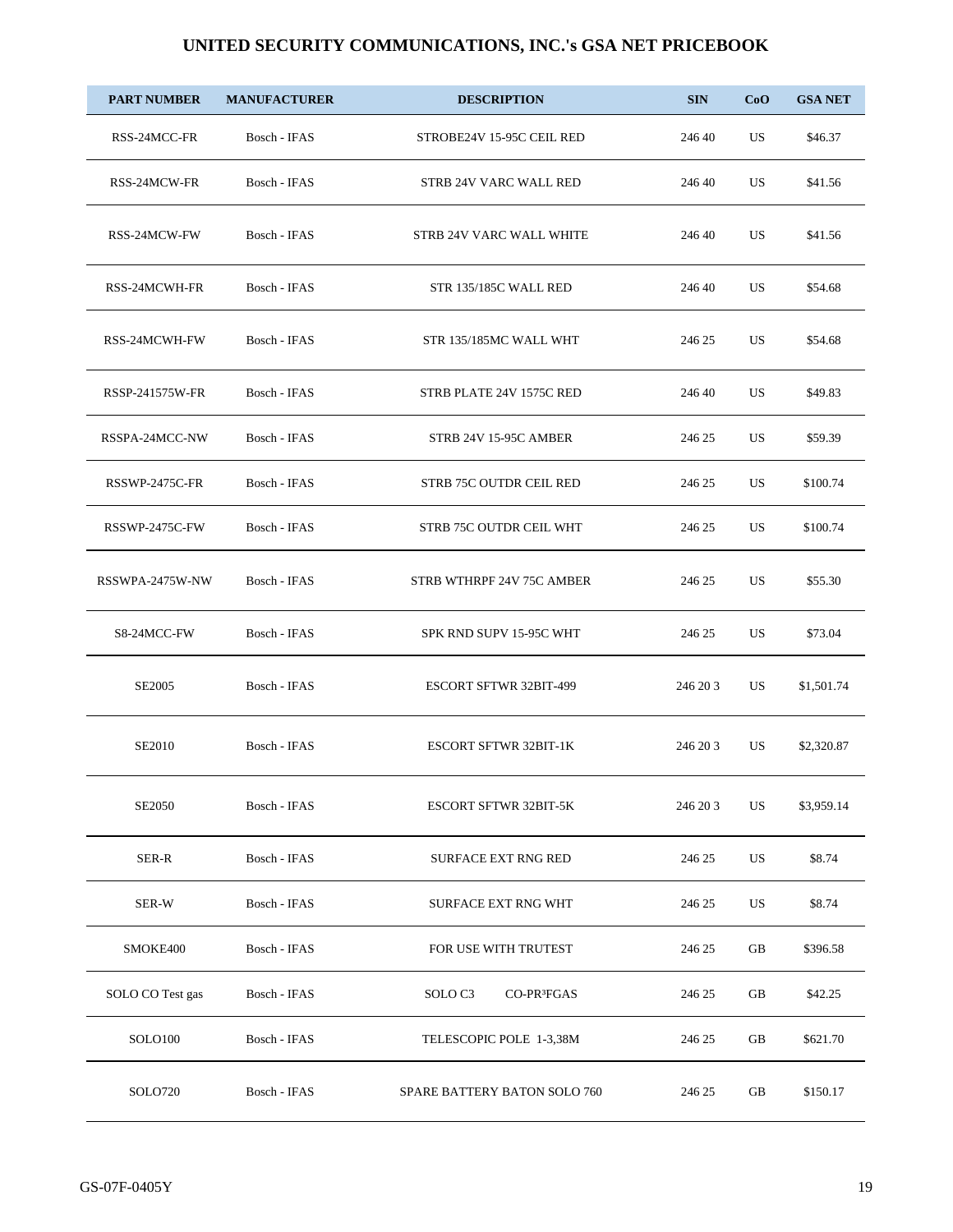| <b>PART NUMBER</b> | <b>MANUFACTURER</b> | <b>DESCRIPTION</b>                    | <b>SIN</b> | CoO                             | <b>GSA NET</b> |
|--------------------|---------------------|---------------------------------------|------------|---------------------------------|----------------|
| SOLOAEROSOLA4      | Bosch - IFAS        | FOR USE WITH SOLO 330/332             | 246 25     | NL                              | \$242.62       |
| SP <sub>40</sub> S | Bosch - IFAS        | SAFEPATH«4 FACILITY COMMUN            | 246 25     | US                              | \$1,855.64     |
| SP4-3MEM-PMK       | Bosch - IFAS        | SP40/2 CUST PGMD MESGE                | 246 25     | US                              | \$255.98       |
| SP4-3MEM-SMK       | Bosch - IFAS        | SP40/2 STD MESSAGE EXTNDR             | 246 25     | US                              | \$255.98       |
| SP4-TZC            | Bosch - IFAS        | ADDRESSIBLE ZONE CONTROLLER           | 246 25     | US                              | \$764.33       |
| $SP4Z-A/B$         | Bosch - IFAS        | <b>4Z CLS A/B SPK SPLITTER</b>        | 246 25     | US                              | \$266.22       |
| SP4Z-B             | Bosch - IFAS        | SPKR SPLITTER 4ZB SP40/2              | 246 25     | US                              | \$266.22       |
| SPB-160            | Bosch - IFAS        | <b>160WATT AUDIO PWR BOOSTER</b>      | 246 25     | US                              | \$1,945.44     |
| SPB-320            | Bosch - IFAS        | 320WATT AUDIO PWR BOOSTER             | 246 25     | US                              | \$3,890.88     |
| SPB-80/4           | Bosch - IFAS        | 80 WATT BOOSTER SP40/2                | 246 25     | US                              | \$1,945.44     |
| SP-SVC             | Bosch - IFAS        | SUPERVISED VOLUME CONTROL             | 246 25     | US                              | \$147.58       |
| SS-BBSW-2          | Bosch - IFAS        | WHITE WALL BACK BOX SKIRT             | 246 25     | МX                              | \$6.83         |
| SS-P2R             | Bosch - IFAS        | 2 WIRE HORN/STROBE STD CD RED         | 246 25     | МX                              | \$51.20        |
| SS-P2RK            | Bosch - IFAS        | 2 WIRE HORN/STROBE STD CD RED OUTDOOR | 246 25     | МX                              | \$66.22        |
| SS-P2W             | Bosch - IFAS        | 2 WIRE HORN/STROBE STD CD WHITE       | 246 25     | MX                              | \$51.20        |
| SS-PC2R            | Bosch - IFAS        | 2 WIRE HORN/STROBE CEILING STD CD RED | 246 25     | МX                              | \$51.20        |
| SS-PC2RH           | Bosch - IFAS        | 2 WIRE HORN/STROBE CEILING HI CD RED  | 246 25     | $\ensuremath{\text{MX}}\xspace$ | \$56.66        |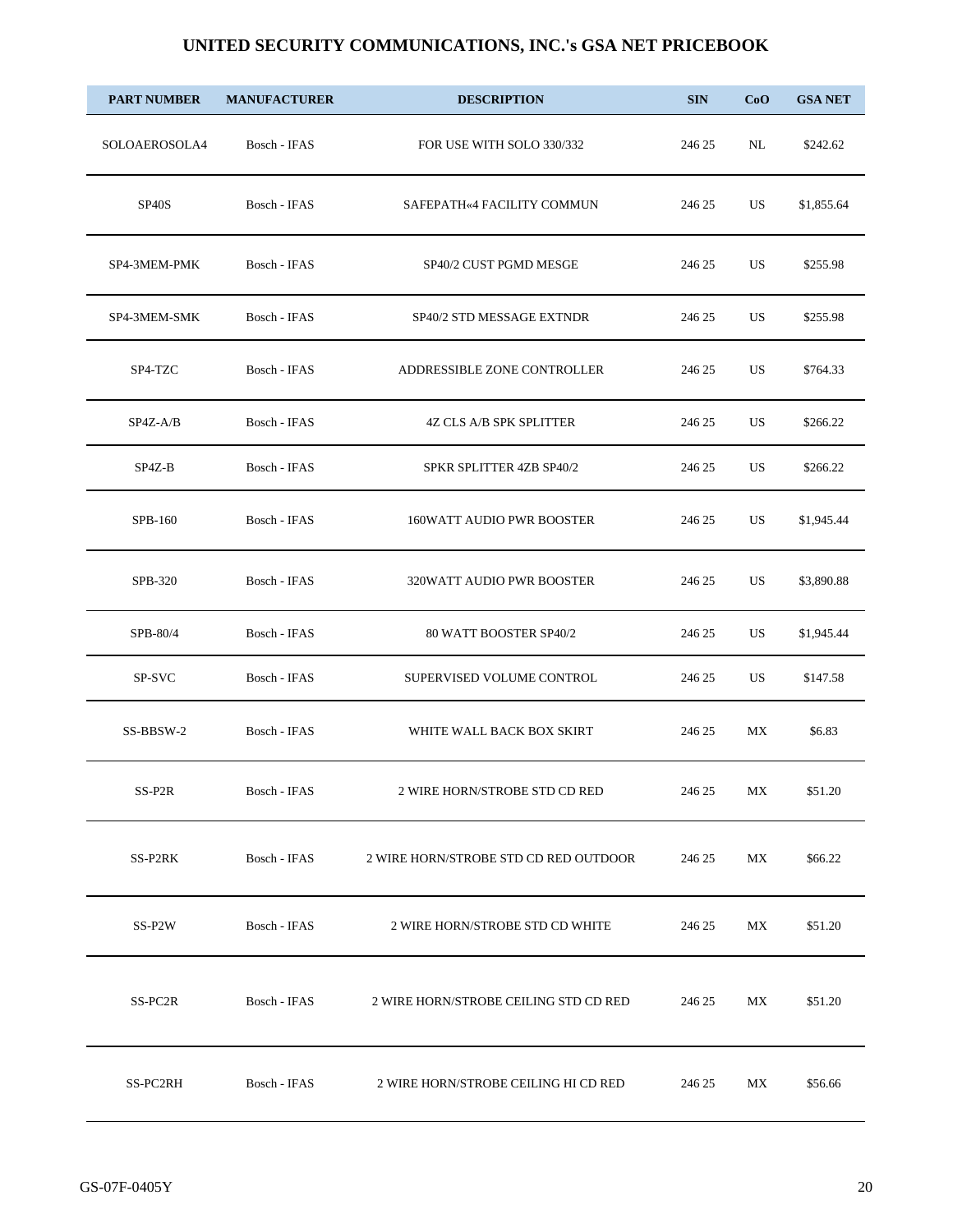| <b>PART NUMBER</b> | <b>MANUFACTURER</b> | <b>DESCRIPTION</b>                          | <b>SIN</b> | CoO | <b>GSA NET</b> |
|--------------------|---------------------|---------------------------------------------|------------|-----|----------------|
| SS-PC2W            | Bosch - IFAS        | 2 WIRE HORN/STROBE CEILING STD CD WHITE     | 246 25     | МX  | \$51.20        |
| SS-PC2WH           | Bosch - IFAS        | 2 WIRE HORN/STROBE CEILING HI CD WHITE      | 246 25     | МX  | \$56.66        |
| <b>SS-SCRH</b>     | Bosch - IFAS        | STROBE CEILING HI CD RED                    | 246 25     | МX  | \$41.64        |
| <b>SS-SCWH</b>     | Bosch - IFAS        | STROBE CEILING HI CD WHITE                  | 246 25     | МX  | \$41.64        |
| <b>SSWBB</b>       | Bosch - IFAS        | <b>SYS SENSOR WP BACKBOX</b>                | 246 40     | МX  | \$12.97        |
| STH-15SR           | Bosch - IFAS        | <b>15 WATT SPKR HORN RED</b>                | 246 25     | US  | \$110.59       |
| STH-4R             | Bosch - IFAS        | <b>CLUST SPKR 4HRN/NO STR</b>               | 246 25     | US  | \$894.22       |
| WGEC24-75WR        | Bosch - IFAS        | HRN/STRB 75C W/GOE RED                      | 246 25     | US  | \$63.49        |
| WGEC24-75WRLP      | Bosch - IFAS        | HRN/STRB 75C W/GOELP RED                    | 246 25     | US  | \$63.49        |
| WGEC24-75WW        | Bosch - IFAS        | HRN/STRB 75C W/GOE WHT                      | 246 25     | US  | \$63.49        |
| WGEC24-75WWLP      | Bosch - IFAS        | HRN/STRB 75C W/GOELP WHT                    | 246 25     | US. | \$63.49        |
| $_{\rm W-HSR}$     | Bosch - IFAS        | HORN STROBE, RED, 2W, WALL, 12/24V, M-CD    | 246 25     | US  | \$56.90        |
| W-HSRC             | Bosch - IFAS        | HORN STROBE, RED, 2W, CEILING, 12/24V, M-CD | 246 25     | US  | \$57.94        |
| W-HSW              | Bosch - IFAS        | HORN STROBE, WHT, 2W, WALL, 12/24V, M-CD    | 246 25     | US  | \$56.90        |
| W-HSWC             | Bosch - IFAS        | HORN STROBE, WHT, 2W, CEILING, 12/24V, M-CD | 246 25     | US  | \$57.94        |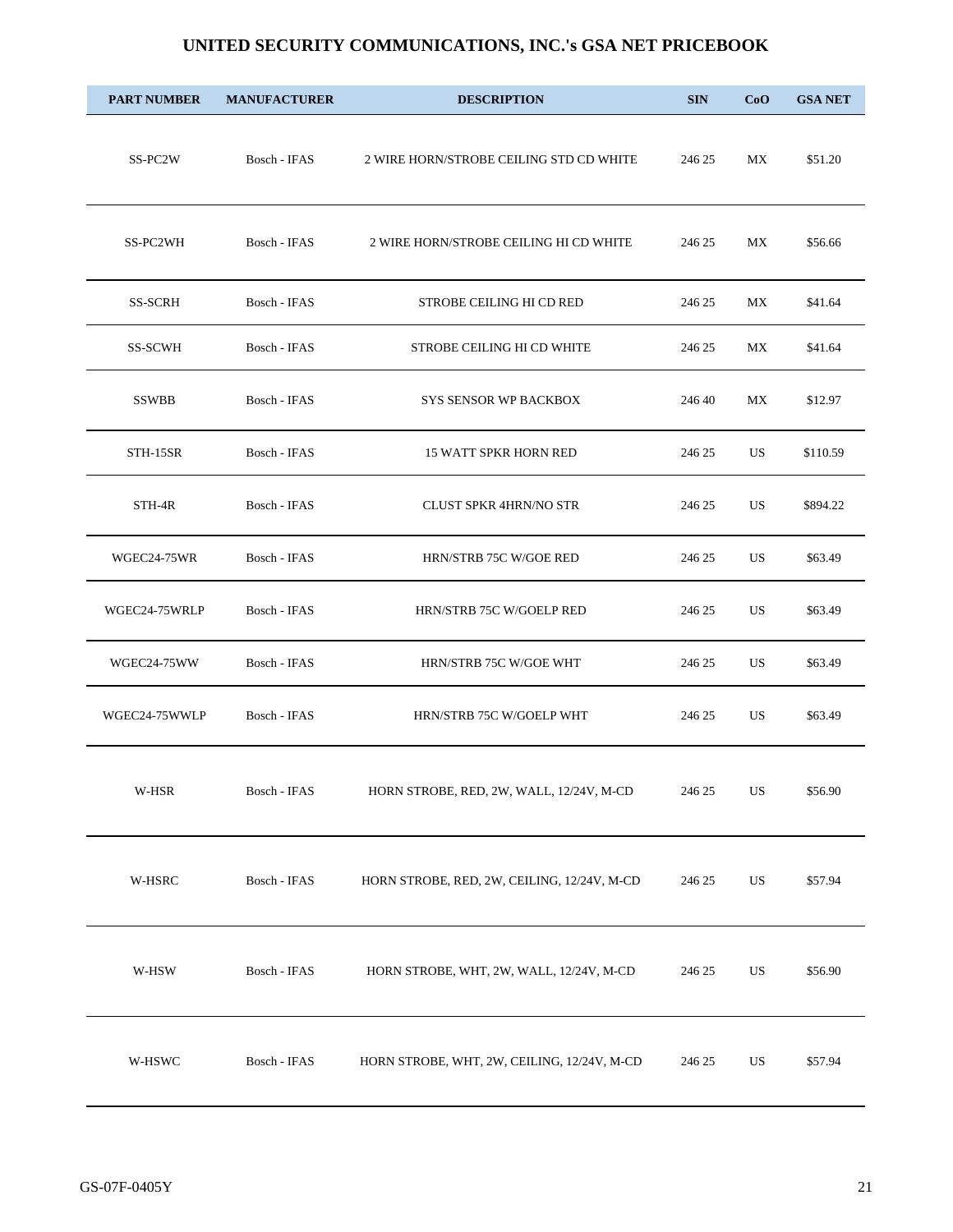| <b>PART NUMBER</b> | <b>MANUFACTURER</b> | <b>DESCRIPTION</b>                                                                     | <b>SIN</b> | CoO | <b>GSA NET</b> |
|--------------------|---------------------|----------------------------------------------------------------------------------------|------------|-----|----------------|
| ALTV2416ULX3       | Bosch - VS          | POWER SUPPLY, 16 CHANNEL, 120VAC INPUT, 24-<br>28VAC OUTPUT, 7 A TOTAL OUTPUT          | 246 42 1   | US  | \$183.38       |
| ALTV244UL          | Bosch - VS          | POWER SUPPLY, 4 CHANNEL, 120VAC INPUT, 24-28VAC<br>OUTPUT, 3.5 A TOTAL OUTPUT          | 246 42 1   | US. | \$91.69        |
| ALTV248UL3         | Bosch - VS          | POWER SUPPLY, 8 CHANNEL, 120VAC INPUT, 24-28VAC<br>OUTPUT, 3.5 A TOTAL OUTPUT          | 246 42 1   | US. | \$98.24        |
| BRS-BASE-04A       | Bosch - VS          | BOSCH RECORDING STATION BASE LICENSE, 4 IP<br>CHANNELS, 4 REMOTE STATIONS (E-LICENSE)  | 246 42 1   | DE  | \$510.83       |
| BRS-BASE-08A       | Bosch - VS          | BOSCH RECORDING STATION BASE LICENSE, 8 IP<br>CHANNELS, 4 REMOTE STATIONS (E-LICENSE)  | 246 42 1   | DE  | \$903.78       |
| BRS-BASE-16A       | Bosch - VS          | BOSCH RECORDING STATION BASE LICENSE, 16 IP<br>CHANNELS, 4 REMOTE STATIONS (E-LICENSE) | 246 42 1   | DE  | \$1,689.67     |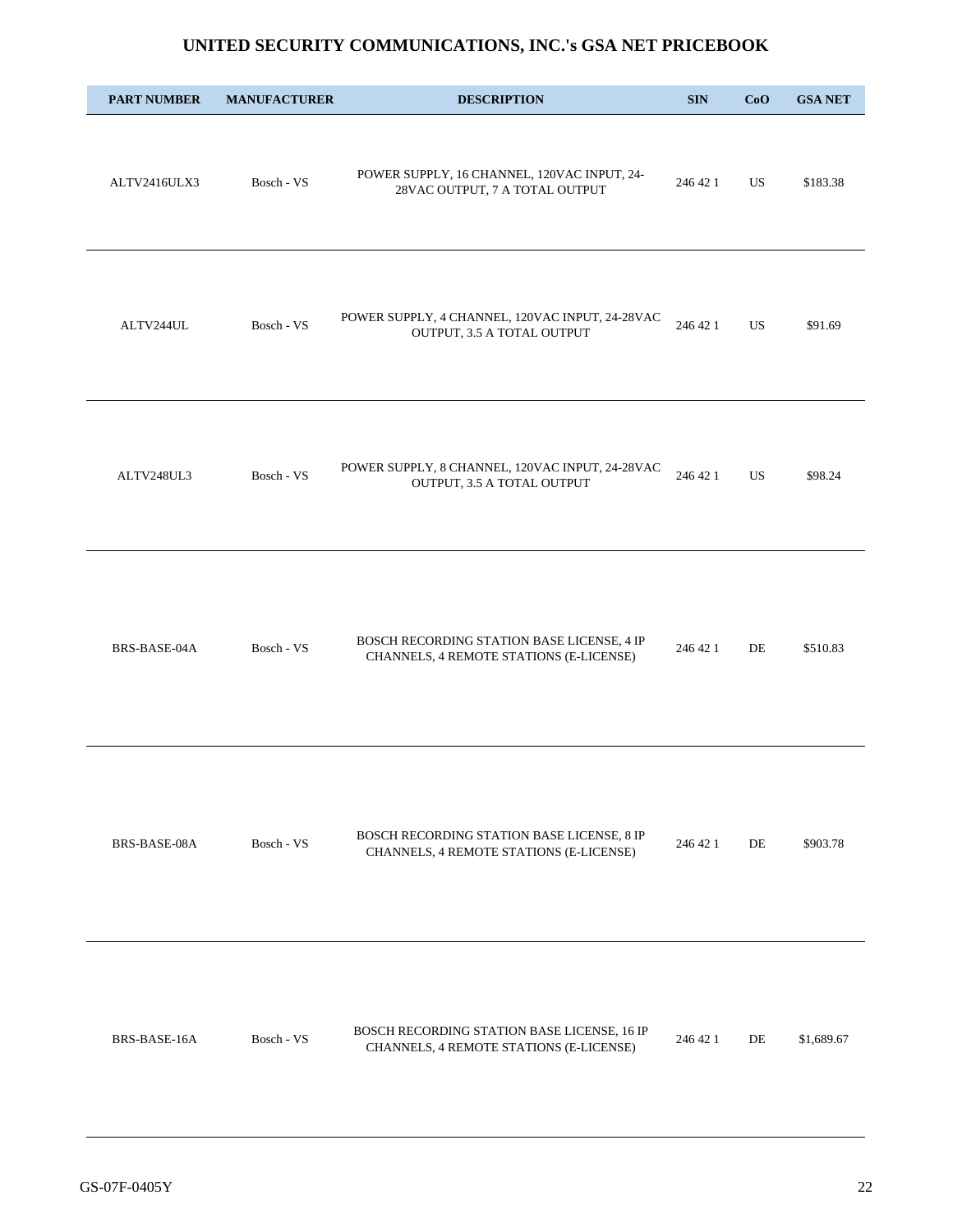| <b>PART NUMBER</b> | <b>MANUFACTURER</b> | <b>DESCRIPTION</b>                                                                                                                                                      | $\mathbf{SIN}$ | CoO | <b>GSA NET</b> |
|--------------------|---------------------|-------------------------------------------------------------------------------------------------------------------------------------------------------------------------|----------------|-----|----------------|
| BRS-BASE-32A       | Bosch - VS          | BOSCH RECORDING STATION BASE LICENSE, 32 IP<br>CHANNELS, 4 REMOTE STATIONS<br>(E-LICENSE)                                                                               | 246 42 1       | DE  | \$3,261.46     |
| BRS-DEMO-32A       | Bosch - VS          | BOSCH RECORDING STATION EXPANSION LICENSE, 4<br>IP CHANNELS (E-LICENSE)                                                                                                 | 246 42 1       | DE  | \$39.29        |
| <b>BRS-DNGL-A</b>  | Bosch - VS          | USB DONGLE; PROVIDES UNIQUE COMPUTER<br>SIGNATURE FOR BRS RECORDERS (DOES NOT<br>INCLUDE LICENSES; BRS MUST STILL BE LICENSED<br>VIA A SOFTWARE AUTHORIZATION AND SLMS) | 246 42 1       | DE  | \$294.71       |
| BRS-DVD-00A        | Bosch - VS          | BOSCH RECORDING STATION SOFTWARE DVD AND<br><b>INSTALLATION MANUAL</b>                                                                                                  | 246 42 1       | DE  | \$65.49        |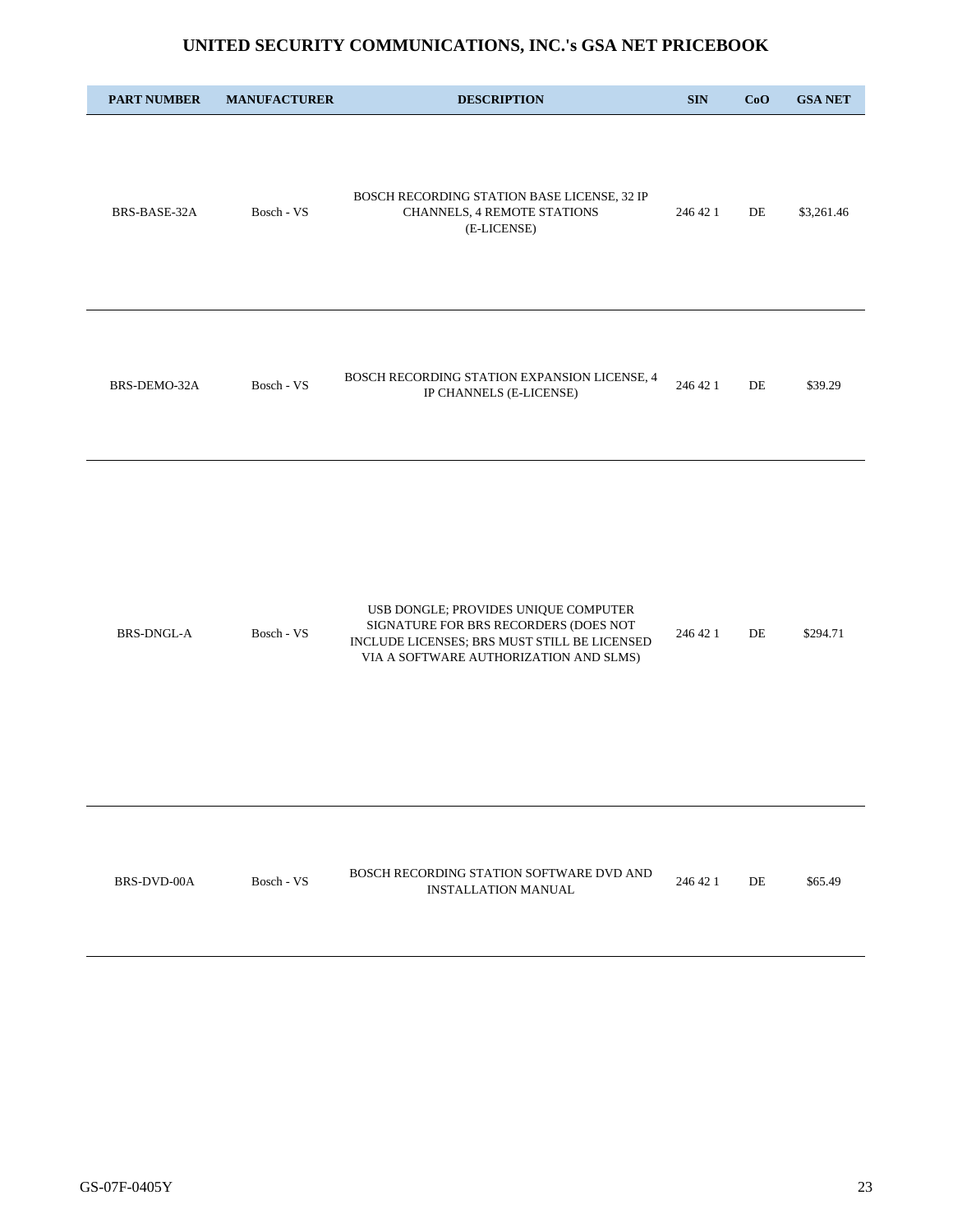| <b>PART NUMBER</b> | <b>MANUFACTURER</b> | <b>DESCRIPTION</b>                                                                                                 | <b>SIN</b> | CoO | <b>GSA NET</b> |
|--------------------|---------------------|--------------------------------------------------------------------------------------------------------------------|------------|-----|----------------|
| BRS-DVD-16A        | Bosch - VS          | BOSCH RECORDING STATION SOFTWARE DVD, 16 IP<br>CHANNEL, 4 REMOTE STATION LICENSE AND<br><b>INSTALLATION MANUAL</b> | 246 42 1   | DE  | \$1,689.67     |
| BRS-DVD-32A        | Bosch - VS          | BOSCH RECORDING STATION SOFTWARE DVD, 32 IP<br>CHANNEL LICENSE AND INSTALLATION MANUAL                             | 246 42 1   | DE  | \$3,261.46     |
| BRS-FATM-A         | Bosch - VS          | BOSCH RECORDING STATION LICENSE, ATM POS<br>BRIDGE INTERFACE (E-LICENSE)                                           | 246 42 1   | DE  | \$510.83       |
| <b>BRS-FIPS-A</b>  | Bosch - VS          | BOSCH RECORDING STATION LICENSE, IP SERVER<br><b>INTERFACE (E-LICENSE)</b>                                         | 246 42 1   | DE  | \$510.83       |
| <b>BRS-FPAN-A</b>  | Bosch - VS          | BOSCH RECORDING STATION LICENSE, SECURITY<br>PANEL INTERFACE (E-LICENSE)                                           | 246 42 1   | DE  | \$157.18       |
| BRS-FWRI-A         | Bosch - VS          | BOSCH RECORDING STATION LICENSE, RECEIVER<br>STATION, DIRECT TO CD/DVD EXPORT (E-LICENSE)                          | 246 42 1   | DE  | \$104.79       |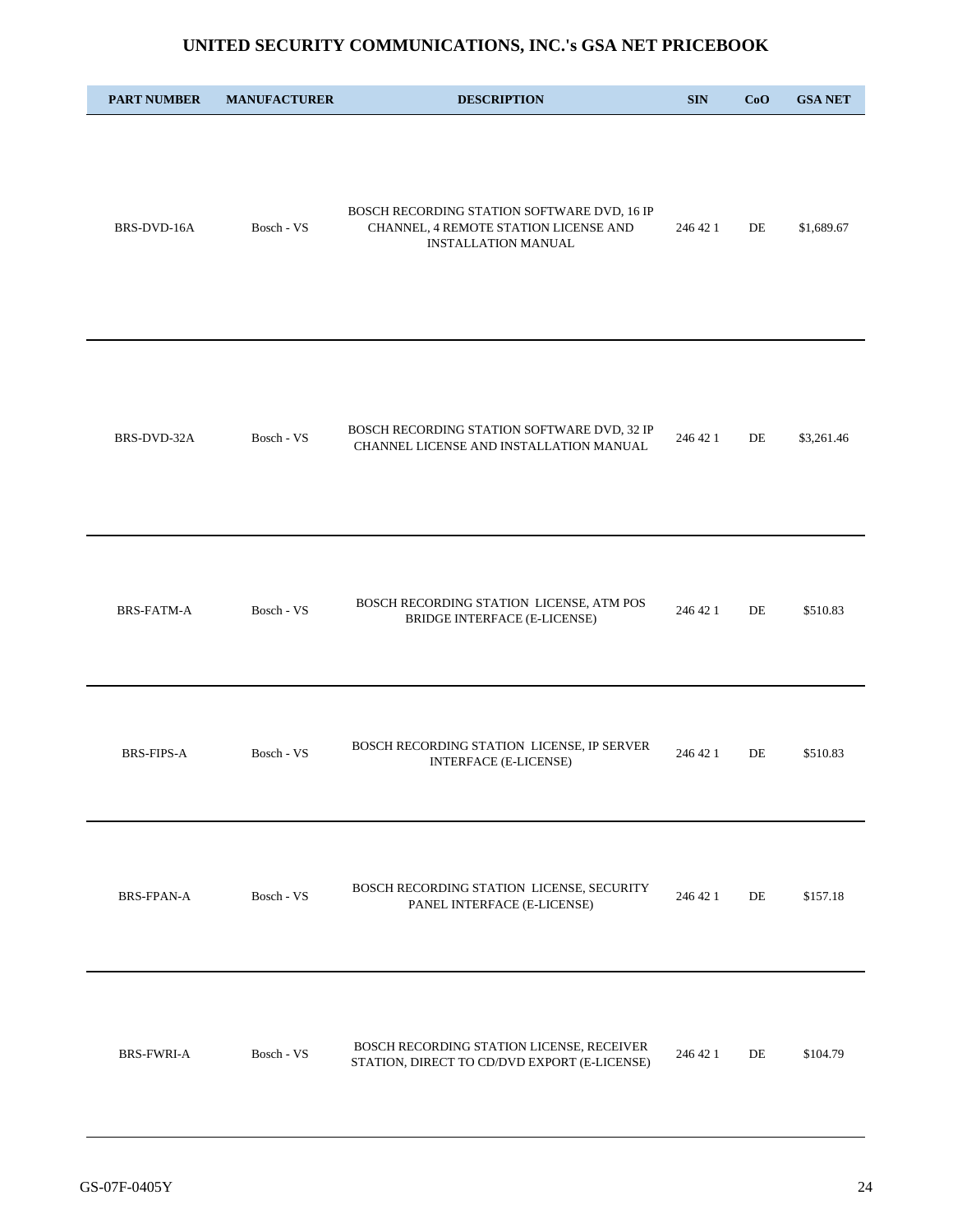| <b>PART NUMBER</b> | <b>MANUFACTURER</b> | <b>DESCRIPTION</b>                                                                                                                                                                                  | <b>SIN</b> | CoO | <b>GSA NET</b> |
|--------------------|---------------------|-----------------------------------------------------------------------------------------------------------------------------------------------------------------------------------------------------|------------|-----|----------------|
| BRS-RAC1-4100A     | Bosch - VS          | RECORDING STATION IP VIDEO MANGEMENT<br>APPLIANCE; RECORDER SERVER; 1U (4-BAY) RACK<br>MOUNT CHASSIS, RAID-5, 4TB (4 X 1TB) HOT-<br>SWAPPABLE HDD; INCLUDES 8 CHANNEL LICENSE<br>(EXPANDABLE TO 64) | 246 42 1   | US  | \$5,632.24     |
| BRS-XCAM-04A       | Bosch - VS          | BOSCH RECORDING STATION EXPANSION LICENSE, 4<br>IP CHANNELS (E-LICENSE)                                                                                                                             | 246 42 1   | DE  | \$510.83       |
| BRS-XCAM-32A       | Bosch - VS          | BOSCH RECORDING STATION EXPANSION LICENSE, 32<br>IP CHANNELS (E-LICENSE)                                                                                                                            | 246 42 1   | DE  | \$3,143.58     |
| $\text{C1-BP}$     | Bosch - VS          | BLANK PANEL FOR C1 RACK, 1 SLOT WIDTH                                                                                                                                                               | 246 42 1   | US  | \$23.51        |
| $C1-IN$            | Bosch - VS          | EIA 19 IN RACK FOR CNFE2MC MEDIA CONVERTER<br>UNIT, 120-230VAC                                                                                                                                      | 246 42 1   | US  | \$720.40       |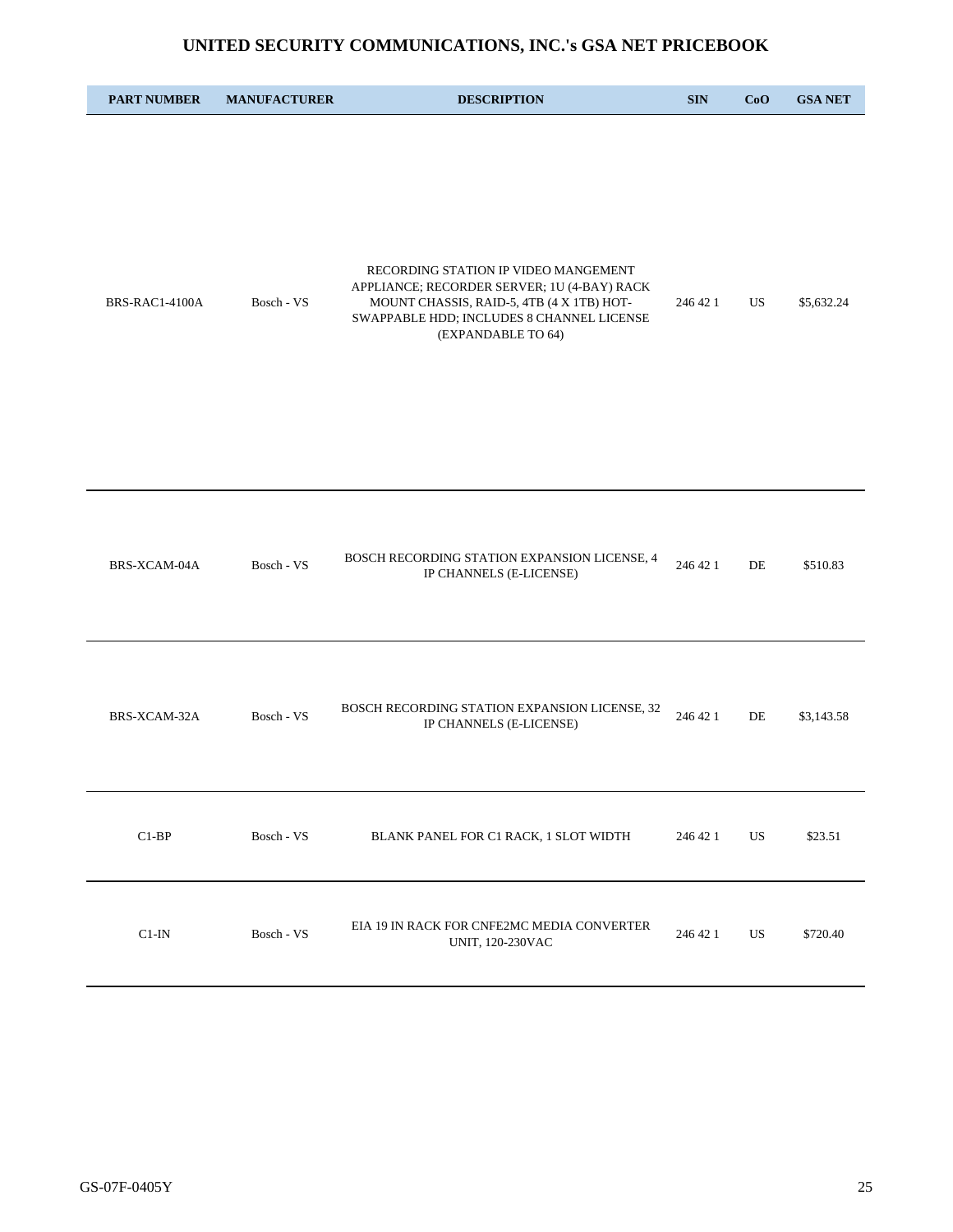| <b>PART NUMBER</b> | <b>MANUFACTURER</b> | <b>DESCRIPTION</b>                                                                 | <b>SIN</b> | CoO | <b>GSA NET</b> |
|--------------------|---------------------|------------------------------------------------------------------------------------|------------|-----|----------------|
|                    |                     |                                                                                    |            |     |                |
| CNFE2MC/IN         | Bosch - VS          | MEDIA CONVERTER W/SFP SOCKET, 120-230VAC,<br>50/60HZ, SURFACE/RACK MOUNT ENCLOSURE | 246 42 1   | US  | \$518.62       |

|              |            | DIVAR IP 6000 SERIES IP VIDEO STORAGE APPLIANCE,       |    |            |
|--------------|------------|--------------------------------------------------------|----|------------|
|              |            | 1U (4-BAY) RACKMOUNT CHASSIS, RAID-5, 0TB (No          |    |            |
| DIP-6040-00N | Bosch - VS | HDD) HOT-SWAPPABLE HDD: INCL.BUILT-IN DYNAMIC 246 42 1 | US | \$4,238.60 |
|              |            | TRANSCODER AND 64 CHANNEL VRM LICENSE                  |    |            |
|              |            | (EXPANDABLE TO 128)                                    |    |            |

|              |            | DIVAR IP 6000 SERIES IP VIDEO STORAGE APPLIANCE,       |    |            |
|--------------|------------|--------------------------------------------------------|----|------------|
|              |            | 1U (4-BAY) RACKMOUNT CHASSIS, RAID-5, 8TB (4 X)        |    |            |
| DIP-6042-4HD | Bosch - VS | 2TB) HOT-SWAPPABLE HDD: INCL.BUILT-IN DYNAMIC 246 42 1 | US | \$6,112.51 |
|              |            | TRANSCODER AND 64 CHANNEL VRM LICENSE                  |    |            |
|              |            | (EXPANDABLE TO 128)                                    |    |            |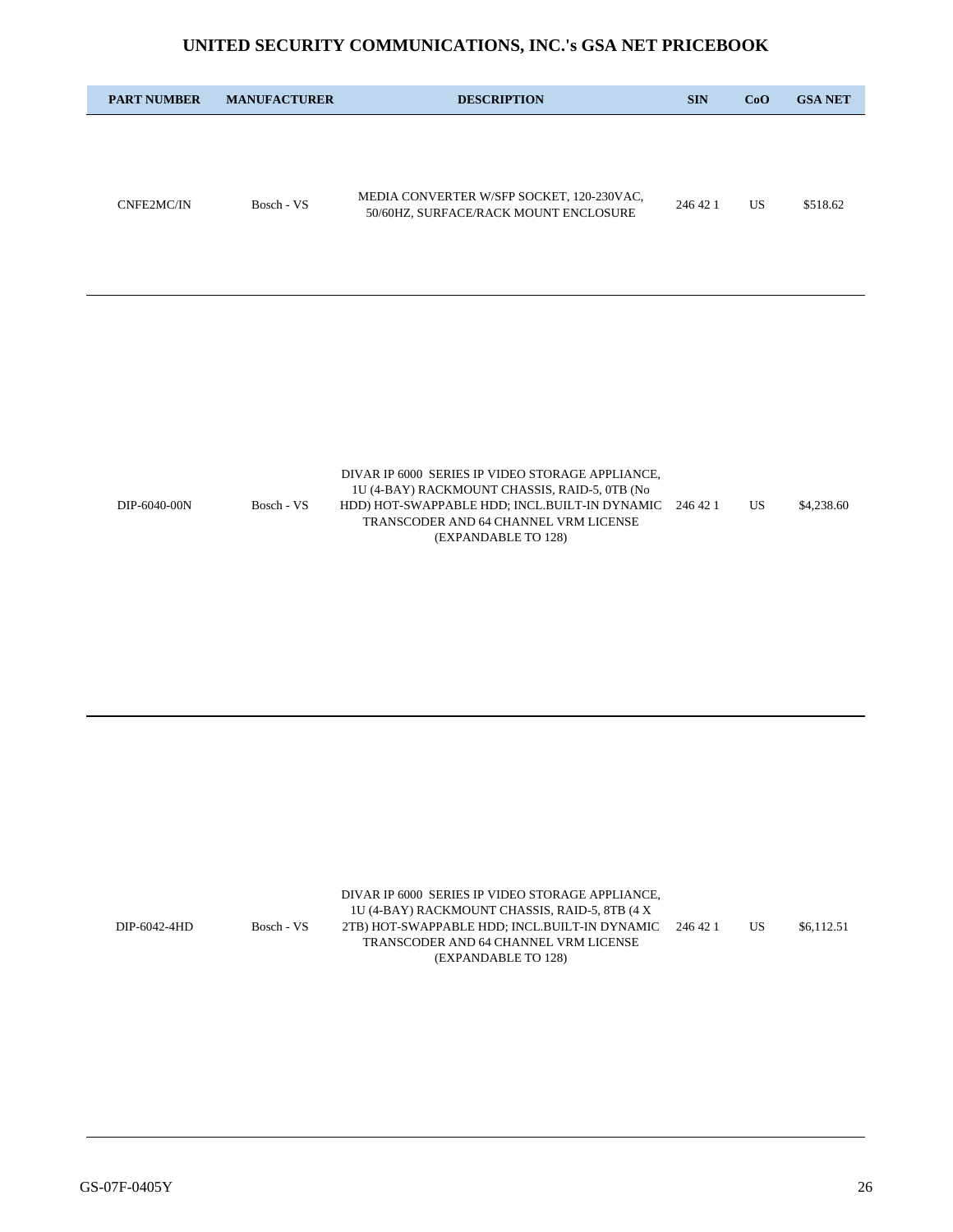| <b>PART NUMBER</b> | <b>MANUFACTURER</b> | <b>DESCRIPTION</b>                                                                                                               | <b>SIN</b> | CoO | <b>GSA NET</b> |
|--------------------|---------------------|----------------------------------------------------------------------------------------------------------------------------------|------------|-----|----------------|
|                    |                     |                                                                                                                                  |            |     |                |
|                    |                     |                                                                                                                                  |            |     |                |
|                    |                     |                                                                                                                                  |            |     |                |
|                    |                     |                                                                                                                                  |            |     |                |
|                    |                     |                                                                                                                                  |            |     |                |
|                    |                     | DIVAR IP 6000 SERIES IP VIDEO STORAGE APPLIANCE,                                                                                 |            |     |                |
| DIP-6043-4HD       | Bosch - VS          | 1U (4-BAY) RACKMOUNT CHASSIS, RAID-5, 12TB<br>(4X3TB) HOT-SWAPPABLE HDD; INCLUDES 64<br>CHANNEL VRM LICENSE AND BUILT-IN DYNAMIC | 246 42 1   | US  | \$6,816.32     |
|                    |                     | <b>TRANSCODER</b>                                                                                                                |            |     |                |

|              |            | DIVAR IP 6000 SERIES IP VIDEO STORAGE APPLIANCE.       |    |            |
|--------------|------------|--------------------------------------------------------|----|------------|
|              |            | 2U (8-BAY) RACKMOUNT CHASSIS, RAID-5, 0TB (No          |    |            |
| DIP-6080-00N | Bosch - VS | HDD) HOT-SWAPPABLE HDD; INCL.BUILT-IN DYNAMIC 246 42 1 | US | \$4.954.43 |
|              |            | TRANSCODER AND 64 CHANNEL VRM LICENSE                  |    |            |
|              |            | (EXPANDABLE TO 128)                                    |    |            |
|              |            |                                                        |    |            |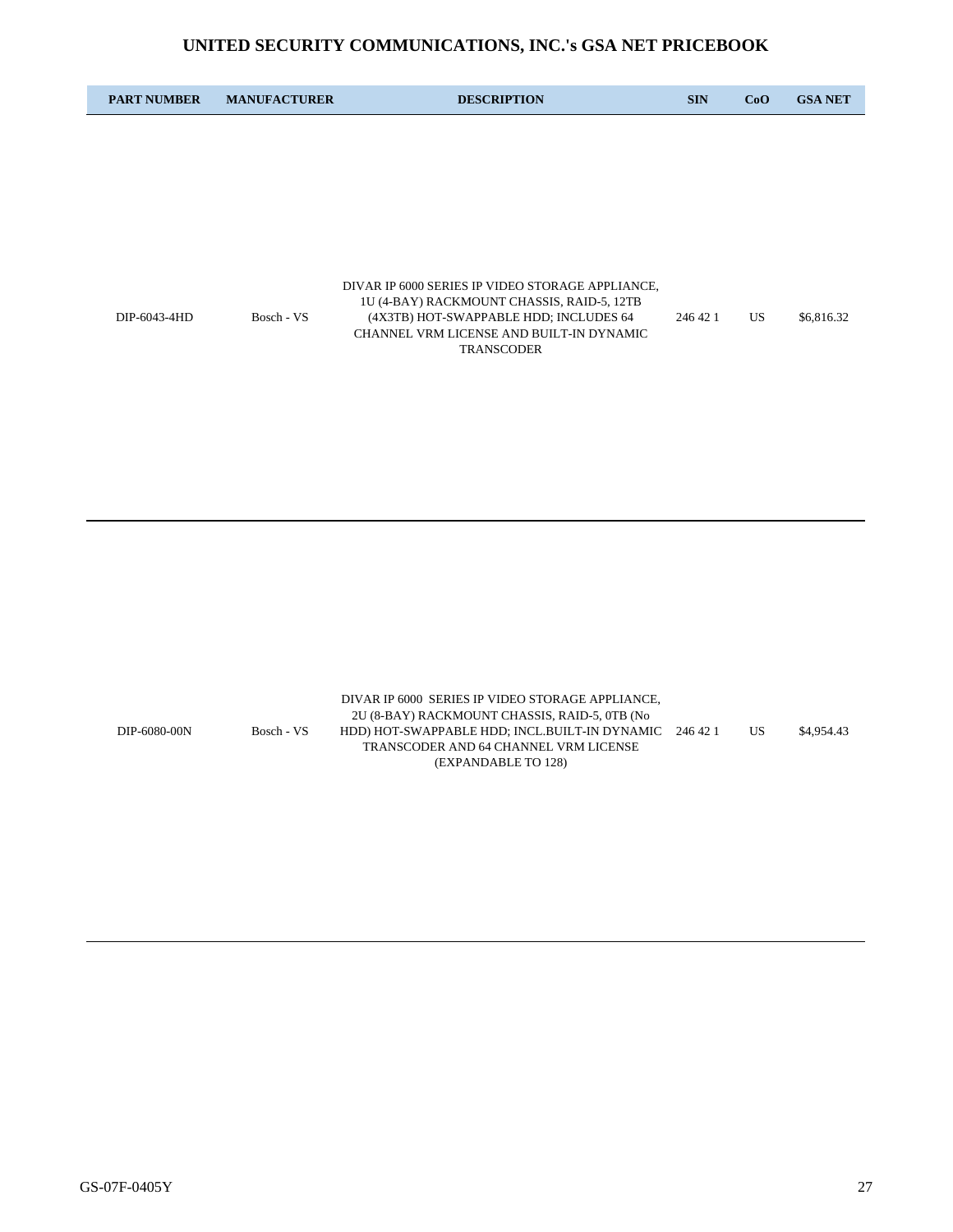| <b>PART NUMBER</b> | <b>MANUFACTURER</b> | <b>DESCRIPTION</b>                                                                                            | <b>SIN</b> | CoO | <b>GSA NET</b> |
|--------------------|---------------------|---------------------------------------------------------------------------------------------------------------|------------|-----|----------------|
|                    |                     |                                                                                                               |            |     |                |
|                    |                     |                                                                                                               |            |     |                |
|                    |                     |                                                                                                               |            |     |                |
|                    |                     |                                                                                                               |            |     |                |
|                    |                     | DIVAR IP 6000 SERIES IP VIDEO STORAGE APPLIANCE,<br>2U (8-BAY) RACKMOUNT CHASSIS, RAID-5, 16TB (8 x           |            |     |                |
| DIP-6082-8HD       | Bosch - VS          | 2TB) HOT-SWAPPABLE HDD; INCL.BUILT-IN DYNAMIC<br>TRANSCODER AND 64 CHANNEL VRM LICENSE<br>(EXPANDABLE TO 128) | 246 42 1   | US. | \$8,866.69     |
|                    |                     |                                                                                                               |            |     |                |

|              |            | DIVAR IP 6000 SERIES IP VIDEO STORAGE APPLIANCE. |          |    |             |
|--------------|------------|--------------------------------------------------|----------|----|-------------|
|              |            | 2U (8-BAY) RACKMOUNT CHASSIS, RAID-5, 24TB       |          |    |             |
| DIP-6083-8HD | Bosch - VS | (8X3TB) HOT-SWAPPABLE HDD: INCLUDES 64           | 246 42 1 | US | \$10,216.62 |
|              |            | CHANNEL VRM LICENSE AND BUILT-IN DYNAMIC         |          |    |             |
|              |            | <b>TRANSCODER</b>                                |          |    |             |

| DIP-6703-HDD | Bosch - VS | 3TB EXPANSION DRIVE. COMPATIBLE WITH DIVAR IP | 246 42 1 |  | \$584.18 |
|--------------|------------|-----------------------------------------------|----------|--|----------|
|              |            | 6000 AND 7000 APPLIANCES                      |          |  |          |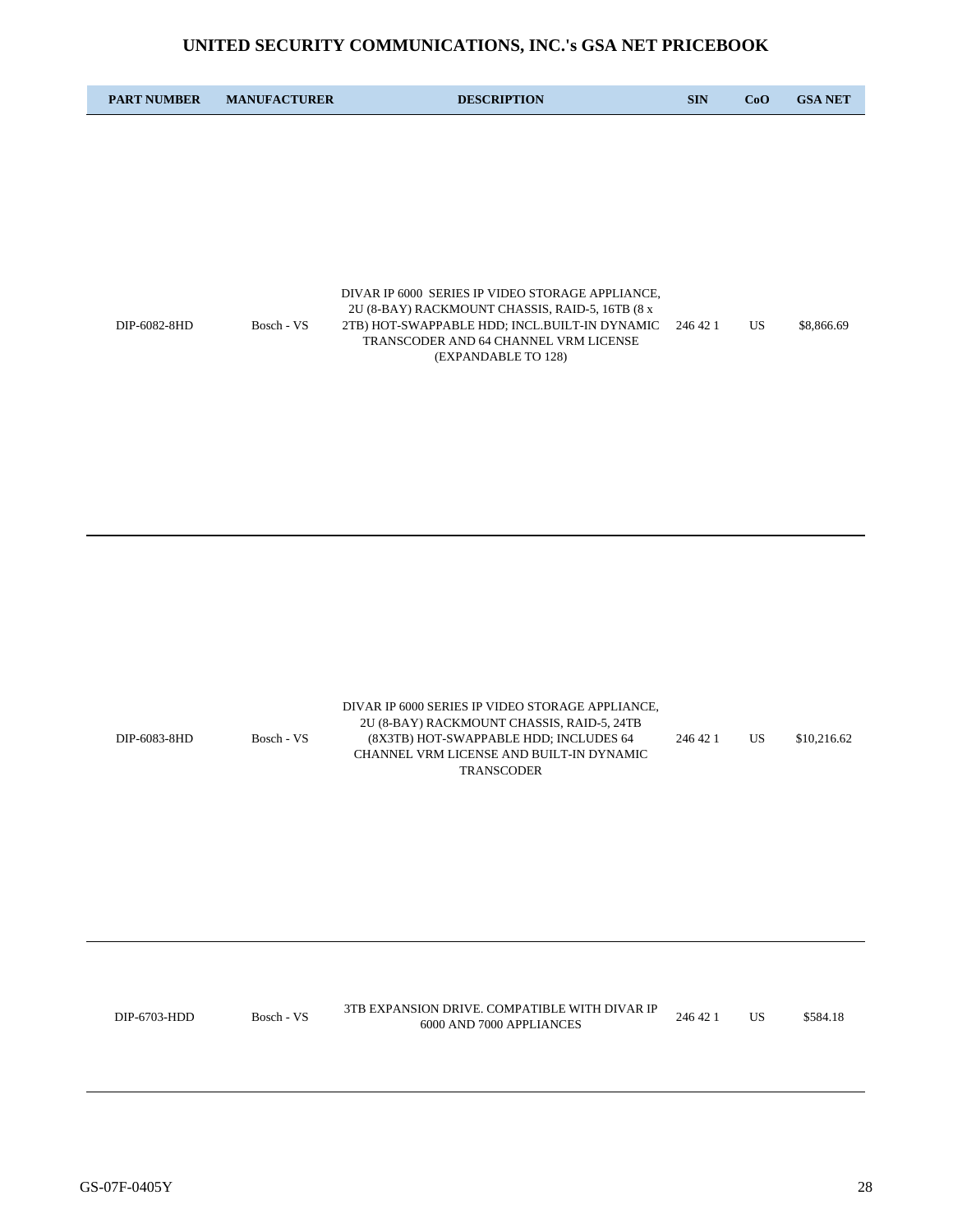| <b>PART NUMBER</b> | <b>MANUFACTURER</b> | <b>DESCRIPTION</b>                                                                                                                                                                                                                                                                                                                    | <b>SIN</b> | CoO | <b>GSA NET</b> |
|--------------------|---------------------|---------------------------------------------------------------------------------------------------------------------------------------------------------------------------------------------------------------------------------------------------------------------------------------------------------------------------------------|------------|-----|----------------|
|                    |                     |                                                                                                                                                                                                                                                                                                                                       |            |     |                |
|                    |                     |                                                                                                                                                                                                                                                                                                                                       |            |     |                |
|                    |                     |                                                                                                                                                                                                                                                                                                                                       |            |     |                |
|                    |                     |                                                                                                                                                                                                                                                                                                                                       |            |     |                |
| DIP-7040-00N       | Bosch - VS          | DIVAR IP 7000 VIDEO MANAGEMENT APPLIANCE, 1U<br>RACKMOUNT (4-BAY), JBOD (NO HDD), FRONT-<br>SWAPPABLE HDD; INCLUDES BVMS<br>SERVER/CLIENT/VRM/VSG, DUAL DVI/DP MONITOR<br>OUTPUT, INCL 32 CHANNELS (EXPANDABLE TO 64<br>CHANNELS), 5 WKSTN, 5 FORENSIC SEARCH, 1 KBD I/F,<br>1 DVR I/F, 1 MVS I/F AND BUILT-IN DYNAMIC<br>TRANSCODER. | 246 42 1   | US. | \$5,381.45     |

|              |            | DIVAR IP 7000 VIDEO MANAGEMENT APPLIANCE, 1U     |          |    |            |
|--------------|------------|--------------------------------------------------|----------|----|------------|
| DIP-7042-2HD |            | RACKMOUNT (4-BAY), JBOD 4TB (2x2TB), HOT-        | 246 42 1 | US | \$6,153.12 |
|              |            | SWAPPABLE HDD: INCLUDES BVMS                     |          |    |            |
|              |            | SERVER/CLIENT/VRM/VSG, DUAL DVI/DP MONITOR       |          |    |            |
|              | Bosch - VS | OUTPUT. INCL 32 CHANNELS (EXPANDABLE TO 64       |          |    |            |
|              |            | CHANNELS) 5 WKSTN, 5 FORENSIC SEARCH, 1 KBD I/F, |          |    |            |
|              |            | 1 DVR I/F, 1 MVS I/F AND BUILT-IN DYNAMIC        |          |    |            |
|              |            | <b>TRANSCODER</b>                                |          |    |            |
|              |            |                                                  |          |    |            |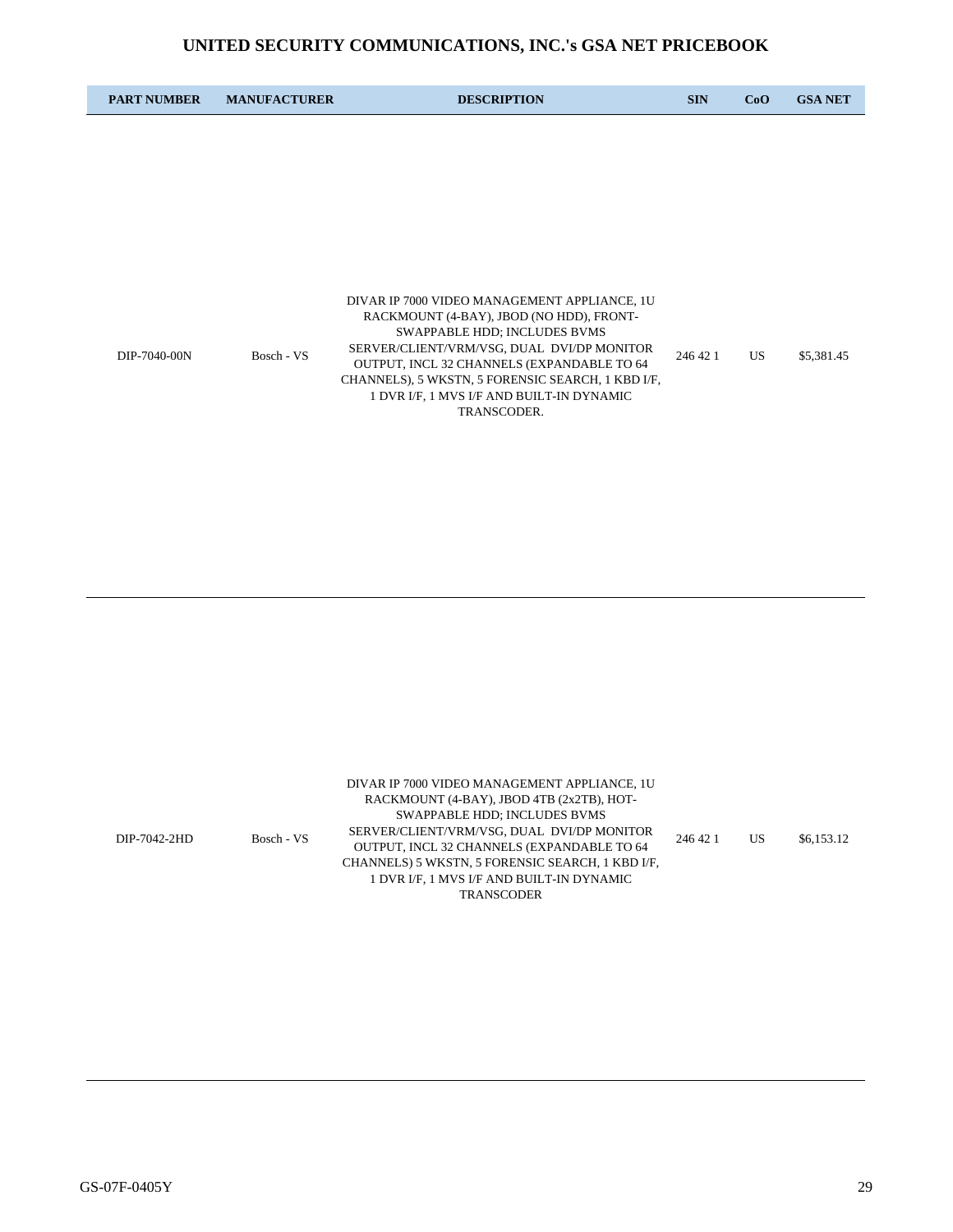| <b>PART NUMBER</b> | <b>MANUFACTURER</b> | <b>DESCRIPTION</b>                                                                                                                                                                                                                                                                                                                          | <b>SIN</b> | CoO | <b>GSA NET</b> |
|--------------------|---------------------|---------------------------------------------------------------------------------------------------------------------------------------------------------------------------------------------------------------------------------------------------------------------------------------------------------------------------------------------|------------|-----|----------------|
|                    |                     |                                                                                                                                                                                                                                                                                                                                             |            |     |                |
|                    |                     |                                                                                                                                                                                                                                                                                                                                             |            |     |                |
|                    |                     |                                                                                                                                                                                                                                                                                                                                             |            |     |                |
|                    |                     |                                                                                                                                                                                                                                                                                                                                             |            |     |                |
| DIP-7042-4HD       | Bosch - VS          | DIVAR IP 7000 VIDEO MANAGEMENT APPLIANCE, 1U<br>RACKMOUNT (4-BAY), JBOD 8TB (4x2TB), HOT-<br>SWAPPABLE HDD; INCLUDES BVMS<br>SERVER/CLIENT/VRM/VSG, DUAL DVI/DP MONITOR<br>OUTPUT, INCL 32 CHANNELS (EXPANDABLE TO 64<br>CHANNELS) 5 WKSTN, 5 FORENSIC SEARCH, 1 KBD I/F,<br>1 DVR I/F, 1 MVS I/F AND BUILT-IN DYNAMIC<br><b>TRANSCODER</b> | 246 42 1   | US. | \$6,904.50     |

|              |            | DIVAR IP 7000 VIDEO MANAGEMENT APPLIANCE, 2U      |          |    |            |
|--------------|------------|---------------------------------------------------|----------|----|------------|
| DIP-7080-00N |            | RACKMOUNT (8-BAY), RAID-5 0TB (NO HDD), HOT-      | 246 42 1 | US | \$6,785.19 |
|              |            | SWAPPABLE HDD: INCLUDES BVMS                      |          |    |            |
|              | Bosch - VS | SERVER/CLIENT/VRM/VSG, DUAL DVI/DP MONITOR        |          |    |            |
|              |            | OUTPUT, INCL 32 CHANNELS (EXPANDABLE TO 128       |          |    |            |
|              |            | CHANNELS), 5 WKSTN, 5 FORENSIC SEARCH, 1 KBD I/F, |          |    |            |
|              |            | 1 DVR I/F, 1 MVS I/F AND BUILT-IN DYNAMIC         |          |    |            |
|              |            | TRANSCODER.                                       |          |    |            |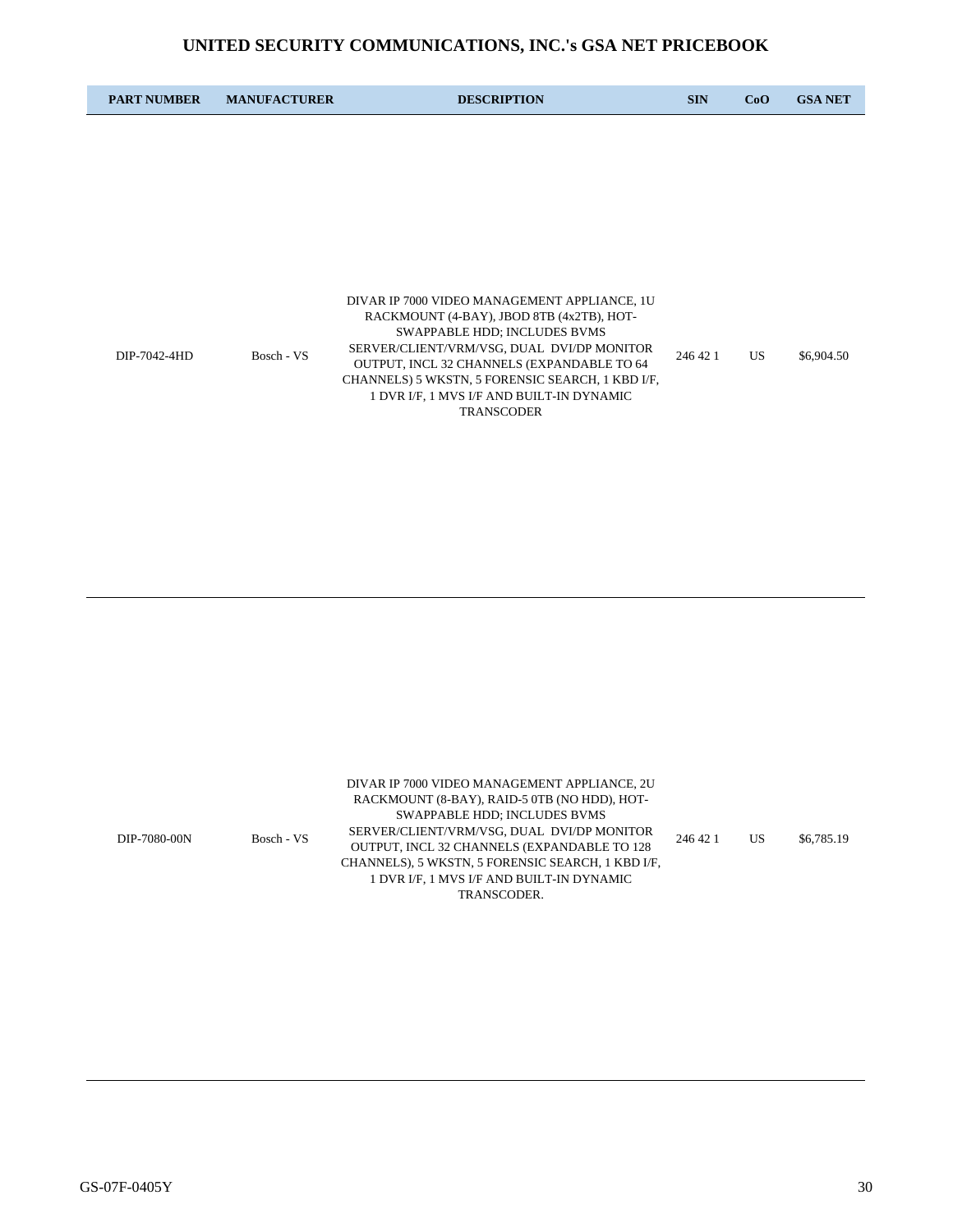| <b>PART NUMBER</b> | <b>MANUFACTURER</b> | <b>DESCRIPTION</b>                                                                                                                                                         | <b>SIN</b>      | CoO | <b>GSA NET</b> |
|--------------------|---------------------|----------------------------------------------------------------------------------------------------------------------------------------------------------------------------|-----------------|-----|----------------|
|                    |                     |                                                                                                                                                                            |                 |     |                |
|                    |                     |                                                                                                                                                                            |                 |     |                |
|                    |                     |                                                                                                                                                                            |                 |     |                |
|                    |                     |                                                                                                                                                                            |                 |     |                |
| DIP-7082-8HD       |                     | DIVAR IP 7000 VIDEO MANAGEMENT APPLIANCE, 2U<br>RACKMOUNT (8-BAY), RAID-5 16TB (8x2TB), HOT-<br>SWAPPABLE HDD; INCLUDES BVMS<br>SERVER/CLIENT/VRM/VSG, DUAL DVI/DP MONITOR |                 |     | \$10,338.98    |
|                    | Bosch - VS          | OUTPUT, INCL 32 CHANNELS (EXPANDABLE TO 128<br>CHANNELS) 5 WKSTN, 5 FORENSIC SEARCH, 1 KBD I/F,<br>1 DVR I/F, 1 MVS I/F AND BUILT-IN DYNAMIC<br><b>TRANSCODER</b>          | US.<br>246 42 1 |     |                |

| DIVAR IP 7000 VIDEO MANAGEMENT APPLIANCE, 2U                                               |             |
|--------------------------------------------------------------------------------------------|-------------|
| RACKMOUNT (8-BAY), RAID-5 24TB (8x3TB), HOT-                                               | \$11,485.84 |
| SWAPPABLE HDD: INCLUDES BVMS                                                               |             |
| SERVER/CLIENT/VRM/VSG, DUAL DVI/DP MONITOR<br>Bosch - VS<br>246 42 1<br>US<br>DIP-7083-8HD |             |
| OUTPUT, INCL 32 CHANNELS (EXPANDABLE TO 128                                                |             |
| CHANNELS) 5 WKSTN, 5 FORENSIC SEARCH, 1 KBD I/F,                                           |             |
| 1 DVR I/F, 1 MVS I/F AND BUILT-IN DYNAMIC                                                  |             |
| <b>TRANSCODER</b>                                                                          |             |

| DLA 1400 SERIES 2TB HARD DRIVE<br>DLA-LDTK-200A<br>Bosch - VS<br>246 42 |  |  | \$444.23 |
|-------------------------------------------------------------------------|--|--|----------|
|-------------------------------------------------------------------------|--|--|----------|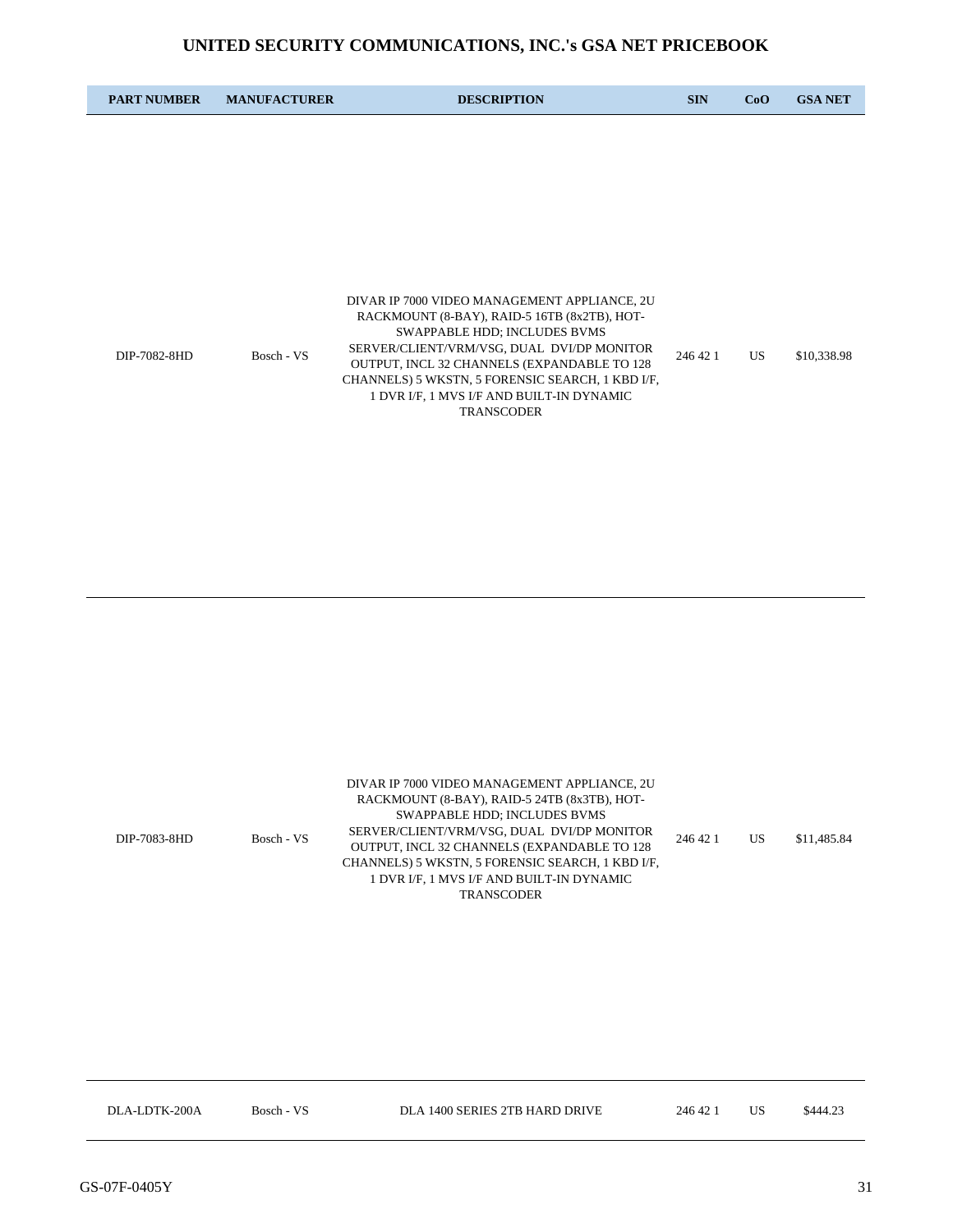| <b>PART NUMBER</b> | <b>MANUFACTURER</b> | <b>DESCRIPTION</b>                                                                                                                                    | <b>SIN</b> | CoO | <b>GSA NET</b> |
|--------------------|---------------------|-------------------------------------------------------------------------------------------------------------------------------------------------------|------------|-----|----------------|
| DLA-XVRM-032       | Bosch - VS          | DLA SERIES VIDEO RECORDING MANAGER - 32<br>CAMERA UPGRADE LICENSE (E-LICENSE)                                                                         | 246 42 1   | DE  | \$2,377.15     |
| DLA-XVRM-064       | Bosch - VS          | DLA SERIES VIDEO RECORDING MANAGER - 64<br>CAMERA UPGRADE LICENSE (E-LICENSE)                                                                         | 246 42 1   | DE  | \$4,457.49     |
| DSA-N2C6X4-12AT    | Bosch - VS          | BOSCH-NETAPP DSA E-SERIES BASE DUAL<br>CONTROLLER UNIT 12X4TB; SUPPORTS RAID-5 AND<br>RAID-6 (COMPATIBLE WITH DSX-N6D6X-60AT<br>EXPANSION SHELF ONLY) | 246 42 1   | US  | \$29,108.20    |
| DSA-N2E6S12-4PD    | Bosch - VS          | SUPPORT UPLIFT, 12 MONTHS 4 HOUR ON-SITE PARTS<br>DELIVERY FOR DSA-N2E6X2-12AT BASE UNIT                                                              | 246 42 1   | DE  | \$1,097.63     |
| DSA-N2E6S12-4PR    | Bosch - VS          | SUPPORT UPLIFT, 12 MONTHS 4 HOUR ON-SITE PARTS<br>REPLACEMENT FOR DSA-N2E6X2-12AT BASE UNIT                                                           | 246 42 1   | DE  | \$3,805.04     |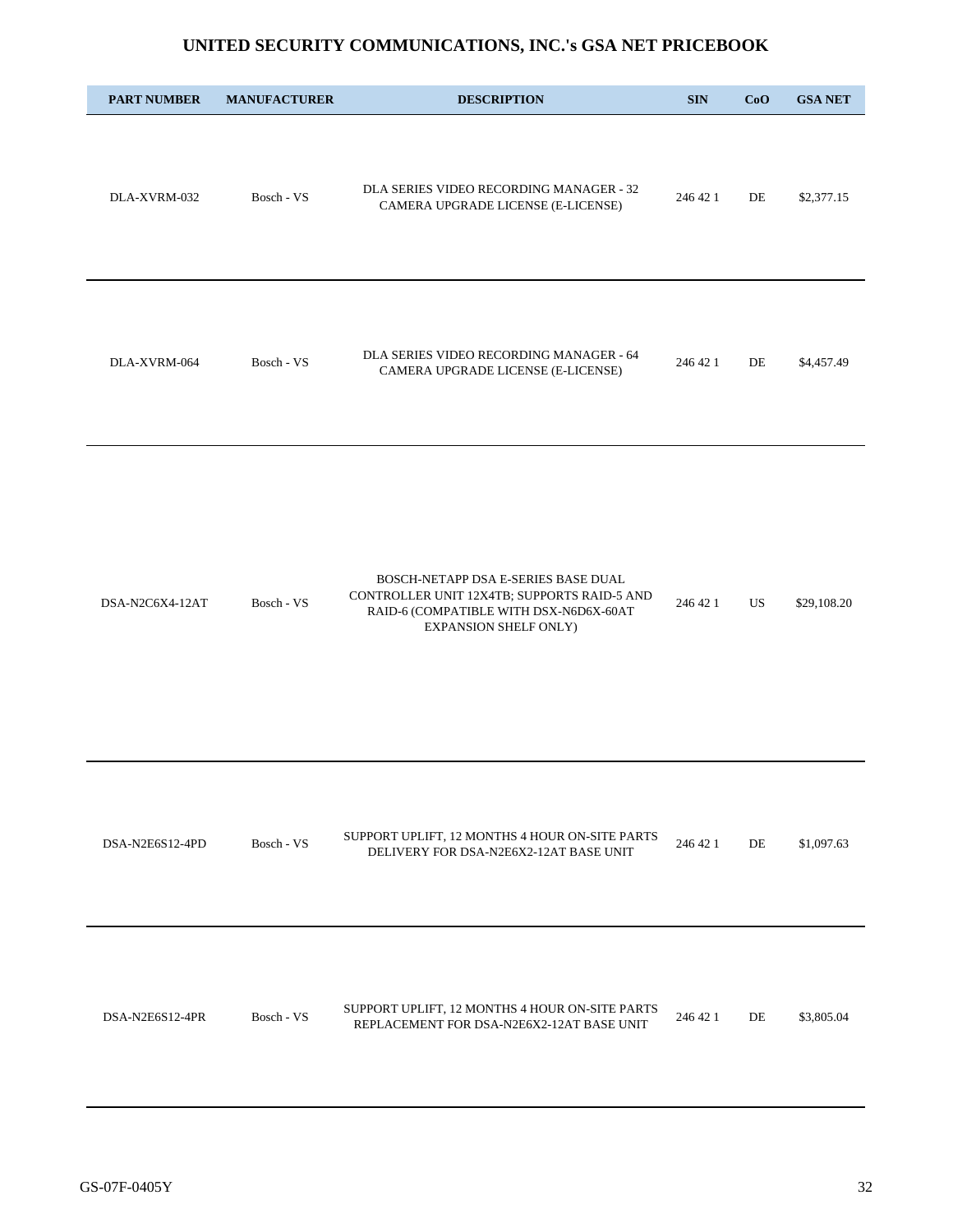| <b>PART NUMBER</b> | <b>MANUFACTURER</b> | <b>DESCRIPTION</b>                                                                          | <b>SIN</b> | CoO | <b>GSA NET</b> |
|--------------------|---------------------|---------------------------------------------------------------------------------------------|------------|-----|----------------|
| DSA-N2E6S12-ESW    | Bosch - VS          | SUPPORT UPLIFT, 12 MONTHS WARRANY EXTENSION<br>FOR DSA-N2E6X2-12AT BASE UNIT                | 246 42 1   | DE  | \$3,884.94     |
| DSA-N2E6S12-NRD    | Bosch - VS          | SUPPORT UPLIFT, 12 MONTHS NO RETURN DISK<br>OPTION FOR DSA-N2E6X2-12AT BASE UNIT            | 246 42 1   | DE  | \$1,287.56     |
| DSA-N2E6S8-4PD     | Bosch - VS          | SUPPORT UPLIFT, 12 MONTHS 4 HOUR ON-SITE PARTS<br>DELIVERY FOR DSA-N2E6X2-08AT BASE UNIT    | 246 42 1   | DE  | \$874.96       |
| DSA-N2E6S8-4PR     | Bosch - VS          | SUPPORT UPLIFT, 12 MONTHS 4 HOUR ON-SITE PARTS<br>REPLACEMENT FOR DSA-N2E6X2-08AT BASE UNIT | 246 42 1   | DE  | \$2,974.61     |
| DSA-N2E6S8-ESW     | Bosch - VS          | SUPPORT UPLIFT, 12 MONTHS WARRANTY EXTENSION<br>FOR DSA-N2E6X2-08AT BASE UNIT               | 246 42 1   | DE  | \$3,038.79     |
| DSA-N2E6S8-NRD     | Bosch - VS          | SUPPORT UPLIFT, 12 MONTHS NO RETURN DISK<br>OPTION FOR DSA-N2E6X2-08AT BASE UNIT            | 246 42 1   | DE  | \$1,021.66     |
| DSA-N2E6X2-08AT    | Bosch - VS          | DSA E-Series Base Unit 8x 2TB                                                               | 246 42 1   | US  | \$11,941.16    |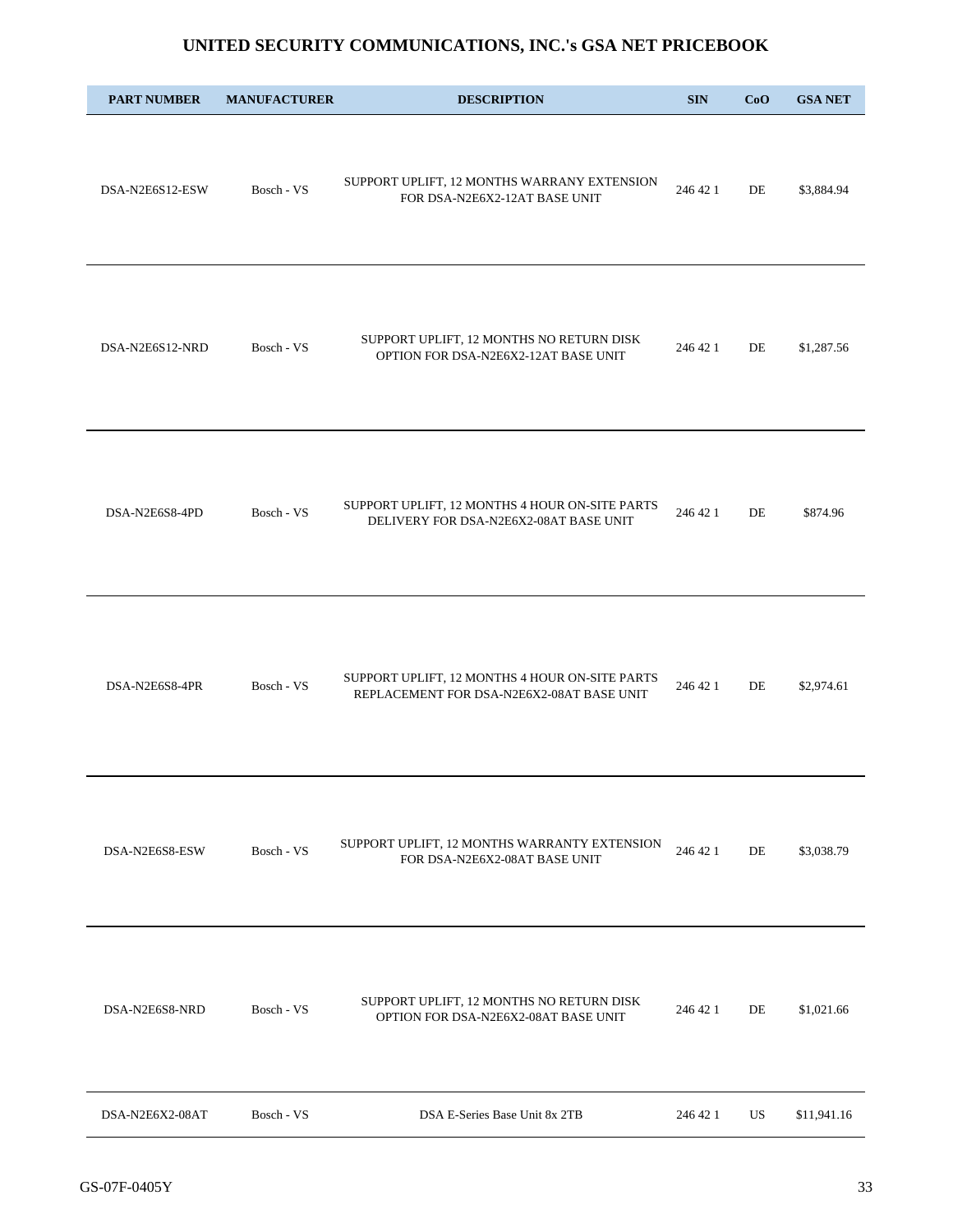| <b>PART NUMBER</b> | <b>MANUFACTURER</b> | <b>DESCRIPTION</b>                                                                                          | <b>SIN</b> | CoO       | <b>GSA NET</b> |
|--------------------|---------------------|-------------------------------------------------------------------------------------------------------------|------------|-----------|----------------|
| DSA-N2E6X2-12AT    | Bosch - VS          | DSA E-Series Base Unit 12x 2TB                                                                              | 246 42 1   | <b>US</b> | \$15,343.17    |
| DSA-N2E6X4-12AT    | Bosch - VS          | BOSCH-NETAPP DSA E-SERIES BASE UNIT 12X4TB;<br>SUPPORTS RAID-5 AND RAID-6                                   | 246 42 1   | US        | \$21,362.10    |
| DSX-N1D6S12-4PD    | Bosch - VS          | SUPPORT UPLIFT, 12 MONTHS 4 HOUR ON-SITE PARTS<br>DELIVERY FOR DSX-N1D6X2-12AT EXPANSION SHELF              | 246 42 1   | DE        | \$982.37       |
| DSX-N1D6S12-4PR    | Bosch - VS          | SUPPORT UPLIFT, 12 MONTHS 4 HOUR ON-SITE PARTS<br>REPLACEMENT FOR DSX-N1D6X2-12AT EXPANSION<br><b>SHELF</b> | 246 42 1   | DE        | \$3,375.42     |
| DSX-N1D6S12-ESW    | Bosch - VS          | SUPPORT UPLIFT, 12 MONTHS WARRANTY EXTENSION<br>FOR DSX-N1D6X2-12AT EXPANSION SHELF                         | 246 42 1   | DE        | \$3,447.46     |
| DSX-N1D6S12-NRD    | Bosch - VS          | SUPPORT UPLIFT, 12 MONTHS NO RETURN DISK<br>OPTION FOR DSX-N1D6X2-12AT EXPANSION SHELF                      | 246 42 1   | DE        | \$1,150.03     |
| DSX-N1D6X2-12AT    | Bosch - VS          | DSA E-Series Expansion Unit 12x 2TB                                                                         | 246 42 1   | US        | \$14,296.40    |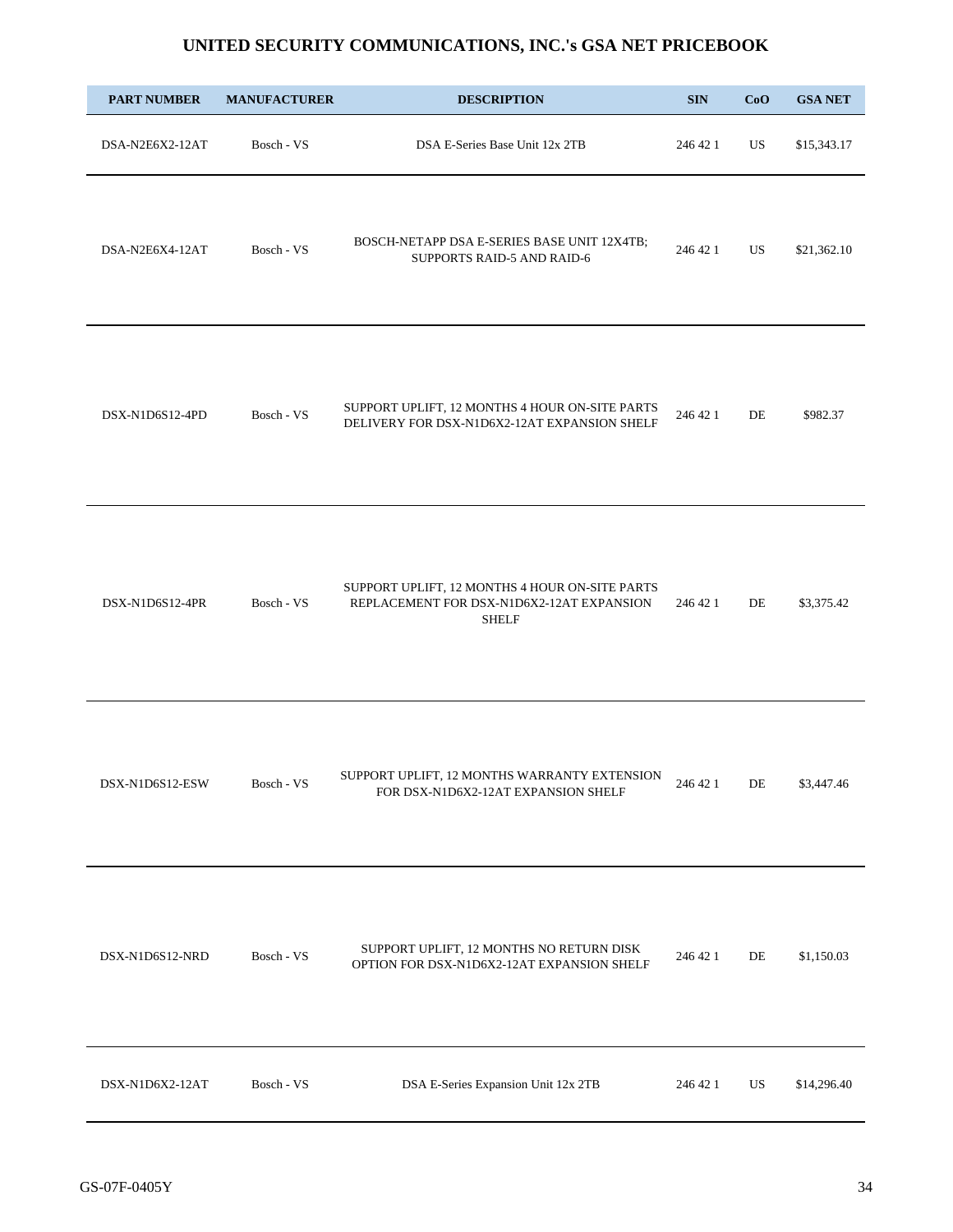| <b>PART NUMBER</b> | <b>MANUFACTURER</b> | <b>DESCRIPTION</b>                                                                                                                    | <b>SIN</b> | CoO | <b>GSA NET</b> |
|--------------------|---------------------|---------------------------------------------------------------------------------------------------------------------------------------|------------|-----|----------------|
| DSX-N1D6X4-12AT    | Bosch - VS          | BOSCH-NETAPP DSA E-SERIES EXPANSION UNIT<br>12X4TB; SUPPORTS RAID-5 AND RAID-6                                                        | 246 42 1   | US  | \$18,745.17    |
| DSX-N6D6X3-60AT    | Bosch - VS          | BOSCH-NETAPP DSA E-SERIES EXPANSION UNIT<br>60X3TB; SUPPORTS RAID-5 AND RAID-6 (REQUIRES<br>DSA-N2CX2-12AT DUAL CONTROLLER BASE UNIT) | 246 42 1   | US  | \$90,528.54    |

|                 |            | BOSCH-NETAPP DSA E-SERIES EXPANSION UNIT     |          |              |
|-----------------|------------|----------------------------------------------|----------|--------------|
| DSX-N6D6X4-60AT | Bosch - VS | 60X4TB; SUPPORTS RAID-5 AND RAID-6 (REQUIRES | 246 42 1 | \$106,230.09 |
|                 |            | DSA-N2CX4-12AT DUAL CONTROLLER BASE UNIT)    |          |              |

| DVR-670-08A000 | Bosch - VS | 670 SERIES DVR 8CH RT BASE UNIT      | 246 42 1 | TW | \$1,211.59 |
|----------------|------------|--------------------------------------|----------|----|------------|
| DVR-670-08A201 | Bosch - VS | 8 channel 4CIF/RT with DVD 2TB HDD   | 246 42 1 | TW | \$1,571.79 |
| DVR-670-16A000 | Bosch - VS | 670 SERIES DVR 16CH RT BASE UNIT     | 246 42 1 | TW | \$1,342.57 |
| DVR-670-16A050 | Bosch - VS | 16 channel 4CIF/RT w/o DVD 500GB HDD | 246 42 1 | TW | \$1,473.55 |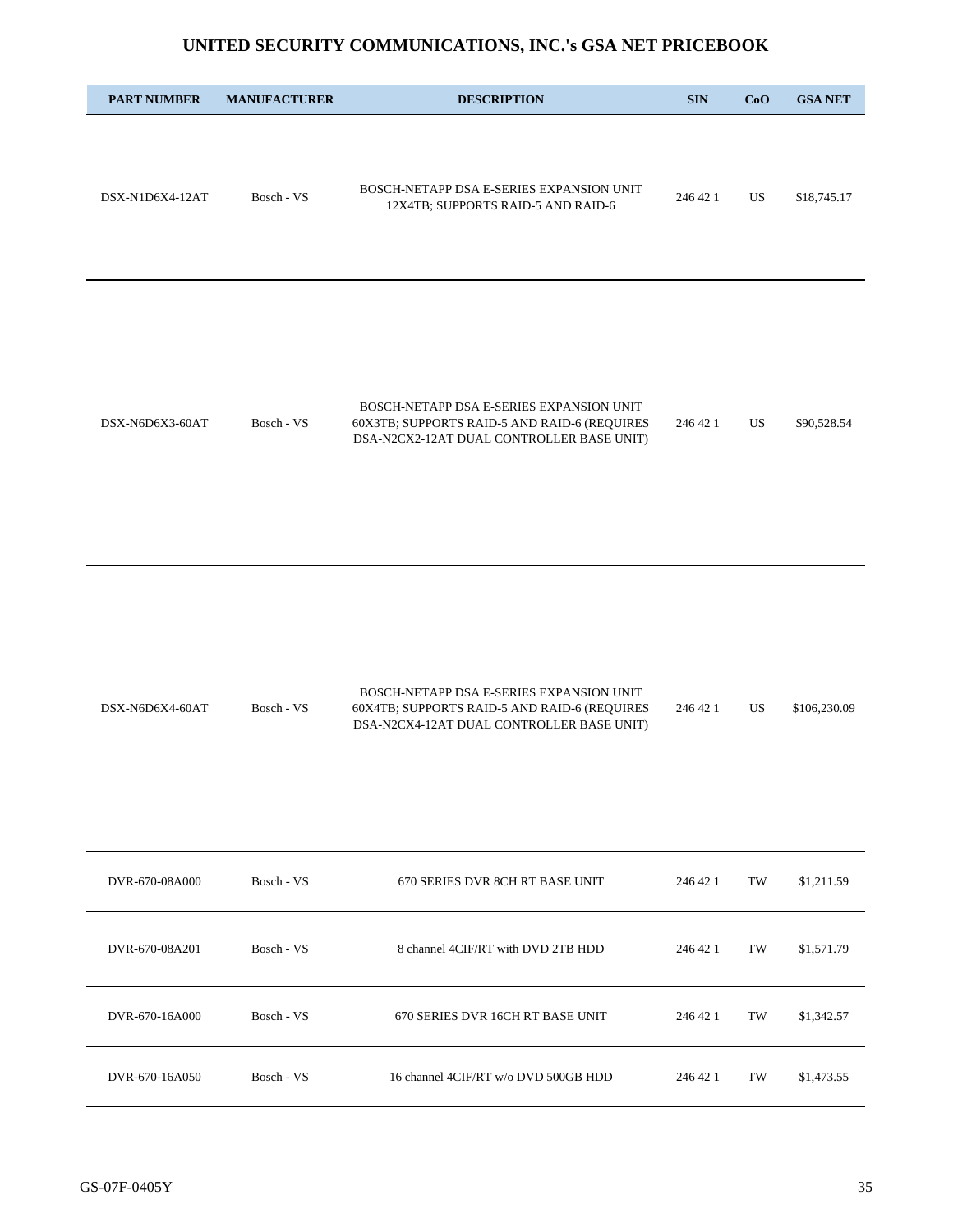| <b>PART NUMBER</b> | <b>MANUFACTURER</b> | <b>DESCRIPTION</b>                                                     | <b>SIN</b> | CoO | <b>GSA NET</b> |
|--------------------|---------------------|------------------------------------------------------------------------|------------|-----|----------------|
| DVR-670-16A100     | Bosch - VS          | 16 channel 4CIF/RT w/o DVD 1TB HDD                                     | 246 42 1   | TW  | \$1,512.85     |
| DVR-670-16A101     | Bosch - VS          | 16 channel 4CIF/RT with DVD 1TB HDD                                    | 246 42 1   | TW  | \$1,643.83     |
| DVR-670-16A200     | Bosch - VS          | 16 channel 4CIF/RT w/o DVD 2TB HDD                                     | 246 42 1   | TW  | \$1,571.79     |
| DVR-670-16A201     | Bosch - VS          | 16 channel 4CIF/RT with DVD 2TB HDD                                    | 246 42 1   | TW  | \$1,702.77     |
| EX12LED-3BD-8M     | Bosch - VS          | EX12LED BLACK DIAMOND ILLUMINATOR, 850 NM,<br>MEDIUM BEAM 30DEG        | 246 42 1   | PT  | \$273.75       |
| EX12LED-3BD-8W     | Bosch - VS          | EX12LED BLACK DIAMOND ILLUMINATOR, 850 NM,<br>WIDE BEAM 60DEG          | 246 42 1   | PT  | \$273.75       |
| EX12LED-3BD-9M     | Bosch - VS          | EX12LED BLACK DIAMOND ILLUMINATOR, 940 NM,<br>MEDIUM BEAM 30DEG        | 246 42 1   | PT  | \$273.75       |
| EX12LED-3BD-9W     | Bosch - VS          | EX12LED BLACK DIAMOND ILLUMINATOR, 940 NM,<br>WIDE BEAM 60DEG          | 246 42 1   | PT  | \$273.75       |
| EX36MNX902WM-N     | Bosch - VS          | EX36 W/IR CORNER MOUNT D/N 540TVL, 940NM 2.5MM<br>NTSC WITH MICROPHONE | 246 42 1   | PT  | \$875.65       |
| EXMB.007B          | Bosch - VS          | HEAVY--DUTY WALL BRACKET, BLACK                                        | 246 42 1   | CA  | \$122.47       |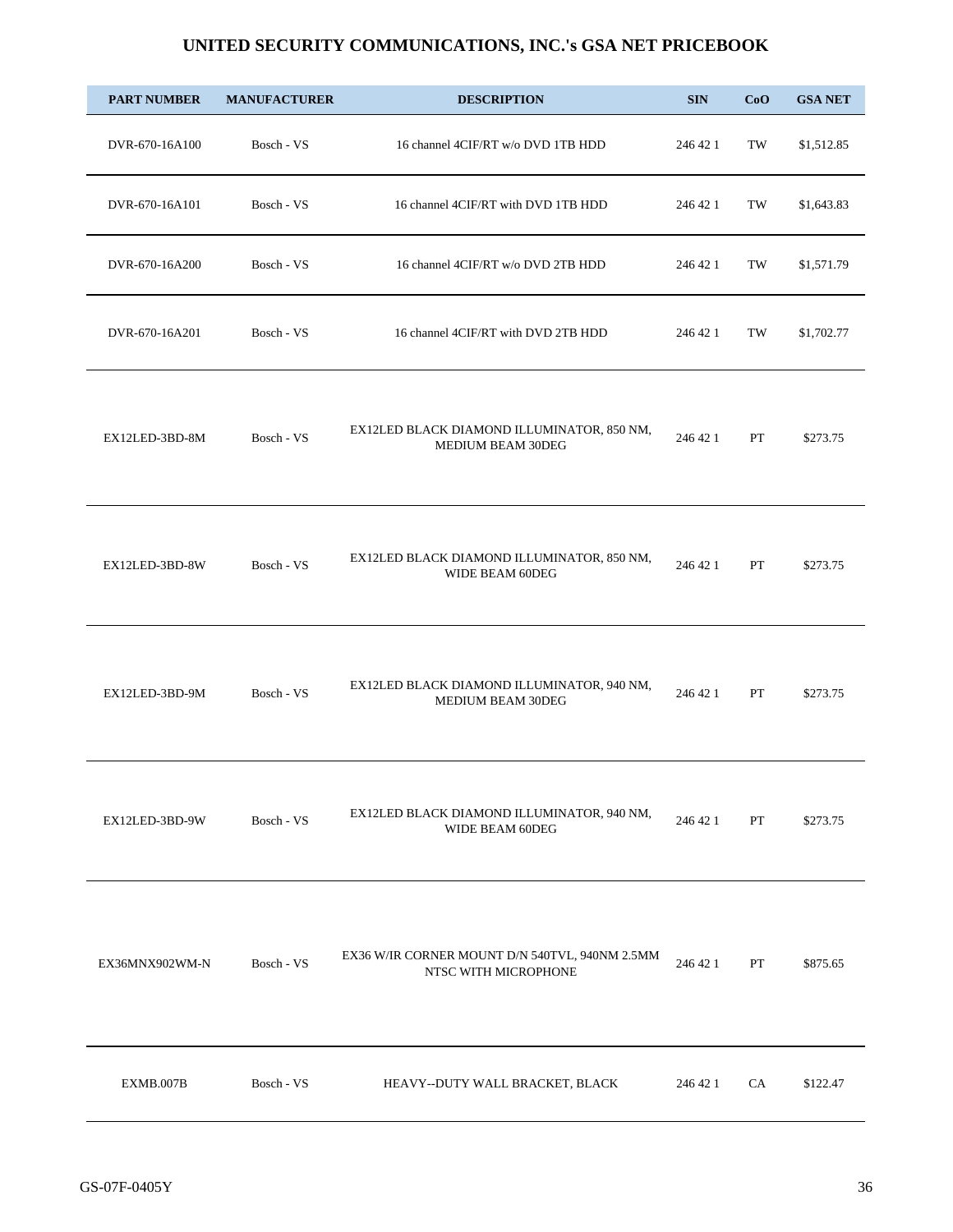| <b>PART NUMBER</b> | <b>MANUFACTURER</b> | <b>DESCRIPTION</b>                                                                                                          | <b>SIN</b> | CoO         | <b>GSA NET</b> |
|--------------------|---------------------|-----------------------------------------------------------------------------------------------------------------------------|------------|-------------|----------------|
| EXMB.020B          | Bosch - VS          | L-BRACKET ONLY, HEAVY DUTY, BLACK                                                                                           | 246 42 1   | CA          | \$36.02        |
| <b>EXMB.061</b>    | Bosch - VS          | SS POLE-TOP BRACKET (EX30/82/80/85)                                                                                         | 246 42 1   | CA          | \$100.86       |
| EXSH.027B          | Bosch - VS          | SUNHOOD FOR EX27 (BLACK)                                                                                                    | 246 42 1   | GB          | \$30.13        |
| LED-658-AM         | Bosch - VS          | EX65 EXPLOSION PROTECTED ILLUMINATOR, 850 NM,<br>ALUMINUM, MEDIUM ANGLE 20 DEG, 12-24VDC/AC                                 | 246 42 1   | ${\cal PT}$ | \$1,981.11     |
| LED-658-AW         | Bosch - VS          | EX65 EXPLOSION PROTECTED ILLUMINATOR, 850 NM,<br>ALUMINUM, WIDE ANGLE 50 DEG, 12-24VDC/AC                                   | 246 42 1   | PT          | \$1,981.11     |
| LED-658-SM         | Bosch - VS          | EX65 EXPLOSION PROTECTED ILLUMINATOR, 850 NM,<br>STAINLESS STEEL, MEDIUM ANGLE 20 DEG, 12-<br>$24 \mathrm{VDC}/\mathrm{AC}$ | 246 42 1   | PT          | \$3,602.02     |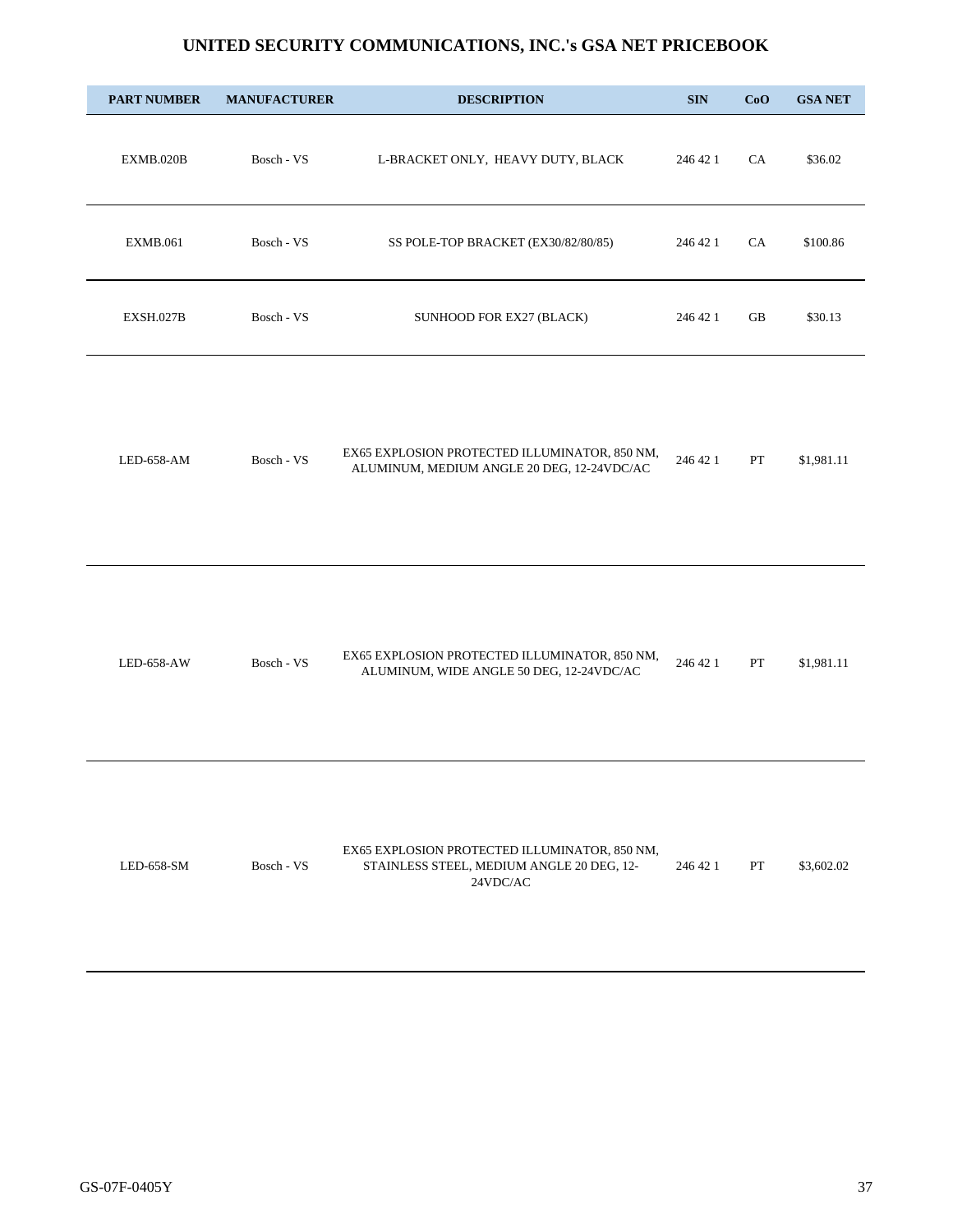| <b>PART NUMBER</b> | <b>MANUFACTURER</b> | <b>DESCRIPTION</b>                                                                               | <b>SIN</b> | CoO | <b>GSA NET</b> |
|--------------------|---------------------|--------------------------------------------------------------------------------------------------|------------|-----|----------------|
| LED-658-SW         | Bosch - VS          | EX65 EXPLOSION PROTECTED ILLUMINATOR, 850 NM,<br>STAINLESS STEEL, WIDE ANGLE 50 DEG, 12-24VDC/AC | 246 42 1   | PT  | \$3,602.02     |
| LTC 0455/21        | Bosch - VS          | CAMERA, COLOR, 1/3-INCH 540 TVL COLOR, DSP,<br>12VDC/24VAC, 60HZ                                 | 246 42 1   | PT  | \$183.48       |
| LTC 0455-28        | Bosch - VS          | CAMERA, 1/3" 540 TVL COLOR, DSP, 12VDC/24VAC,<br>60HZ. W/2.8-10MM VARIFOCAL LENS                 | 246 42 1   | PT  | \$268.16       |
| LTC 0455-28W       | Bosch - VS          | CAMERA, 1/3" 540 TVL COLOR, DSP, 12VDC/24VAC,<br>60HZ, W/2.8-10MM VF LENS & MOUNT                | 246 42 1   | PT  | \$282.57       |
| LTC 0465/21        | Bosch - VS          | CAMERA, DAY/NIGHT, 1/3-INCH, 540 TVL COLOR,<br>12VDC/24VAC, 60HZ                                 | 246 42 1   | PT  | \$319.60       |
| LTC 0465/61        | Bosch - VS          | CAMERA, DAY/NIGHT, 1/3-INCH, 540 TVL COLOR,<br>110VAC, 60HZ                                      | 246 42 1   | PT  | \$319.60       |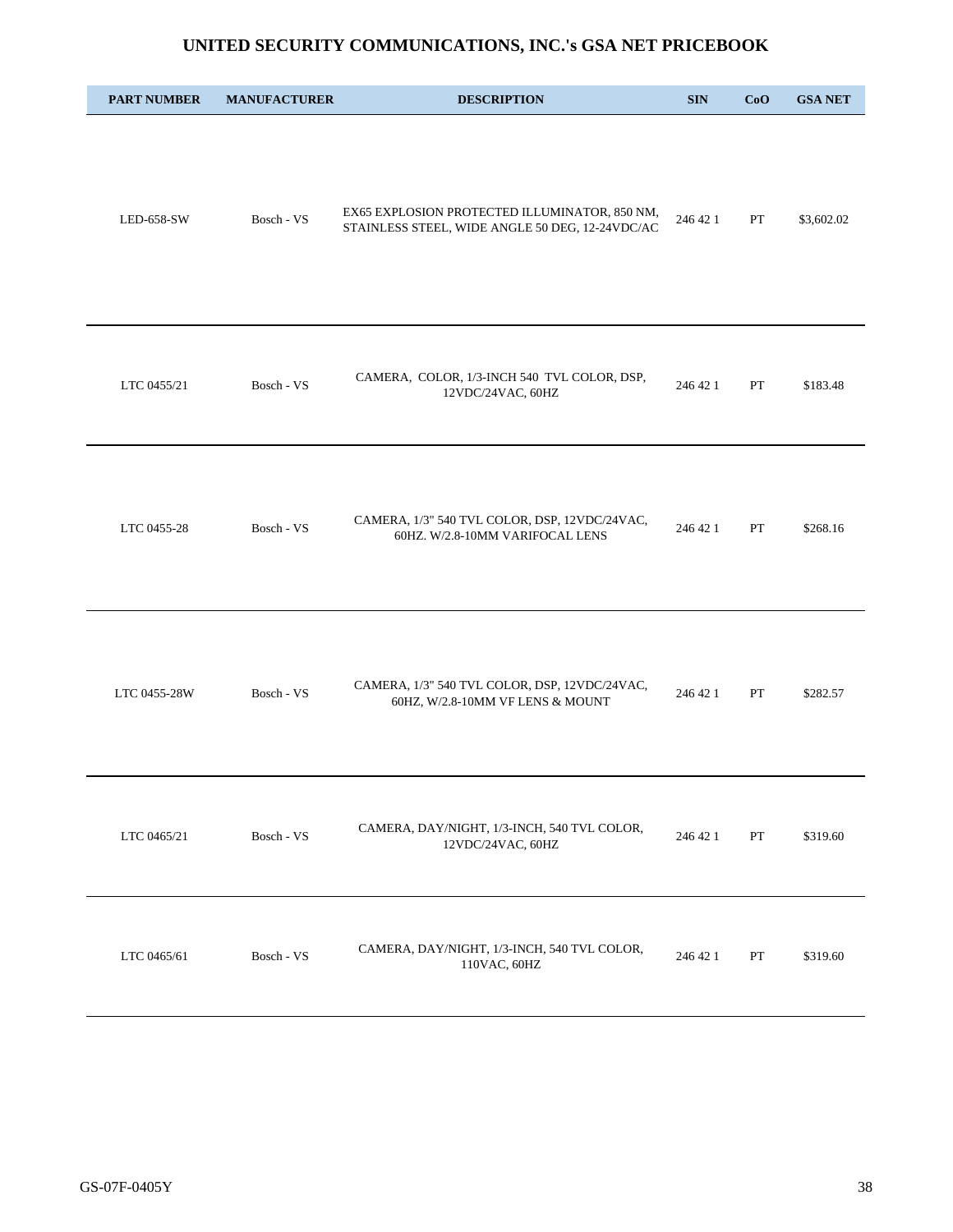| <b>PART NUMBER</b> | <b>MANUFACTURER</b> | <b>DESCRIPTION</b>                                                                              | <b>SIN</b> | CoO | <b>GSA NET</b> |
|--------------------|---------------------|-------------------------------------------------------------------------------------------------|------------|-----|----------------|
| LTC 0485/21        | Bosch - VS          | CAMERA, HIGH PERFORMANCE, COLOR, 1/3-INCH 540<br>TVL COLOR, DSP, 12VDC/24VAC, 60HZ              | 246 42 1   | PT  | \$391.24       |
| LTC 0498/21        | Bosch - VS          | CAMERA, HIGH PERFORMANCE, DAY/NIGHT, 2X WDR,<br>1/3-INCH, 540 TVL COLOR, 12VDC/24VAC, 60HZ      | 246 42 1   | PT  | \$438.46       |
| LTC 0498-28        | Bosch - VS          | CAMERA, DAY/NIGHT, 1/3" 540 TVL COLOR, DSP,<br>12VDC/24VAC, 60HZ. W/2.8-11MM VARIFOCAL IR LENS  | 246 42 1   | PT  | \$570.36       |
| LTC 0498-28W       | Bosch - VS          | CAMERA, DAY/NIGHT, 1/3" 540 TVL COLOR, DSP,<br>12VDC/24VAC, 60HZ, W/2.8-11MM VF IR LENS & MOUNT | 246 42 1   | PT  | \$584.77       |
| LTC 0498-75        | Bosch - VS          | CAMERA, DAY/NIGHT, 1/3" 540 TVL COLOR, DSP,<br>12VDC/24VAC, 60HZ, W/7.5-50MM VARIFOCAL IR LENS  | 246 42 1   | PT  | \$597.35       |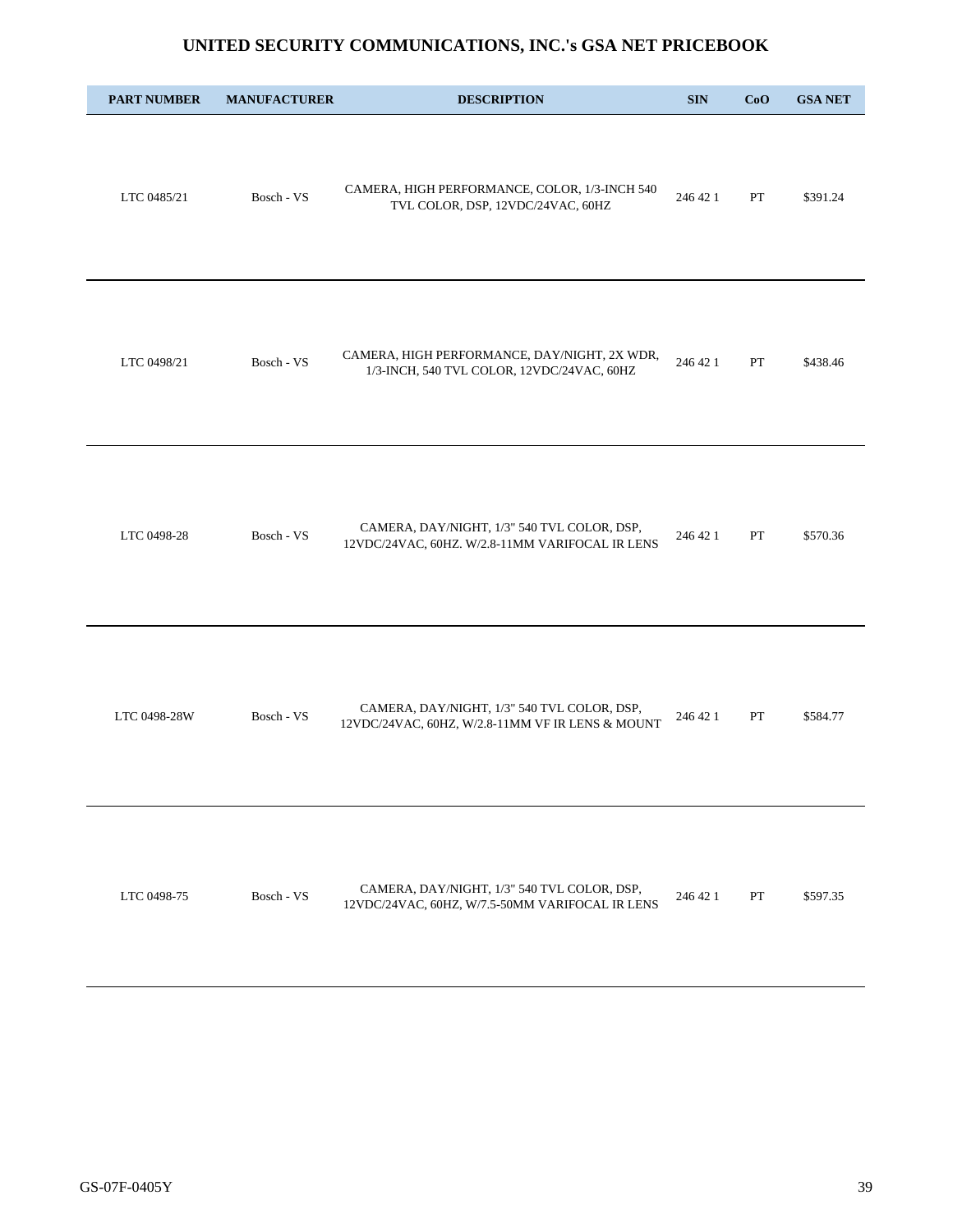| <b>PART NUMBER</b> | <b>MANUFACTURER</b> | <b>DESCRIPTION</b>                                                                              | <b>SIN</b> | CoO      | <b>GSA NET</b> |
|--------------------|---------------------|-------------------------------------------------------------------------------------------------|------------|----------|----------------|
| LTC 0498-75W       | Bosch - VS          | CAMERA, DAY/NIGHT, 1/3" 540 TVL COLOR, DSP,<br>12VDC/24VAC, 60HZ, W/7.5-50MM VF IR LENS & MOUNT | 246 42 1   | PT       | \$611.75       |
| LTC 0630/21        | Bosch - VS          | CAMERA, HIGH PERFORMANCE, DAY/NIGHT, WDR, 1/2-<br>INCH, 540 TVL COLOR, 12VDC/24VAC, 60HZ        | 246 42 1   | PT       | \$553.14       |
| LTC 0630/61        | Bosch - VS          | CAMERA, HIGH PERFORMANCE, DAY/NIGHT, WDR, 1/2-<br>INCH, 540 TVL COLOR, 110VAC, 60HZ             | 246 42 1   | PT       | \$553.14       |
| LTC 1422/20        | Bosch - VS          | CAMERA, FLEXIDOME II, 1/4", 470 TVL COLOR,<br>12VDC/24VAC, 60HZ, W/3MM FIXED IRIS LENS          | 246 42 1   | PT       | \$202.37       |
| LTC 3283/41        | Bosch - VS          | C LENS, 1/2-INCH, 8.0 TO 80MM (10X), AUTO IRIS, F/1.4<br>TO 4/360, 4 PIN                        | 246 42 1   | $\rm JP$ | \$667.81       |
| LTC 3783/51        | Bosch - VS          | C LENS, 1/2-INCH, 8.5 TO 85MM, IR CORRECTED, AUTO<br>IRIS, F1.6 TO 360, 4-PIN                   | 246 42 1   | JP       | \$2,333.97     |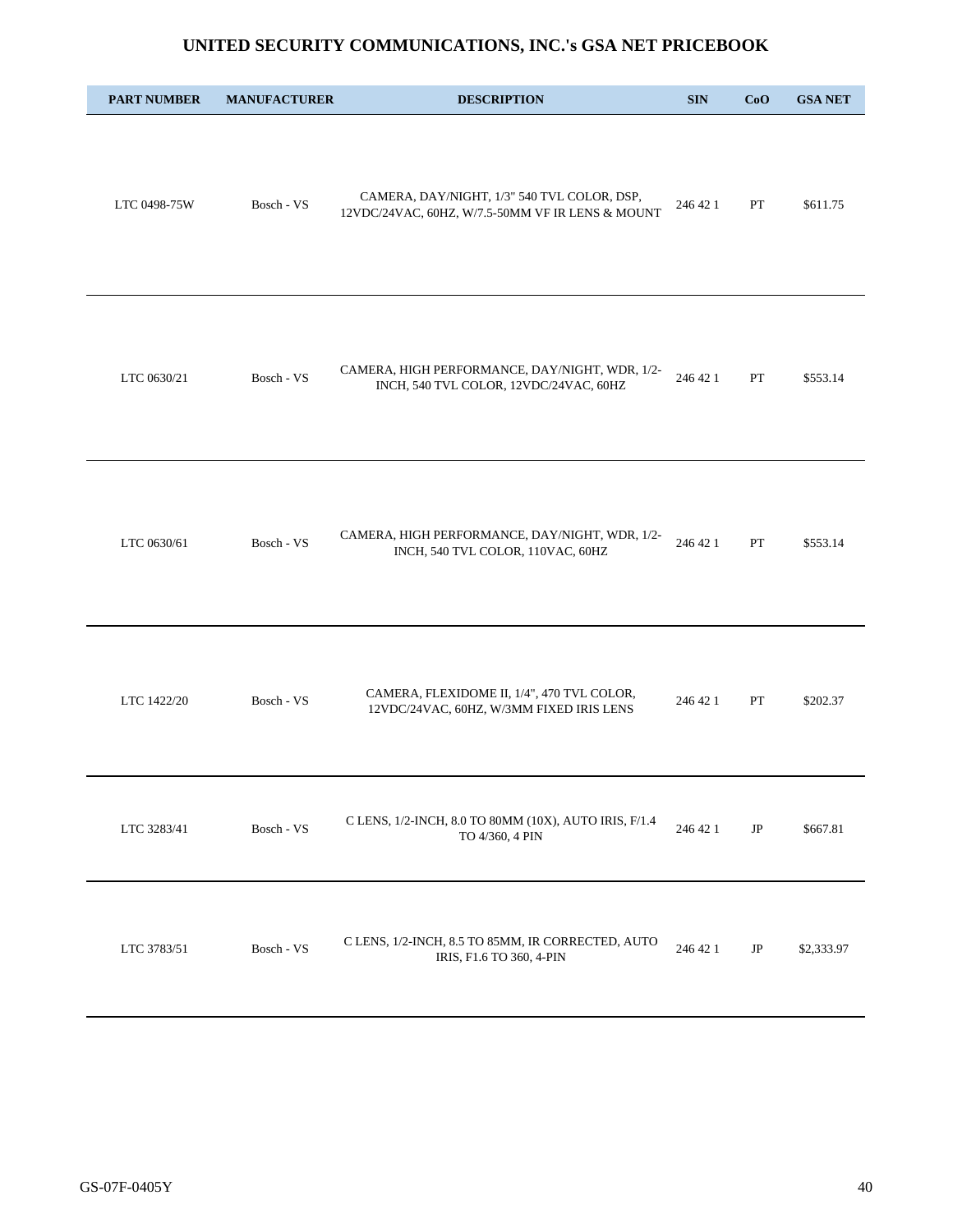| <b>PART NUMBER</b> | <b>MANUFACTURER</b> | <b>DESCRIPTION</b>                                                                          | <b>SIN</b> | CoO      | <b>GSA NET</b> |
|--------------------|---------------------|---------------------------------------------------------------------------------------------|------------|----------|----------------|
| LTC 3793/51        | Bosch - VS          | C LENS, 1/2-INCH, 8.6 TO 154MM, IR CORRECTED, AUTO<br>IRIS, F2.5 TO 360, 4-PIN              | 246 42 1   | $\rm JP$ | \$2,698.24     |
| LTC 4600/00        | Bosch - VS          | BLANK PANEL, FOR LTC 4637 FIBER OPTIC MODULE<br><b>RACK</b>                                 | 246 42 1   | US       | \$20.24        |
| LTC 4628/00        | Bosch - VS          | 850NM FOM, BI-DIRECTIONAL: TRANSMITS VIDEO,<br>RECEIVES DATA, USE WITH LTC 4637 SERIES RACK | 246 42 1   | US       | \$701.54       |
| LTC 4628/60        | Bosch - VS          | 850NM FOM, BI-DIRECTIONAL: TRANSMITS VIDEO,<br>RECEIVES DATA, 120VAC, 60HZ                  | 246 42 1   | US.      | \$701.54       |
| LTC 4629/00        | Bosch - VS          | 850NM FOM, BI-DIRECTIONAL: RECEIVES VIDEO,<br>TRANSMITS DATA, USE WITH LTC 4637 SERIES RACK | 246 42 1   | US       | \$701.54       |
| LTC 4629/60        | Bosch - VS          | 850NM FOM, BI-DIRECTIONAL: RECEIVES VIDEO,<br>TRANSMITS DATA, 120VAC, 60HZ                  | 246 42 1   | US       | \$701.54       |
| LTC 4637/60        | Bosch - VS          | RACK & POWER SUPPLY FOR FIBER OPTIC MODULES,<br>120VAC, 60HZ                                | 246 42 1   | US       | \$701.54       |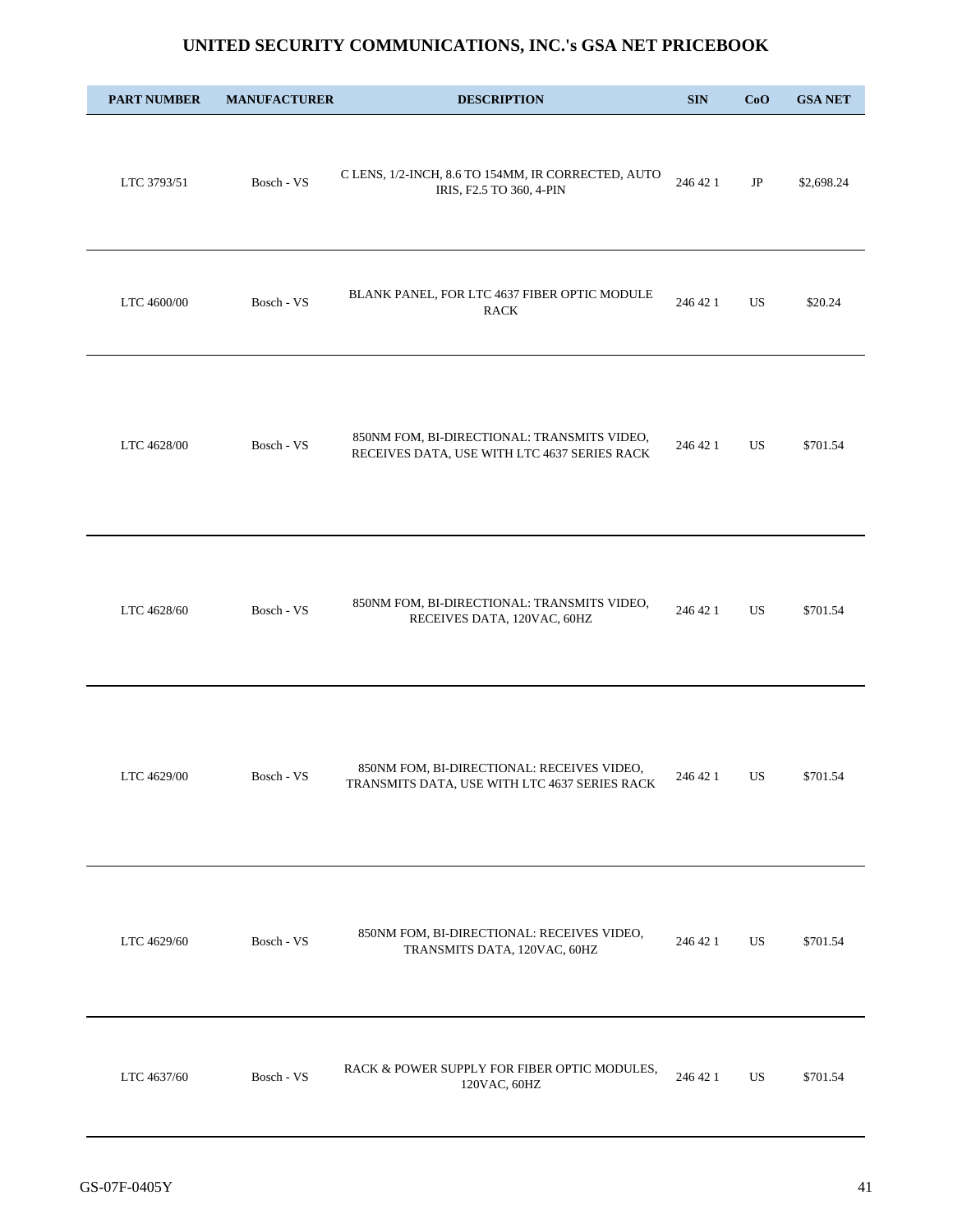| <b>PART NUMBER</b> | <b>MANUFACTURER</b> | <b>DESCRIPTION</b>                                                                                   | <b>SIN</b> | CoO | <b>GSA NET</b> |
|--------------------|---------------------|------------------------------------------------------------------------------------------------------|------------|-----|----------------|
| LTC 4642/00        | Bosch - VS          | 850NM FOM, RECEIVER, VIDEO SIGNALS, USE WITH<br>LTC 4637 SERIES RACK                                 | 246 42 1   | US  | \$371.01       |
| LTC 4642/60        | Bosch - VS          | 850NM FOM, RECEIVER, VIDEO SIGNALS, 120VAC, 60HZ 246 42 1                                            |            | US  | \$371.01       |
| LTC 5231/90        | Bosch - VS          | VIDEO DISTRIBUTION AMPLIFIER, SINGLE CHANNEL<br>WITH FOUR OUTPUTS, 120-240VAC, 50/60HZ               | 246 42 1   | PT  | \$202.37       |
| LTC 5234/90        | Bosch - VS          | VIDEO DISTRIBUTION AMPLIFIER, FOUR CHANNEL<br>WITH THREE OUTPUTS PER CHANNEL, 120-240VAC,<br>50/60HZ | 246 42 1   | PT  | \$472.19       |
| LTC 8016/90        | Bosch - VS          | 16-CHANNEL ALLEGIANT BILINX DATA INTERFACE<br>UNIT, 120VAC/230VAC, 50/60HZ                           | 246 42 1   | US  | \$884.13       |
| LTC 8100/90        | Bosch - VS          | ALLEGIANT 8 X 2 CCTV MATRIX SWITCHER, 120-<br>230VAC, 50/60HZ                                        | 246 42 1   | US  | \$674.56       |
| LTC 8200/90        | Bosch - VS          | ALLEGIANT 16 X 5 CCTV MATRIX SWITCHER, 120-<br>230VAC, 50/60HZ                                       | 246 42 1   | US. | \$782.49       |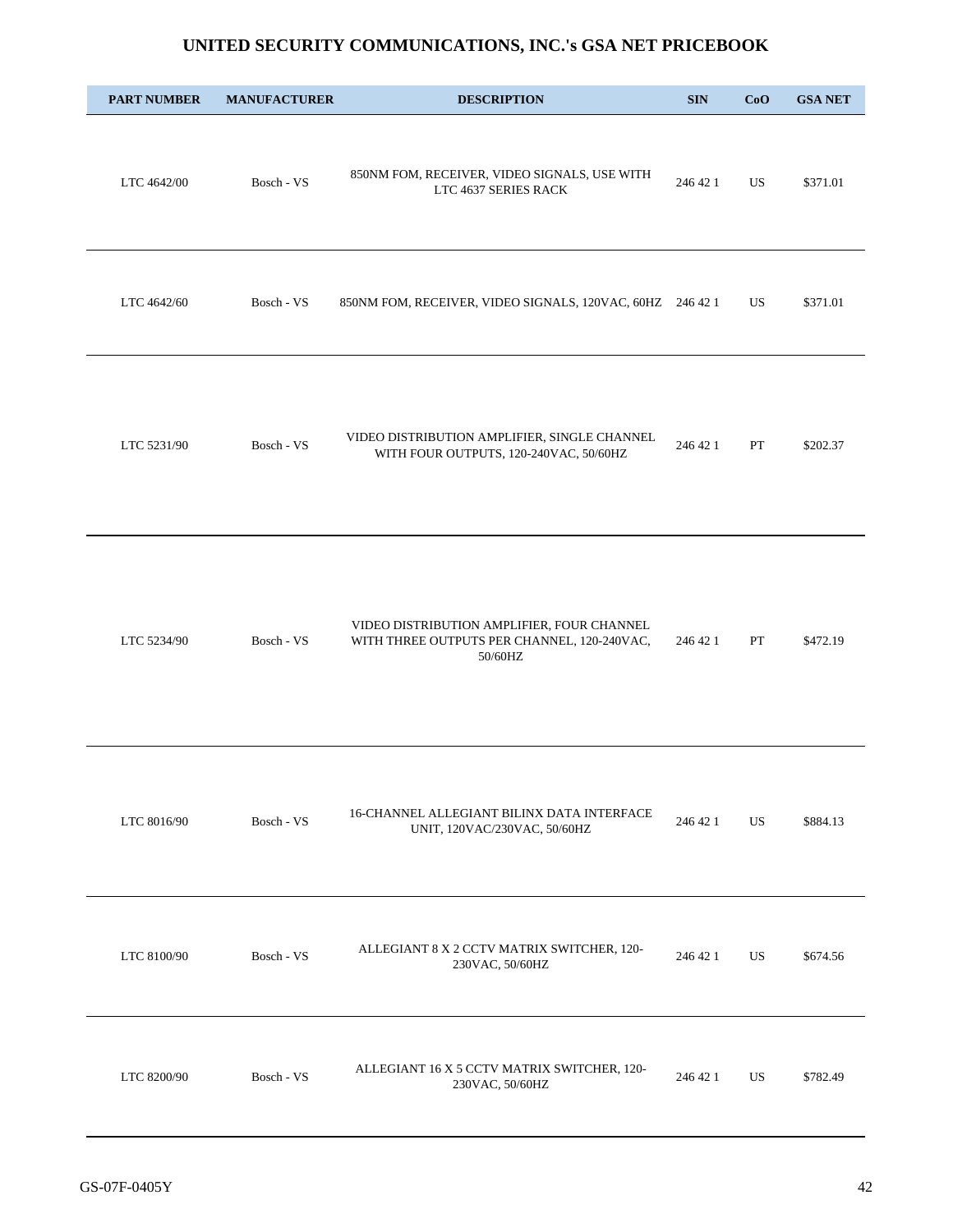| <b>PART NUMBER</b> | <b>MANUFACTURER</b> | <b>DESCRIPTION</b>                                                                 | <b>SIN</b> | CoO | <b>GSA NET</b> |
|--------------------|---------------------|------------------------------------------------------------------------------------|------------|-----|----------------|
| LTC 8300/90        | Bosch - VS          | ALLEGIANT 32 X 6 CCTV MATRIX SWITCHER, 120-<br>230VAC, 50/60HZ                     | 246 42 1   | US  | \$1,787.58     |
| LTC 8501/60        | Bosch - VS          | ALLEGIANT CCTV SWITCHING BAY, CPU & POWER<br>SUPPLY, 120VAC, 60HZ                  | 246 42 1   | US  | \$1,463.79     |
| LTC 8505/60        | Bosch - VS          | SPARE POWER SUPPLY FOR LTC 8501/60 BAY, 120VAC,<br>60HZ                            | 246 42 1   | US  | \$944.38       |
| LTC 8506/00        | Bosch - VS          | CABLE, PC TO CONSOLE PORT, FOR ALLEGIANT<br><b>SYSTEMS</b>                         | 246 42 1   | US  | \$60.71        |
| LTC 8511/00        | Bosch - VS          | SPARE CPU MODULE FOR LTC 8501 BAY                                                  | 246 42 1   | US  | \$1,005.09     |
| LTC 8532/00        | Bosch - VS          | VIDEO OUTPUT MODULE FOR LTC 8500, 2 VIDEO<br><b>OUTPUTS PER CARD</b>               | 246 42 1   | PT  | \$465.45       |
| LTC 8540/00        | Bosch - VS          | ALARM INTERFACE, 64 ALARM INPUTS, 8 RELAY<br><b>CLOSURES</b>                       | 246 42 1   | US  | \$674.56       |
| LTC 8561/60        | Bosch - VS          | RECEIVER/DRIVER, 120VAC PAN/TILT VOLTAGE,<br>120VAC SUPPLY, WITH AUXILIARIES, 60HZ | 246 42 1   | US  | \$775.74       |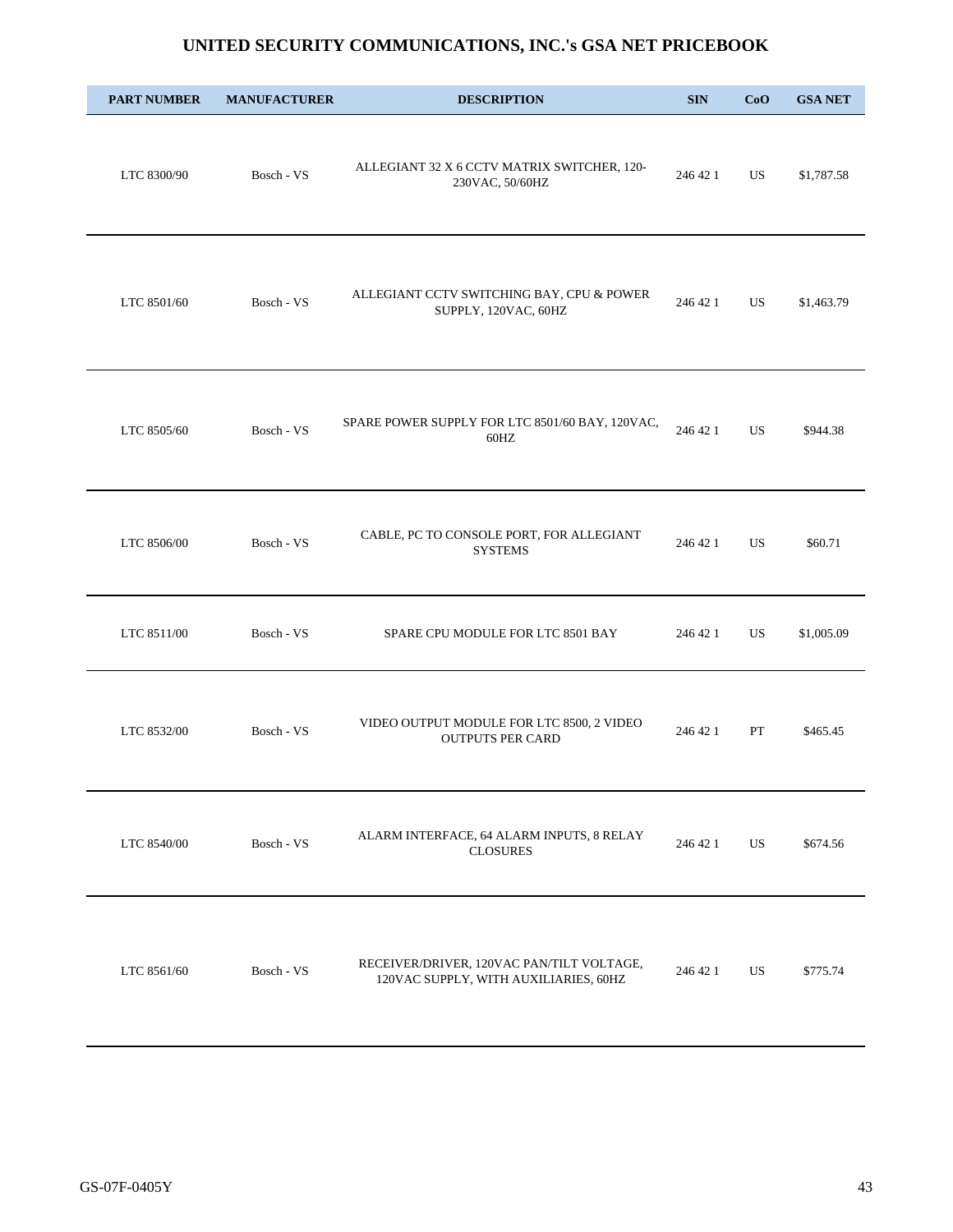| <b>PART NUMBER</b> | <b>MANUFACTURER</b> | <b>DESCRIPTION</b>                                                                  | <b>SIN</b> | CoO | <b>GSA NET</b> |
|--------------------|---------------------|-------------------------------------------------------------------------------------|------------|-----|----------------|
| LTC 8564/20        | Bosch - VS          | RECEIVER/DRIVER, 24VAC PAN/TILT VOLTAGE, 24VAC<br>SUPPLY, WITH AUXILIARIES, 50/60HZ | 246 42 1   | US  | \$775.74       |
| LTC 8566/60        | Bosch - VS          | RECEIVER/DRIVER, 24VAC PAN/TILT VOLTAGE,<br>120VAC SUPPLY, WITH AUXILIARIES, 60HZ   | 246 42 1   | US. | \$775.74       |
| LTC 8569/60        | Bosch - VS          | CODE MERGER, ALLOWS 2 BIPHASE DEVICES TO<br>CONTROL 32 OUTPUTS, 120VAC, 60HZ        | 246 42 1   | US  | \$1,140.01     |
| LTC 8570/60        | Bosch - VS          | CODE MERGER, ALLOWS 4 BIPHASE DEVICES TO<br>CONTROL 32 OUTPUTS, 120VAC, 60HZ        | 246 42 1   | US  | \$1,780.84     |
| LTC 8621/00        | Bosch - VS          | VIDEO INPUT MODULE FOR LTC 8601, 16 VIDEO<br>INPUTS PER CARD                        | 246 42 1   | PT  | \$640.83       |
| LTC 8712/60        | Bosch - VS          | ALLEGIANT CONSOLE PORT EXPANDER, HALF RACK,<br>120VAC, 60HZ                         | 246 42 1   | US  | \$829.71       |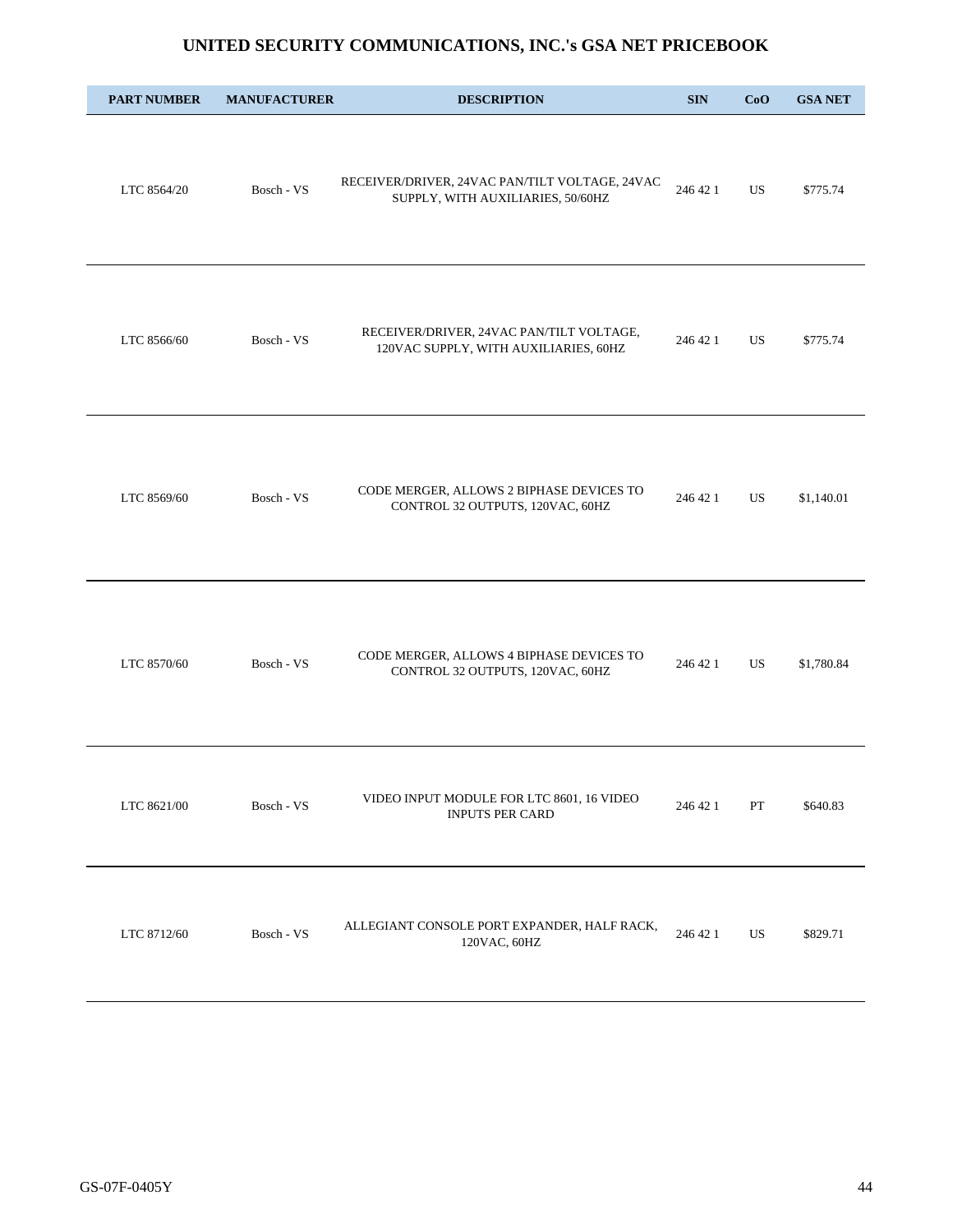| <b>PART NUMBER</b> | <b>MANUFACTURER</b> | <b>DESCRIPTION</b>                                                                 | <b>SIN</b> | CoO       | <b>GSA NET</b> |
|--------------------|---------------------|------------------------------------------------------------------------------------|------------|-----------|----------------|
| LTC 8713/60        | Bosch - VS          | ALARM PORT EXPANDER FOR UP TO 4 LTC 8540/00<br>UNITS, HALF RACK, 120VAC, 60HZ      | 246 42 1   | US        | \$829.71       |
| LTC 8714/60        | Bosch - VS          | KEYBOARD PORT EXPANDER FOR UP TO 8 ALLEGIANT<br>KEYBOARDS, HALF RACK, 120VAC, 60HZ | 246 42 1   | <b>US</b> | \$944.38       |
| LTC 8715/60        | Bosch - VS          | PORT EXPANDER FOR MULTIPLE LTC 8714/60 UNITS,<br>HALF RACK, 120VAC, 60HZ           | 246 42 1   | US        | \$829.71       |
| LTC 8768/00        | Bosch - VS          | SIGNAL DISTRIBUTION UNIT, 64 SEPARATE BIPHASE<br><b>OUTPUTS</b>                    | 246 42 1   | US        | \$715.03       |
| LTC 8780/60        | Bosch - VS          | RS-232 DATA CONVERTER UNIT, BIPHASE/RS-<br>232/BIPHASE, HALF RACK, 120VAC, 60HZ    | 246 42 1   | US        | \$674.56       |
| LTC 8782/60-02     | Bosch - VS          | CODE TRANS, BIPHASE-AD MANCHTR, 120VAC                                             | 246 42 1   | US        | \$1,551.49     |
| LTC 8782/60-10     | Bosch - VS          | CODE TRANS, BIPHASE-PELCO P & D, 120VAC                                            | 246 42 1   | US        | \$1,551.49     |
| LTC 8782/60-21     | Bosch - VS          | CODE TRANS, VICON-BIPHASE, 120VAC                                                  | 246 42 1   | US        | \$1,551.49     |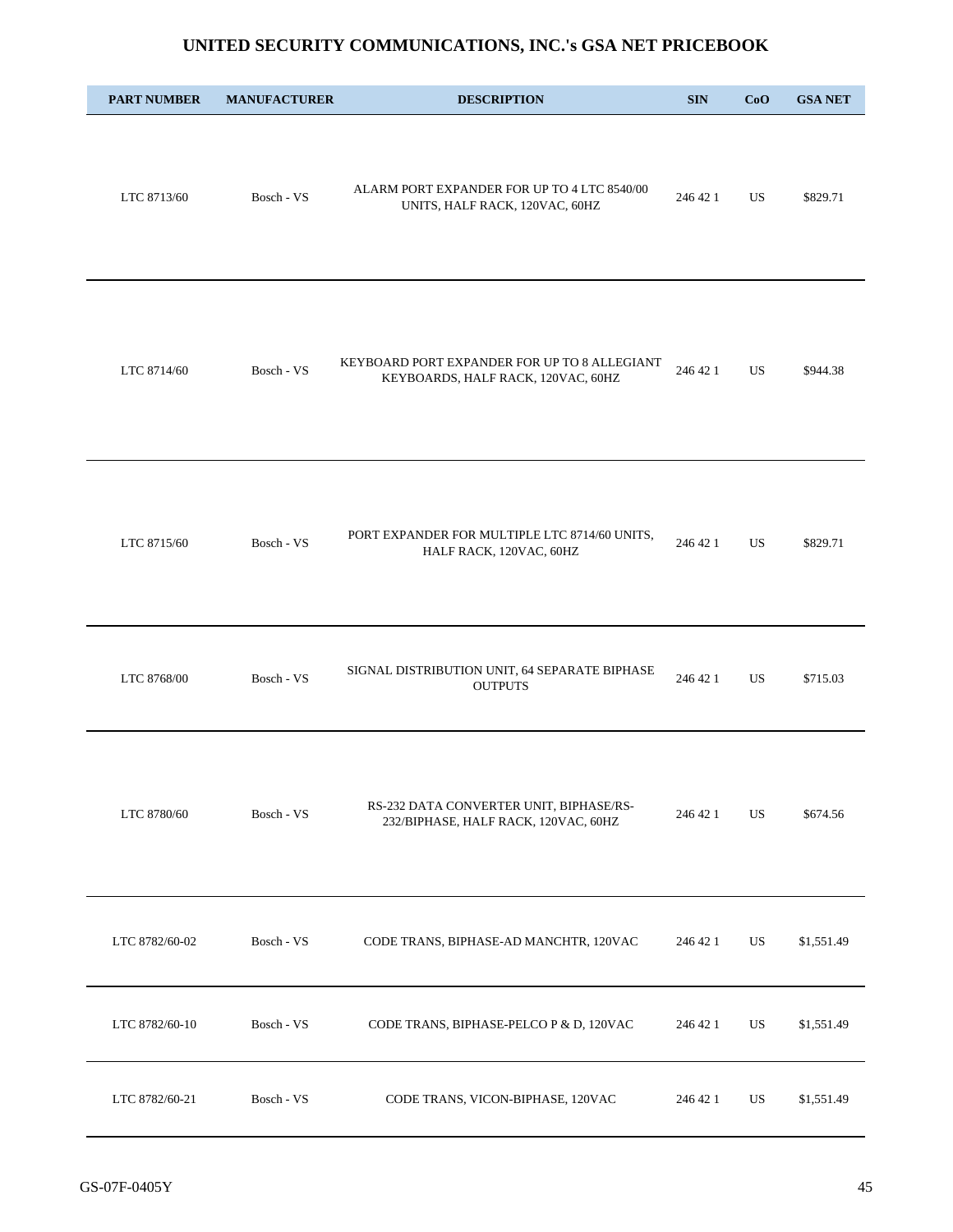| <b>PART NUMBER</b> | <b>MANUFACTURER</b> | <b>DESCRIPTION</b>                                                                                              | <b>SIN</b> | CoO       | <b>GSA NET</b> |
|--------------------|---------------------|-----------------------------------------------------------------------------------------------------------------|------------|-----------|----------------|
| LTC 8782/60-22     | Bosch - VS          | CODE TRANS, AD MANCHTR-BIPHASE, 120VAC                                                                          | 246 42 1   | US        | \$1,551.49     |
| LTC 8782/60-30     | Bosch - VS          | CODE TRANS, PELCO-BIPHASE, 120VAC                                                                               | 246 42 1   | US        | \$1,551.49     |
| LTC 8786/60        | Bosch - VS          | RS-232 TO BIPHASE DATA CONVERTER UNIT WITH 16<br>BIPHASE OUTPUTS, 120VAC, 50/60HZ                               | 246 42 1   | US.       | \$236.10       |
| LTC 8805/60        | Bosch - VS          | SPARE POWER SUPPLY FOR LTC 8601/60, LTC 8802/60<br>BAYS, 120VAC, 60HZ                                           | 246 42 1   | <b>US</b> | \$951.13       |
| LTC 8808/00        | Bosch - VS          | 32 CHANNEL VIDEO INTERCONNECT PANEL, FOR<br>ALLEGIANT SYSTEMS, INCLUDES TWO LTC 8809/00<br><b>RIBBON CABLES</b> | 246 42 1   | PT        | \$269.82       |
| LTC 8821/00        | Bosch - VS          | VIDEO INPUT MODULE FOR LTC 8800, 32 VIDEO<br><b>INPUTS PER CARD</b>                                             | 246 42 1   | PT        | \$1,578.47     |
| LTC 9225/00        | Bosch - VS          | POLE MOUNT ADAPTER WITH STAINLESS STEEL<br>STRAPS, FOR LTC 9216 & LTC 9222                                      | 246 42 1   | US        | \$81.21        |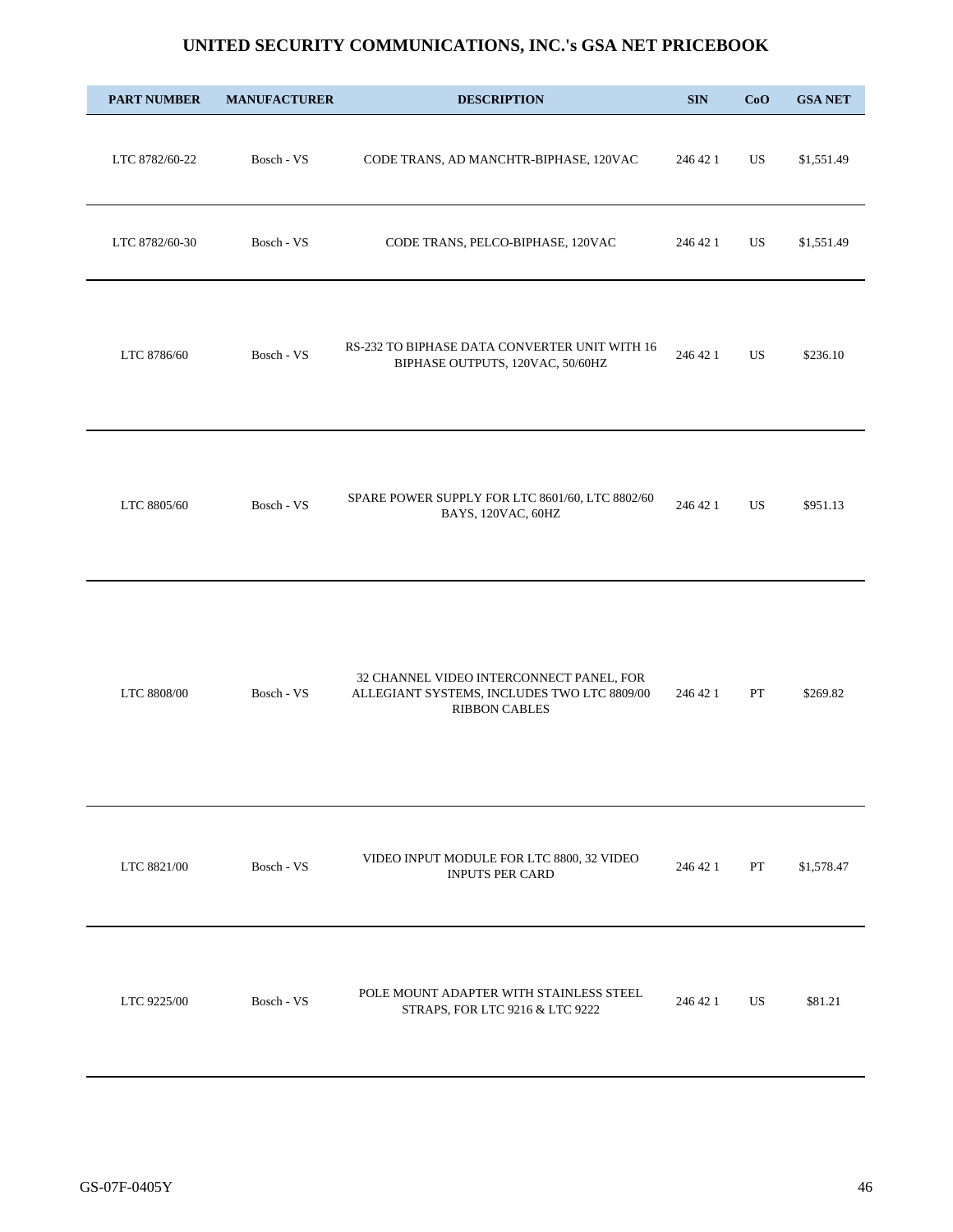| <b>PART NUMBER</b> | <b>MANUFACTURER</b>   | <b>DESCRIPTION</b>                                                                                         | <b>SIN</b> | CoO       | <b>GSA NET</b> |
|--------------------|-----------------------|------------------------------------------------------------------------------------------------------------|------------|-----------|----------------|
| LTC 9226/00        | Bosch - VS            | CORNER MOUNT BRACKET FOR LTC 9216 & LTC 9222.                                                              | 246 42 1   | US.       | \$89.07        |
| LVF-4000C-D2812    | Bosch - VS            | 960H 1/3-INCH, 2.8 TO 12MM, DC-IRIS, CS-MOUNT, F1.3,<br><b>IR-CORRECTED</b>                                | 246 42 1   | <b>BD</b> | \$78.59        |
| $MBE-15B$          | Bosch - VS            | POLE MOUNT ADAPTOR BLACK                                                                                   | 246 42 1   | CA        | \$99.55        |
| MBE-15W            | Bosch - VS            | Pole mount adapter, white                                                                                  | 246 42 1   | CA        | \$99.55        |
| $MBE-17B$          | Bosch - VS            | WALL MOUNT ADAPTOR BLACK                                                                                   | 246 42 1   | CA        | \$86.45        |
| MBE-17W            | Bosch - VS            | Wall mount adaptor white                                                                                   | 246 42 1   | CA        | \$86.45        |
| MBV-BDEM-50        | Bosch - VS            | BVMS DEMO 5.0, NONEX 3CH 1WS 0DVR 0KB                                                                      | 246 42 1   | DE        | \$154.56       |
| MBV-BDEM-55        | Bosch - VS            | DEMO LICENSE FOR 3 CAMERAS, 2 WORKSTATIONS (1<br>WITH FORENSIC SEARCH), 2 CCTV KEYBOARDS, 2<br><b>DVRS</b> | 246 42 1   | DE        | \$154.56       |
| MBV-BENT-50        | Bosch - $\mathrm{VS}$ | BVMS ENTERPRISE 5.0, 2WS 2SUB 1KB                                                                          | 246 42 1   | $\rm{DE}$ | \$6,418.14     |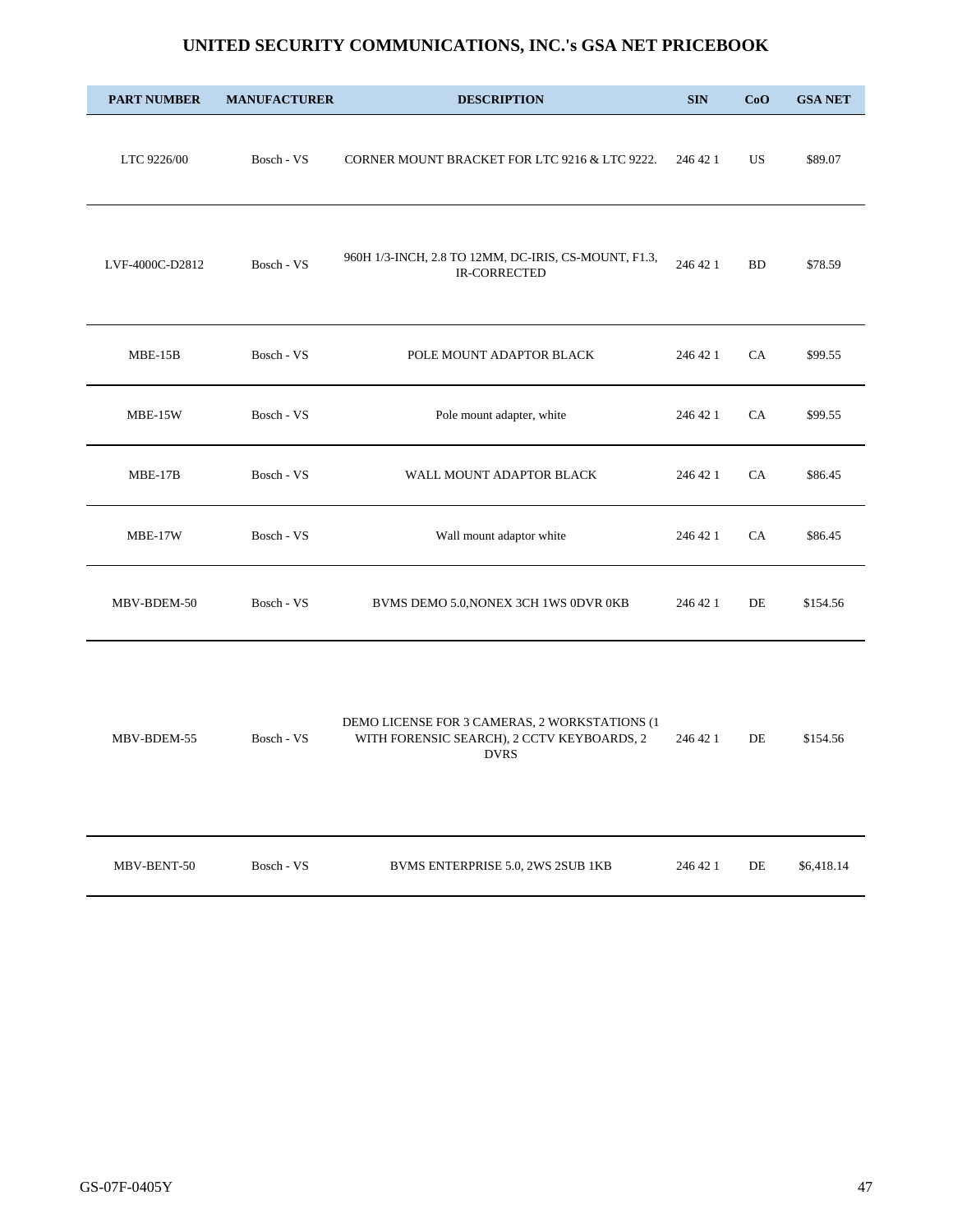| <b>PART NUMBER</b> | <b>MANUFACTURER</b> | <b>DESCRIPTION</b>                                                                                                                                                                                                                                                       | <b>SIN</b> | CoO | <b>GSA NET</b> |
|--------------------|---------------------|--------------------------------------------------------------------------------------------------------------------------------------------------------------------------------------------------------------------------------------------------------------------------|------------|-----|----------------|
| MBV-BENT-55        | Bosch - VS          | BASE LICENSE FOR ENTERPRISE SYSTEM. 2<br>MANAGEMENT SERVER SUBSYSTEMS (1 REQUIRED<br>FOR ENTERPRISE MANAGEMENT); 8 CAMERAS; 2<br>WORKSTATIONS (1 WITH FORENSIC SEARCH); 1 CCTV<br>KEYBOARD; 1 DVR. ALL MBV-X* AND MBV-F*<br>OPTIONS ARE ONLY AVAIALBLE WITH BASE LICENSE | 246 42 1   | DE  | \$6,418.14     |
| MBV-BENT-FM        | Bosch - VS          | BVMS ENTERP. FREE MAINT., 2WS 2SUB 1KB                                                                                                                                                                                                                                   | 246 42 1   | DE  | \$11,039.19    |
| MBV-BLIT32-50      | Bosch - VS          | BVMS LITE-32 5.0, NONEX 32CH 2WS 0DVR 2KB                                                                                                                                                                                                                                | 246 42 1   | DE  | \$2,563.32     |
| MBV-BLIT32-55      | Bosch - VS          | LITE LICENSE FOR 32 CAMERAS, 2 WORKSTATIONS (1<br>WITH FORENSIC SEARCH), 1 CCTV KEYBOARD, 1<br>MOBILE VIDEO SERVICE                                                                                                                                                      | 246 42 1   | DE  | \$2,563.32     |
| MBV-BLIT64-50      | Bosch - VS          | BVMS LITE-64 5.0, NONEX 64CH 4WS 0DVR 4KB                                                                                                                                                                                                                                | 246 42 1   | DE  | \$5,396.47     |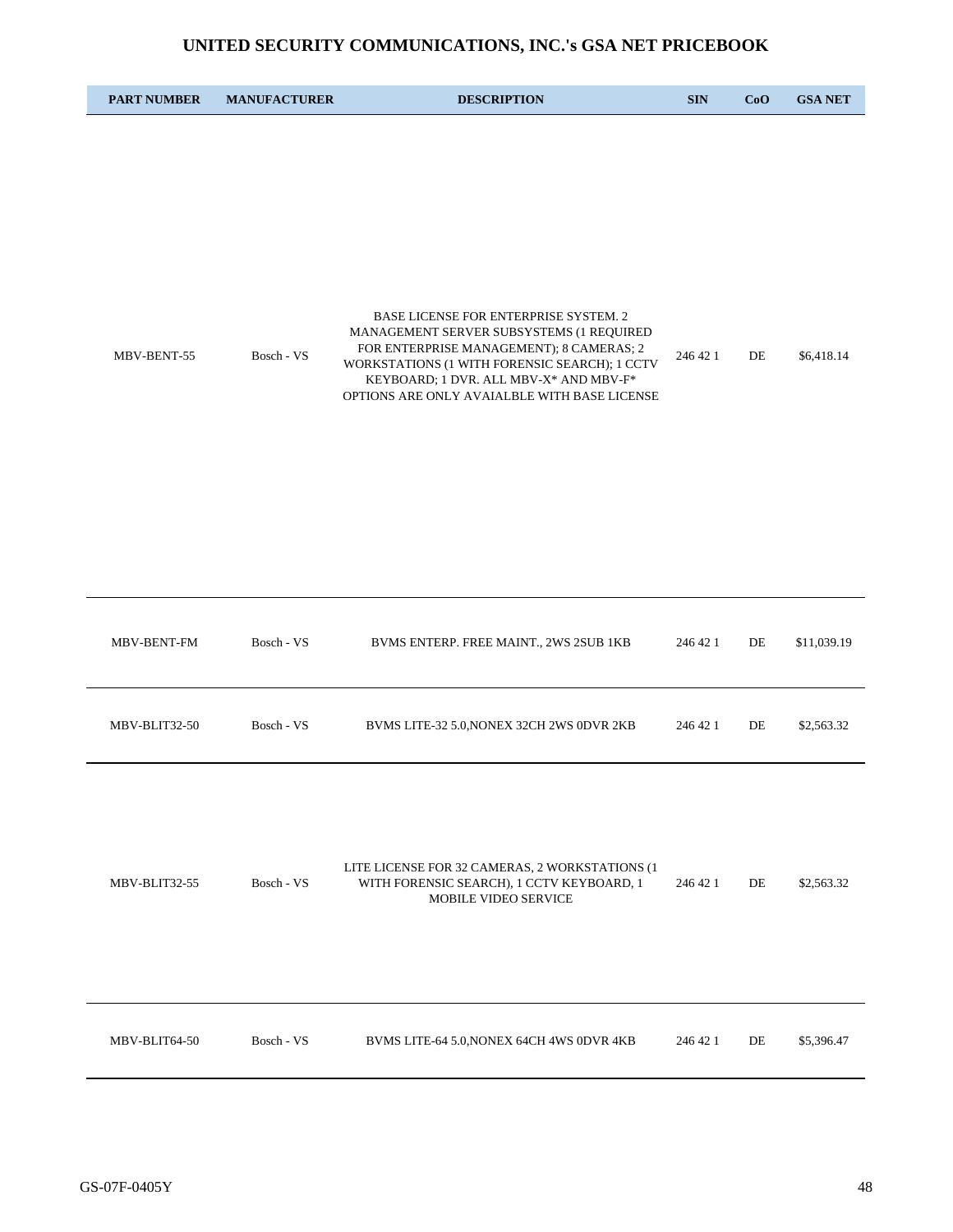| <b>PART NUMBER</b> | <b>MANUFACTURER</b> | <b>DESCRIPTION</b>                                                                                                                                                                                       | <b>SIN</b> | CoO | <b>GSA NET</b> |
|--------------------|---------------------|----------------------------------------------------------------------------------------------------------------------------------------------------------------------------------------------------------|------------|-----|----------------|
| MBV-BLIT64-55      | Bosch - VS          | LITE LICENSE FOR 64 CAMERAS, 4 WORKSTATIONS (2<br>WITH FORENSIC SEARCH), 2 CCTV KEYBOARDS, 1<br>MOBILE VIDEO SERVICE.                                                                                    | 246 42 1   | DE  | \$5,396.47     |
| MBV-BPRO-50        | Bosch - VS          | BVMS PROFESSIONAL 5.0, 8CH 2WS 1DVR 1KB                                                                                                                                                                  | 246 42 1   | DE  | \$4,721.91     |
| MBV-BPRO-55        | Bosch - VS          | BASE LICENSE FOR PROFESSIONAL EDITION. 8<br>CAMERAS; 2 WORKSTATIONS (1 WITH FORENSIC<br>SEARCH); 1 CCTV KEYBOARD; 1 DVR. ALL MBV-X*<br>AND MBV-F* OPTIONS ARE ONLY AVAIALBLE WITH<br><b>BASE LICENSE</b> | 246 42 1   | DE  | \$4,721.91     |
| MBV-BPRO-FM        | Bosch - VS          | BVMS PROF., 8CH 2WS 1DVR 1KB FREE MAINT.                                                                                                                                                                 | 246 42 1   | DE  | \$8,121.69     |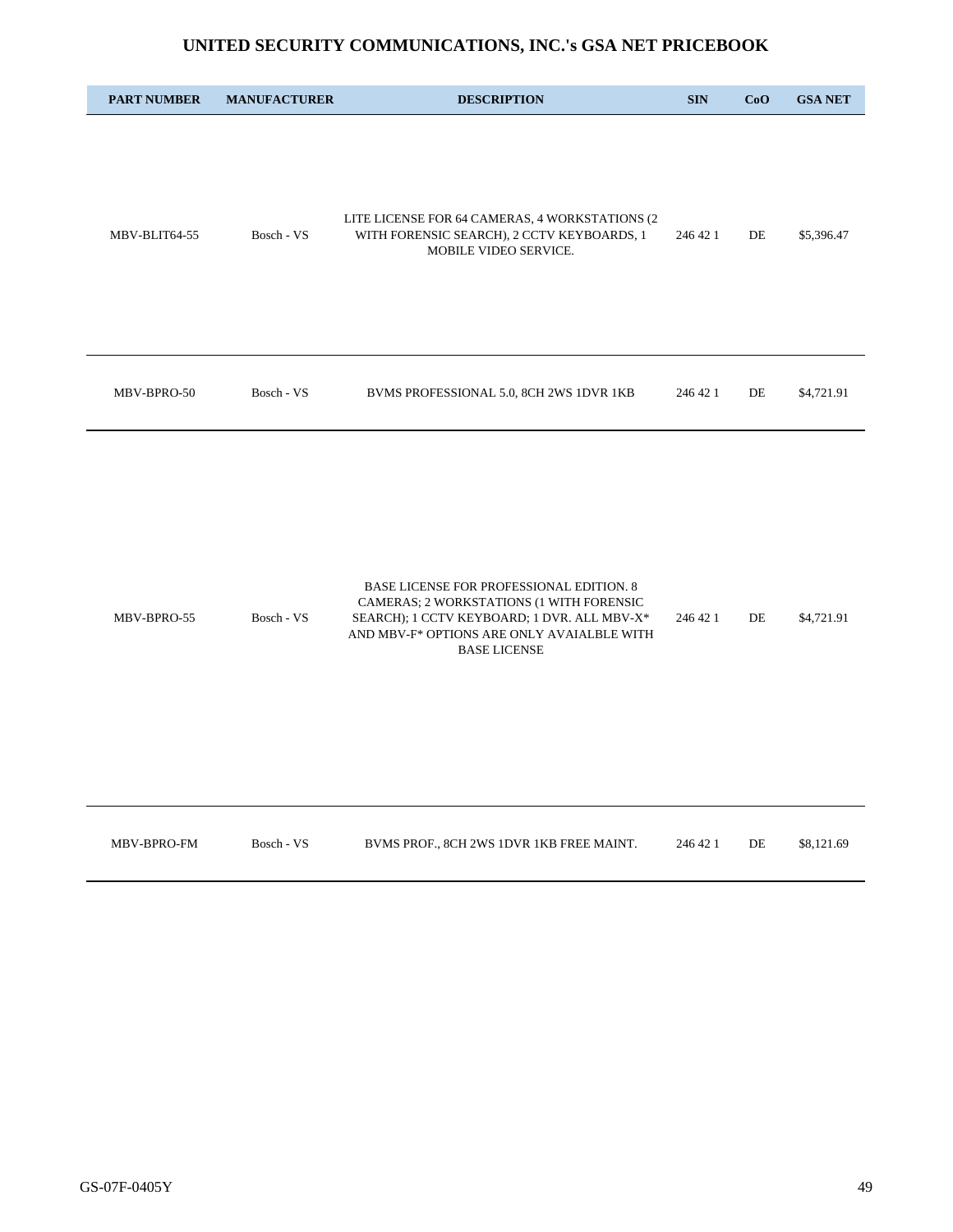| <b>PART NUMBER</b> | <b>MANUFACTURER</b> | <b>DESCRIPTION</b>                                                                                                                              | <b>SIN</b> | CoO | <b>GSA NET</b> |
|--------------------|---------------------|-------------------------------------------------------------------------------------------------------------------------------------------------|------------|-----|----------------|
| MBV-BXPAN-DIP      | Bosch - VS          | DIVAR IP PROFESSIONAL EDITION; ALLOWS CHANNEL<br>EXPANSION TO 128 MAX. (DIVAR IP 7000 ONLY); ALSO<br>REQUIRES ADDITIONAL MBV-XCHAN-DIP LICENSES | 246 42 1   | DE  | \$2,619.65     |
| MBV-FALG-50        | Bosch - VS          | <b>BVMS ALLEGIANT LICENSE V5.0</b>                                                                                                              | 246 42 1   | DE  | \$674.56       |
| MBV-FALG-55        | Bosch - VS          | EXPANSION LICENSE TO CONNECT 1 ALLEGIANT<br>MATRIX TO A MANAGEMENT SERVER                                                                       | 246 42 1   | DE  | \$674.56       |
| MBV-FALG-DIP       | Bosch - VS          | DIVAR IP 3000/7000 ALLEGIANT INTERFACE LICENSE                                                                                                  | 246 42 1   | DE  | \$674.56       |
| MBV-FALG-FM        | Bosch - VS          | BVMS ALLEGIANT LICENSE FREE MAINT.                                                                                                              | 246 42 1   | DE  | \$1,160.24     |
| MBV-FATM-50        | Bosch - VS          | <b>BVMS POS/ATM LICENSE V5.0</b>                                                                                                                | 246 42 1   | DE  | \$674.56       |
| MBV-FATM-55        | Bosch - VS          | EXPANSION LICENSE TO INTEGRATE ATM/POS<br><b>DEVICES</b>                                                                                        | 246 42 1   | DE  | \$674.56       |
| MBV-FATM-DIP       | Bosch - VS          | DIVAR IP 3000/7000 POS/ATM INTERFACE LICENSE                                                                                                    | 246 42 1   | DE  | \$674.56       |
| MBV-FATM-FM        | Bosch - VS          | BVMS POS/ATM LICENSE FREE MAINT.                                                                                                                | 246 42 1   | DE  | \$1,160.24     |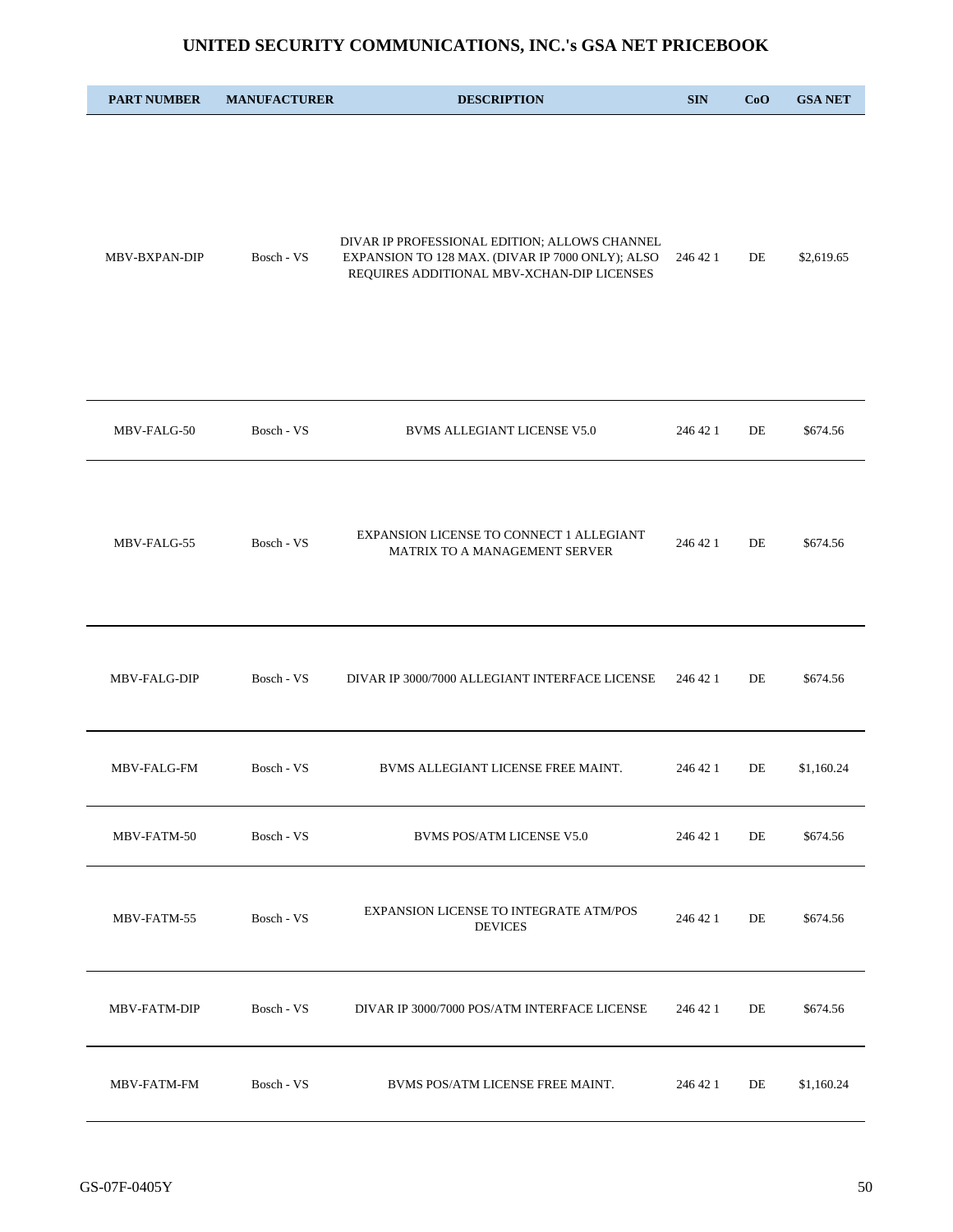| <b>PART NUMBER</b> | <b>MANUFACTURER</b> | <b>DESCRIPTION</b>                                                                                              | <b>SIN</b> | CoO | <b>GSA NET</b> |
|--------------------|---------------------|-----------------------------------------------------------------------------------------------------------------|------------|-----|----------------|
| MBV-FEUP-50        | Bosch - VS          | BVMS ENTERPRISE UPGRADE FOR PRO V5.0                                                                            | 246 42 1   | DE  | \$301.26       |
| MBV-FEUP-55        | Bosch - VS          | UPGRADE LICENSE TO EXPAND A PROFESSIONAL<br>EDITION BASE LICENSE TO AN ENTERPRISE SYSTEM<br><b>BASE LICENSE</b> | 246 42 1   | DE  | \$301.26       |
| MBV-FEUP-FM        | Bosch - VS          | BVMS ENTERP. UPGRADE FOR PRO FREE MAINT.                                                                        | 246 42 1   | DE  | \$518.17       |
| MBV-FOPC-50        | Bosch - VS          | <b>BVMS OPC SERVER LICENSE V5.0</b>                                                                             | 246 42 1   | DE  | \$1.31         |
| MBV-FOPC-55        | Bosch - VS          | EXPANSION LICENSE TO INTEGRATE A BUILDING<br>INTEGRATION SYSTEM (BIS).                                          | 246 42 1   | DE  | \$0.00         |
| MBV-FOPC-FM        | Bosch - VS          | BVMS OPC SERVER LICENSE FREE MAINT.                                                                             | 246 42 1   | DE  | \$2.25         |
| MBV-MALG           | Bosch - VS          | BOSCH VMS ALLEGIANT 1YR SMA MAINTENANCE<br><b>EXTENSION</b>                                                     | 246 42 1   | DE  | \$121.81       |
| MBV-MALG-3YR       | Bosch - VS          | BVMS ALLEGIANT SMA EXT 3YRS                                                                                     | 246 42 1   | DE  | \$303.55       |
| MBV-MATM           | Bosch - VS          | BOSCH VMS ATM 1YR SMA MAINTENANCE<br><b>EXTENSION</b>                                                           | 246 42 1   | DE  | \$121.81       |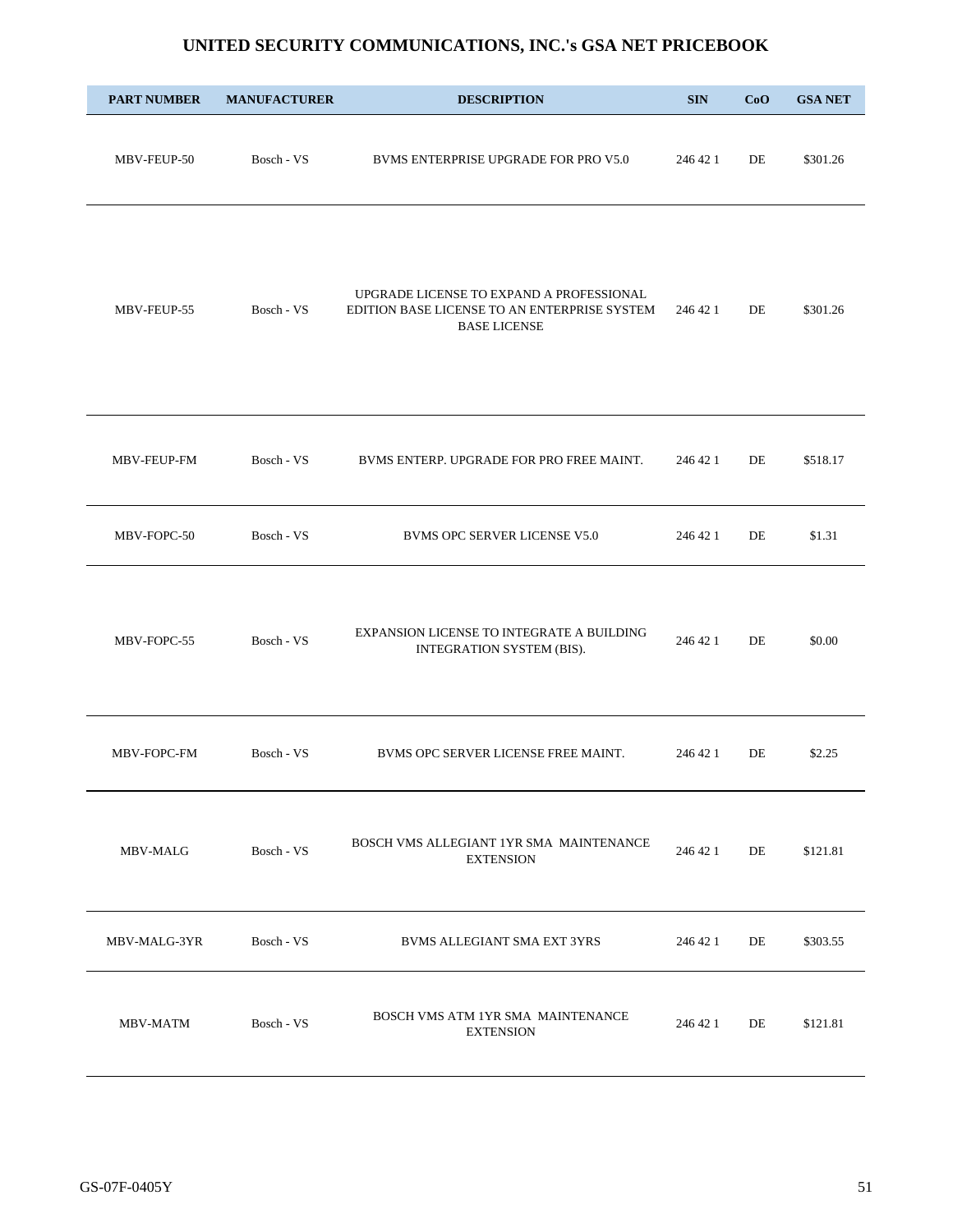| <b>PART NUMBER</b> | <b>MANUFACTURER</b> | <b>DESCRIPTION</b>                                           | <b>SIN</b> | CoO | <b>GSA NET</b> |
|--------------------|---------------------|--------------------------------------------------------------|------------|-----|----------------|
| MBV-MATM-3YR       | Bosch - VS          | BVMS ATM FEATURE SMA EXT 3YRS                                | 246 42 1   | DE  | \$303.55       |
| <b>MBV-MCHAN</b>   | Bosch - VS          | BOSCH VMS CHANNEL EXPANSION 1YR SMA<br>MAINTENANCE EXTENSION | 246 42 1   | DE  | \$28.82        |
| MBV-MCHAN-3YR      | Bosch - VS          | BVMS CHANNEL EXP SMA EXT 3YRS                                | 246 42 1   | DE  | \$70.73        |
| MBV-MDUR           | Bosch - VS          | BVMS DUAL R. VRM EXP (1CH) SMA EXT 1YR                       | 246 42 1   | DE  | \$21.22        |
| MBV-MDUR-3YR       | Bosch - VS          | BVMS DUAL R. VRM EXP (1CH) SMA EXT 3YRS                      | 246 42 1   | DE  | \$53.05        |
| MBV-MDVR           | Bosch - VS          | BOSCH VMS DVR DEMO SMA 1YR SMA<br>MAINTENANCE EXTENSION      | 246 42 1   | DE  | \$108.72       |
| MBV-MDVR-3YR       | Bosch - VS          | <b>BVMS DVR EXP SMA EXT 3YRS</b>                             | 246 42 1   | DE  | \$271.13       |
| MBV-MENT           | Bosch - VS          | MAINTENANCE BVMS ENTERPRISE EDITION                          | 246 42 1   | DE  | \$1,155.26     |
| MBV-MENT-3YR       | Bosch - VS          | BVMS ENTERPRISE EDITION SMA EXT 3YRS                         | 246 42 1   | DE  | \$2,888.16     |
| MBV-MEUP           | Bosch - VS          | MAINTENANCE ENTERPRISE UPGRADE FOR PRO                       | 246 42 1   | DE  | \$53.70        |
| MBV-MEUP-3YR       | Bosch - VS          | BVMS ENTERPR. UPGR. FOR PRO SMA EXT 3YRS                     | 246 42 1   | DE  | \$135.57       |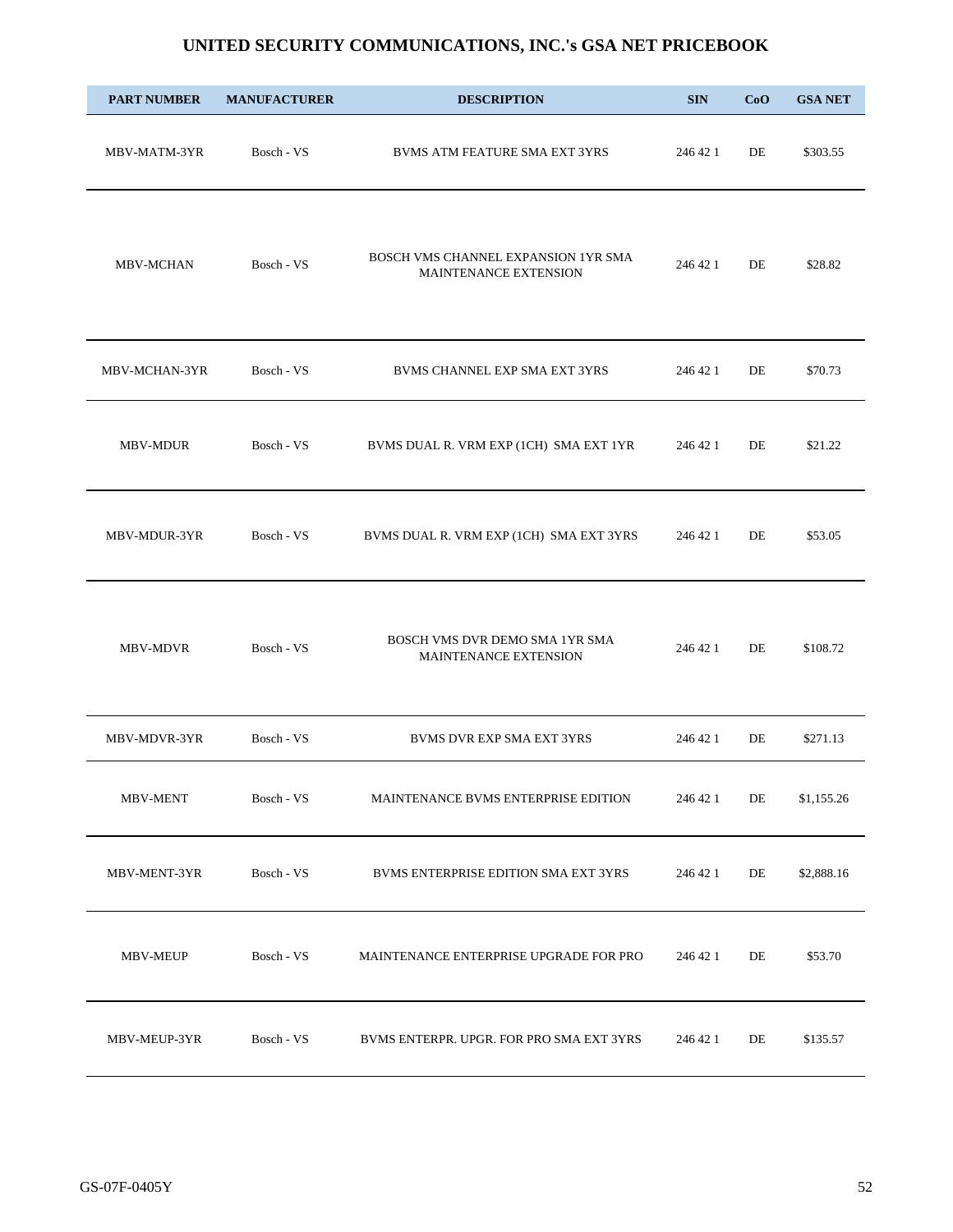| <b>PART NUMBER</b> | <b>MANUFACTURER</b> | <b>DESCRIPTION</b>                                            | <b>SIN</b> | CoO | <b>GSA NET</b> |
|--------------------|---------------------|---------------------------------------------------------------|------------|-----|----------------|
| <b>MBV-MFON</b>    | Bosch - VS          | BOSCH VMS FAILOVER EXPANSION 1YR SMA<br>MAINTENANCE EXTENSION | 246 42 1   | DE  | \$235.77       |
| <b>MBV-MFOREN</b>  | Bosch - VS          | BOSCH VMS FORENSIC EXPANSION 1YR SMA<br>MAINTENANCE EXTENSION | 246 42 1   | DE  | \$174.21       |
| MBV-MFOREN-3YR     | Bosch - VS          | <b>BVMS FORENS. SMA EXT 3YRS</b>                              | 246 42 1   | DE  | \$436.17       |
| MBV-MFOV           | Bosch - VS          | BVMS FAILOVER VRM EXP (1CH) SMA EXT 1YR                       | 246 42 1   | DE  | \$14.15        |
| MBV-MFOV-3YR       | Bosch - VS          | BVMS FAILOV. VRM EXP (1CH) SMA EXT 3YRS                       | 246 42 1   | DE  | \$35.37        |
| MBV-MKBD           | Bosch - VS          | BVMS CCTV KEYBOARD EXPANSION 1YR SMA<br>MAINTENANCE EXTENSION | 246 42 1   | DE  | \$32.75        |
| MBV-MKBD-3YR       | Bosch - VS          | BVMS CCTV KEYBOARD EXP SMA EXT 3YRS                           | 246 42 1   | DE  | \$82.52        |
| MBV-MLIT32         | Bosch - VS          | BOSCH VMS LITE-32 1YR SMA MAINTENANCE<br><b>EXTENSION</b>     | 246 42 1   | DE  | \$461.06       |
| MBV-MLIT32-3YR     | Bosch - VS          | BVMS LITE 32 EDIT. SMA EXT 3YRS                               | 246 42 1   | DE  | \$1,153.50     |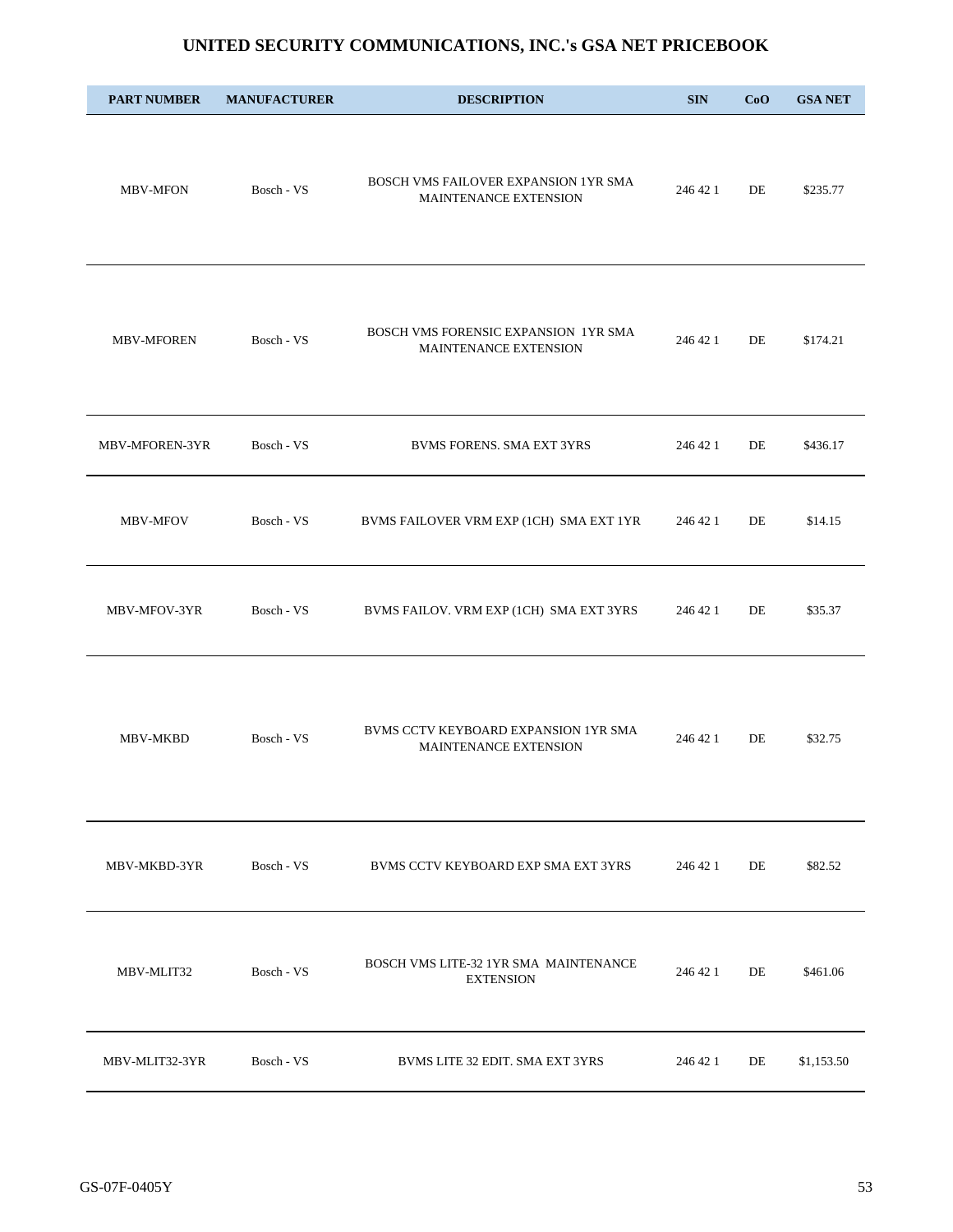| <b>PART NUMBER</b> | <b>MANUFACTURER</b> | <b>DESCRIPTION</b>                                                    | <b>SIN</b> | CoO | <b>GSA NET</b> |
|--------------------|---------------------|-----------------------------------------------------------------------|------------|-----|----------------|
| MBV-MLIT64         | Bosch - VS          | BOSCH VMS LITE-64 1YR SMA MAINTENANCE<br><b>EXTENSION</b>             | 246 42 1   | DE  | \$971.89       |
| MBV-MLIT64-3YR     | Bosch - VS          | BVMS LITE 64 EDIT. SMA EXT 3YRS                                       | 246 42 1   | DE  | \$2,428.41     |
| MBV-MMVS           | Bosch - VS          | MAINTENANCE BVMS MOBILE VIDEO SERVICE                                 | 246 42 1   | DE  | \$53.70        |
| MBV-MMVS-3YR       | Bosch - VS          | BVMS MOBILE VIDEO SERVICE SMA EXT 3YRS                                | 246 42 1   | DE  | \$135.57       |
| MBV-MOPC           | Bosch - VS          | BVMS OPC SERVER LICENSE 1YR SMA MAINTENANCE<br><b>EXTENSION</b>       | 246 42 1   | DE  | \$327.46       |
| MBV-MOPC-3YR       | Bosch - VS          | BVMS OPC FEATURE SMA EXT 3YRS                                         | 246 42 1   | DE  | \$1.31         |
| <b>MBV-MPRO</b>    | Bosch - VS          | BOSCH VMS PROFESSIONAL EDITION 1YR SMA<br>MAINTENANCE EXTENSION       | 246 42 1   | DE  | \$850.08       |
| MBV-MPRO-3YR       | Bosch - VS          | BVMS PROF. EDITION SMA EXT 3YRS                                       | 246 42 1   | DE  | \$2,124.86     |
| <b>MBV-MRN</b>     | Bosch - VS          | BVMS REDUNDANT NVR EXPANSION LICENCE 1YR<br>SMA MAINTENANCE EXTENSION | 246 42 1   | DE  | \$242.32       |
| MBV-MSUB           | Bosch - VS          | MAINTENANCE ENTERPRISE SUBSYS. EXPANSION                              | 246 42 1   | DE  | \$165.04       |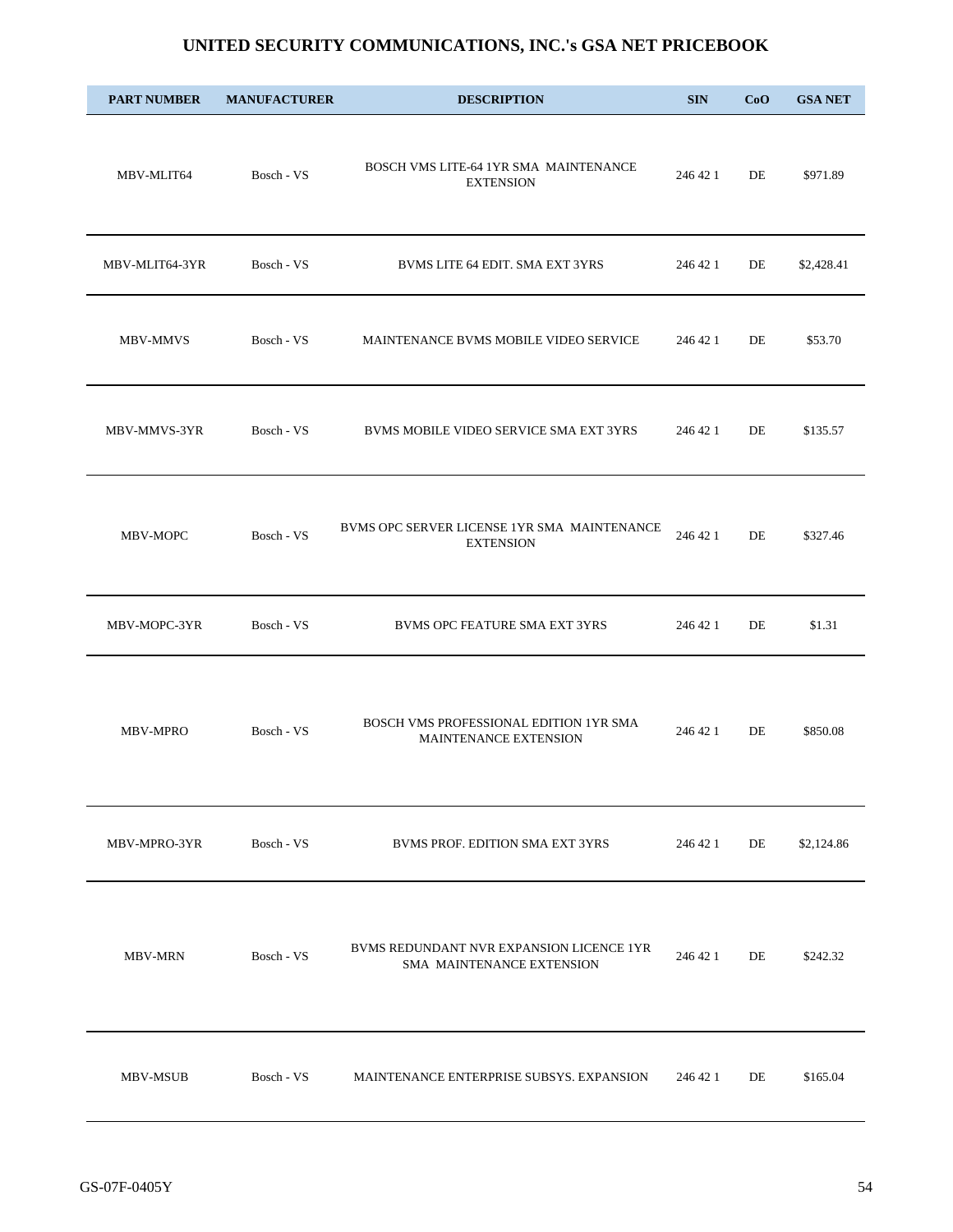| <b>PART NUMBER</b>  | <b>MANUFACTURER</b> | <b>DESCRIPTION</b>                                                                  | <b>SIN</b> | CoO | <b>GSA NET</b> |
|---------------------|---------------------|-------------------------------------------------------------------------------------|------------|-----|----------------|
| MBV-MSUB-3YR        | Bosch - VS          | BVMS SUBSYSTEM SMA EXT 3YRS                                                         | 246 42 1   | DE  | \$412.59       |
| MBV-MWST            | Bosch - VS          | BOSCH VMS WORKSTATION EXPANSION 1YR SMA<br>MAINTENANCE EXTENSION                    | 246 42 1   | DE  | \$53.70        |
| MBV-MWST-3YR        | Bosch - VS          | BVMS WORKSTATION EXP SMA EXT 3YRS                                                   | 246 42 1   | DE  | \$135.57       |
| MBV-XCHAN-50        | Bosch - VS          | BVMS CHANNEL (CAM/DEC) EXPANSION V5.0                                               | 246 42 1   | DE  | \$157.18       |
| MBV-XCHAN-55        | Bosch - VS          | EXPANSION LICENSE FOR 1 ENCODER/DECODER<br>CHANNEL. ORDER THE EXACT NUMBER REQUIRED | 246 42 1   | DE  | \$157.18       |
| MBV-XCHAN-DIP       | Bosch - VS          | DIVAR IP 8-CHANNEL EXPANSION LICENSE (ADDS 8 IP<br>CHANNELS; 7000 FAMILY ONLY)      | 246 42 1   | DE  | \$607.76       |
| <b>MBV-XCHAN-FM</b> | Bosch - VS          | BVMS CHANNEL (CAM/DEC) EXPAN. FREE MAINT.                                           | 246 42 1   | DE  | \$270.35       |
| MBV-XDUR-50         | Bosch - VS          | BVMS DUAL RECORDING VRM EXPANSION (1CH) V5.0 246 42 1                               |            | DE  | \$117.88       |
| MBV-XDUR-55         | Bosch - VS          | EXPANSION LICENSE FOR 1 ENCODER CHANNEL USED<br>FOR DUAL RECORDING                  | 246 42 1   | DE  | \$117.88       |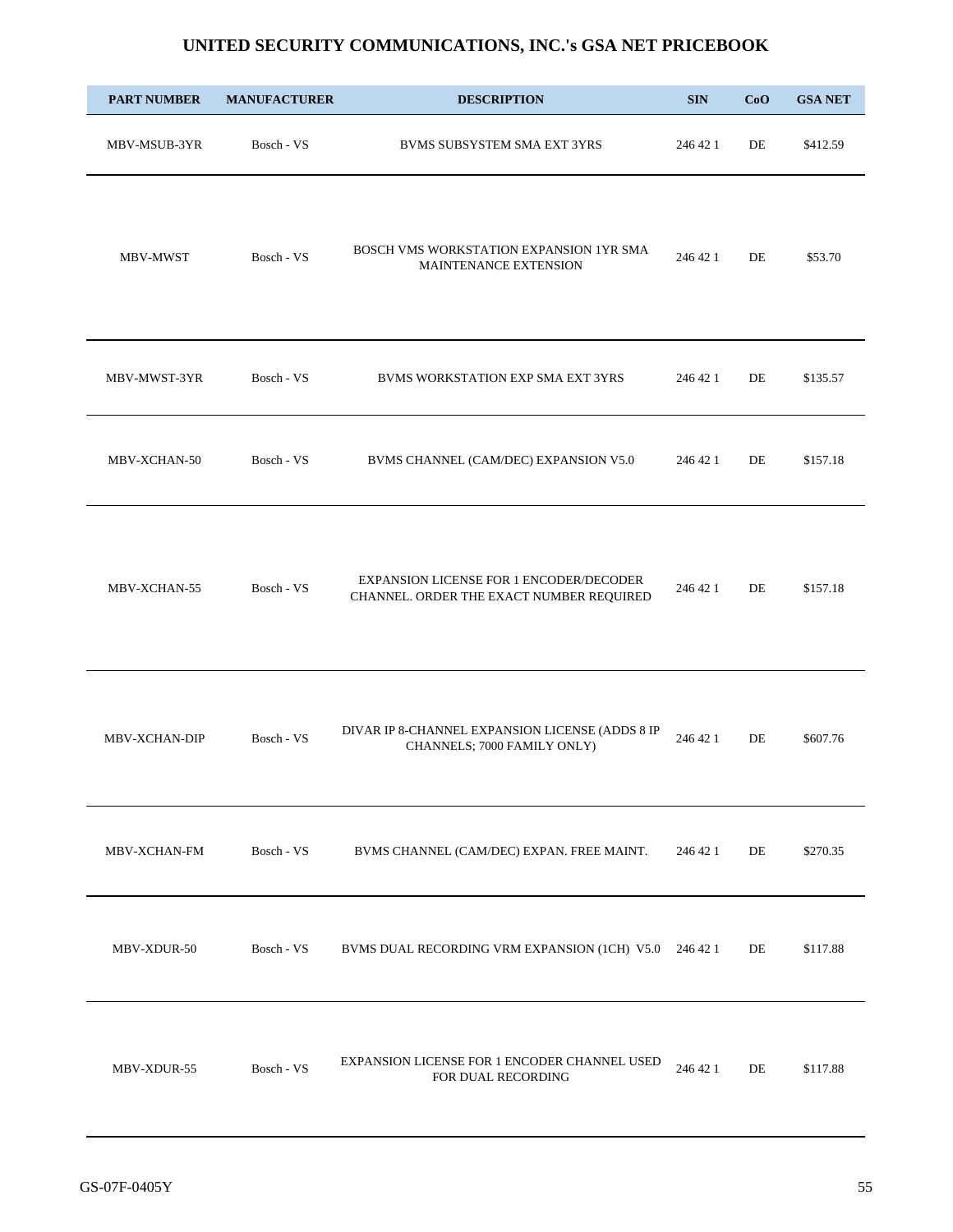| <b>PART NUMBER</b>   | <b>MANUFACTURER</b> | <b>DESCRIPTION</b>                                                                                                 | <b>SIN</b> | CoO | <b>GSA NET</b> |
|----------------------|---------------------|--------------------------------------------------------------------------------------------------------------------|------------|-----|----------------|
| MBV-XDUR-FM          | Bosch - VS          | BVMS DUAL REC. VRM EXP. (1CH) FREE MAIN.                                                                           | 246 42 1   | DE  | \$202.76       |
| MBV-XDVR-50          | Bosch - VS          | <b>BVMS DVR EXPANSION V5.0</b>                                                                                     | 246 42 1   | DE  | \$602.52       |
| MBV-XDVR-55          | Bosch - VS          | EXPANSION LICENSE FOR 1 DVR. ORDER THE EXACT<br>NUMBER REQUIRED                                                    | 246 42 1   | DE  | \$602.52       |
| MBV-XDVR-DIP         | Bosch - VS          | DIVAR 3000/7000 DVR EXPANSION (ADDS 1 DVR)                                                                         | 246 42 1   | DE  | \$602.52       |
| MBV-XDVR-FM          | Bosch - VS          | BVMS DVR EXPAN. FREE MAINT.                                                                                        | 246 42 1   | DE  | \$1,036.33     |
| <b>MBV-XFOR-DIP</b>  | Bosch - VS          | DIVAR IP 3000/7000 FORENSIC SEARCH EXPANSION<br>LICENSE (ADDS 1 SEARCH LICENSE)                                    | 246 42 1   | DE  | \$969.27       |
| MBV-XFOREN-50        | Bosch - VS          | BVMS FORENSIC SEARCH EXPANSION V5.0                                                                                | 246 42 1   | DE  | \$969.27       |
| MBV-XFOREN-55        | Bosch - VS          | EXPANSION LICENSE FOR 1 FORENSIC SEARCH (ONE<br>LICENSE IS REQUIRED PER WORKSTATION, NOT PER<br>CAMERA OR ENCODER) | 246 42 1   | DE  | \$969.27       |
| <b>MBV-XFOREN-FM</b> | Bosch - VS          | BVMS FORENSIC SEARCH EXPAN. FREE MAINT.                                                                            | 246 42 1   | DE  | \$1,667.14     |
| MBV-XFOV-50          | Bosch - VS          | BVMS FAILOVER VRM EXPANSION (1CH) V5.0                                                                             | 246 42 1   | DE  | \$78.59        |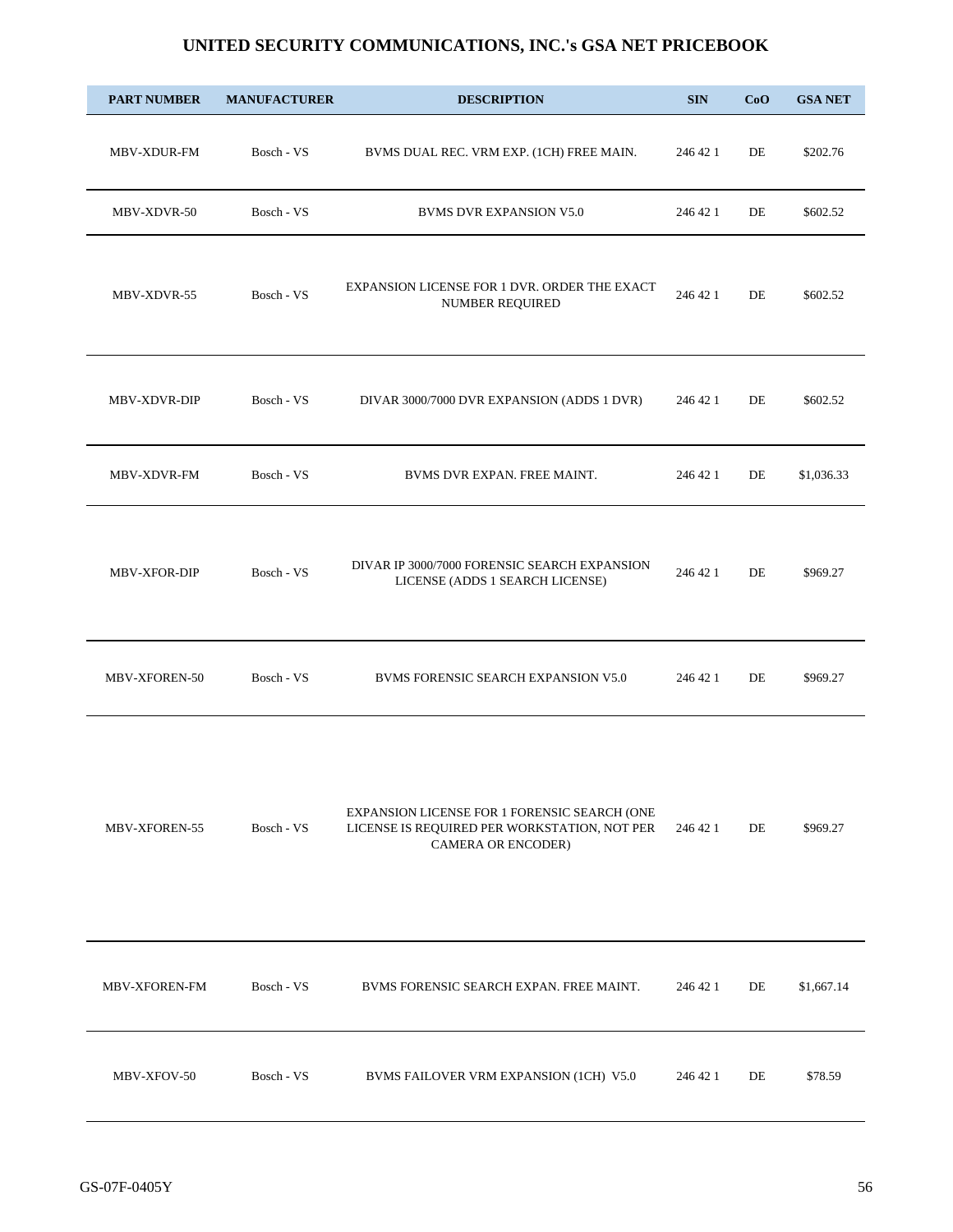| <b>PART NUMBER</b> | <b>MANUFACTURER</b> | <b>DESCRIPTION</b>                                                        | <b>SIN</b> | CoO | <b>GSA NET</b> |
|--------------------|---------------------|---------------------------------------------------------------------------|------------|-----|----------------|
| MBV-XFOV-55        | Bosch - VS          | EXPANSION LICENSE FOR 1 ENCODER CHANNEL USED<br>WITH A FAILOVER VRM       | 246 42 1   | DE  | \$78.59        |
| MBV-XFOV-FM        | Bosch - VS          | BVMS FAILOVER VRM EXP. (1CH) FREE MAINT.                                  | 246 42 1   | DE  | \$135.17       |
| MBV-XINT-55        | Bosch - VS          | EXPANSION LICENSE TO INTEGRATE INTRUSION<br>PANEL DEVICES                 | 246 42 1   | DE  | \$261.96       |
| MBV-XKBD-50        | Bosch - VS          | BVMS CCTV KEYBOARD EXPANSION V5.0                                         | 246 42 1   | DE  | \$183.38       |
| MBV-XKBD-55        | Bosch - VS          | EXPANSION LICENSE FOR 1 CCTV KEYBOARD. ORDER<br>THE EXACT NUMBER REQUIRED | 246 42 1   | DE  | \$183.38       |
| MBV-XKBD-DIP       | Bosch - VS          | DIVAR 3000/7000 CCTV KEYBOARD EXPANSION (ADDS<br>1 KEYBOARD)              | 246 42 1   | DE  | \$183.38       |
| MBV-XKBD-FM        | Bosch - VS          | BVMS CCTV KEYBOARD EXPAN. FREE MAINT.                                     | 246 42 1   | DE  | \$315.41       |
| MBV-XMVS-50        | Bosch - VS          | BVMS MOBILE VIDEO SERVICE EXPANSION V5.0                                  | 246 42 1   | DE  | \$301.26       |
| MBV-XMVS-55        | Bosch - VS          | EXPANSION LICENSE FOR 1 MOBILE VIDEO SERVICE.                             | 246 42 1   | DE  | \$301.26       |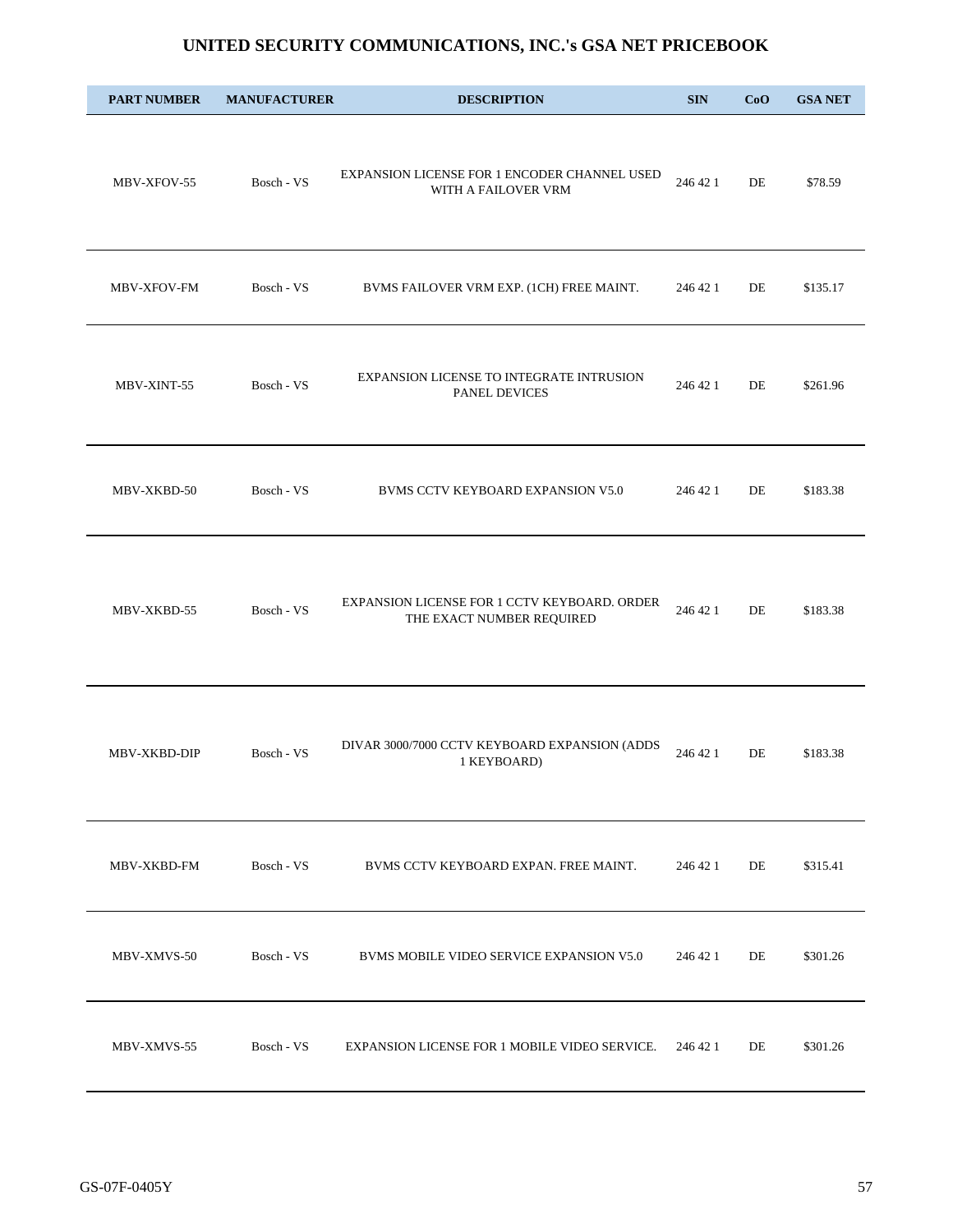| <b>PART NUMBER</b>  | <b>MANUFACTURER</b> | <b>DESCRIPTION</b>                                                                                     | <b>SIN</b> | CoO       | <b>GSA NET</b> |
|---------------------|---------------------|--------------------------------------------------------------------------------------------------------|------------|-----------|----------------|
| <b>MBV-XMVS-DIP</b> | Bosch - VS          | DIVAR IP 3000/7000 MOBILE VIDEO SERVICE<br><b>EXPANSION</b>                                            | 246 42 1   | DE        | \$301.26       |
| <b>MBV-XMVS-FM</b>  | Bosch - VS          | BVMS MOBILE VIDEO S. EXPAN. FREE MAINT.                                                                | 246 42 1   | DE        | \$518.17       |
| MBV-XSUB-50         | Bosch - VS          | <b>BVMS ENTERPRISE SUBSYSTEM V5.0</b>                                                                  | 246 42 1   | DE        | \$916.88       |
| MBV-XSUB-55         | Bosch - VS          | EXPANSION LICENSE TO ADD 1 MANAGEMENT<br>SERVER TO THE ENTERPRISE SYSTEM AS A MEMBER<br>OF THIS SYSTEM | 246 42 1   | DE        | \$916.88       |
| MBV-XSUB-FM         | Bosch - VS          | BVMS ENTERPRISE SUBSYSTEM FREE MAINT.                                                                  | 246 42 1   | DE        | \$1,577.03     |
| MBV-XWST-50         | Bosch - VS          | <b>BVMS WORKSTATION EXPANSION V5.0</b>                                                                 | 246 42 1   | DE        | \$301.26       |
| MRV VWST 55         | $Book$ VC           | EXPANSION LICENSE FOR 1 WORKSTATION (EACH<br>EXTRA WORKSTATION REQUIRES 1 LICENSE).                    | 246.421    | <b>DE</b> | \$201.26       |

MBV-XWST-55 Bosch - VS FORENSIC SEARCH LICENSES MUST BE ORDERED SEPARATELY 246 42 1 DE \$301.26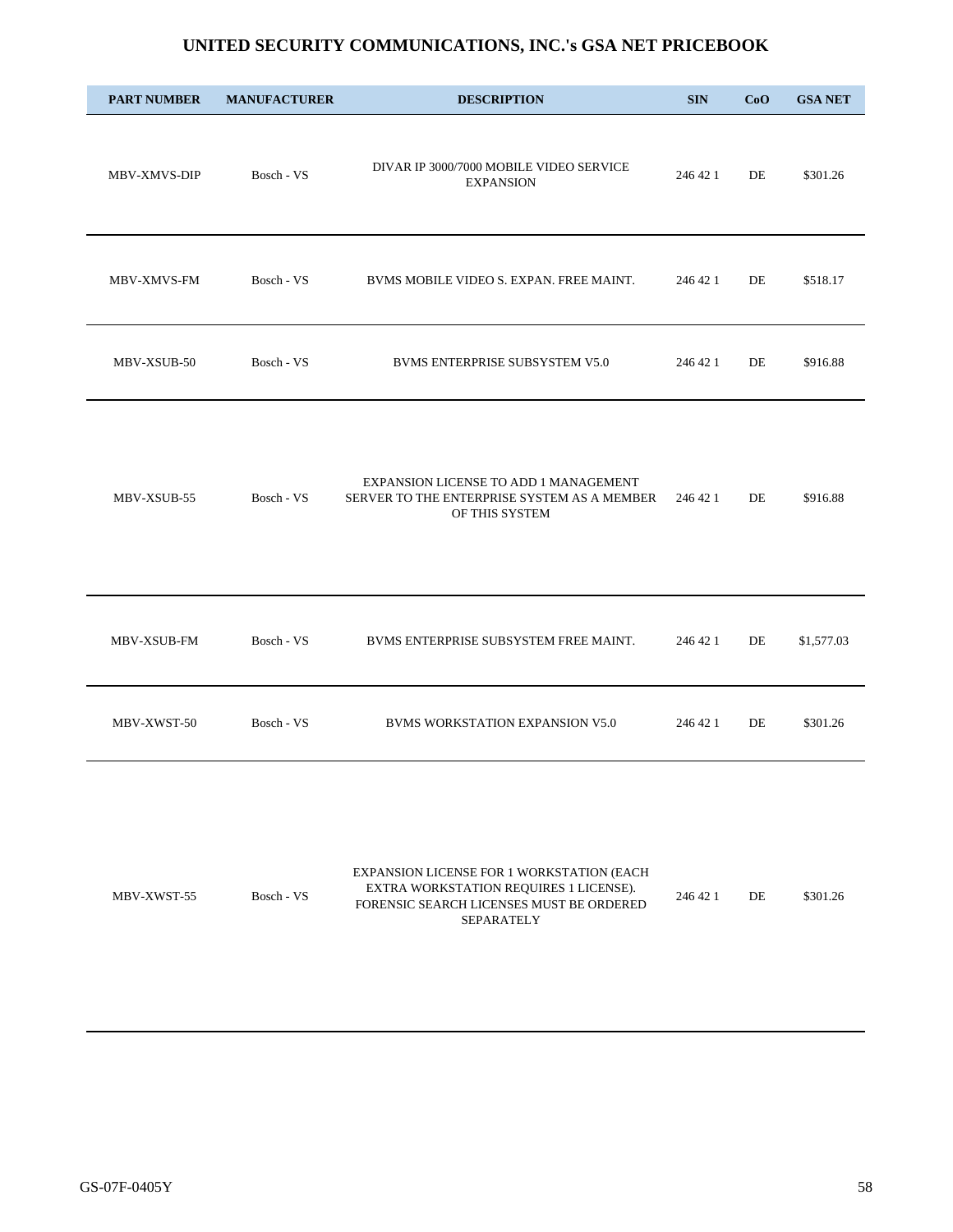| <b>PART NUMBER</b> | <b>MANUFACTURER</b> | <b>DESCRIPTION</b>                                                                                                                                                         | <b>SIN</b> | CoO       | <b>GSA NET</b> |
|--------------------|---------------------|----------------------------------------------------------------------------------------------------------------------------------------------------------------------------|------------|-----------|----------------|
| MBV-XWST-DIP       | Bosch - VS          | DIVAR IP 3000/7000 WORKSTATION EXPANSION (ADDS<br>1 WORKSTATION)                                                                                                           | 246 42 1   | DE        | \$301.26       |
| MBV-XWST-FM        | Bosch - VS          | BVMS WORKSTATION EXPAN. FREE MAINT.                                                                                                                                        | 246 42 1   | DE        | \$518.17       |
| MHW-ASCP-3Y4H      | Bosch - VS          | HP HW SUPPORT, 4 HR RESPONSE, 24x7, 3 YEARS (NOT<br>REQD FOR MHW-SL5M4-US)                                                                                                 | 246 42 1   | CZ        | \$2,950.52     |
| MHW-S380R8-SCUS    | Bosch - VS          | APPLICATION SERVER, 2U, SIX-CORE INTEL XEON<br>CPU, 8GB RAM, 2X146GB SCSI HDD, RAID-1, DVD, 4<br>PORT GIG E NIC, MS WINDOWS SERVER 2008 R2, HP 3-<br>YEAR NEXT DAY SUPPORT | 246 42 1   | <b>US</b> | \$6,499.35     |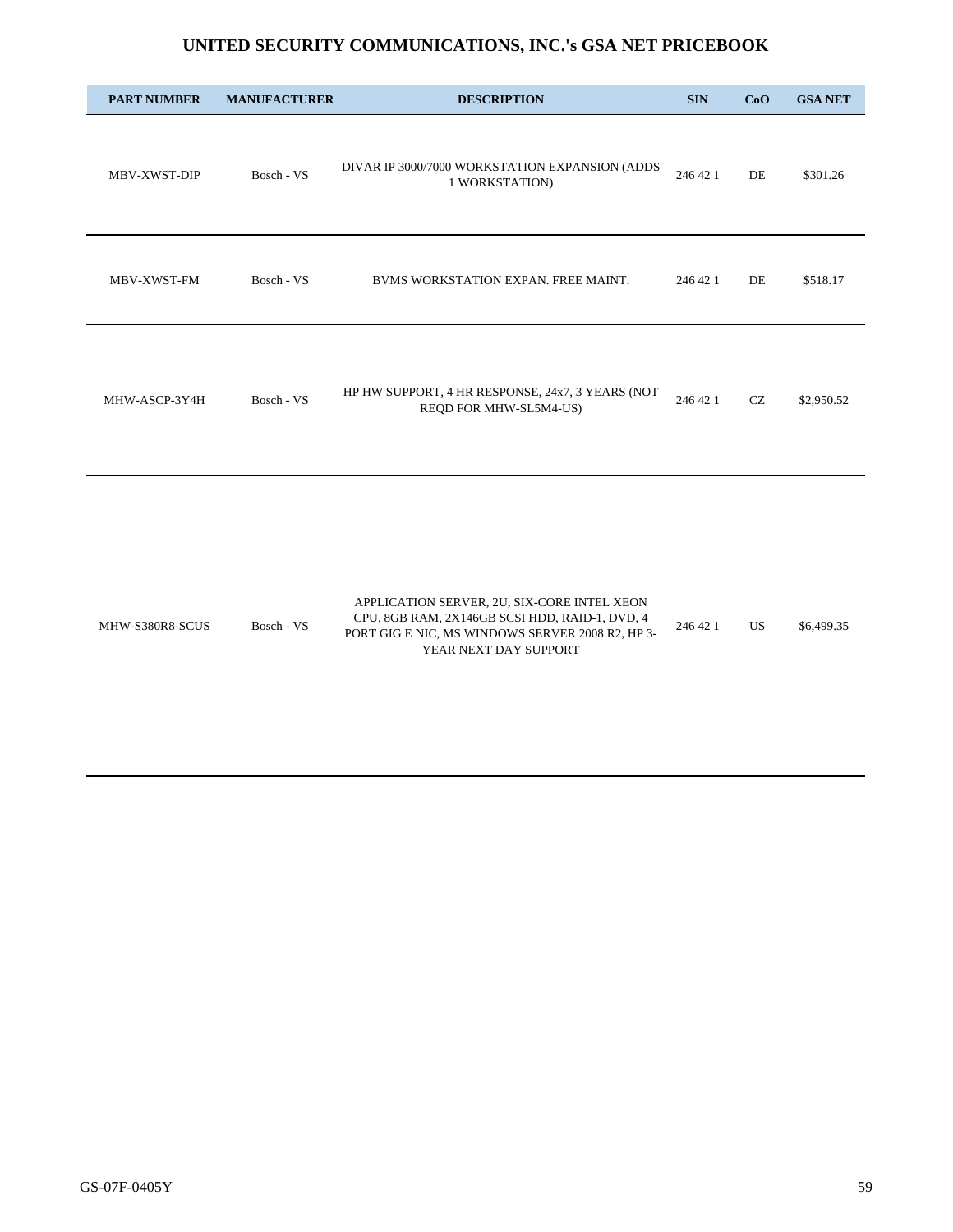| <b>PART NUMBER</b> | <b>MANUFACTURER</b> | <b>DESCRIPTION</b>                                                                                                                       | <b>SIN</b> | CoO | <b>GSA NET</b> |
|--------------------|---------------------|------------------------------------------------------------------------------------------------------------------------------------------|------------|-----|----------------|
|                    |                     |                                                                                                                                          |            |     |                |
|                    |                     |                                                                                                                                          |            |     |                |
|                    |                     |                                                                                                                                          |            |     |                |
|                    |                     |                                                                                                                                          |            |     |                |
|                    |                     |                                                                                                                                          |            |     |                |
|                    |                     | EXTREME EDITION WORKSTATION, 1X QUAD-CORE<br>INTEL XEON E5-1650 3.2GHZ QUAD CORE CPU, 8GB<br>ECC RAM, 1X500GB SATA HDD, BLUE-RAY WRITER, |            |     |                |
| MHW-WZ4R2-EEUS     | Bosch - VS          | AMD FIREPRO 2GB GRAPHICS WITH 4 (DISPLAY PORT)<br>OUTPUTS, SUPPORTS QUAD DISPLAY, SERIAL PORT                                            | 246 42 1   | US. | \$5,324.42     |
|                    |                     | ADAPTER; MS WINDOWS 7, HP 3-YEAR NEXT DAY<br><b>SUPPORT</b>                                                                              |            |     |                |
|                    |                     |                                                                                                                                          |            |     |                |

|                |            | HIGH PERFORMANCE WORKSTATION, 1X OUAD-CORE               |    |            |
|----------------|------------|----------------------------------------------------------|----|------------|
|                |            | INTEL XEON E5-1620 3.6GHZ QUAD CORE CPU, 8GB             |    |            |
|                |            | ECC RAM, 1X500GB SATA HDD, DVD-RW, NVIDIA                |    |            |
| MHW-WZ4R2-HEUS | Bosch - VS | OUADRO 4000 2GB GRAPHICS WITH 1 DUAL-LINK DVI-I 246 42 1 | US | \$4,568.30 |
|                |            | AND 2 DP (DISPLAY PORT) OUTPUT, SUPPORTS DUAL            |    |            |
|                |            | DISPLAY, SERIAL PORT ADAPTER., MS WINDOWS 7, HP          |    |            |
|                |            | 3-YEAR NEXT DAY SUPPORT                                  |    |            |
|                |            |                                                          |    |            |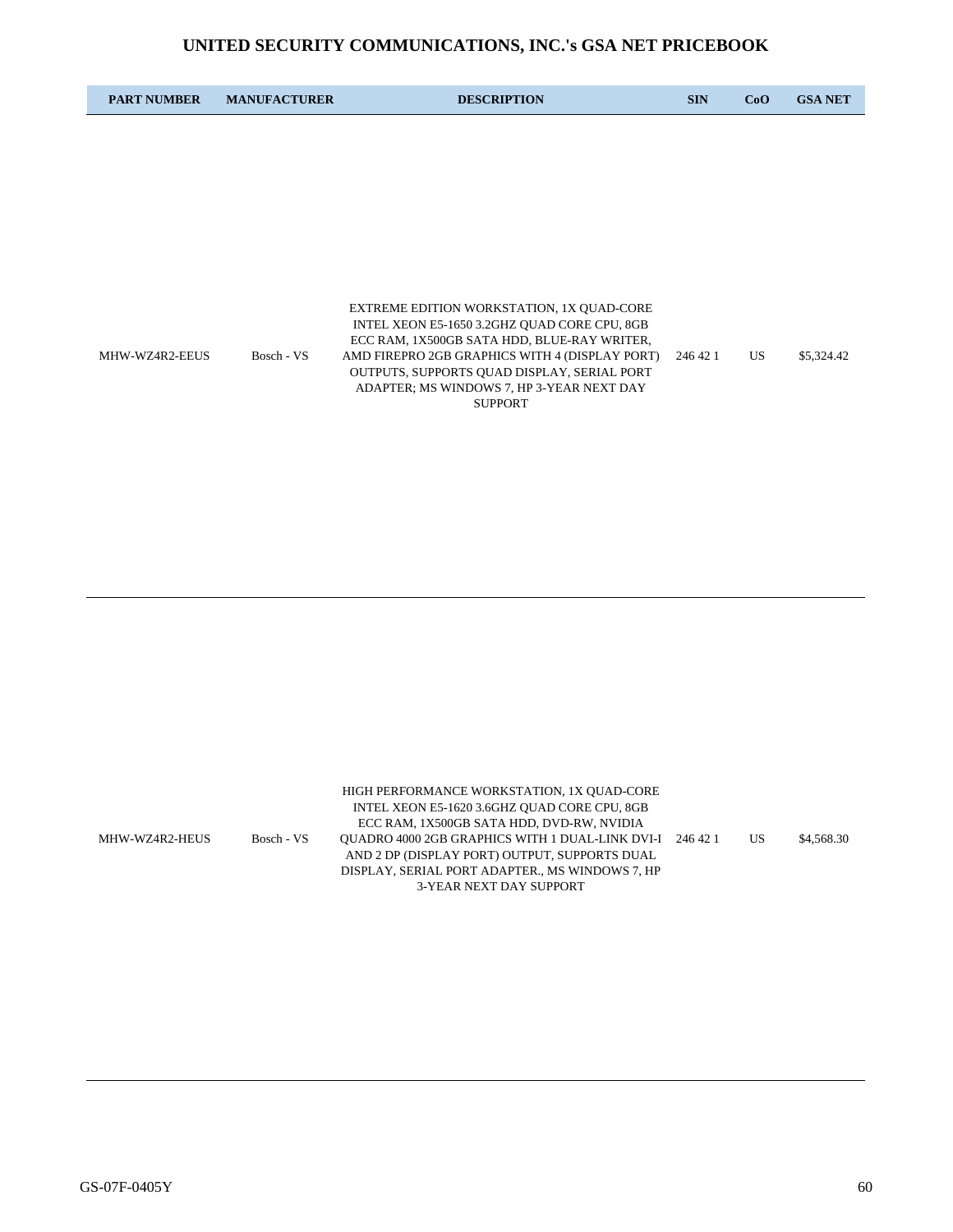| <b>PART NUMBER</b> | <b>MANUFACTURER</b> | <b>DESCRIPTION</b>                                                                                             | <b>SIN</b> | CoO         | <b>GSA NET</b> |
|--------------------|---------------------|----------------------------------------------------------------------------------------------------------------|------------|-------------|----------------|
| MIC-115PSU-2       | Bosch - VS          | MIC POWER SUPPLY, 120VAC, 50/60HZ, FOR<br>MIC400/440/412/550/612                                               | 246 42 1   | PT          | \$458.44       |
| MIC-240PSU-2       | Bosch - VS          | MIC POWER SUPPLY, 230VAC, 50/60HZ, FOR<br>MIC400/440/412/550/612                                               | 246 42 1   | PT          | \$458.44       |
| MIC-24PSU-2        | Bosch - VS          | MIC POWER SUPPLY, 24VAC, 50/60HZ, FOR<br>MIC400/440/412/550/612                                                | 246 42 1   | PT          | \$458.44       |
| MIC-400-RWAB       | Bosch - VS          | MIC400 REPLACEMENT SILICONE WIPER ASSEMBLY<br><b>BLACK</b>                                                     | 246 42 1   | PT          | \$61.56        |
| MIC-400-RWAC       | Bosch - VS          | MIC400 REPLACEMENT SILICONE WIPER ASSEMBLY<br>CLEAR (FOR WHITE AND GREY)                                       | 246 42 1   | ${\cal PT}$ | \$61.56        |
| MIC-400-RWAS       | Bosch - VS          | MIC400 REPLACEMENT SILICONE WIPER ASSEMBLY<br>STAINLESS STEEL                                                  | 246 42 1   | PT          | \$144.08       |
| MIC400STSCP13518N  | Bosch - VS          | MIC1-400 STAINLESS STEEL, CANTED MOUNT, BOSCH<br>PROTOCOL, WIPER/HEATER, PRIVACY MASKING, 18:1,<br><b>NTSC</b> | 246 42 1   | PT          | \$12,443.32    |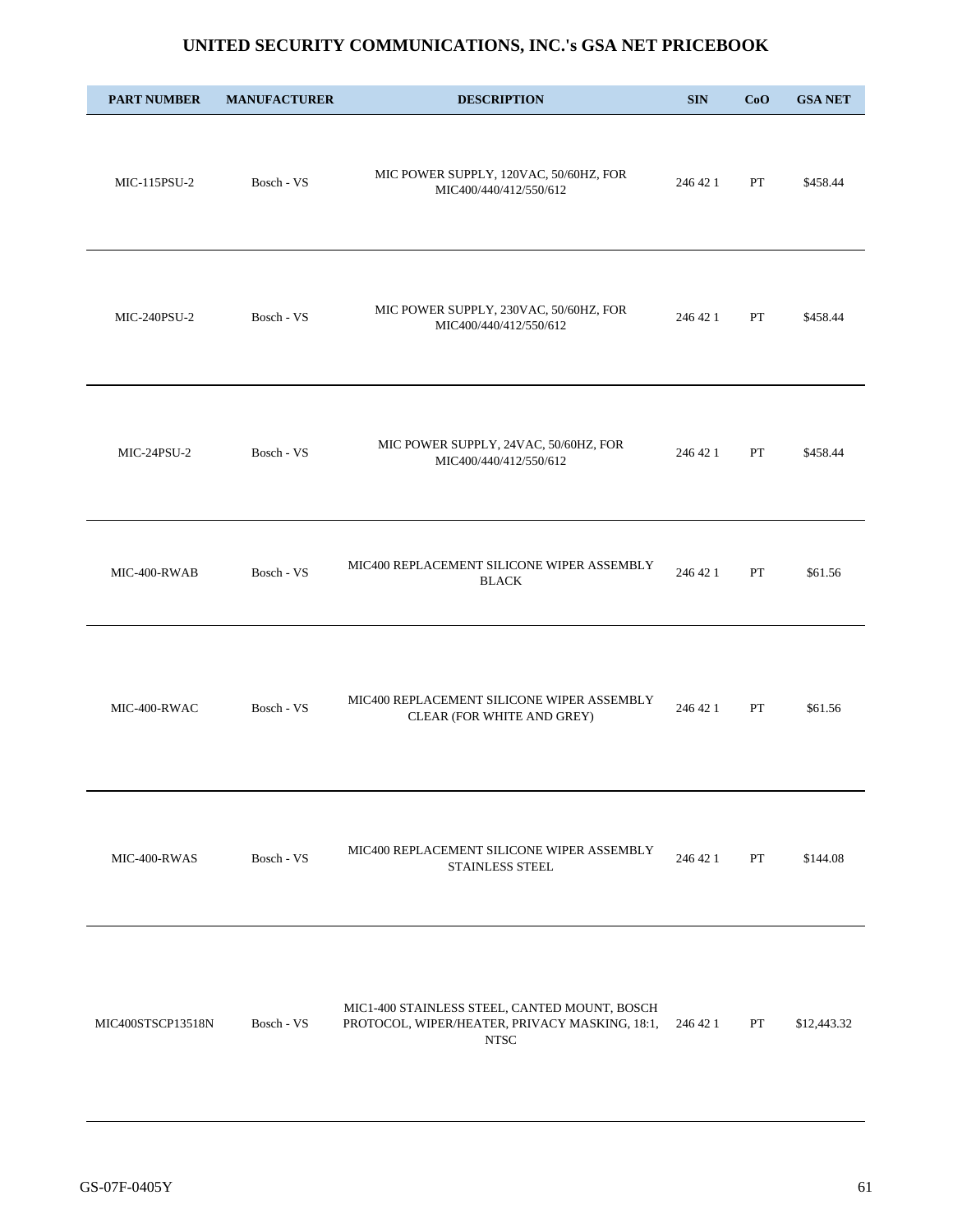| <b>PART NUMBER</b> | <b>MANUFACTURER</b> | <b>DESCRIPTION</b>                                                                                              | <b>SIN</b> | CoO | <b>GSA NET</b> |
|--------------------|---------------------|-----------------------------------------------------------------------------------------------------------------|------------|-----|----------------|
| MIC400STSCP13536N  | Bosch - VS          | MIC1-400 STAINLESS STEEL, CANTED MOUNT, BOSCH<br>PROTOCOL, WIPER/HEATER, PRIVACY MASKING, 36:1,<br><b>NTSC</b>  | 246 42 1   | PT  | \$12,443.32    |
| MIC400STSUP13536N  | Bosch - VS          | MIC1-400 STAINLESS STEEL, UPRIGHT MOUNT, BOSCH<br>PROTOCOL, WIPER/HEATER, PRIVACY MASKING, 36:1,<br><b>NTSC</b> | 246 42 1   | PT  | \$12,443.32    |
| MIC-412-RWAB       | Bosch - VS          | MIC412 REPLACEMENT SILICONE WIPER ASSEMBLY<br><b>BLACK</b>                                                      | 246 42 1   | PT  | \$124.43       |
| MIC-412-RWAC       | Bosch - VS          | MIC412 REPLACEMENT SILICONE WIPER ASSEMBLY<br>CLEAR (FOR WHITE AND GREY)                                        | 246 42 1   | PT  | \$124.43       |
| MIC412SUNSHIELD    | Bosch - VS          | SUNSHIELD KIT FOR MIC412, WHITE                                                                                 | 246 42 1   | GB  | \$678.03       |
| MIC440AXBUD14636N  | Bosch - VS          | MIC-440 EXPLOSION PROTECTED, BLACK, UPRIGHT<br>MOUNT, PELCO PROTOCOL, WIPER, 36:1, NTSC                         | 246 42 1   | GB  | \$13,098.24    |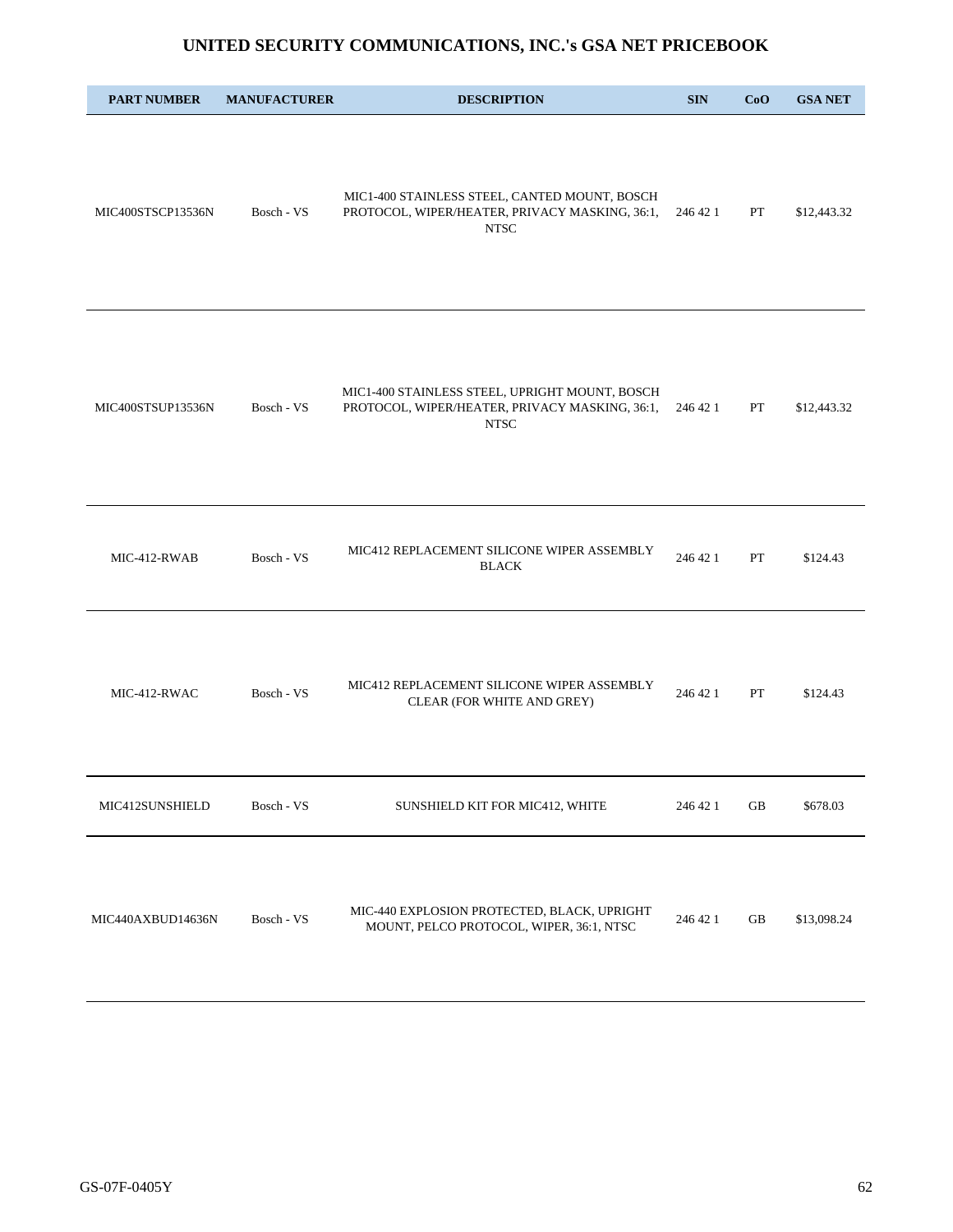| <b>PART NUMBER</b> | <b>MANUFACTURER</b> | <b>DESCRIPTION</b>                                                                      | <b>SIN</b> | CoO | <b>GSA NET</b> |
|--------------------|---------------------|-----------------------------------------------------------------------------------------|------------|-----|----------------|
| MIC440AXBUP14636N  | Bosch - VS          | MIC-440 EXPLOSION PROTECTED, BLACK, UPRIGHT<br>MOUNT, BOSCH PROTOCOL, WIPER, 36:1, NTSC | 246 42 1   | GB  | \$13,098.24    |
| MIC440AXWUD14636N  | Bosch - VS          | MIC-440 EXPLOSION PROTECTED, WHITE, UPRIGHT<br>MOUNT, PELCO PROTOCOL, WIPER, 36:1, NTSC | 246 42 1   | GB  | \$13,098.24    |
| MIC440AXWUP14636N  | Bosch - VS          | MIC-440 EXPLOSION PROTECTED, WHITE, UPRIGHT<br>MOUNT, BOSCH PROTOCOL, WIPER, 36:1, NTSC | 246 42 1   | GB  | \$13,098.24    |
| MIC-500-RWAB       | Bosch - VS          | MIC550/500 REPLACEMENT SILICONE WIPER<br>ASSEMBLY, BLACK                                | 246 42 1   | PT  | \$61.56        |
| MIC-550ALB28N      | Bosch - VS          | MIC550 ALUMINUM 28X, DAY/NIGHT, PTZ, BLACK,<br><b>NTSC</b>                              | 246 42 1   | PT  | \$4,761.21     |
| MIC-550ALB36N      | Bosch - VS          | MIC550 ALUMINUM 36X, DAY/NIGHT, PTZ, BLACK,<br>${\rm NTSC}$                             | 246 42 1   | PT  | \$4,761.21     |
| MIC-550ALW28N      | Bosch - VS          | MIC550 ALUMINUM 28X, DAY/NIGHT, PTZ, WHITE,<br><b>NTSC</b>                              | 246 42 1   | PT  | \$4,761.21     |
| MIC-550ALW36N      | Bosch - VS          | MIC550 ALUMINUM 36X, DAY/NIGHT, PTZ, WHITE,<br><b>NTSC</b>                              | 246 42 1   | PT  | \$4,761.21     |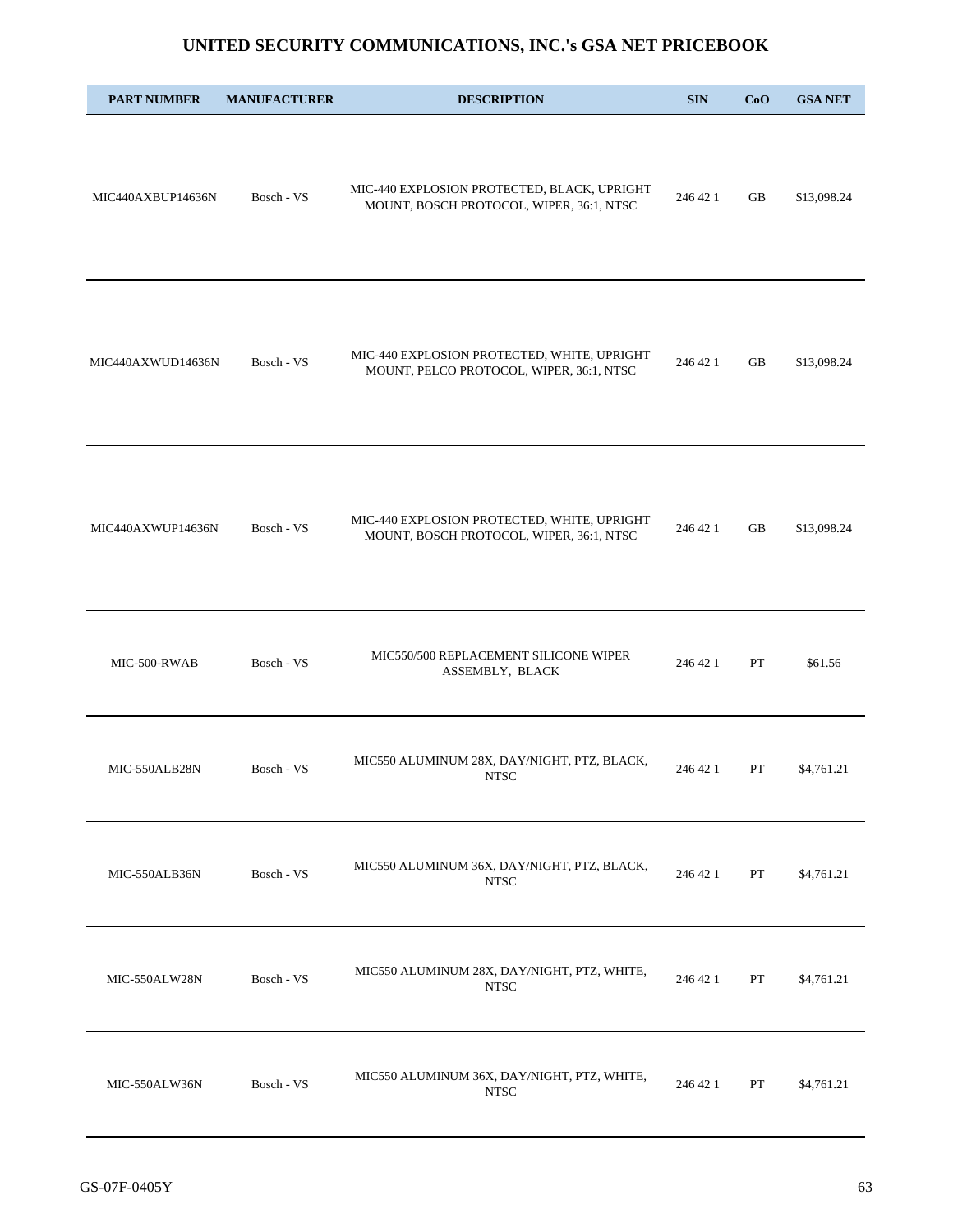| <b>PART NUMBER</b> | <b>MANUFACTURER</b> | <b>DESCRIPTION</b>                                                    | <b>SIN</b> | CoO | <b>GSA NET</b> |
|--------------------|---------------------|-----------------------------------------------------------------------|------------|-----|----------------|
| MIC-550IRB28N      | Bosch - VS          | MIC550 IR 28X, DAY/NIGHT, PTZ, BLACK, NTSC                            | 246 42 1   | PT  | \$5,232.75     |
| MIC-550IRB36N      | Bosch - VS          | MIC550 IR 36X, DAY/NIGHT, PTZ, BLACK, NTSC                            | 246 42 1   | PT  | \$5,232.75     |
| MIC-550IRW28N      | Bosch - VS          | MIC550 IR 28X, DAY/NIGHT, PTZ, WHITE, NTSC                            | 246 42 1   | PT  | \$5,232.75     |
| MIC-550IRW36N      | Bosch - VS          | MIC550 IR 36X, DAY/NIGHT, PTZ, WHITE, NTSC                            | 246 42 1   | PT  | \$5,232.75     |
| MIC-612HFALB36N    | Bosch - VS          | PTZ HI RES DUAL THRML 30HZ BLK 36X NTSC                               | 246 42 1   | PT  | \$27,806.25    |
| MIC-612HIALB36N    | Bosch - VS          | MIC DUAL THERMAL, PTZ HIGH RESOLUTION, 7.5HZ<br><b>BLACK 36X NTSC</b> | 246 42 1   | PT  | \$26,411.28    |
| MIC-612TFALB36N    | Bosch - VS          | MIC DUAL THERMAL, PTZ STANDARD RESOLUTION,<br>30HZ BLACK 36X NTSC     | 246 42 1   | PT  | \$23,156.37    |
| MIC-612TFALD36N    | Bosch - VS          | MIC DUAL THERMAL, PTZ STANDARD RESOLUTION,<br>30HZ SAND 36X NTSC      | 246 42 1   | PT  | \$23,156.37    |
| MIC-612TFALW36N    | Bosch - VS          | MIC DUAL THERMAL, PTZ STANDARD RESOLUTION,<br>30HZ WHITE 36X NTSC     | 246 42 1   | PT  | \$23,156.37    |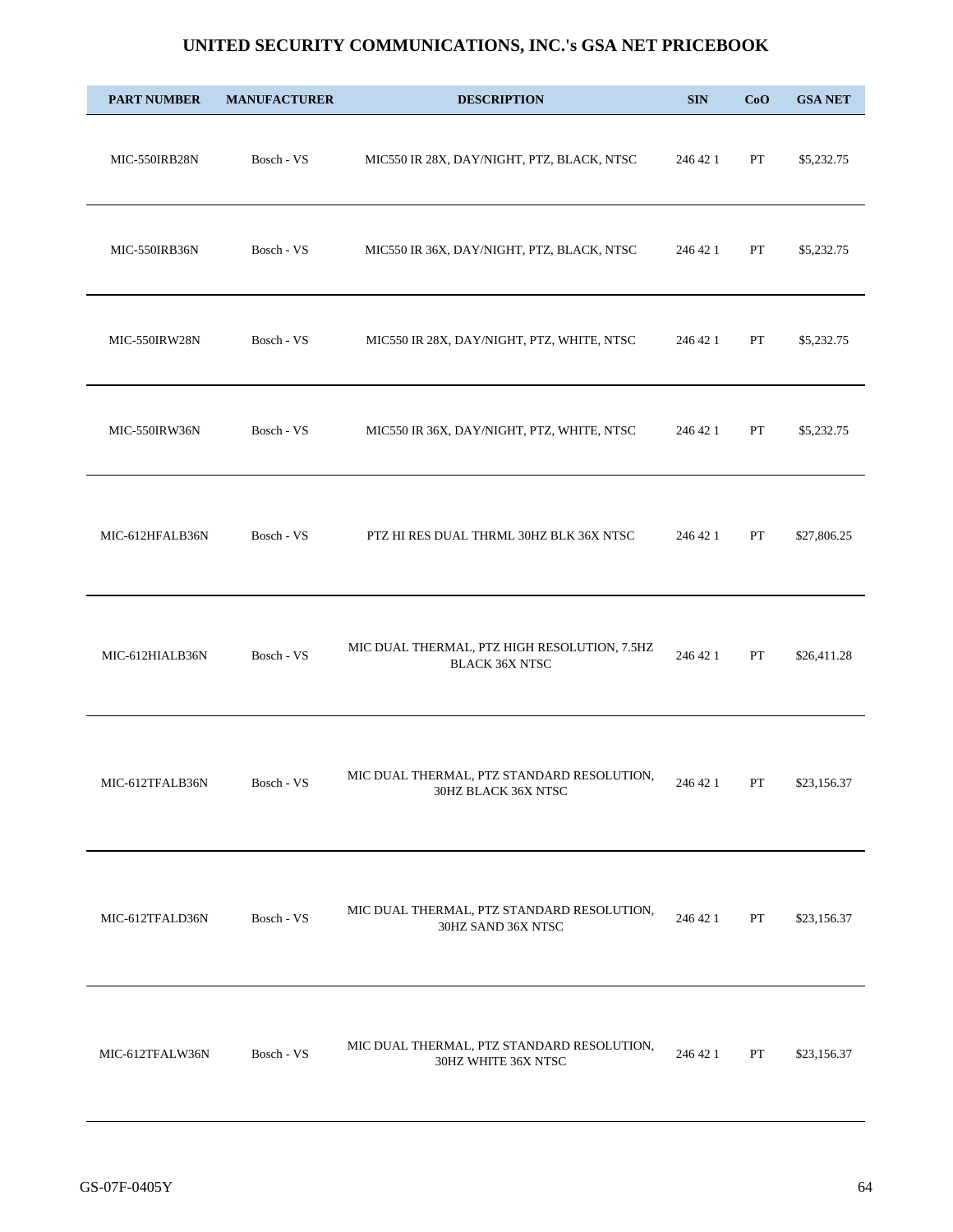| <b>PART NUMBER</b> | <b>MANUFACTURER</b> | <b>DESCRIPTION</b>                                                                                                                                                                                                                                                                 | <b>SIN</b> | CoO | <b>GSA NET</b> |
|--------------------|---------------------|------------------------------------------------------------------------------------------------------------------------------------------------------------------------------------------------------------------------------------------------------------------------------------|------------|-----|----------------|
| MIC-612TIALB36N    | Bosch - VS          | MIC DUAL THERMAL, PTZ STANDARD RESOLUTION,<br>7.5HZ BLACK 36X NTSC                                                                                                                                                                                                                 | 246 42 1   | PT  | \$21,761.41    |
| MIC-612TIALW36N    | Bosch - VS          | MIC DUAL THERMAL, PTZ STANDARD RESOLUTION,<br>7.5HZ WHITE 36X NTSC                                                                                                                                                                                                                 | 246 42 1   | PT  | \$21,761.41    |
|                    |                     |                                                                                                                                                                                                                                                                                    |            |     |                |
| MIC-7130-PB4       | Bosch - VS          | MIC IP STARLIGHT 7000 HD 720P 30X ULTRA LOW-<br>LIGHT DAY/NIGHT IP 68 RUGGEDIZED PTZ CAMERA<br>WITH INTEGRATED WIPER (BLACK HOUSING);<br>INCLUDES IVA, INTELLIGENT TRACKING, iDNR, ANTI-<br>FOG, AND IMAGE STABILIZATION; EASY INSTALL<br>WITH HINGED DCA MOUNT (SOLD SEPARATELY); | 246 42 1   | PT  | \$5,282.52     |

OPTIONAL ILLUMINATOR (SOLD SEPARATELY); SUPPORTS HIGH PoE or 24VAC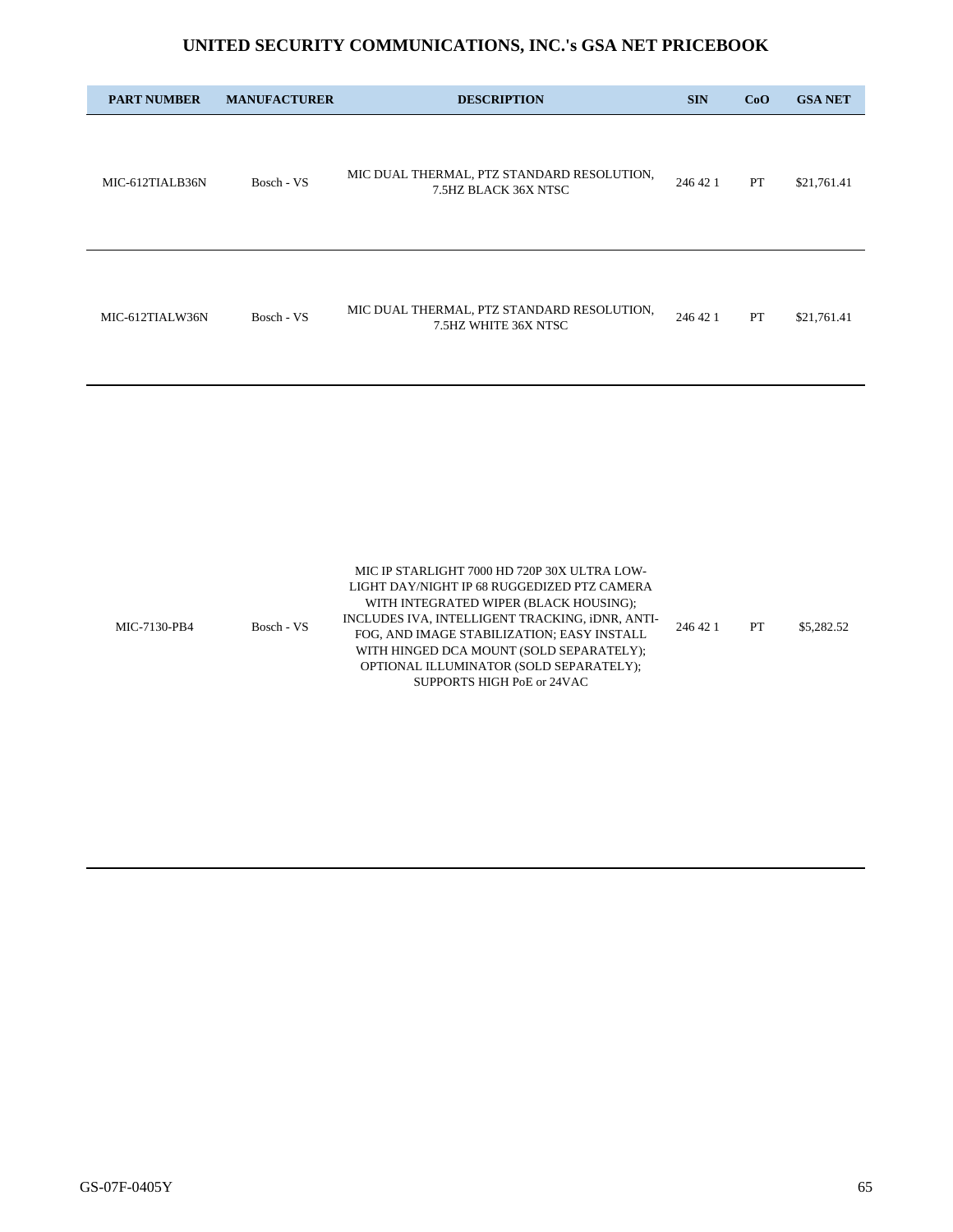| <b>PART NUMBER</b> | <b>MANUFACTURER</b> | <b>DESCRIPTION</b>                                                                                                                                                                                                                                                                                                                                         | <b>SIN</b> | CoO | <b>GSA NET</b> |
|--------------------|---------------------|------------------------------------------------------------------------------------------------------------------------------------------------------------------------------------------------------------------------------------------------------------------------------------------------------------------------------------------------------------|------------|-----|----------------|
|                    |                     |                                                                                                                                                                                                                                                                                                                                                            |            |     |                |
|                    |                     |                                                                                                                                                                                                                                                                                                                                                            |            |     |                |
|                    |                     |                                                                                                                                                                                                                                                                                                                                                            |            |     |                |
|                    |                     |                                                                                                                                                                                                                                                                                                                                                            |            |     |                |
| MIC-7130-PG4       | Bosch - VS          | MIC IP STARLIGHT 7000 HD 720P 30X ULTRA LOW-<br>LIGHT DAY/NIGHT IP 68 RUGGEDIZED PTZ CAMERA<br>WITH INTEGRATED WIPER (GRAY HOUSING);<br>INCLUDES IVA, INTELLIGENT TRACKING, iDNR, ANTI-<br>FOG, AND IMAGE STABILIZATION; EASY INSTALL<br>WITH HINGED DCA MOUNT (SOLD SEPARATELY);<br>OPTIONAL ILLUMINATOR (SOLD SEPARATELY);<br>SUPPORTS HIGH PoE or 24VAC | 246 42 1   | PT  | \$5,282.52     |

|              |            | MIC IP STARLIGHT 7000 HD 720P 30X ULTRA LOW-    |          |           |            |
|--------------|------------|-------------------------------------------------|----------|-----------|------------|
|              |            | LIGHT DAY/NIGHT IP 68 RUGGEDIZED PTZ CAMERA     | 246 42 1 |           |            |
|              |            | WITH INTEGRATED WIPER (WHITE HOUSING);          |          |           |            |
|              | Bosch - VS | INCLUDES IVA, INTELLIGENT TRACKING, IDNR, ANTI- |          |           |            |
| MIC-7130-PW4 |            | FOG, AND IMAGE STABILIZATION; EASY INSTALL      |          | <b>PT</b> | \$5,282.52 |
|              |            | WITH HINGED DCA MOUNT (SOLD SEPARATELY);        |          |           |            |
|              |            | OPTIONAL ILLUMINATOR (SOLD SEPARATELY);         |          |           |            |
|              |            | SUPPORTS HIGH PoE or 24VAC                      |          |           |            |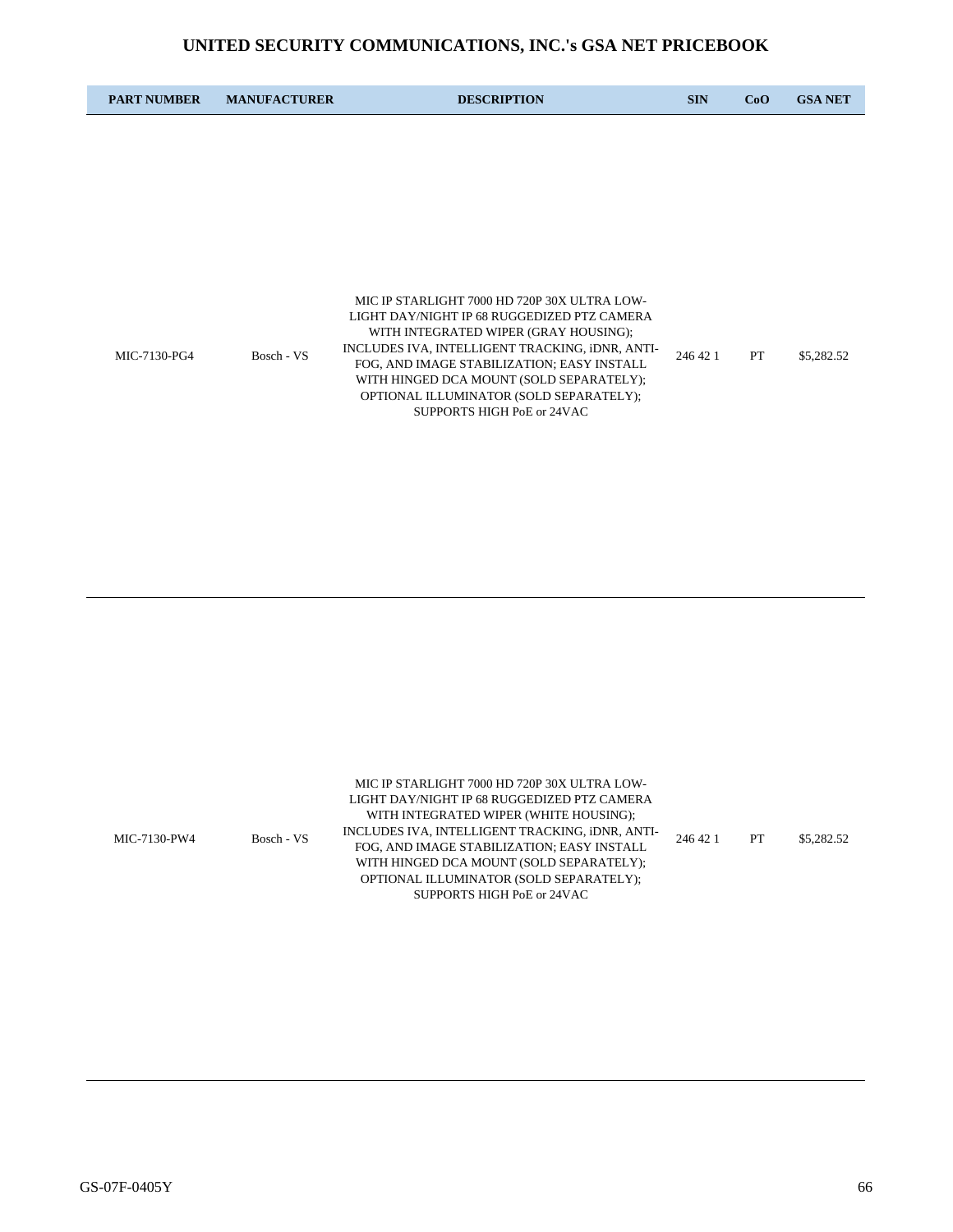| <b>PART NUMBER</b> | <b>MANUFACTURER</b> | <b>DESCRIPTION</b>                                                                                                                                                                                                                                                                                                                                                | <b>SIN</b> | CoO       | <b>GSA NET</b> |
|--------------------|---------------------|-------------------------------------------------------------------------------------------------------------------------------------------------------------------------------------------------------------------------------------------------------------------------------------------------------------------------------------------------------------------|------------|-----------|----------------|
|                    |                     |                                                                                                                                                                                                                                                                                                                                                                   |            |           |                |
|                    |                     |                                                                                                                                                                                                                                                                                                                                                                   |            |           |                |
|                    |                     |                                                                                                                                                                                                                                                                                                                                                                   |            |           |                |
|                    |                     |                                                                                                                                                                                                                                                                                                                                                                   |            |           |                |
| MIC-7230-PB4       | Bosch - VS          | MIC IP DYNAMIC 7000 HD 1080P 30X ULTRA HIGH<br>DYNAMIC RANGE DAY/NIGHT IP 68 RUGGEDIZED PTZ<br>CAMERA WITH INTEGRATED WIPER (BLACK<br>HOUSING); INCLUDES IVA, INTELLIGENT TRACKING,<br>iDNR, ANTI-FOG, AND IMAGE STABILIZATION; EASY<br>INSTALL WITH HINGED DCA MOUNT (SOLD<br>SEPARATELY); OPTIONAL ILLUMINATOR (SOLD<br>SEPARATELY); SUPPORTS HIGH PoE or 24VAC | 246 42 1   | <b>PT</b> | \$5,822.17     |

| MIC-7230-PG4 | Bosch - VS | MIC IP DYNAMIC 7000 HD 1080P 30X ULTRA HIGH<br>DYNAMIC RANGE DAY/NIGHT IP 68 RUGGEDIZED PTZ<br>CAMERA WITH INTEGRATED WIPER (GRAY HOUSING);<br>INCLUDES IVA, INTELLIGENT TRACKING, IDNR, ANTI-<br>FOG. AND IMAGE STABILIZATION: EASY INSTALL<br>WITH HINGED DCA MOUNT (SOLD SEPARATELY);<br>OPTIONAL ILLUMINATOR (SOLD SEPARATELY);<br>SUPPORTS HIGH PoE or 24VAC | 246 42 1 | PT | \$5,822.17 |
|--------------|------------|-------------------------------------------------------------------------------------------------------------------------------------------------------------------------------------------------------------------------------------------------------------------------------------------------------------------------------------------------------------------|----------|----|------------|
|--------------|------------|-------------------------------------------------------------------------------------------------------------------------------------------------------------------------------------------------------------------------------------------------------------------------------------------------------------------------------------------------------------------|----------|----|------------|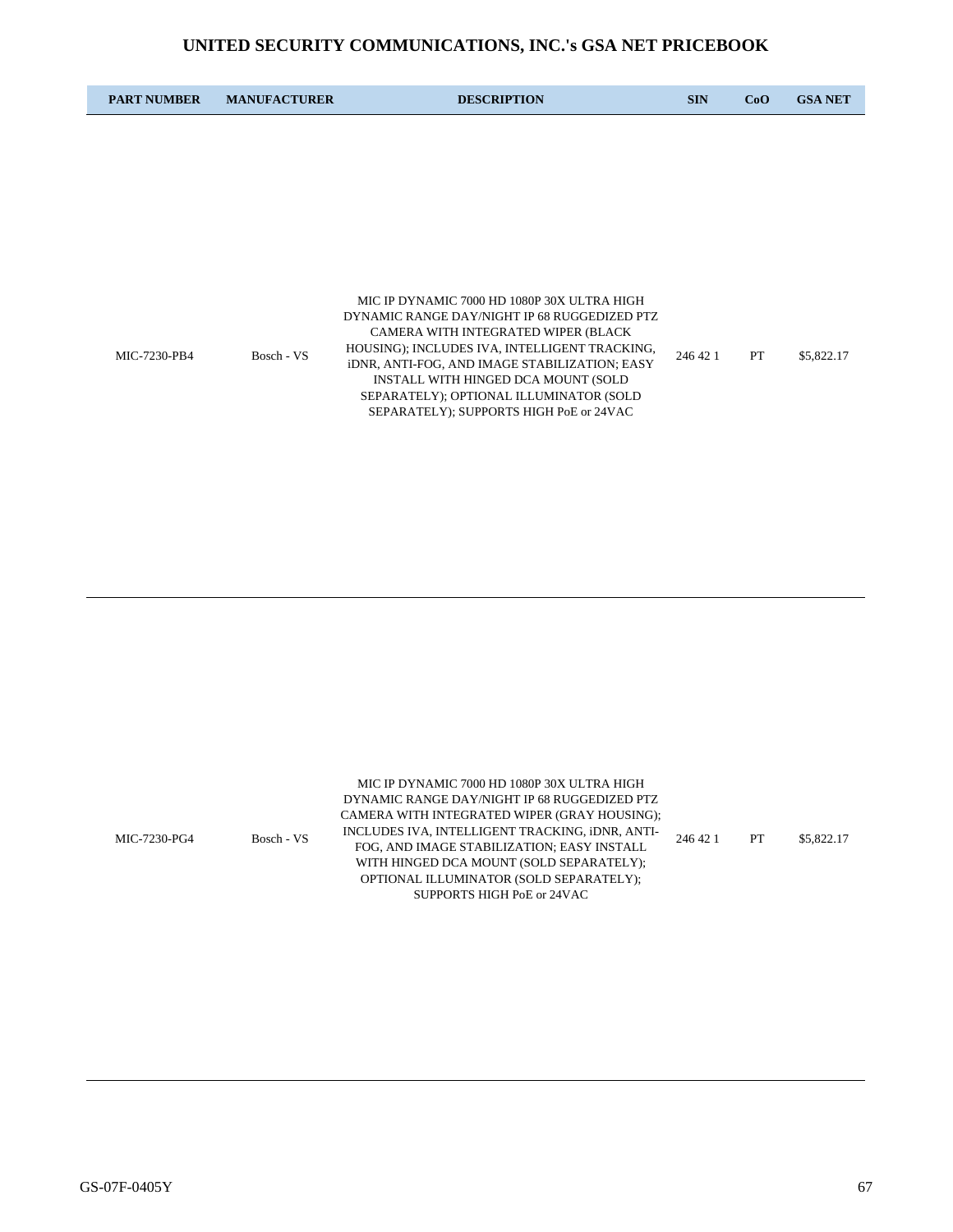| <b>PART NUMBER</b> | <b>MANUFACTURER</b> | <b>DESCRIPTION</b>                                                                                                                                                                                                                                                                                                                                                | <b>SIN</b> | CoO | <b>GSA NET</b> |
|--------------------|---------------------|-------------------------------------------------------------------------------------------------------------------------------------------------------------------------------------------------------------------------------------------------------------------------------------------------------------------------------------------------------------------|------------|-----|----------------|
|                    |                     |                                                                                                                                                                                                                                                                                                                                                                   |            |     |                |
|                    |                     |                                                                                                                                                                                                                                                                                                                                                                   |            |     |                |
|                    |                     |                                                                                                                                                                                                                                                                                                                                                                   |            |     |                |
|                    |                     |                                                                                                                                                                                                                                                                                                                                                                   |            |     |                |
| MIC-7230-PW4       | Bosch - VS          | MIC IP DYNAMIC 7000 HD 1080P 30X ULTRA HIGH<br>DYNAMIC RANGE DAY/NIGHT IP 68 RUGGEDIZED PTZ<br>CAMERA WITH INTEGRATED WIPER (WHITE<br>HOUSING); INCLUDES IVA, INTELLIGENT TRACKING,<br>iDNR, ANTI-FOG, AND IMAGE STABILIZATION; EASY<br>INSTALL WITH HINGED DCA MOUNT (SOLD<br>SEPARATELY); OPTIONAL ILLUMINATOR (SOLD<br>SEPARATELY); SUPPORTS HIGH PoE or 24VAC | 246 42 1   | PT  | \$5,822.17     |

| MIC-ALM    | Bosch - VS | 8 INPUT ALARM AND WASHER PUMP CARD FOR<br>MIC400 PSU (NON IR VERSIONS) | 246 42 1 | <b>GB</b> | \$189.92 |
|------------|------------|------------------------------------------------------------------------|----------|-----------|----------|
| MIC-BP4    | Bosch - VS | <b>BI-PHASE CONVERTER FOR MIC400 PSU</b>                               | 246 42 1 | <b>GB</b> | \$103.48 |
| MIC-CMB    | Bosch - VS | CORNER MOUNT BRACKET -BLACK                                            | 246 42 1 | <b>GB</b> | \$190.19 |
| MIC-CMB-BD | Bosch - VS | MIC500 CORNER MOUNT BRACKET BLACK                                      | 246 42 1 | <b>GB</b> | \$191.23 |
| MIC-CMB-S  | Bosch - VS | CORNER MOUNT BRACKET STAINLESS STEEL                                   | 246 42 1 | <b>GB</b> | \$259.35 |
| MIC-CMB-W  | Bosch - VS | <b>CORNER MOUNT BRACKET WHITE</b>                                      | 246 42 1 | <b>GB</b> | \$191.23 |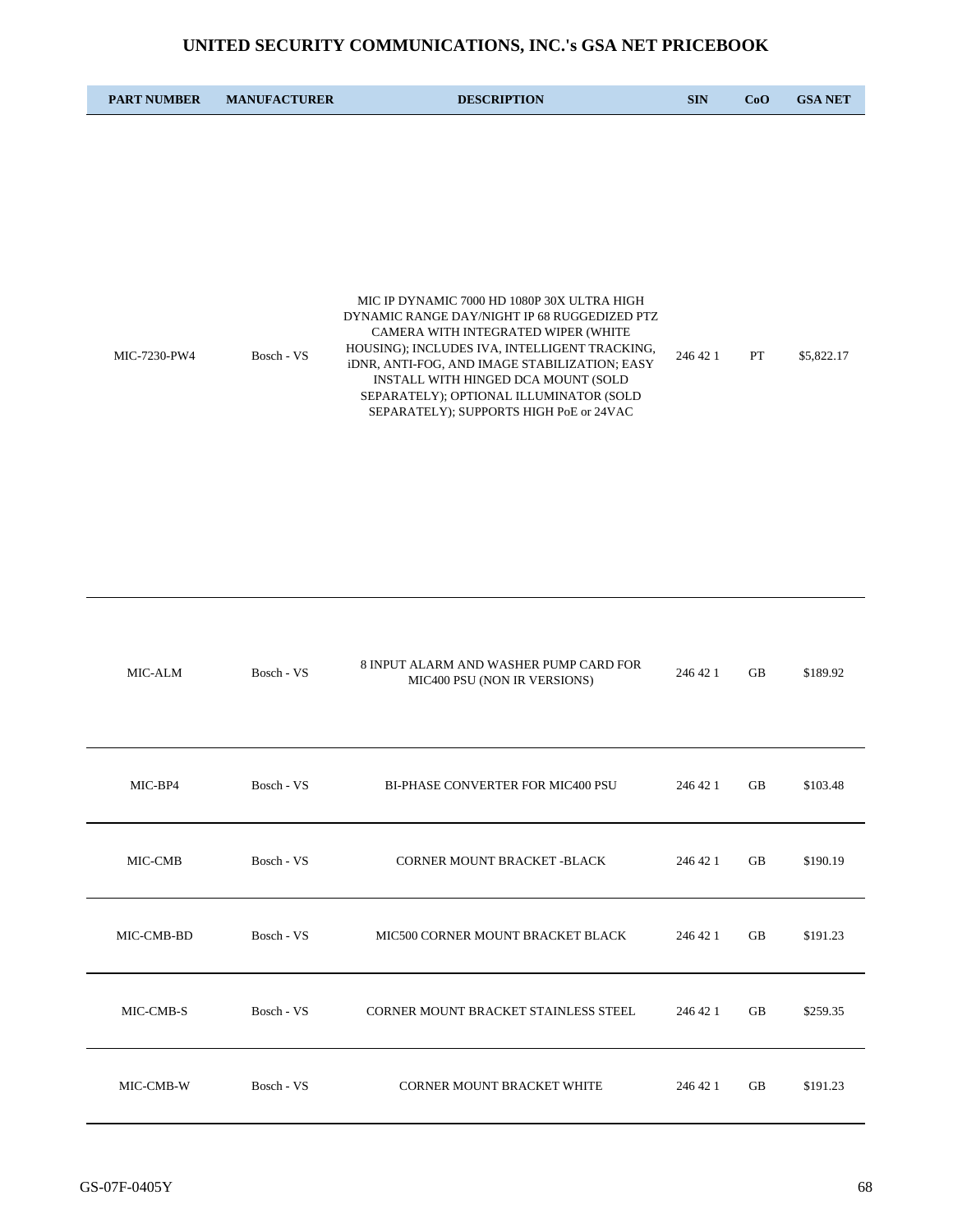| <b>PART NUMBER</b> | <b>MANUFACTURER</b> | <b>DESCRIPTION</b>                                                                                    | <b>SIN</b> | CoO | <b>GSA NET</b> |
|--------------------|---------------------|-------------------------------------------------------------------------------------------------------|------------|-----|----------------|
| MIC-CMB-WD         | Bosch - VS          | MIC500 CORNER MOUNT BRACKET WHITE                                                                     | 246 42 1   | GB  | \$191.23       |
| MIC-DCA            | Bosch - VS          | DEEP CONDUIT ADAPTER FOR 4" PCD BASE - BLACK                                                          | 246 42 1   | GB  | \$155.61       |
| MIC-DCA-BD         | Bosch - VS          | MIC500 DEEP CONDUIT ADAPTER BLACK                                                                     | 246 42 1   | GB  | \$154.56       |
| MIC-DCA-S          | Bosch - VS          | DEEP CONDUIT ADAPTER STAINLESS STEEL                                                                  | 246 42 1   | GB  | \$674.56       |
| MIC-DCA-W          | Bosch - VS          | DEEP CONDUIT ADAPTER WHITE                                                                            | 246 42 1   | GB  | \$154.56       |
| MIC-DCA-WD         | Bosch - VS          | MIC500 DEEP CONDUIT ADAPTER WHITE                                                                     | 246 42 1   | GB  | \$154.56       |
| MIC-ILB-100        | Bosch - VS          | ILLUM IR-WT COMBO, MIC7000 (BLACK);<br>COMBINATION OF IR (850 NM) AND WHITE LIGHT<br>(6700K)<br>LEDs. | 246 42 1   | PT  | \$800.30       |
| MIC-ILW-100        | Bosch - VS          | ILLUM IR-WT COMBO, MIC7000 (WHITE);<br>COMBINATION OF IR (850 NM) AND WHITE LIGHT<br>(6700K)<br>LEDs. | 246 42 1   | PT  | \$800.30       |
| MIC-IPIR-PS-115    | Bosch - VS          | MIC IP IR POWER SUPPLY, 115VAC, 50/60HZ; FOR<br>MIC550 IR                                             | 246 42 1   | PT  | \$1,191.94     |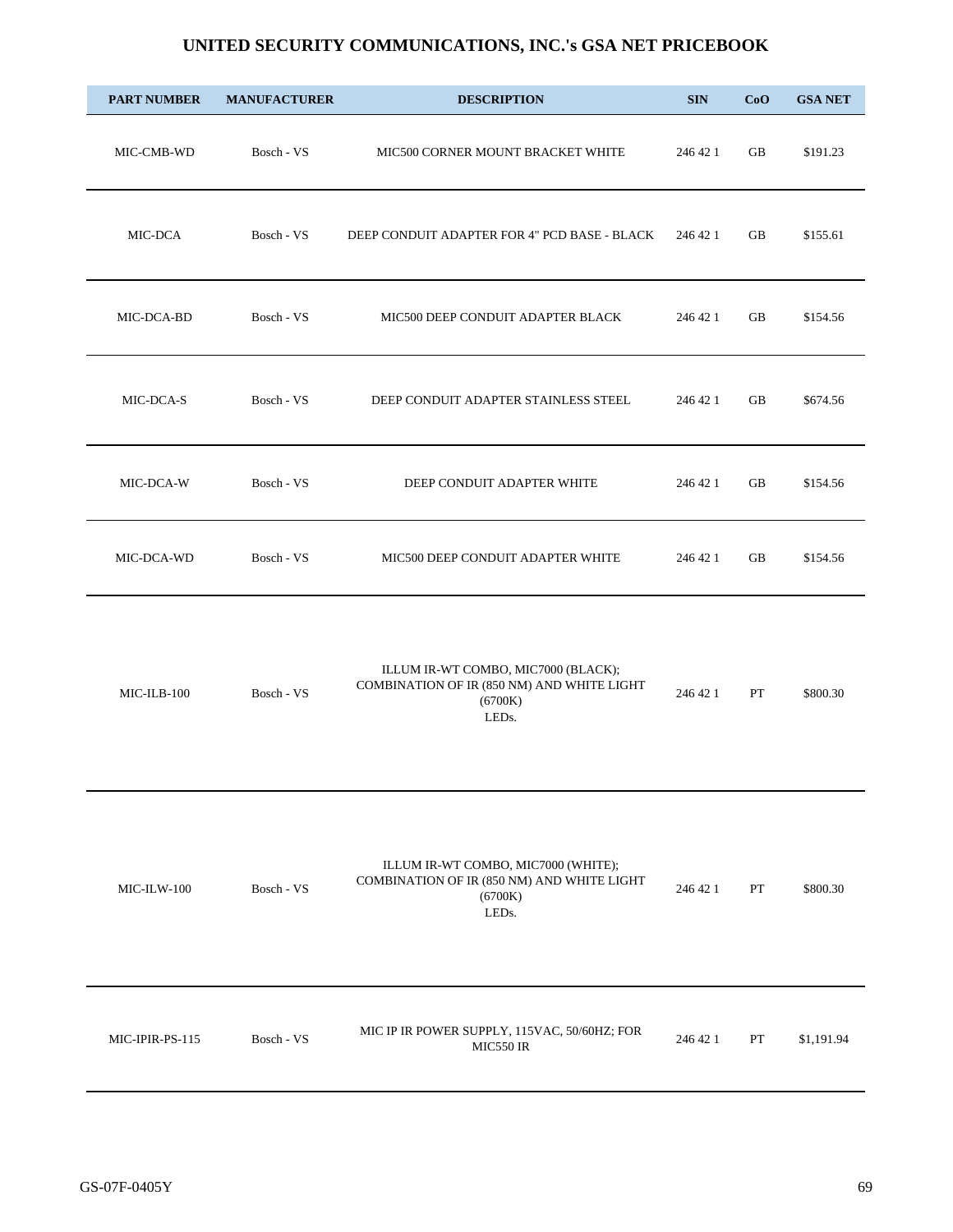| <b>PART NUMBER</b> | <b>MANUFACTURER</b> | <b>DESCRIPTION</b>                                                    | <b>SIN</b> | CoO | <b>GSA NET</b> |
|--------------------|---------------------|-----------------------------------------------------------------------|------------|-----|----------------|
| MIC-IPIR-PS-24     | Bosch - VS          | MIC IP IR POWER SUPPLY, 24VAC, 50/60HZ; FOR MIC550<br>IR              | 246 42 1   | PT  | \$1,191.94     |
| $MIC-IP-PS-115$    | Bosch - VS          | MIC IP POWER SUPPLY, 115VAC, 50/60HZ; FOR MIC550<br>AND MIC612 SERIES | 246 42 1   | PT  | \$1,113.35     |
| MIC-IP-PS-230      | Bosch - VS          | MIC IP POWER SUPPLY, 230VAC, 50/60HZ; FOR MIC550<br>AND MIC612 SERIES | 246 42 1   | PT  | \$1,113.35     |
| MIC-IP-PS-24       | Bosch - VS          | MIC IP POWER SUPPLY, 24VAC, 50/60HZ; FOR MIC550<br>AND MIC612 SERIES  | 246 42 1   | PT  | \$1,113.35     |
| MIC-IR-115PSU-UL   | Bosch - VS          | 115V AC to 18V AC MIC400-IR AND MIC400-PA POWER<br><b>SUPPLY</b>      | 246 42 1   | PT  | \$589.42       |
| MIC-IR-240PSU-UL   | Bosch - VS          | 230V AC to 18V AC MIC400-IR AND MIC400-PA POWER<br><b>SUPPLY</b>      | 246 42 1   | PT  | \$589.42       |
| MIC-IR-24PSU-UL    | Bosch - VS          | 24V AC to 18V AC MIC400-IR AND MIC400-PA POWER<br><b>SUPPLY</b>       | 246 42 1   | PT  | \$589.42       |
| MIC-PMB            | Bosch - VS          | POLE MOUNT BRACKET                                                    | 246 42 1   | GB  | \$225.29       |
| MIC-RWB            | Bosch - VS          | REPLACEMENT WIPER BLADE                                               | 246 42 1   | GB  | \$27.51        |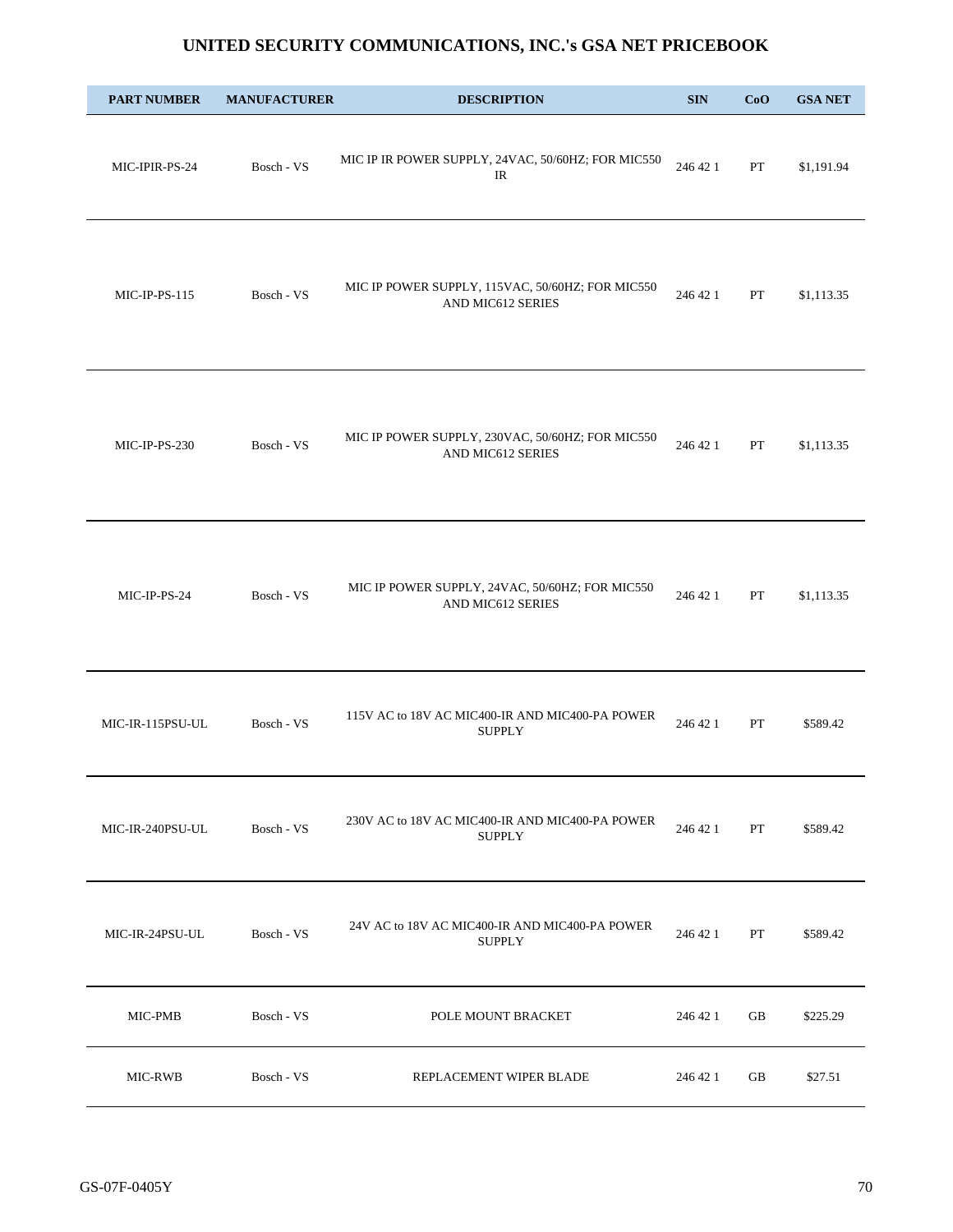| <b>PART NUMBER</b> | <b>MANUFACTURER</b> | <b>DESCRIPTION</b>                                        | <b>SIN</b> | CoO | <b>GSA NET</b> |
|--------------------|---------------------|-----------------------------------------------------------|------------|-----|----------------|
| MIC-SCA            | Bosch - VS          | SHALLOW CONDUIT ADAPTER FOR 4" PCD BASE -<br><b>BLACK</b> | 246 42 1   | GB  | \$127.05       |
| MIC-SCA-BD         | Bosch - VS          | MIC500 SHALLOW CONDUIT ADAPTER BLACK                      | 246 42 1   | GB  | \$127.05       |
| MIC-SCA-S          | Bosch - VS          | SHALLOW CONDUIT ADAPTER STAINLESS STEEL                   | 246 42 1   | GB  | \$484.63       |
| MIC-SCA-W          | Bosch - VS          | SHALLOW CONDUIT ADAPTER WHITE                             | 246 42 1   | GB  | \$127.05       |
| MIC-SCA-WD         | Bosch - VS          | MIC500 SHALLOW CONDUIT ADAPTER WHITE                      | 246 42 1   | GB  | \$127.05       |
| MIC-SPR            | Bosch - VS          | WALL MOUNT SPREADER PLATE                                 | 246 42 1   | GB  | \$116.57       |
| MIC-SPR-BD         | Bosch - VS          | MIC500 WALL MOUNT SPREADER PLATE BLACK                    | 246 42 1   | GB  | \$116.57       |
| MIC-SPR-S          | Bosch - VS          | WALL MOUNT SPREADER PLATE STAINLESS                       | 246 42 1   | GB  | \$340.55       |
| MIC-SPR-W          | Bosch - VS          | WALL MOUNT SPREADER PLATE WHITE                           | 246 42 1   | GB  | \$116.57       |
| MIC-SPR-WD         | Bosch - VS          | MIC500 WALL MOUNT SPREADER PLATE WHITE                    | 246 42 1   | GB  | \$116.57       |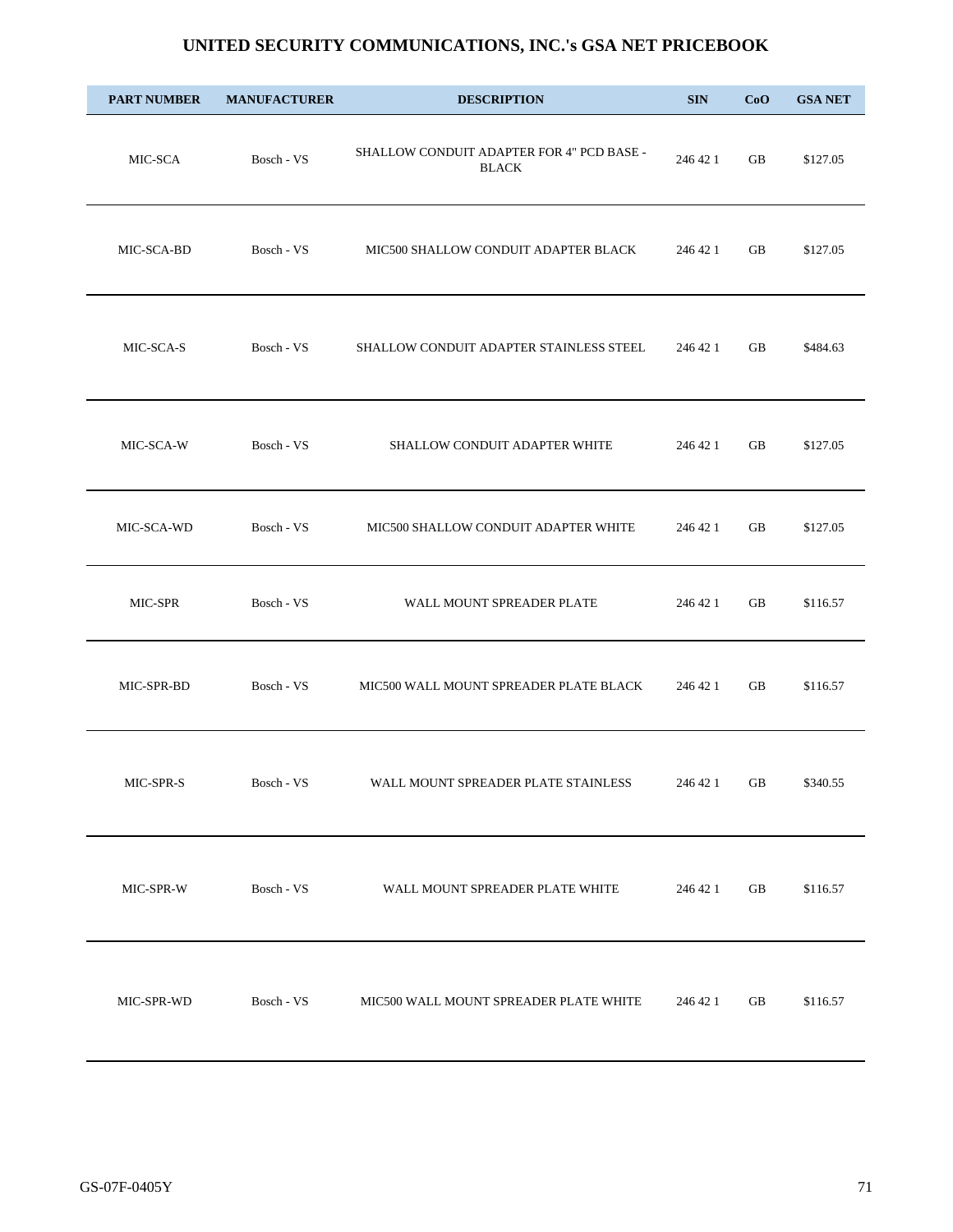| <b>PART NUMBER</b> | <b>MANUFACTURER</b> | <b>DESCRIPTION</b>                                                 | <b>SIN</b> | CoO | <b>GSA NET</b> |
|--------------------|---------------------|--------------------------------------------------------------------|------------|-----|----------------|
| MIC-WKT            | Bosch - VS          | MIC WASHER KIT FOR NON INFRARED MODELS                             | 246 42 1   | GB  | \$199.09       |
| MIC-WKT-IR         | Bosch - VS          | MIC WASHER KIT FOR INFRARED MODELS                                 | 246 42 1   | GB  | \$86.45        |
| MIC-WMB-B          | Bosch - VS          | WALL MOUNT BRACKET - BLACK                                         | 246 42 1   | GB  | \$358.89       |
| MIC-WMB-BD         | Bosch - VS          | MIC500 WALL MOUNT BRACKET BLACK                                    | 246 42 1   | GB  | \$358.89       |
| MIC-WMB-S          | Bosch - VS          | WALL MOUNT BRACKET STAINLESS STEEL                                 | 246 42 1   | GB  | \$1,159.19     |
| MIC-WMB-W          | Bosch - VS          | WALL MOUNT BRACKET WHITE                                           | 246 42 1   | GB  | \$358.89       |
| MIC-WMB-WD         | Bosch - VS          | MIC500 WALL MOUNT BRACKET WHITE                                    | 246 42 1   | GB  | \$358.89       |
| $\text{MINILL}$    | Bosch - VS          | REPLACEMENT BULB KIT MF100                                         | 246 42 1   | GB  | \$82.95        |
| MTC-CORN-W         | Bosch - VS          | CORNER ADAPTER FOR MTC-WUPH                                        | 246 42 1   | IT  | \$91.69        |
| MTC-POLE-W         | Bosch - VS          | POLE ADAPTER FOR MTC-WUPH                                          | 246 42 1   | IT  | \$117.88       |
| MTC-PUPH           | Bosch - VS          | PARAPET MOUNT FOR UPH SERIES HSPS INTEGRATED<br>POSITIONING SYSTEM | 246 42 1   | IT  | \$117.88       |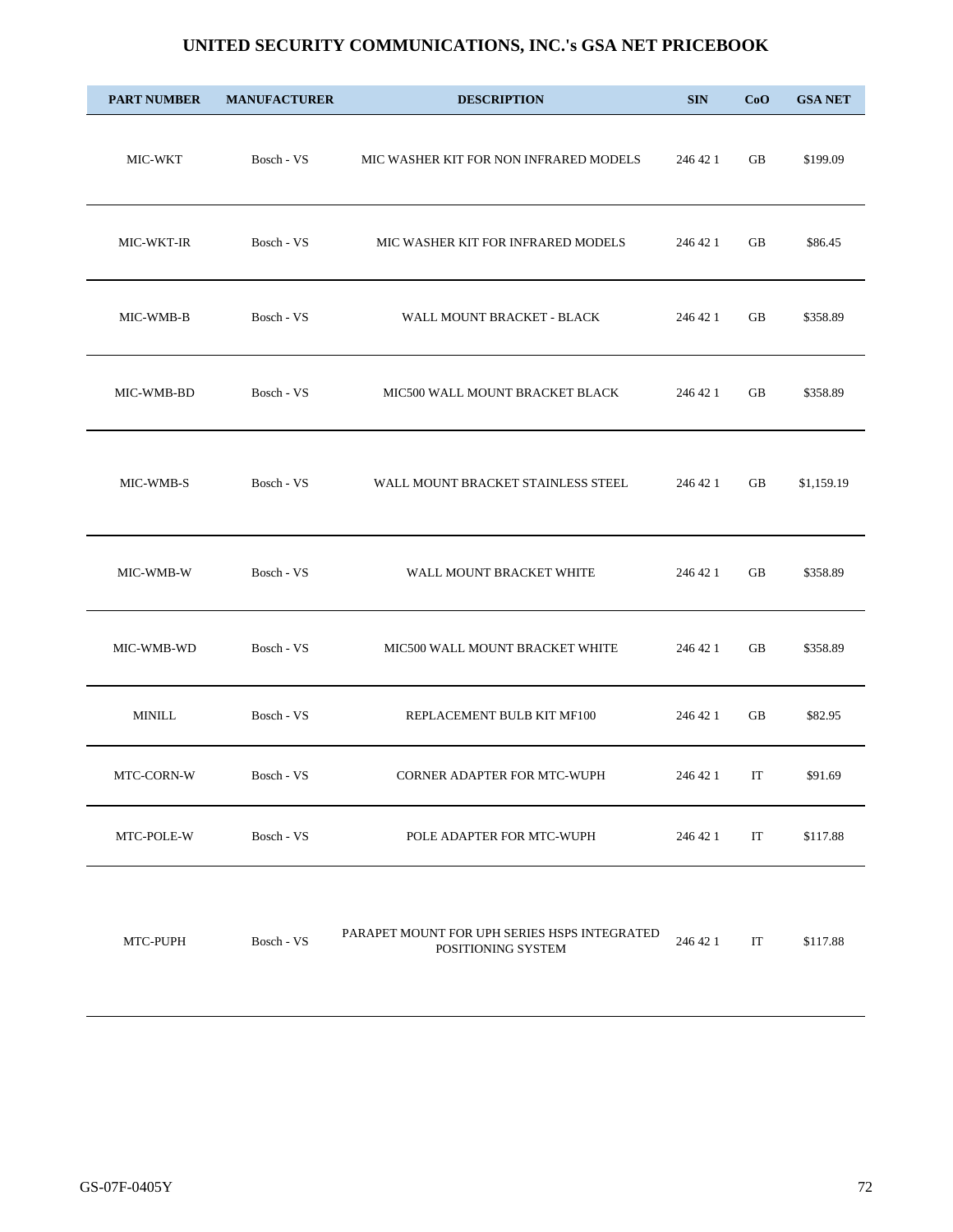| <b>PART NUMBER</b>  | <b>MANUFACTURER</b> | <b>DESCRIPTION</b>                                                         | <b>SIN</b> | CoO | <b>GSA NET</b> |
|---------------------|---------------------|----------------------------------------------------------------------------|------------|-----|----------------|
| MTC-WUPH            | Bosch - VS          | WALL MOUNT FOR UPH SERIES HSPS INTEGRATED<br>POSITIONING SYSTEM            | 246 42 1   | IT  | \$117.88       |
| <b>MVC-FAPEX</b>    | Bosch - VS          | ARCHIVE PLAYER EXPORT LICENSE (E-LICENSE)                                  | 246 42 1   | DE  | \$202.37       |
| MVC-FAPEX-D         | Bosch - VS          | VIDOS ARCHIVE PLAYER LICENSE FOR EXPORT TOOL<br>PER PC 10-PACK (E-LICENSE) | 246 42 1   | DE  | \$1,011.84     |
| MVC-FIVA4-CAM       | Bosch - VS          | IVA 4.0 FOR IP CAMERA                                                      | 246 42 1   | DE  | \$188.88       |
| MVC-FIVA4-ENC1      | Bosch - VS          | IVA 4.0 FOR SINGLE CHANNEL ENCODER                                         | 246 42 1   | DE  | \$188.88       |
| MVC-FIVA4-ENC2      | Bosch - VS          | IVA 4.0 FOR DUAL CHANNEL ENCODER                                           | 246 42 1   | DE  | \$294.71       |
| MVC-FIVA4-ENC4      | Bosch - VS          | IVA 4.0 FOR QUAD CHANNEL ENCODER                                           | 246 42 1   | DE  | \$366.75       |
| MVM-BVRM-016        | Bosch - VS          | Base Package incl. 16 cameras single-pac                                   | 246 42 1   | DE  | \$2,061.30     |
| <b>MVM-SVRM-BAK</b> | Bosch - VS          | Failover VRM License                                                       | 246 42 1   | DE  | \$696.15       |
| MVM-XVRM-016        | Bosch - VS          | VRM SOFTWARE LICENSE, 16CH EXPANSION (E-<br>LICENSE)                       | 246 42 1   | DE  | \$1,188.57     |
| MVM-XVRM-032        | Bosch - VS          | VRM SOFTWARE LICENSE, 32CH EXPANSION (E-<br>LICENSE)                       | 246 42 1   | DE  | \$2,377.15     |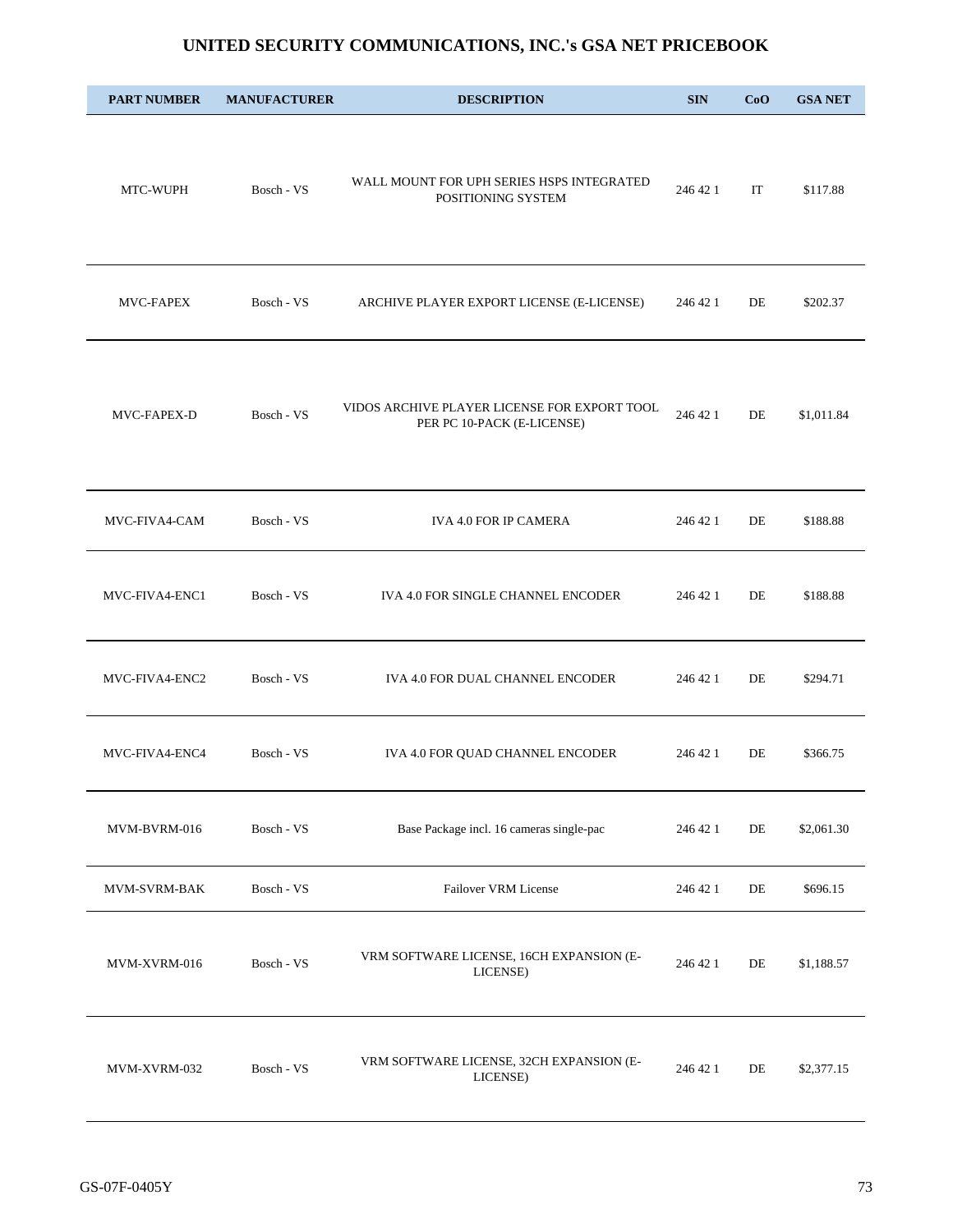| <b>PART NUMBER</b>  | <b>MANUFACTURER</b> | <b>DESCRIPTION</b>                                                     | <b>SIN</b> | CoO | <b>GSA NET</b> |
|---------------------|---------------------|------------------------------------------------------------------------|------------|-----|----------------|
| MVM-XVRM-064        | Bosch - VS          | VRM SOFTWARE LICENSE, 64CH EXPANSION (E-<br>LICENSE)                   | 246 42 1   | DE  | \$4,457.49     |
| MVM-XVRM-1024       | Bosch - VS          | VRM SOFTWARE LICENSE, 1024CH EXPANSION (E-<br>LICENSE)                 | 246 42 1   | DE  | \$61,801.76    |
| MVM-XVRM-128        | Bosch - VS          | VRM SOFTWARE LICENSE, 128CH EXPANSION (E-<br>LICENSE)                  | 246 42 1   | DE  | \$8,913.63     |
| MVM-XVRM-2048       | Bosch - VS          | VRM SOFTWARE LICENSE, 2048CH EXPANSION (E-<br>LICENSE)                 | 246 42 1   | DE  | \$123,603.53   |
| MVM-XVRM-256        | Bosch - VS          | VRM SOFTWARE LICENSE, 256CH EXPANSION (E-<br>LICENSE)                  | 246 42 1   | DE  | \$16,638.68    |
| MVM-XVRM-512        | Bosch - VS          | VRM SOFTWARE LICENSE, 512CH EXPANSION (E-<br>LICENSE)                  | 246 42 1   | DE  | \$33,277.35    |
| <b>MVS-FENC-AES</b> | Bosch - VS          | BVIP AES 128-BIT ENCRYPTION SITE LICENSE, 1-PER<br><b>INSTALLATION</b> | 246 42 1   | DE  | \$943.07       |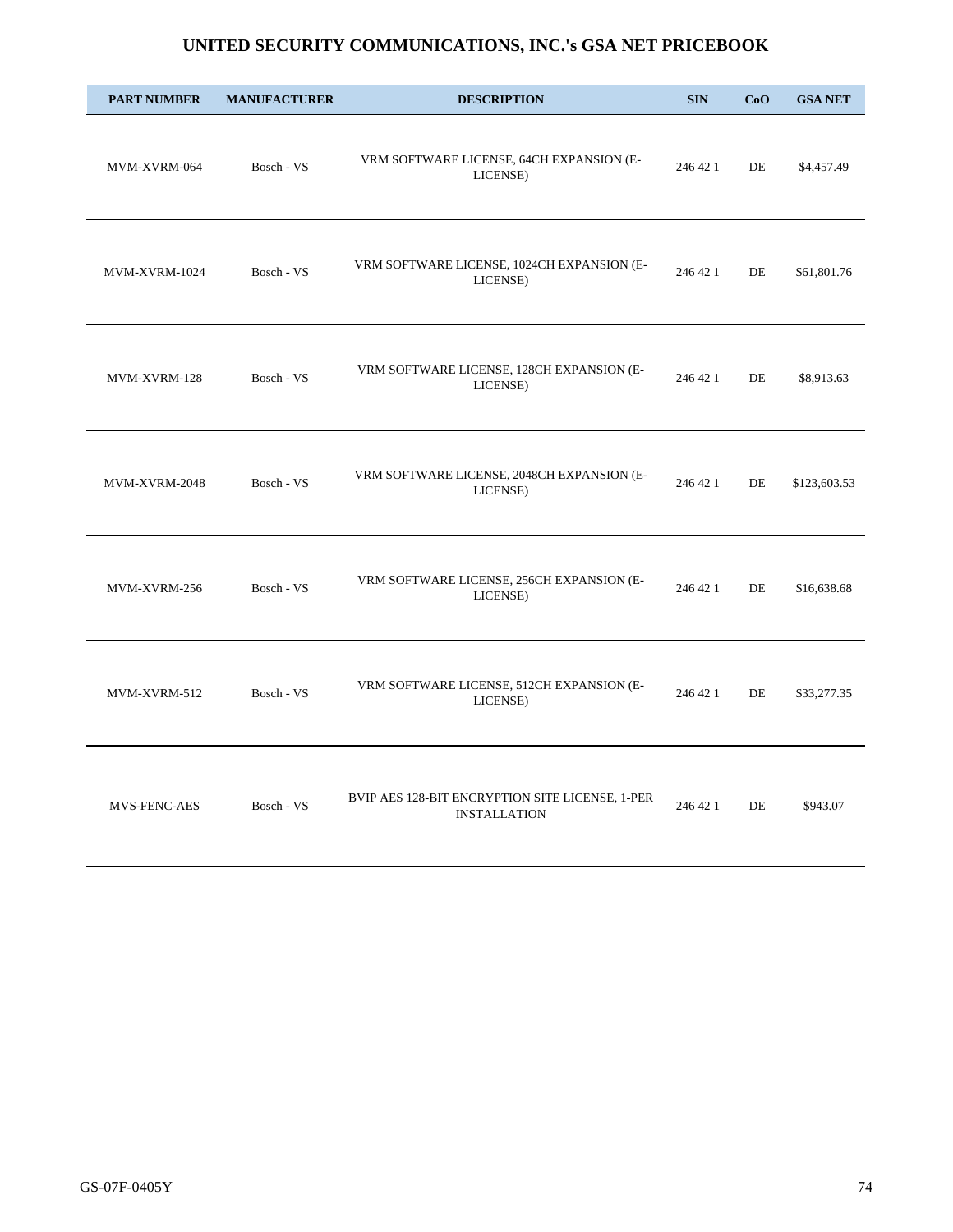| <b>PART NUMBER</b> | <b>MANUFACTURER</b> | <b>DESCRIPTION</b>                                                                                                                                                         | <b>SIN</b> | CoO | <b>GSA NET</b> |
|--------------------|---------------------|----------------------------------------------------------------------------------------------------------------------------------------------------------------------------|------------|-----|----------------|
| NAI-90022-AAA      | Bosch - VS          | 1080P/2MP HD IR IMAGER, 10-23MM AF, 850NM, IDNR,<br>DAY/NIGHT, POE, H.264 QUAD-STREAMING,<br>IP66/NEMA4X, VANDAL IK10, AUDIO/MOTION,<br>SDHC/SDXC CARD SLOT, IVA INSTALLED | 246 42 1   | PT  | \$3,027.15     |
| NBC-455-21P        | Bosch - VS          | IP CAMERA, 1/3-INCH, COLOR, H.264, NTSC, POE                                                                                                                               | 246 42 1   | PT  | \$537.03       |
| NBC-455-22IP       | Bosch - VS          | IP CAMERA, 1/3-INCH, COLOR, H.264, NTSC, POE, IVA<br>FACTORY INSTALLED, SD CARD SLOT                                                                                       | 246 42 1   | PT  | \$725.90       |
| NBC-455-55V        | Bosch - VS          | IP CAMERA, COLOR, NIGHTSENSE, 5-50MM,<br>12VDC/24VAC, 60HZ, POE, IVA-PREPARED                                                                                              | 246 42 1   | PT  | \$756.69       |
| NBN-498-22IP       | Bosch - VS          | IP CAMERA, 1/3-INCH, 2X, DAY/NIGHT, WDR, H.264,<br>NTSC, POE, IVA FACTORY INSTALLED, SD CARD SLOT                                                                          | 246 42 1   | PT  | \$856.89       |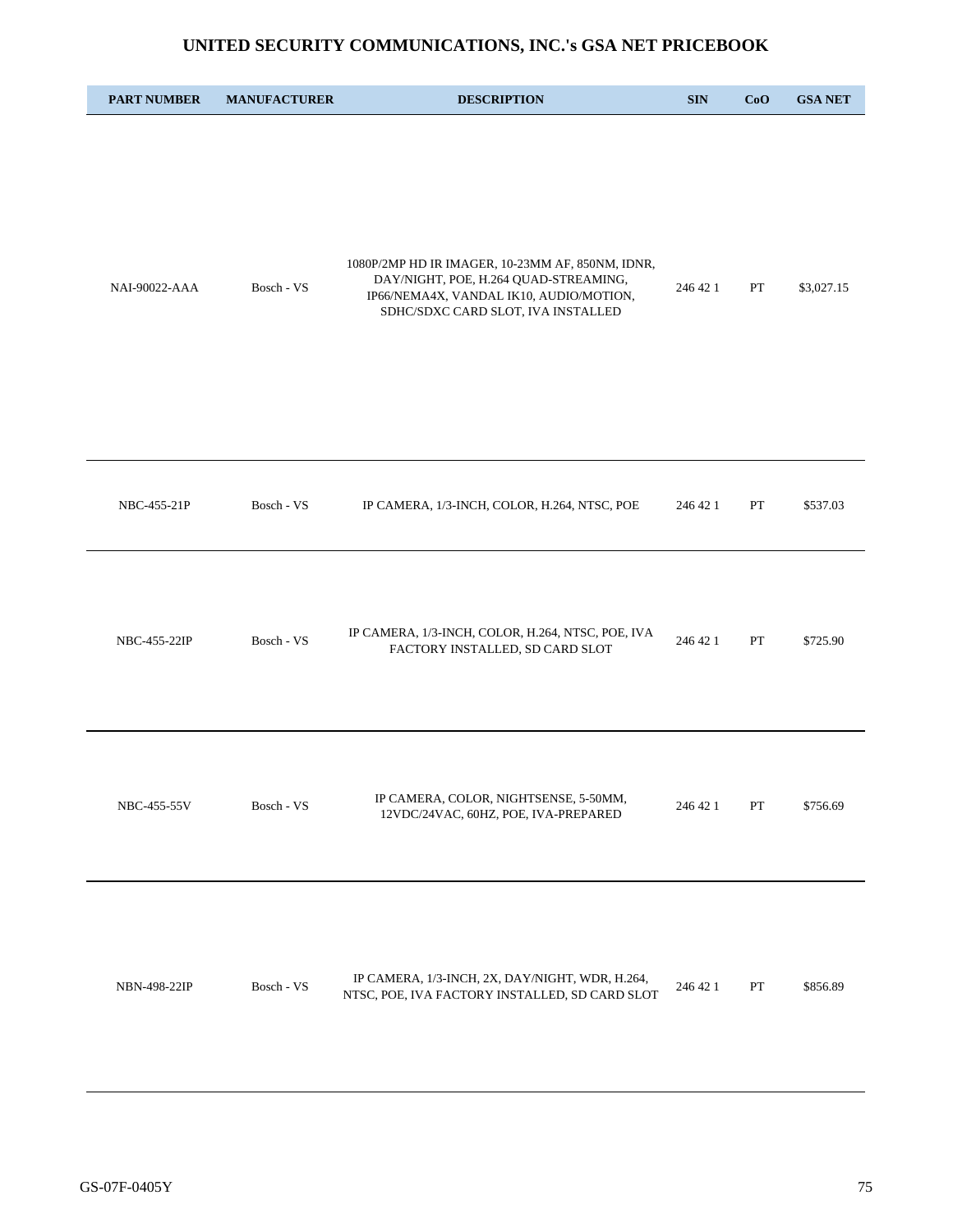| <b>PART NUMBER</b> | <b>MANUFACTURER</b> | <b>DESCRIPTION</b>                                                                             | <b>SIN</b> | CoO | <b>GSA NET</b> |
|--------------------|---------------------|------------------------------------------------------------------------------------------------|------------|-----|----------------|
| NBN-71013-B        | Bosch - VS          | IP CAMERA, 1 MP / HD 720p60, STARLIGHT, H.264,<br>AUDIO, POE, SDXC CARD SLOT                   | 246 42 1   | PT  | \$589.42       |
| NBN-71013-BA       | Bosch - VS          | IP CAMERA, 1 MP / HD 720p60, STARLIGHT, H.264,<br>AUDIO, POE, SDXC CARD SLOT, IVA INSTALLED    | 246 42 1   | PT  | \$760.35       |
| NBN-71022-B        | Bosch - VS          | IP CAMERA, HD 1080p, DAY/NIGHT, H.264, AUDIO,<br>MOTION+, POE, SD CARD SLOT                    | 246 42 1   | PT  | \$707.30       |
| NBN-71022-BA       | Bosch - VS          | IP CAMERA, HD 1080p, DAY/NIGHT, H.264, AUDIO,<br>MOTION+, POE, SD CARD SLOT, IVA INSTALLED     | 246 42 1   | PT  | \$878.24       |
| NBN-71027-BA       | Bosch - VS          | IP CAMERA, 2 MP / HD 1080p, DAY/NIGHT, HDR H.264,<br>AUDIO, POE, SDXC CARD SLOT, IVA INSTALLED | 246 42 1   | PT  | \$966.65       |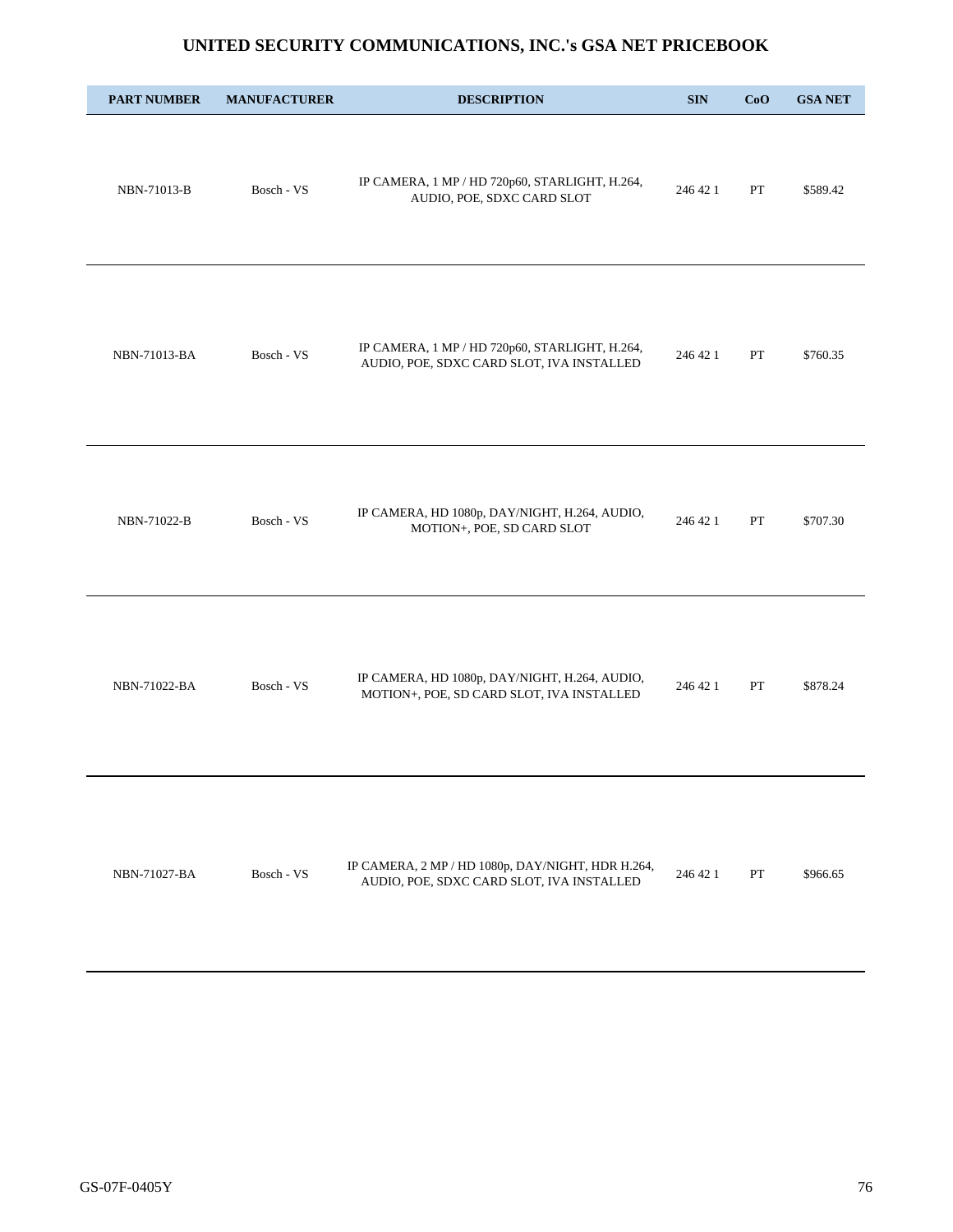| <b>PART NUMBER</b>           | <b>MANUFACTURER</b> | <b>DESCRIPTION</b>                                                                                                   | <b>SIN</b> | CoO | <b>GSA NET</b> |
|------------------------------|---------------------|----------------------------------------------------------------------------------------------------------------------|------------|-----|----------------|
| NBN-80052-BA                 | Bosch - VS          | 5 MP DINION IP starlight, DAY/NIGHT, iDNR, MICRO<br>SDXC SLOT, 12VDC/POE, IVA INSTALLED                              | 246 42 1   | PT  | \$1,244.33     |
| NCN-90022-F1                 | Bosch - VS          | 1080P INFRARED IP CORNER CAMERA, VANDAL<br>PROOF, 940nm, 2.0MM LENS                                                  | 246 42 1   | PT  | \$1,193.39     |
| NDA-SMB-MICSMB               | Bosch - VS          | SURFACE MOUNT FOR FLEXIDOME micro 2000 and 5000<br>$_{\rm IP}$                                                       | 246 42 1   | TW  | \$36.68        |
| NDA-SMB-MINISMB              | Bosch - VS          | SURFACE MOUNT FOR FLEXIDOME 4000 AND 5000 IP                                                                         | 246 42 1   | TW  | \$41.91        |
| NDA-WMT4S-<br><b>MICDOME</b> | Bosch - VS          | 4S ELECTRICAL BOX MOUNT FOR NUC-200xx, NDC-274-<br>P, NDC-274-Px, NUC-500xx, AN VUC-1055 MICRODOME<br><b>CAMERAS</b> | 246 42 1   | TW  | \$26.20        |
| NDC-455V03-21P               | Bosch - VS          | IP FLEXIDOME, 1/3-INCH COLOR, NIGHTSENSE, 2.8-<br>10MM, H.264, NTSC, POE, RECESSED MT                                | 246 42 1   | PT  | \$668.01       |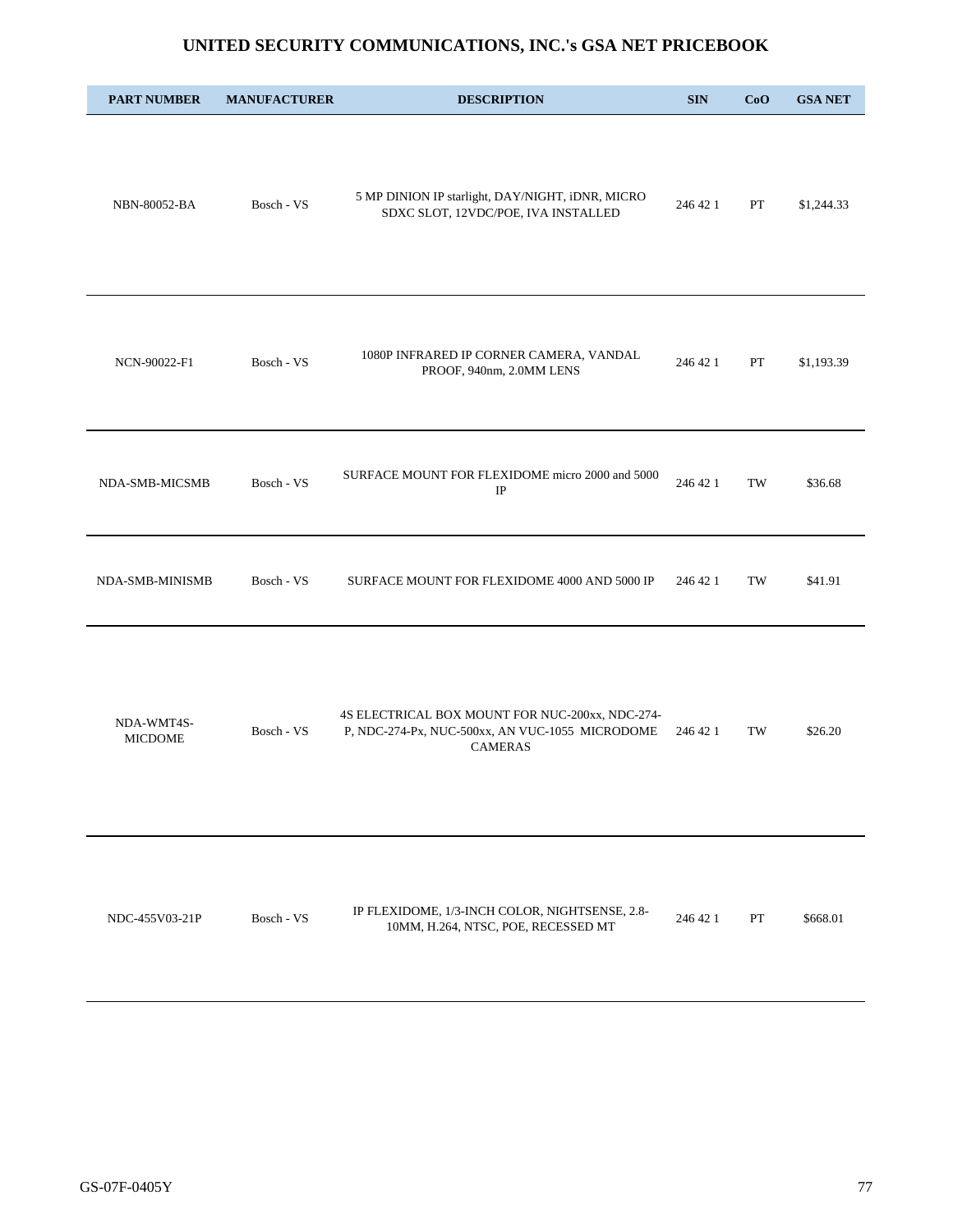| <b>PART NUMBER</b> | <b>MANUFACTURER</b> | <b>DESCRIPTION</b>                                                                                                  | <b>SIN</b> | CoO | <b>GSA NET</b> |
|--------------------|---------------------|---------------------------------------------------------------------------------------------------------------------|------------|-----|----------------|
| NDC-455V03-21PS    | Bosch - VS          | IP FLEXIDOME, 1/3-INCH COLOR, NIGHTSENSE, 2.8-<br>10MM, H.264, NTSC, POE, SMB                                       | 246 42 1   | PT  | \$694.21       |
| NDC-455V09-21P     | Bosch - VS          | IP FLEXIDOME, 1/3-INCH COLOR, NIGHTSENSE, 9-<br>22MM, H.264, NTSC, POE, RECESSED MT                                 | 246 42 1   | PT  | \$668.01       |
| NDC-455V09-21PS    | Bosch - VS          | IP FLEXIDOME, 1/3-INCH COLOR, NIGHTSENSE, 9-<br>22MM, H.264, NTSC, POE, SMB                                         | 246 42 1   | PT  | \$694.21       |
| NDC-455V09-22IPS   | Bosch - VS          | IP FLEXIDOME, 1/3-INCH COLOR, NIGHTSENSE, 9-<br>22MM, H.264, NTSC, POE, IVA factory installed, SMB, SD<br>CARD SLOT | 246 42 1   | PT  | \$883.08       |
| NDN-498V03-21P     | Bosch - VS          | IP FLEXIDOME, 2X DAY/NIGHT, 1/3-INCH, 2.8-10MM,<br>H.264, NTSC, POE, RECESSED MT                                    | 246 42 1   | PT  | \$785.89       |
| NDN-498V03-21PS    | Bosch - VS          | IP FLEXIDOME, 2X DAY/NIGHT, 1/3-INCH, 2.8-10MM,<br>H.264, NTSC, POE, SURFACE MT                                     | 246 42 1   | PT  | \$805.54       |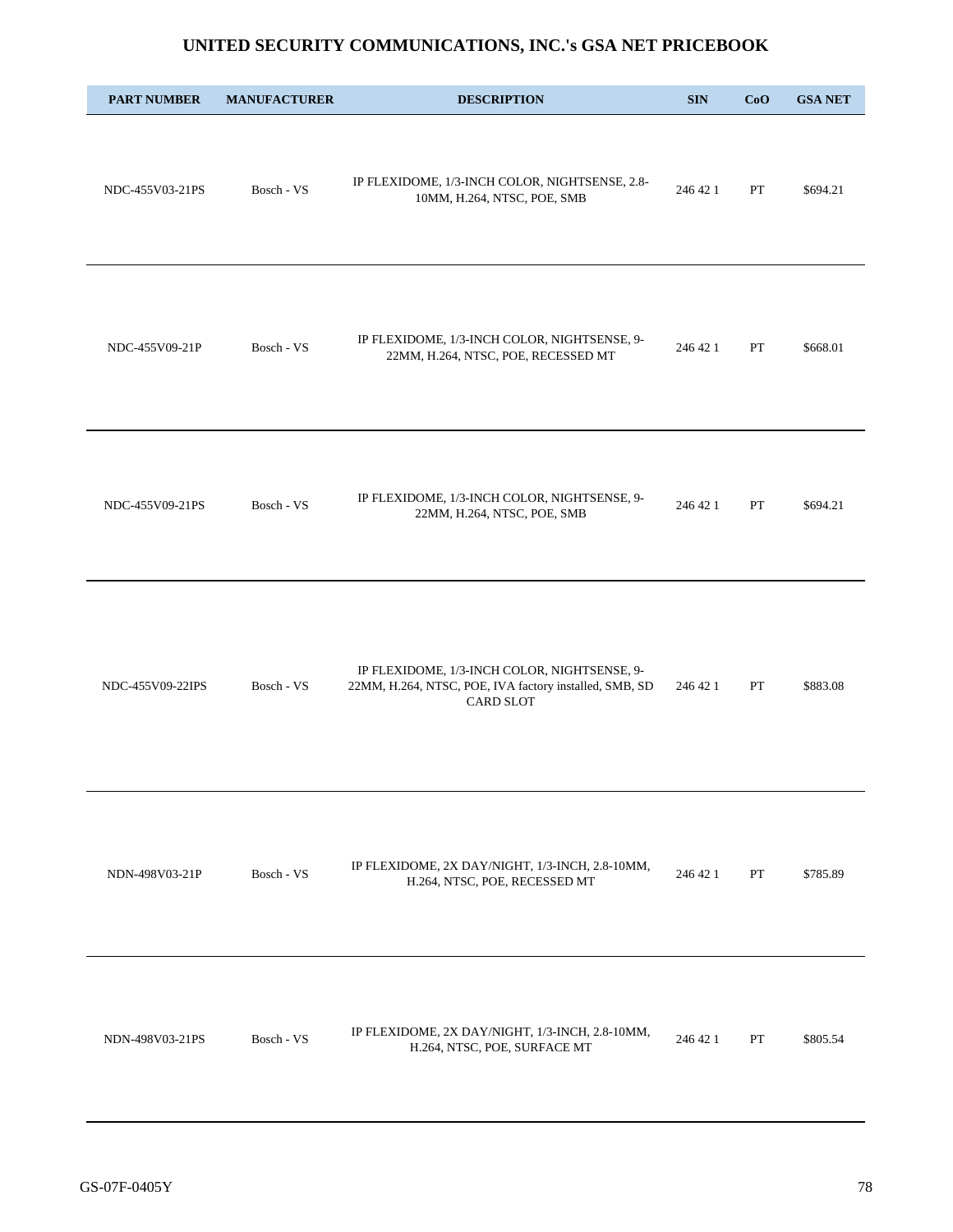| <b>PART NUMBER</b> | <b>MANUFACTURER</b> | <b>DESCRIPTION</b>                                                                                                              | <b>SIN</b> | CoO | <b>GSA NET</b> |
|--------------------|---------------------|---------------------------------------------------------------------------------------------------------------------------------|------------|-----|----------------|
| NDN-498V03-22IP    | Bosch - VS          | IP FLEXIDOME, 2X DAY/NIGHT, 1/3-INCH, 2.8-10MM,<br>H.264, NTSC, POE, IVA factory installed, RECESSED MT, SD<br><b>CARD SLOT</b> | 246 42 1   | PT  | \$974.77       |
| NDN-498V03-22IPS   | Bosch - VS          | IP FLEXIDOME, 2X DAY/NIGHT, 1/3-INCH, 2.8-10MM,<br>H.264, NTSC, POE, IVA factory installed, SURFACE MT, SD<br><b>CARD SLOT</b>  | 246 42 1   | PT  | \$994.42       |
| NDN-498V09-21P     | Bosch - VS          | IP FLEXIDOME, 2X DAY/NIGHT, 1/3-INCH, 9-22MM,<br>H.264, NTSC, POE, RECESSED MT                                                  | 246 42 1   | PT  | \$785.89       |
| NDN-498V09-21PS    | Bosch - VS          | IP FLEXIDOME, 2X DAY/NIGHT, 1/3-INCH, 9-22MM,<br>H.264, NTSC, POE, SURFACE MT                                                   | 246 42 1   | PT  | \$805.54       |
| NDN-498V09-22IP    | Bosch - VS          | IP FLEXIDOME, 2X DAY/NIGHT, 1/3-INCH, 9-22MM,<br>H.264, NTSC, POE, IVA factory installed, RECESSED MT, SD<br><b>CARD SLOT</b>   | 246 42 1   | PT  | \$974.77       |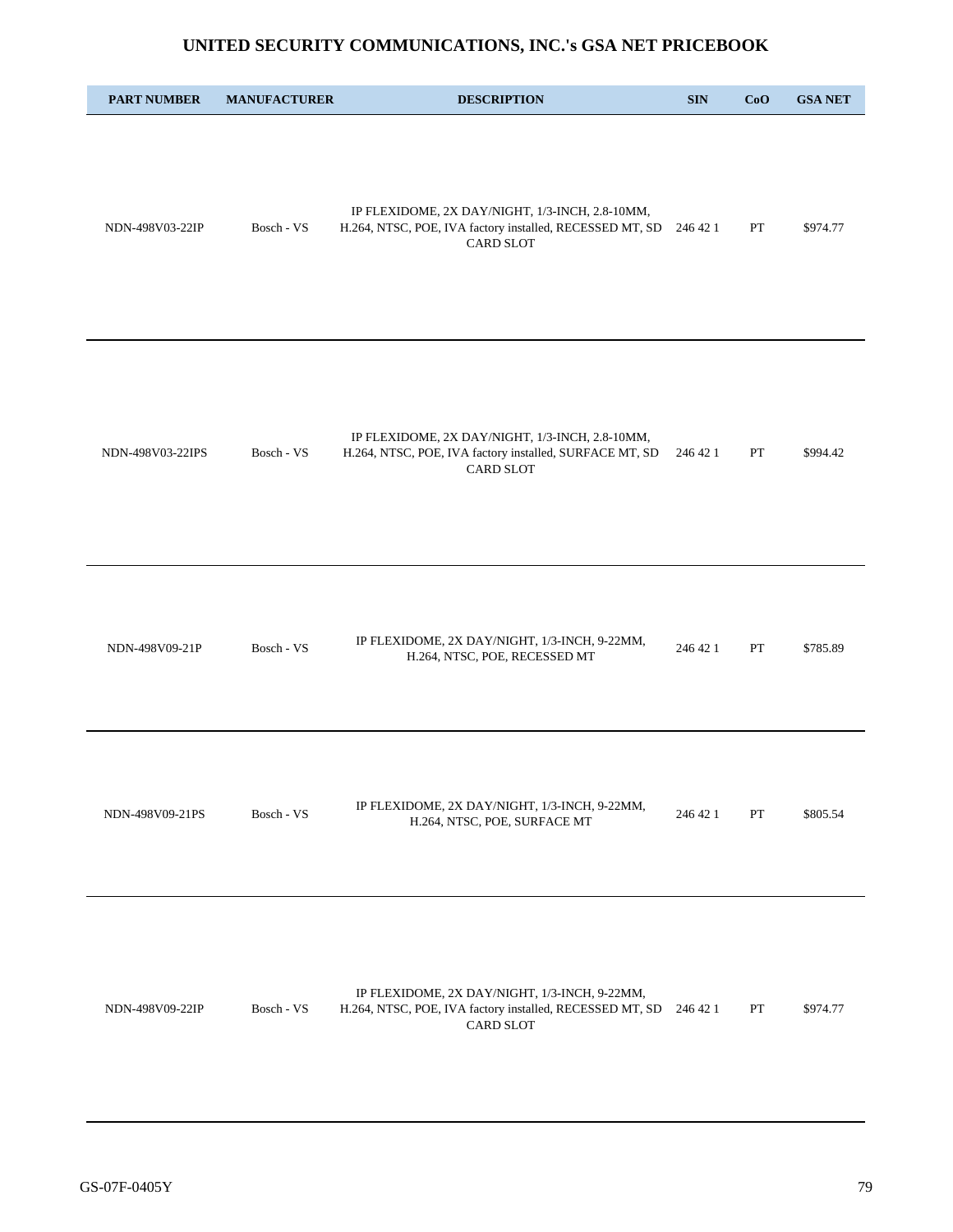| <b>PART NUMBER</b> | <b>MANUFACTURER</b> | <b>DESCRIPTION</b>                                                                                                    | $\mathbf{SIN}$ | CoO         | <b>GSA NET</b> |
|--------------------|---------------------|-----------------------------------------------------------------------------------------------------------------------|----------------|-------------|----------------|
| NDN-733V02-IP      | Bosch - VS          | IP FLEXIDOME RD, 1 MP / HD 720p60, STARLIGHT, 1.8-<br>3MM, H.264, AUDIO, POE, SDXC CARD SLOT, IVA<br><b>INSTALLED</b> | 246 42 1       | PT          | \$1,133.00     |
| NDN-733V02-P       | Bosch - VS          | IP FLEXIDOME RD, 1 MP / HD 720p60, STARLIGHT, 1.8-<br>3MM, H.264, AUDIO, POE, SDXC CARD SLOT                          | 246 42 1       | ${\cal PT}$ | \$943.07       |
| NDN-733V03-IP      | Bosch - VS          | IP FLEXIDOME RD, 1 MP / HD 720p60, STARLIGHT, 3.8-<br>13MM AUDIO, POE, SDXC CARD SLOT, IVA INSTALLED                  | 246 42 1       | ${\cal PT}$ | \$1,034.76     |
| NDN-733V03-P       | Bosch - VS          | IP FLEXIDOME RD, 1 MP / HD 720p60, STARLIGHT, 3.8-<br>13MM AUDIO, POE, SDXC CARD SLOT                                 | 246 42 1       | PT          | \$844.84       |
| NDN-733V09-IP      | Bosch - VS          | IP FLEXIDOME RD, 1 MP / HD 720p60, STARLIGHT, 9-<br>49MM AUDIO, POE, SDXC CARD SLOT, IVA INSTALLED                    | 246 42 1       | PT          | \$1,133.00     |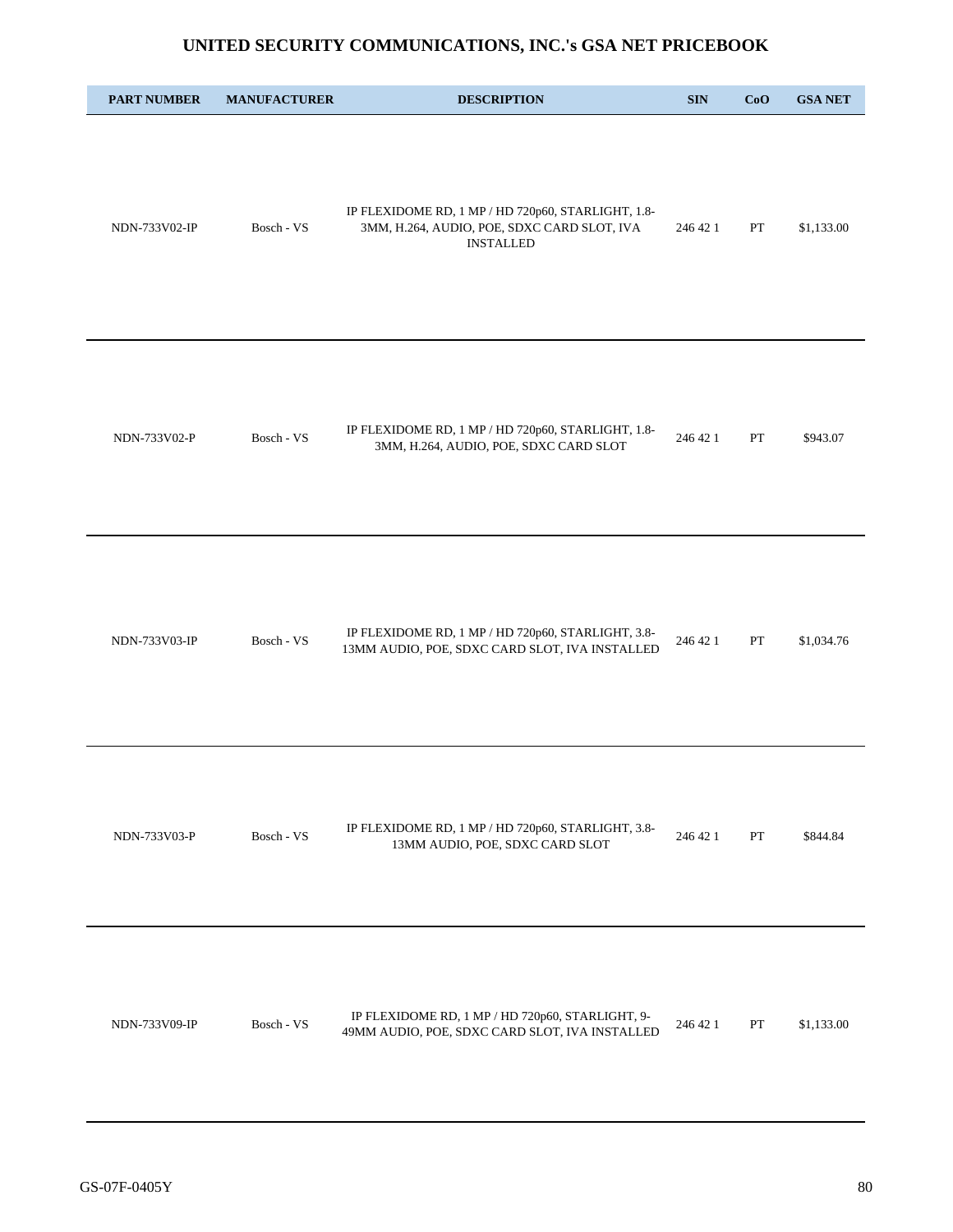| <b>PART NUMBER</b> | <b>MANUFACTURER</b> | <b>DESCRIPTION</b>                                                                             | <b>SIN</b> | CoO           | <b>GSA NET</b> |
|--------------------|---------------------|------------------------------------------------------------------------------------------------|------------|---------------|----------------|
| NDN-733V09-P       | Bosch - VS          | IP FLEXIDOME RD, 1 MP / HD 720p60, STARLIGHT, 9-<br>49MM AUDIO, POE, SDXC CARD SLOT            | 246 42 1   | PT            | \$943.07       |
| NDN-832V02-IP      | Bosch - VS          | IP FLEXIDOME, 1080p HD, DAY/NIGHT, 1.8-3MM, H.264,<br>AUDIO, POE, IVA INSTALLED, SD CARD SLOT  | 246 42 1   | PT            | \$1,394.96     |
| NDN-832V02-P       | Bosch - VS          | IP FLEXIDOME, 1080p HD, DAY/NIGHT, 1.8-3MM, H.264,<br>AUDIO, POE, MOTION+, SD CARD SLOT        | 246 42 1   | PT            | \$1,205.04     |
| NDN-832V03-IP      | Bosch - VS          | IP FLEXIDOME, 1080p HD, DAY/NIGHT, 3.8-13MM, H.264,<br>AUDIO, POE, IVA INSTALLED, SD CARD SLOT | 246 42 1   | ${\cal PT}$   | \$1,316.37     |
| NDN-832V03-P       | Bosch - VS          | IP FLEXIDOME, 1080p HD, DAY/NIGHT, 3.8-13MM, H.264,<br>AUDIO, POE, MOTION+, SD CARD SLOT       | 246 42 1   | $\mathbf{PT}$ | \$1,126.45     |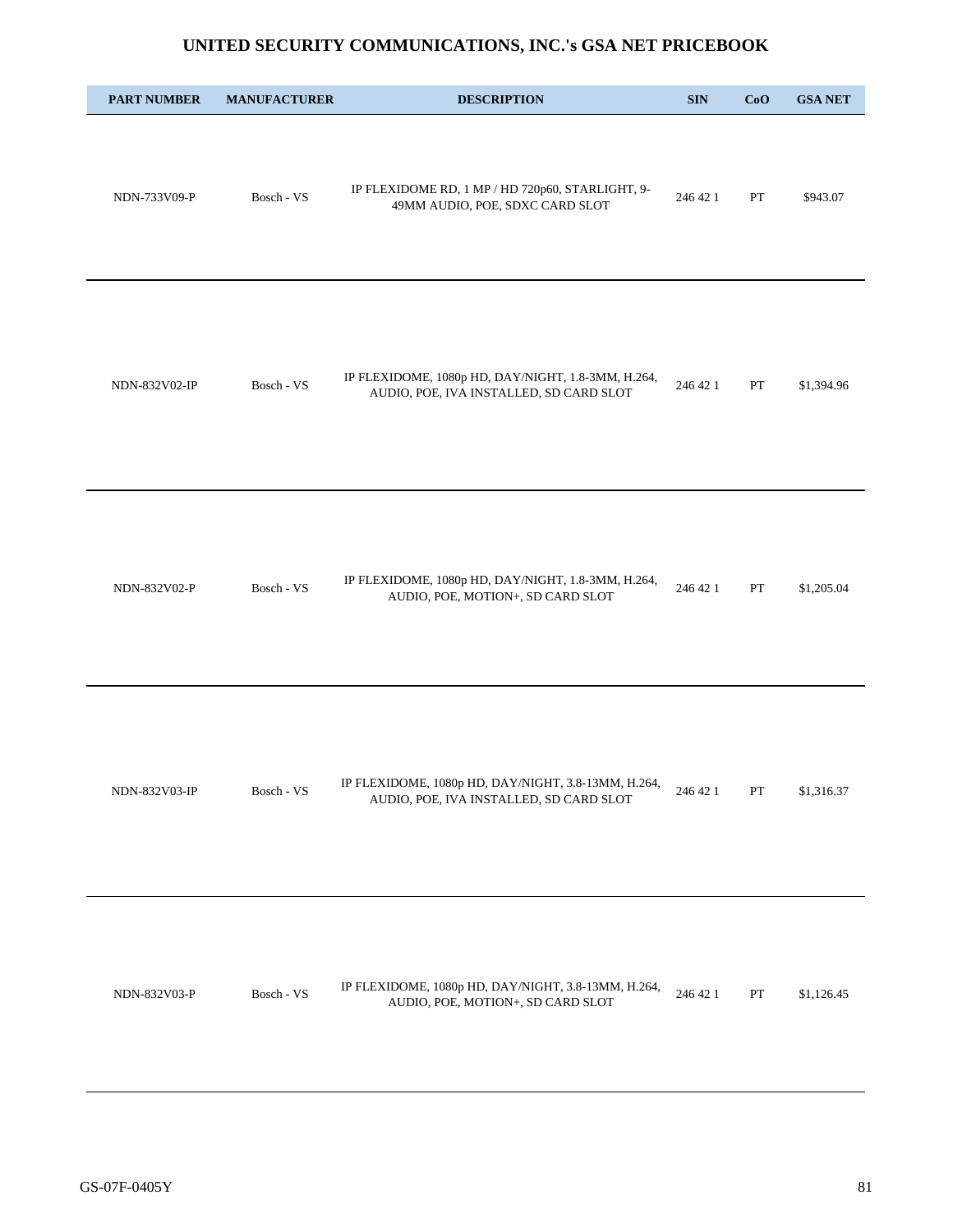| <b>PART NUMBER</b> | <b>MANUFACTURER</b> | <b>DESCRIPTION</b>                                                                           | <b>SIN</b> | CoO           | <b>GSA NET</b> |
|--------------------|---------------------|----------------------------------------------------------------------------------------------|------------|---------------|----------------|
| NDN-832V09-IP      | Bosch - VS          | IP FLEXIDOME, 1080p HD, DAY/NIGHT, 9-40MM, H.264,<br>AUDIO, POE, IVA INSTALLED, SD CARD SLOT | 246 42 1   | PT            | \$1,394.96     |
| NDN-832V09-P       | Bosch - VS          | IP FLEXIDOME, 1080p HD, DAY/NIGHT, 9-40MM, H.264,<br>AUDIO, POE, MOTION+, SD CARD SLOT       | 246 42 1   | PT            | \$1,205.04     |
| NDN-932V02-IP      | Bosch - VS          | FLEXIDOME HD 1080p HDR 1.8-3mm IVA                                                           | 246 42 1   | PT            | \$1,493.20     |
| NDN-932V03-IP      | Bosch - VS          | FLEXIDOME HD 1080p HDR 3.8-13mm IVA                                                          | 246 42 1   | PT            | \$1,414.61     |
| NDN-932V09-IP      | Bosch - VS          | FLEXIDOME HD 1080p HDR 9-40mm IVA                                                            | 246 42 1   | PT            | \$1,493.20     |
| NEI-308V05-23WE    | Bosch - VS          | IP IR IMAGER, DINION 850NM, NTSC                                                             | 246 42 1   | PT            | \$2,881.61     |
| NEI-309V05-23WE    | Bosch - VS          | IP IR IMAGER, DINION 940NM, NTSC                                                             | 246 42 1   | PT            | \$2,881.61     |
| NIN-733-V03IP      | Bosch - VS          | FLEXIDOME HD 720p60 starlight VR 3-9MM SR-LENS,<br>SDXC CARD SLOT, IVA INSTALLED             | 246 42 1   | $\mathbf{PT}$ | \$901.81       |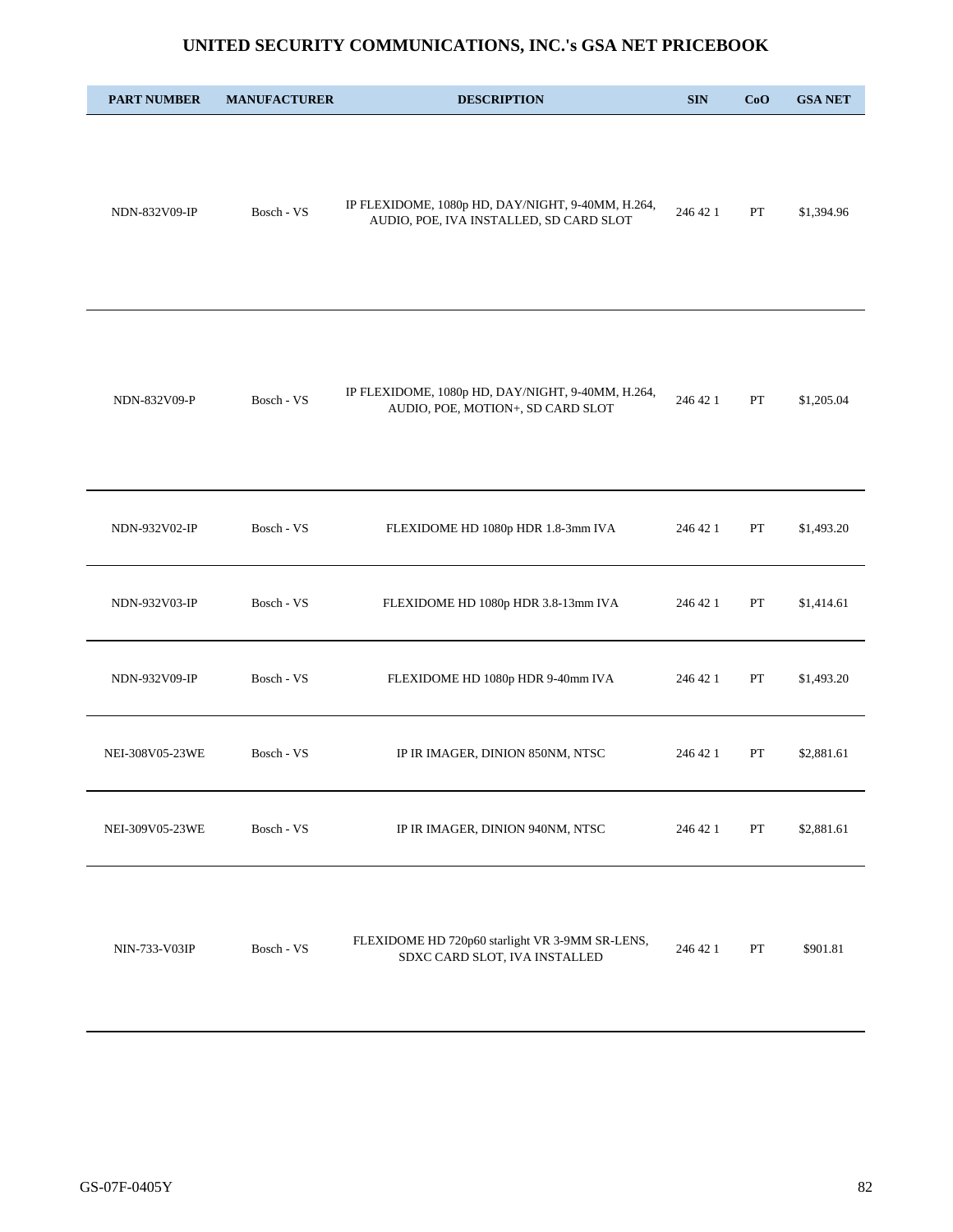| <b>PART NUMBER</b> | <b>MANUFACTURER</b> | <b>DESCRIPTION</b>                                                                      | $\mathbf{SIN}$ | CoO         | <b>GSA NET</b> |
|--------------------|---------------------|-----------------------------------------------------------------------------------------|----------------|-------------|----------------|
| NIN-733-V03IPS     | Bosch - VS          | FLEXIDOME HD 720p60 starlight VR 3-9MM SR-LENS,<br>SDXC CARD SLOT, IVA INSTALLED, SMB   | 246 42 1       | PT          | \$925.39       |
| NIN-733-V03P       | Bosch - VS          | FLEXIDOME HD 720p60 startlight VR 3-9MM SR-LENS,<br>SDXC CARD SLOT                      | 246 42 1       | PT          | \$730.88       |
| NIN-733-V03PS      | Bosch - VS          | FLEXIDOME HD 720p60 starlight VR 3-9MM SR-LENS,<br>SDXC CARD SLOT, SMB                  | 246 42 1       | PT          | \$754.46       |
| NIN-733-V10IP      | Bosch - VS          | FLEXIDOME HD 720p60 starlight VR 10-23MM SR-LENS,<br>SDXC CARD SLOT, IVA INSTALLED      | 246 42 1       | PT          | \$901.81       |
| NIN-733-V10IPS     | Bosch - VS          | FLEXIDOME HD 720p60 starlight VR 10-23MM SR-LENS,<br>SDXC CARD SLOT, IVA INSTALLED, SMB | 246 42 1       | PT          | \$925.39       |
| NIN-733-V10P       | Bosch - VS          | FLEXIDOME HD 720p60 startlight VR 10-23MM SR-LENS,<br>SDXC CARD SLOT                    | 246 42 1       | ${\cal PT}$ | \$730.88       |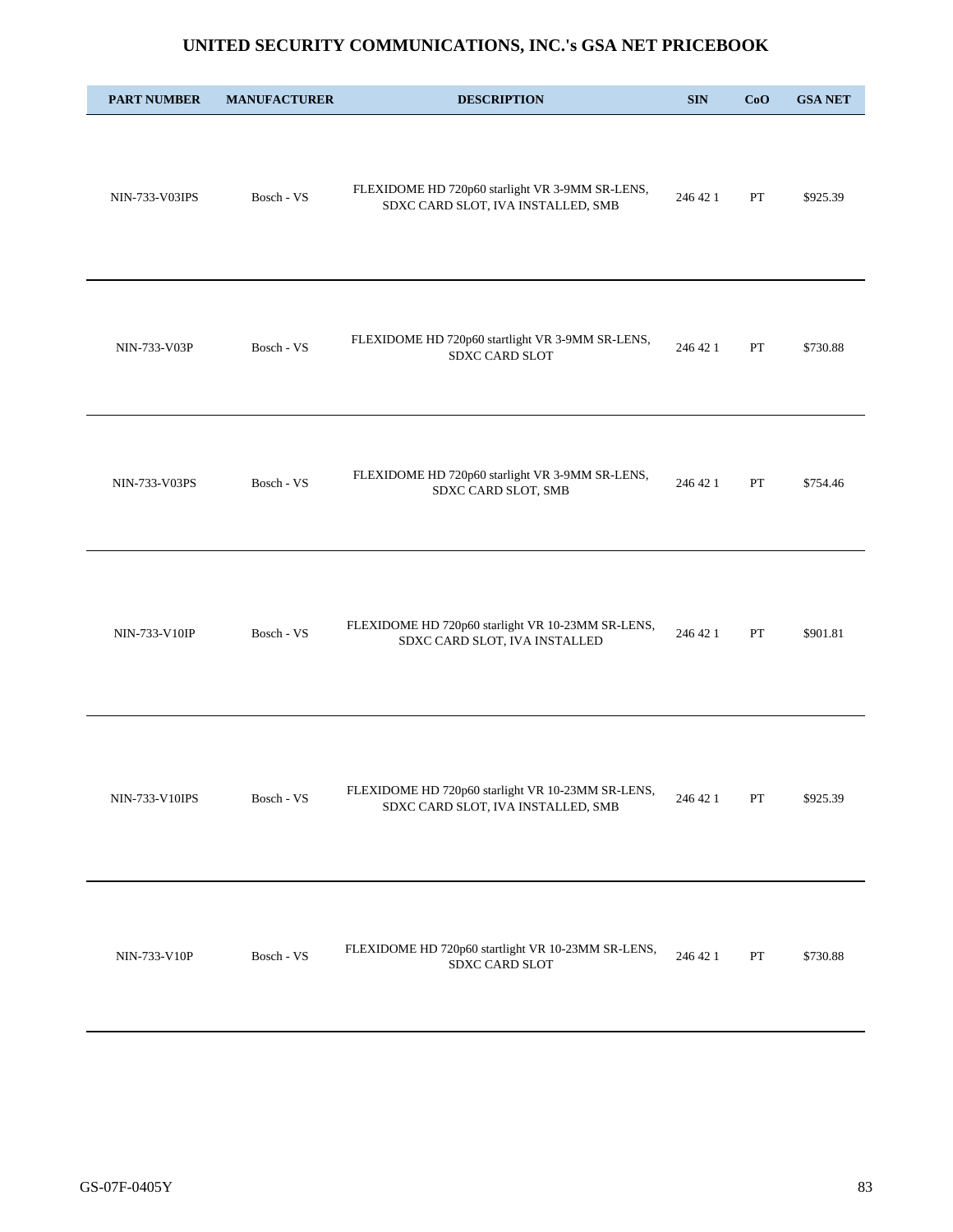| <b>PART NUMBER</b> | <b>MANUFACTURER</b> | <b>DESCRIPTION</b>                                                           | <b>SIN</b> | CoO | <b>GSA NET</b> |
|--------------------|---------------------|------------------------------------------------------------------------------|------------|-----|----------------|
| NIN-733-V10PS      | Bosch - VS          | FLEXIDOME HD 720p60 starlight VR 10-23MM SR-LENS,<br>SDXC CARD SLOT, SMB     | 246 42 1   | PT  | \$754.46       |
| NIN-832-V03IP      | Bosch - VS          | FLEXIDOME HD 1080p VR 3-9MM SR-LENS, SDXC CARD<br>SLOT, IVA INSTALLED        | 246 42 1   | PT  | \$1,066.85     |
| NIN-832-V03IPS     | Bosch - VS          | FLEXIDOME HD 1080p VR 3-9MM SR-LENS, SDXC CARD<br>SLOT, IVA INSTALLED, SMB   | 246 42 1   | PT  | \$1,090.43     |
| NIN-832-V03P       | Bosch - VS          | FLEXIDOME HD 1080p VR 3-9MM SR-LENS, SDXC CARD<br><b>SLOT</b>                | 246 42 1   | PT  | \$895.92       |
| NIN-832-V03PS      | Bosch - VS          | FLEXIDOME HD 1080p VR 3-9MM SR-LENS, SDXC CARD<br>SLOT, SMB                  | 246 42 1   | PT  | \$919.50       |
| NIN-832-V10IP      | Bosch - VS          | FLEXIDOME HD 1080p VR 10-23MM SR-LENS, SDXC<br>CARD SLOT, IVA INSTALLED      | 246 42 1   | PT  | \$1,066.85     |
| NIN-832-V10IPS     | Bosch - VS          | FLEXIDOME HD 1080p VR 10-23MM SR-LENS, SDXC<br>CARD SLOT, IVA INSTALLED, SMB | 246 42 1   | PT  | \$1,090.43     |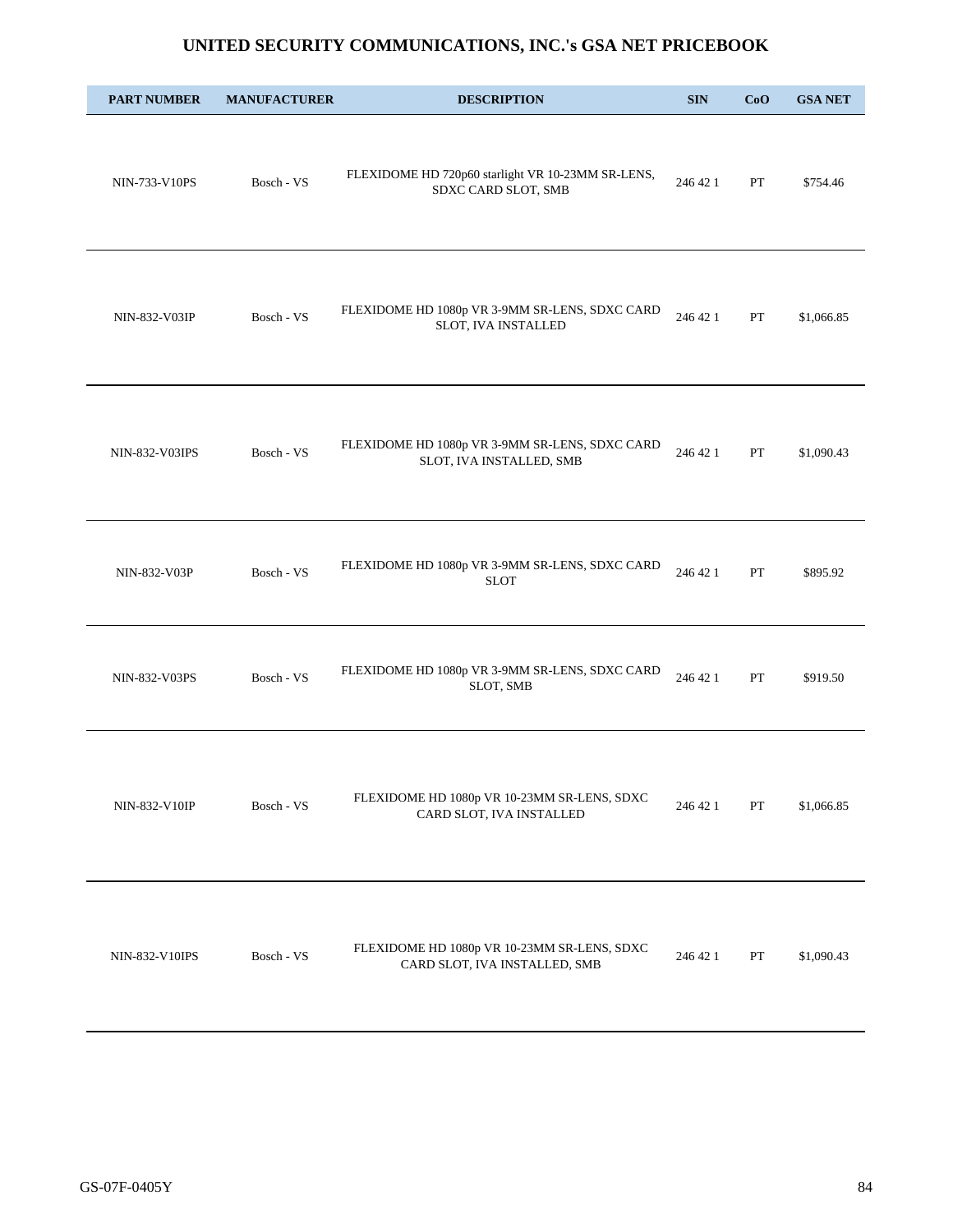| <b>PART NUMBER</b> | <b>MANUFACTURER</b> | <b>DESCRIPTION</b>                                                                 | <b>SIN</b> | CoO | <b>GSA NET</b> |
|--------------------|---------------------|------------------------------------------------------------------------------------|------------|-----|----------------|
| NIN-832-V10P       | Bosch - VS          | FLEXIDOME HD 1080p VR 10-23MM SR-LENS, SDXC<br><b>CARD SLOT</b>                    | 246 42 1   | PT  | \$895.92       |
| NIN-832-V10PS      | Bosch - VS          | FLEXIDOME HD 1080p VR 10-23MM SR-LENS, SDXC<br>CARD SLOT, SMB                      | 246 42 1   | PT  | \$919.50       |
| NIN-932-V03IP      | Bosch - VS          | FLEXIDOME HD 1080p30 HDR VR 3-9MM SR-LENS,<br>SDXC CARD SLOT, IVA INSTALLED        | 246 42 1   | PT  | \$1,155.26     |
| NIN-932-V03IPS     | Bosch - VS          | FLEXIDOME HD 1080p30 HDR VR 3-9MM SR-LENS,<br>SDXC CARD SLOT, IVA INSTALLED, SMB   | 246 42 1   | PT  | \$1,178.84     |
| NIN-932-V10IP      | Bosch - VS          | FLEXIDOME HD 1080p30 HDR VR 10-23MM SR-LENS,<br>SDXC CARD SLOT, IVA INSTALLED      | 246 42 1   | PT  | \$1,155.26     |
| NIN-932-V10IPS     | Bosch - VS          | FLEXIDOME HD 1080p30 HDR VR 10-23MM SR-LENS,<br>SDXC CARD SLOT, IVA INSTALLED, SMB | 246 42 1   | PT  | \$1,178.84     |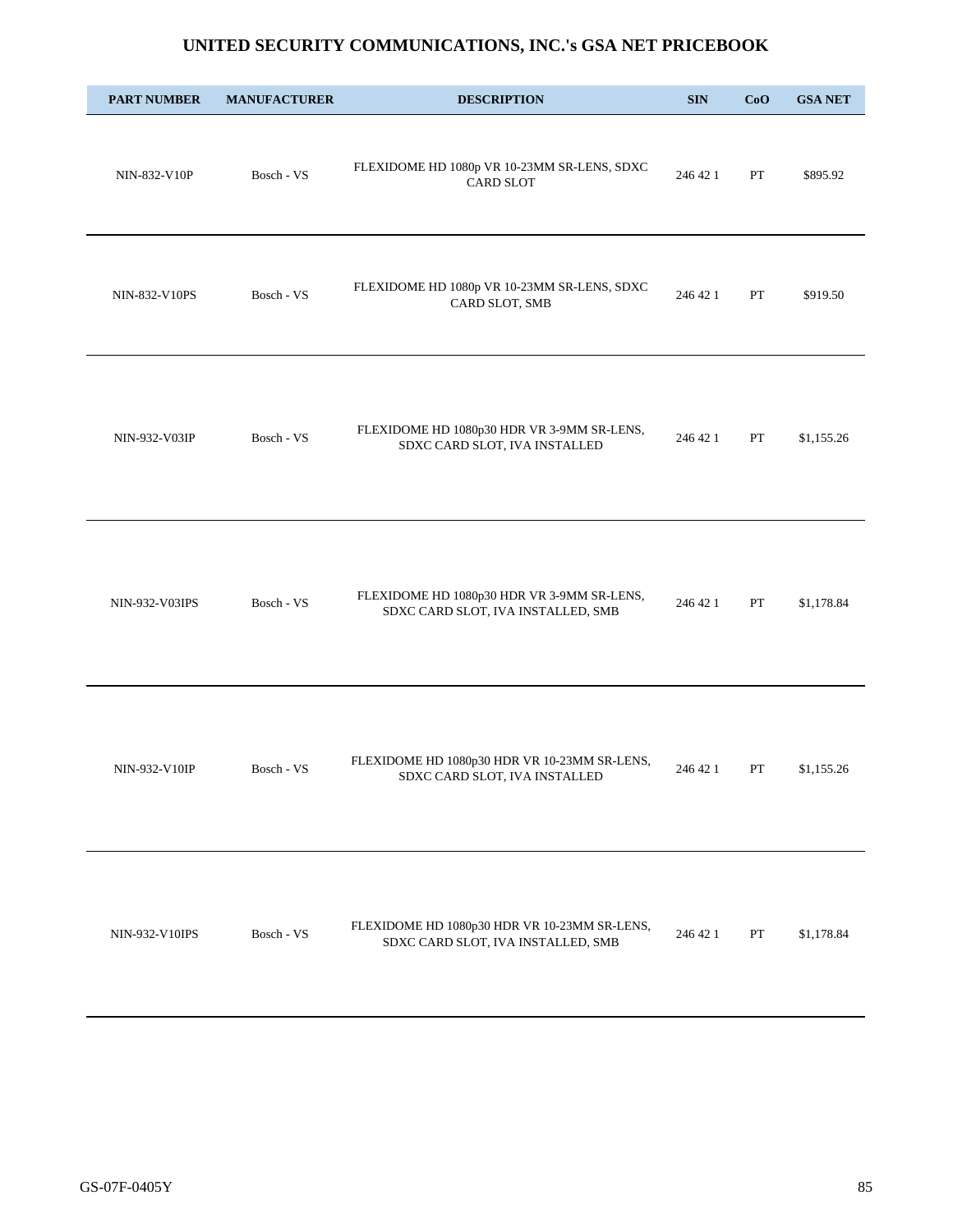| <b>PART NUMBER</b> | <b>MANUFACTURER</b> | <b>DESCRIPTION</b>                                                         | <b>SIN</b> | CoO                 | <b>GSA NET</b> |
|--------------------|---------------------|----------------------------------------------------------------------------|------------|---------------------|----------------|
| S1381              | Bosch - VS          | ADAPTER - CONVERTS 6 PIN LENS CONNECTOR (D6)<br>TO 4 PIN (EIA-J) CONNECTOR | 246 42 1   | <b>US</b>           | \$13.49        |
| S1460              | Bosch - VS          | 1-METER SERVICE/MONITOR CABLE FOR FLEXIDOME<br>VF, XT+, XF AND DN SERIES   | 246 42 1   | $\operatorname{TW}$ | \$13.49        |
| $SFP-25$           | Bosch - VS          | SFP FIBR MOD, MM, 1310/1550NM, 2KM, 1SC                                    | 246 42 1   | US                  | \$159.80       |
| SLED10-8BD         | Bosch - VS          | SuperLED BLACK DIAMOND 850nm 10 degrees Excludes<br>PSU                    | 246 42 1   | PT                  | \$1,375.31     |
| SLED10-9BD         | Bosch - VS          | SuperLED BLACK DIAMOND 940nm 10 degrees Excludes<br><b>PSU</b>             | 246 42 1   | PT                  | \$1,375.31     |
| <b>SLED120-8BD</b> | Bosch - VS          | SuperLED BLACK DIAMOND 850nm 120 degrees Excludes<br>PSU                   | 246 42 1   | PT                  | \$1,375.31     |
| SLED20-8BD         | Bosch - VS          | SuperLED BLACK DIAMOND 850nm 20 degrees Excludes<br>PSU                    | 246 42 1   | ${\cal PT}$         | \$1,375.31     |
| SLED30-8BD         | Bosch - VS          | SuperLED BLACK DIAMOND 850nm 30 degrees Excludes<br>PSU                    | 246 42 1   | PT                  | \$1,375.31     |
| SLED30-9BD         | Bosch - VS          | SuperLED BLACK DIAMOND 940nm 30 degrees Excludes<br>PSU                    | 246 42 1   | PT                  | \$1,375.31     |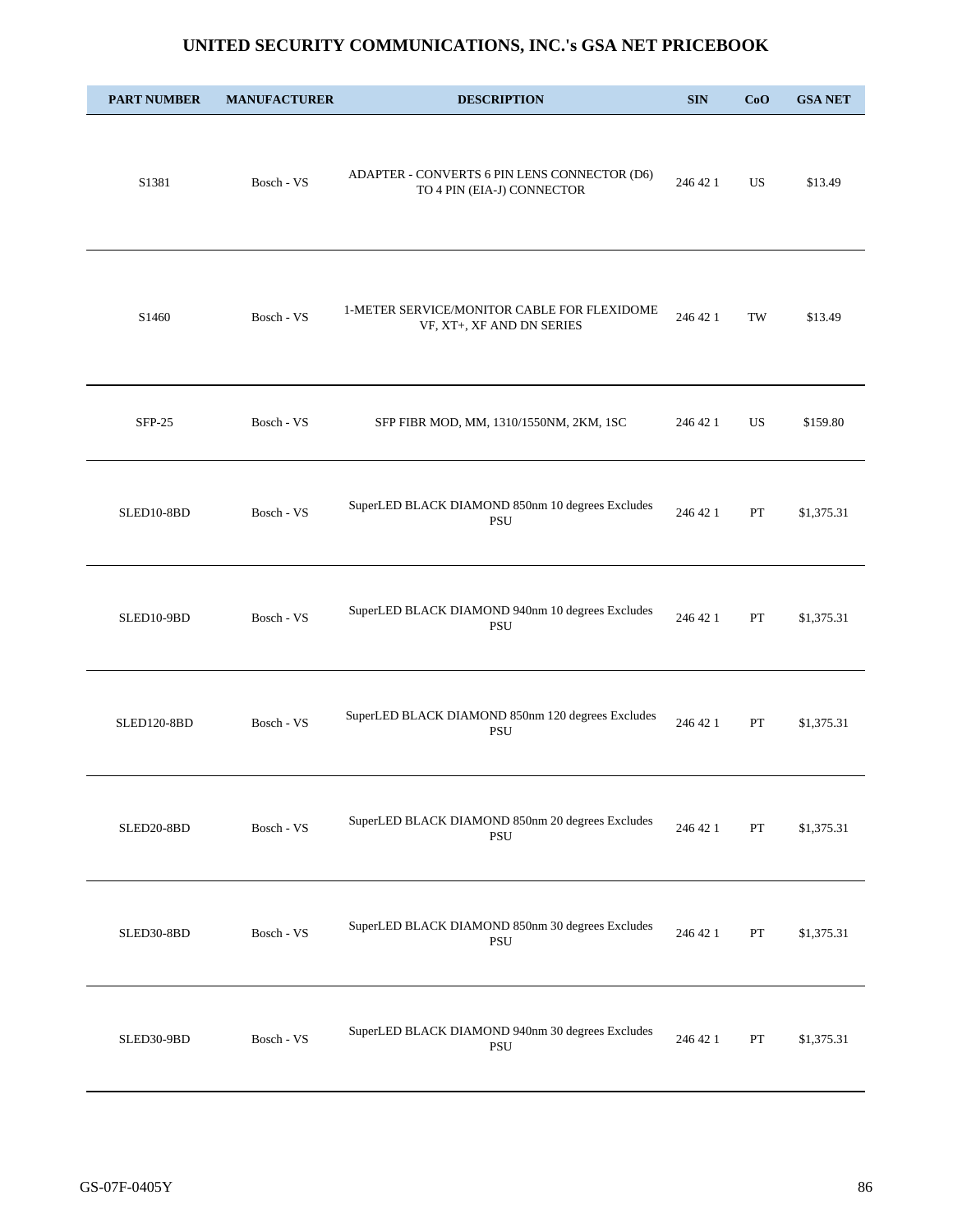| <b>PART NUMBER</b> | <b>MANUFACTURER</b> | <b>DESCRIPTION</b>                                                          | <b>SIN</b> | CoO       | <b>GSA NET</b> |
|--------------------|---------------------|-----------------------------------------------------------------------------|------------|-----------|----------------|
| SLED30-WBD         | Bosch - VS          | AEGIS SUPERLED WHITE LIGHT 30 DEGREE BEAM                                   | 246 42 1   | PT        | \$1,375.31     |
| SLED60-8BD         | Bosch - VS          | SuperLED BLACK DIAMOND 850nm 60 degrees Excludes<br>PSU                     | 246 42 1   | PT        | \$1,375.31     |
| SLED60-9BD         | Bosch - VS          | SuperLED BLACK DIAMOND 940nm 60 degrees Excludes<br><b>PSU</b>              | 246 42 1   | PT        | \$1,375.31     |
| SLED60-WBD         | Bosch - VS          | AEGIS SUPERLED WHITE LIGHT 60 DEGREE BEAM                                   | 246 42 1   | PT        | \$1,375.31     |
| SLED95-8BD         | Bosch - VS          | SuperLED BLACK DIAMOND 850nm 95 degrees Excludes<br><b>PSU</b>              | 246 42 1   | PT        | \$1,375.31     |
| ST660              | Bosch - VS          | MOUNT, LCD 32-INCH TO 60-INCH, WALL, TILT, BLACK 246 42 1                   |            | US        | \$161.89       |
| <b>TC8235GIT</b>   | Bosch - VS          | <b>GROUND LOOP ISOLATION TRANSFORMER</b>                                    | 246 42 1   | US        | \$141.66       |
| TC9311PM3T         | Bosch - VS          | INSTALLATION TOOL FOR TC9311PM3, LTC 9213 & LTC<br>9225 POLE MOUNT ADAPTERS | 246 42 1   | <b>US</b> | \$268.51       |
| UFLED10-8BD        | Bosch - VS          | AEGIS INTELLIGENT-IR™ UFLED ILLUMINATOR, 10 <sup>0</sup> ,<br>850NM         | 246 42 1   | PT        | \$766.25       |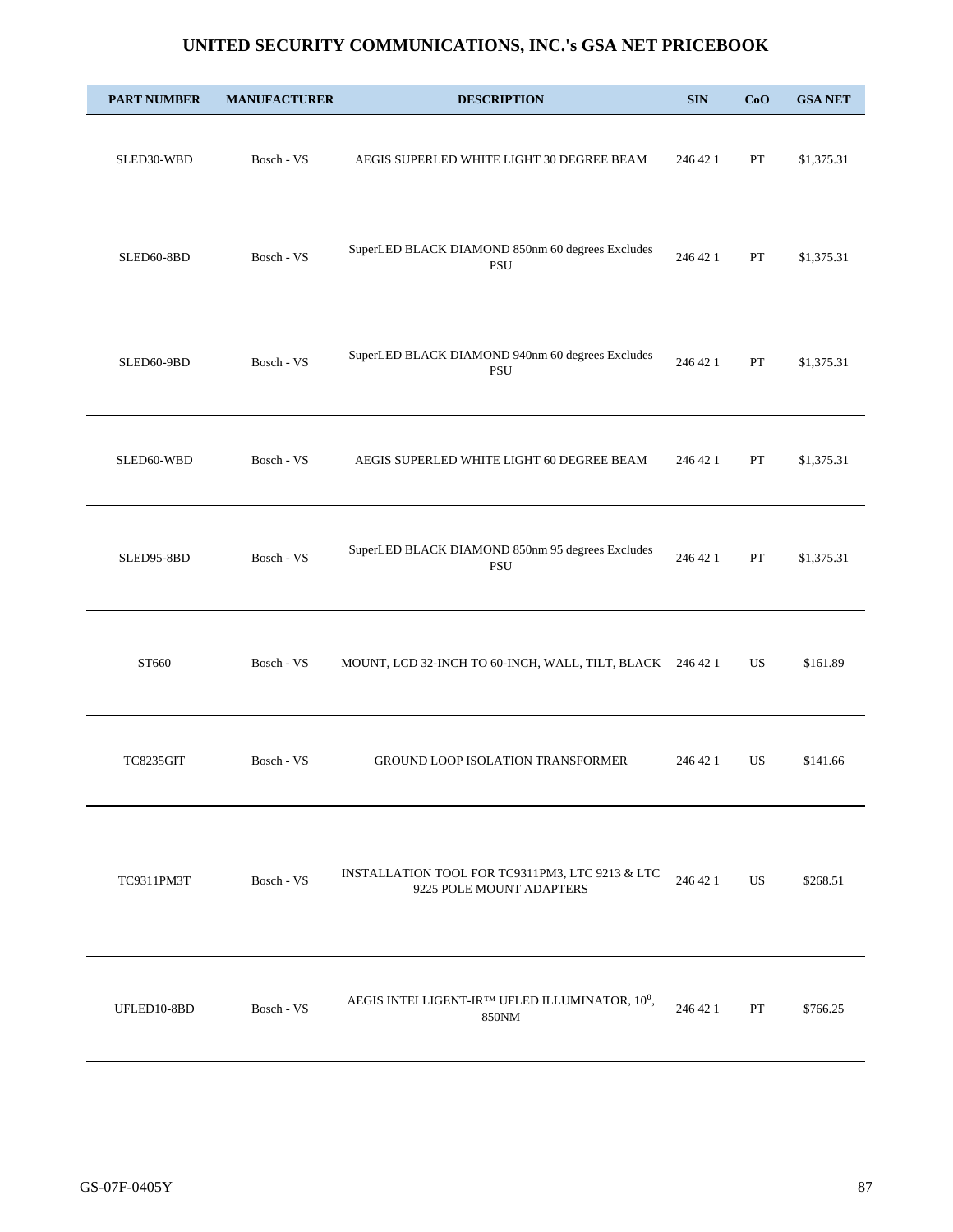| <b>PART NUMBER</b> | <b>MANUFACTURER</b> | <b>DESCRIPTION</b>                                                                | <b>SIN</b> | CoO         | <b>GSA NET</b> |
|--------------------|---------------------|-----------------------------------------------------------------------------------|------------|-------------|----------------|
| UFLED10-9BD        | Bosch - VS          | AEGIS INTELLIGENT-IRIM UFLED ILLUMINATOR, $10^0,$<br>940NM                        | 246 42 1   | PT          | \$766.25       |
| UFLED10-WBD        | Bosch - VS          | AEGIS INTELLIGENT WHITE LIGHT™ UFLED<br>ILLUMINATOR, 10 <sup>0</sup>              | 246 42 1   | PT          | \$766.25       |
| UFLED120-8BD       | Bosch - VS          | AEGIS INTELLIGENT-IR <sup>TM</sup> UFLED ILLUMINATOR, 120 <sup>0</sup> ,<br>850NM | 246 42 1   | PT          | \$766.25       |
| UFLED20-8BD        | Bosch - VS          | AEGIS INTELLIGENT-IR™ UFLED ILLUMINATOR, 20 <sup>0</sup> ,<br>850NM               | 246 42 1   | PT          | \$766.25       |
| UFLED20-9BD        | Bosch - VS          | AEGIS INTELLIGENT-IR™ UFLED ILLUMINATOR, 20 <sup>0</sup> ,<br>940NM               | 246 42 1   | PT          | \$766.25       |
| UFLED20-WBD        | Bosch - VS          | AEGIS INTELLIGENT WHITE LIGHTIM UFLED<br>ILLUMINATOR, 20 <sup>0</sup>             | 246 42 1   | PT          | \$766.25       |
| UFLED30-8BD        | Bosch - VS          | AEGIS INTELLIGENT-IRIM UFLED ILLUMINATOR, $30^0$ ,<br>850NM                       | 246 42 1   | PT          | \$766.25       |
| UFLED30-9BD        | Bosch - VS          | AEGIS INTELLIGENT-IR™ UFLED ILLUMINATOR, 30 <sup>0</sup> ,<br>940NM               | 246 42 1   | PT          | \$766.25       |
| UFLED30-WBD        | Bosch - VS          | AEGIS INTELLIGENT WHITE LIGHTIM UFLED<br>ILLUMINATOR, 30 <sup>0</sup>             | 246 42 1   | ${\cal PT}$ | \$766.25       |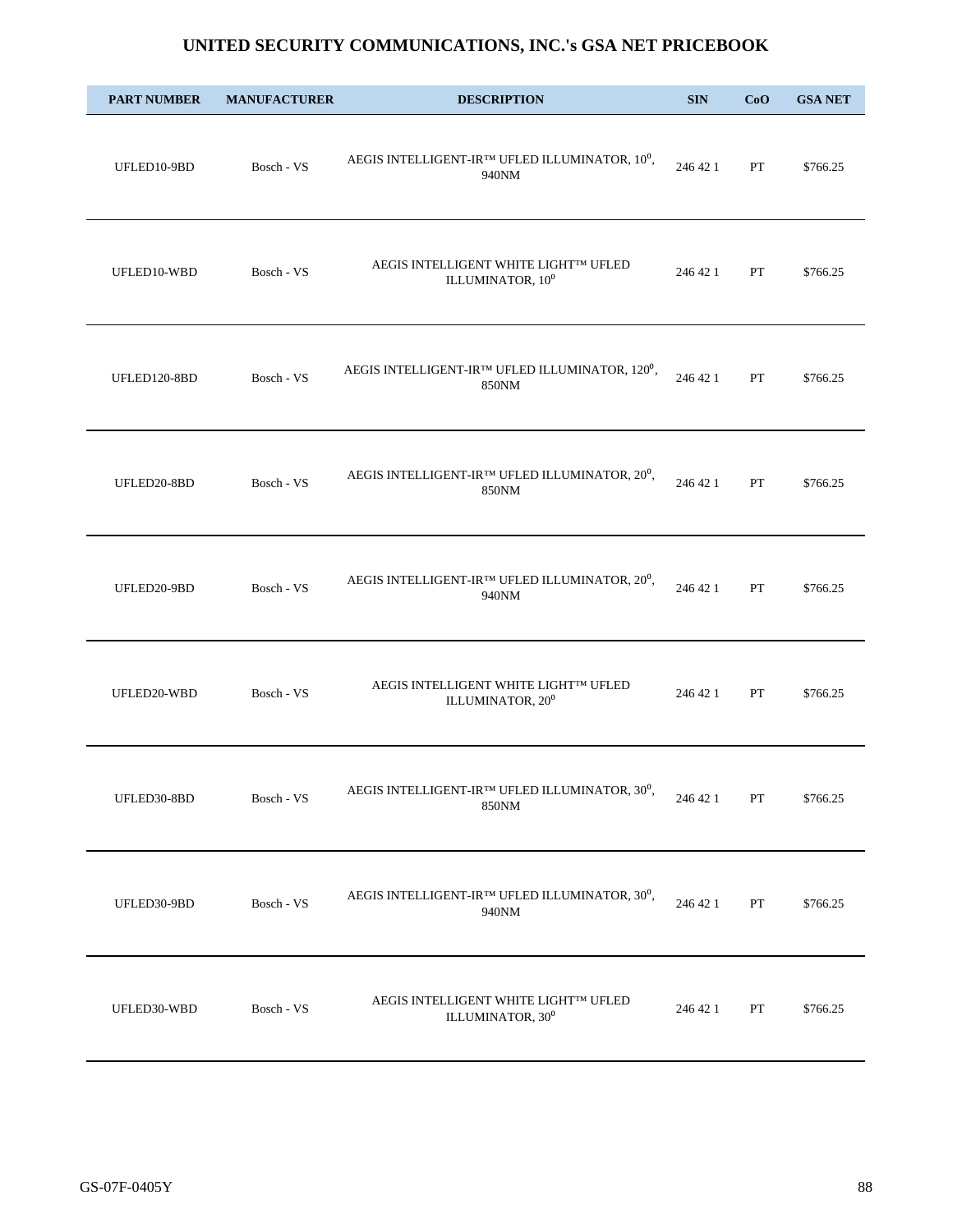| <b>PART NUMBER</b> | <b>MANUFACTURER</b> | <b>DESCRIPTION</b>                                                                  | <b>SIN</b> | CoO | <b>GSA NET</b> |
|--------------------|---------------------|-------------------------------------------------------------------------------------|------------|-----|----------------|
| UFLED60-8BD        | Bosch - VS          | AEGIS INTELLIGENT-IR™ UFLED ILLUMINATOR, 60 <sup>0</sup> ,<br>850NM                 | 246 42 1   | PT  | \$766.25       |
| UFLED60-9BD        | Bosch - VS          | AEGIS INTELLIGENT-IR™ UFLED ILLUMINATOR, 60 <sup>0</sup> ,<br>940NM                 | 246 42 1   | PT  | \$766.25       |
| UFLED60-WBD        | Bosch - VS          | AEGIS INTELLIGENT WHITE LIGHT™ UFLED<br>ILLUMINATOR, 60 <sup>0</sup>                | 246 42 1   | PT  | \$766.25       |
| UFLED95-8BD        | Bosch - VS          | AEGIS INTELLIGENT-IRTM UFLED ILLUMINATOR, $95^0,$<br>850NM                          | 246 42 1   | PT  | \$766.25       |
| UFLED95-9BD        | Bosch - VS          | AEGIS INTELLIGENT-IR™ UFLED ILLUMINATOR, 95 <sup>0</sup> ,<br>940NM                 | 246 42 1   | PT  | \$766.25       |
| UFLED95-WBD        | Bosch - VS          | AEGIS INTELLIGENT WHITE LIGHTIM UFLED<br>ILLUMINATOR, 95 <sup>0</sup>               | 246 42 1   | PT  | \$766.25       |
| UFLED-CI-5M        | Bosch - VS          | 5M (16.4FT) REMOTE TELEMETRY OR DAY-NIGHT<br><b>SWITCHING CABLE FOR AEGIS UFLED</b> | 246 42 1   | GB  | \$31.70        |
| UFLED-CL-1M        | Bosch - VS          | 1M (3.3FT) TELEMETRY LINK CABLE FOR AEGIS UFLED 246 42 1                            |            | GB  | \$31.70        |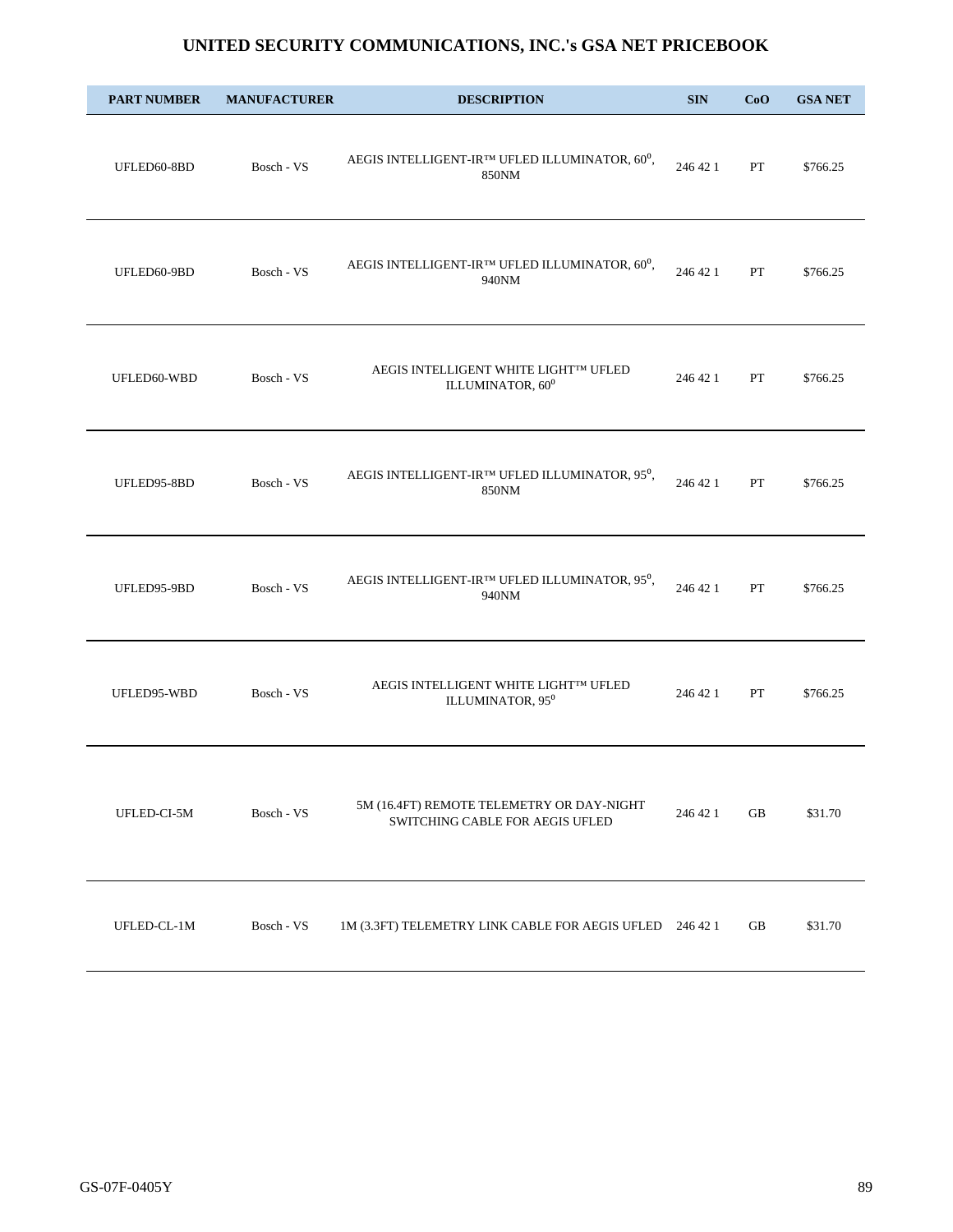| <b>PART NUMBER</b> | <b>MANUFACTURER</b> | <b>DESCRIPTION</b>                                                                                                 | <b>SIN</b> | CoO | <b>GSA NET</b> |
|--------------------|---------------------|--------------------------------------------------------------------------------------------------------------------|------------|-----|----------------|
| UML-151-90         | Bosch - VS          | 15-INCH COLOR LCD MONITOR, 3D IMAGE, 500 TVL,<br>1024 X 768 RESOLUTION, VGA, CVBS, AUDIO,<br>120/230VAC, 50/60 HZ  | 246 42 1   | KR  | \$496.42       |
| UML-171-90         | Bosch - VS          | 17-INCH COLOR LCD MONITOR, 3D IMAGE, 500 TVL,<br>1280 x 1024 RESOLUTION, VGA, CVBS, AUDIO,<br>120/230VAC, 50/60 HZ | 246 42 1   | KR  | \$601.21       |
| UML-172-90         | Bosch - VS          | 17-INCH COLOR LCD MONITOR, 1280 X 1024<br>RESOLUTION, VGA, DVI, HDMI, CVBS, AUDIO,<br>120/230VAC, 50/60 HZ         | 246 42 1   | KR  | \$797.68       |
| UML-191-90         | Bosch - VS          | 19-INCH COLOR LCD MONITOR, 3D IMAGE, 500 TVL,<br>1280 X 1024 RESOLUTION, VGA, CVBS, AUDIO,<br>120/230VAC, 50/60 HZ | 246 42 1   | KR  | \$732.19       |
| UML-192-90         | Bosch - VS          | 19-INCH COLOR LCD MONITOR, 1280 X 1024<br>RESOLUTION, VGA, DVI, HDMI, CVBS, AUDIO,<br>120/230VAC, 50/60 HZ         | 246 42 1   | KR  | \$967.96       |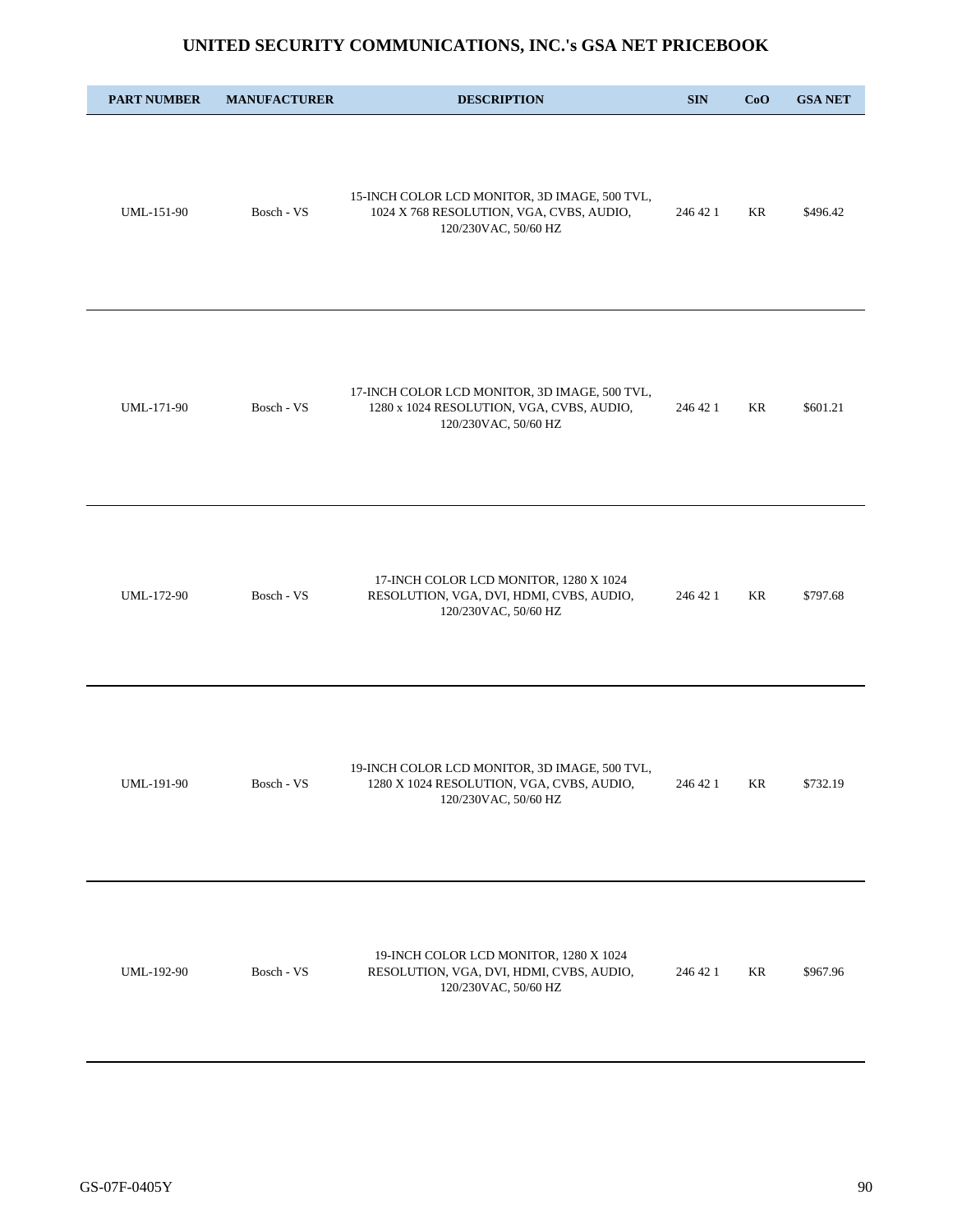| <b>PART NUMBER</b> | <b>MANUFACTURER</b> | <b>DESCRIPTION</b>                                                                                                                                          | <b>SIN</b> | CoO | <b>GSA NET</b> |
|--------------------|---------------------|-------------------------------------------------------------------------------------------------------------------------------------------------------------|------------|-----|----------------|
| <b>UML-19P-90</b>  | Bosch - VS          | 19-INCH COLOR LCD MONITOR, 1280 X 1024<br>RESOLUTION, VGA, DVI, AUDIO, 120/230VAC, 50/60 HZ                                                                 | 246 42 1   | KR  | \$340.55       |
| UML-273-90         | Bosch - VS          | 27-INCH FULL HD COLOR LED MONITOR, 1920 x 1080<br>RESOLUTION, VGA, DVI, HDMI, CVBS, AUDIO,<br>120/230VAC, 50/60 HZ, STAND SOLD SEPARATE                     | 246 42 1   | TW  | \$1,190.63     |
| UML-323-90         | Bosch - VS          | 32-INCH FULL HD COLOR LED MONITOR, 1920 x 1080<br>RESOLUTION, VGA, DVI, HDMI, CVBS, AUDIO,<br>120/230VAC, 50/60 HZ, STAND SOLD SEPARATE                     | 246 42 1   | TW  | \$1,465.69     |
| UML-423-90         | Bosch - VS          | 42-INCH FULL HD COLOR LED MONITOR, 1920 x 1080<br>RESOLUTION, VGA, DVI, HDMI, CVBS, AUDIO,<br>120/230VAC, 50/60 HZ, 50/60 HZ, STAND SOLD<br><b>SEPARATE</b> | 246 42 1   | TW  | \$2,225.39     |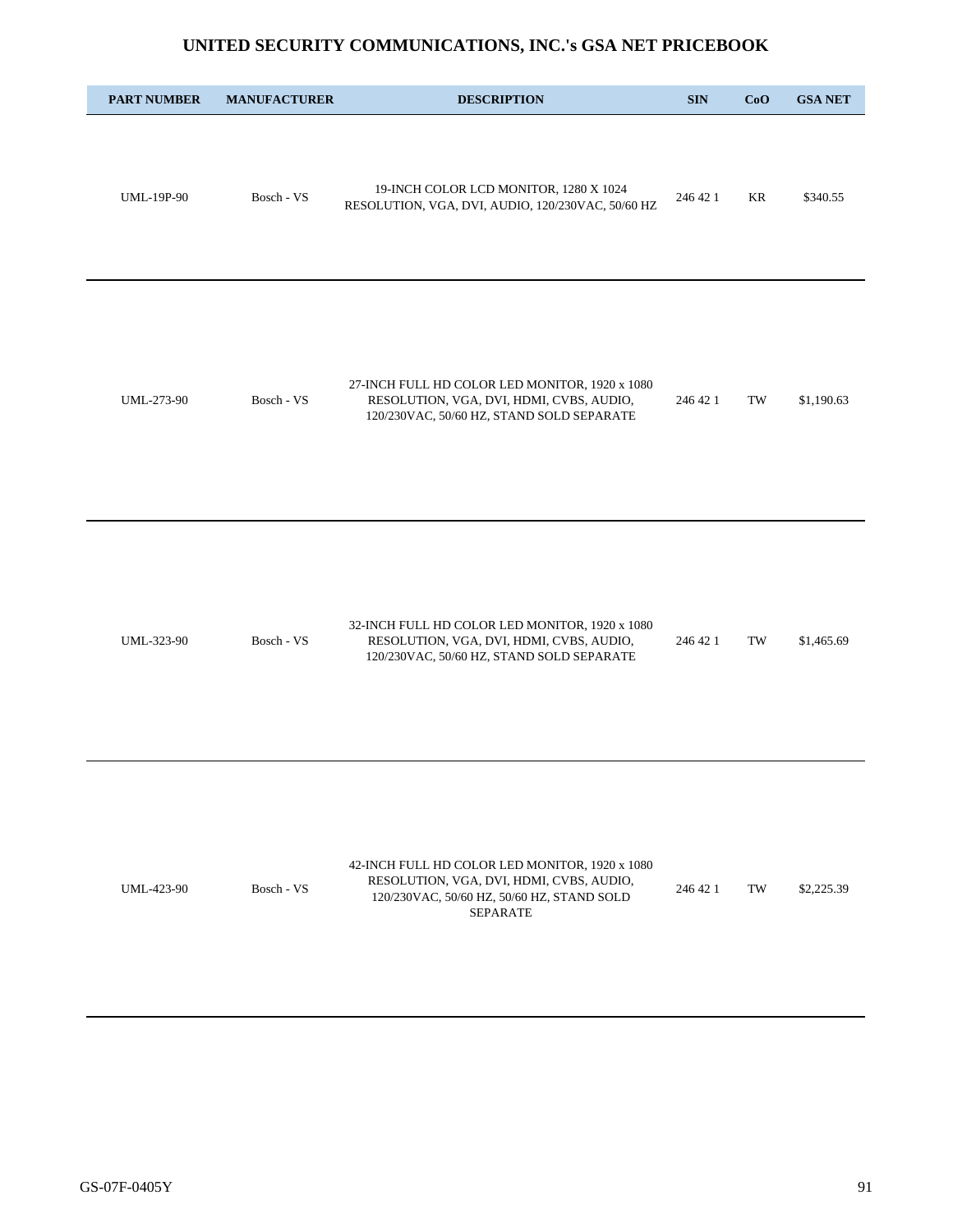| <b>PART NUMBER</b> | <b>MANUFACTURER</b> | <b>DESCRIPTION</b>                                                                                                                                          | <b>SIN</b> | CoO | <b>GSA NET</b> |
|--------------------|---------------------|-------------------------------------------------------------------------------------------------------------------------------------------------------------|------------|-----|----------------|
| UML-463-90         | Bosch - VS          | 46-INCH FULL HD COLOR SLIM LED MONITOR, 1920 x<br>1080 RESOLUTION, HDMI, DVI, VGA, S-VIDEO INPUTS                                                           | 246 42 1   | TW  | \$5,384.69     |
| UML-553-90         | Bosch - VS          | 55-INCH FULL HD COLOR LED MONITOR, 1920 x 1080<br>RESOLUTION, VGA, DVI, HDMI, CVBS, AUDIO,<br>120/230VAC, 50/60 HZ, 50/60 HZ, STAND SOLD<br><b>SEPARATE</b> | 246 42 1   | TW  | \$3,404.23     |
| UMM-LED32-SD       | Bosch - VS          | TABLE STAND FOR UML-323 32" LED MONITOR, BLACK 246 42 1                                                                                                     |            | TW  | \$93.00        |
| UMM-LED42-SD       | Bosch - VS          | TABLE STAND FOR UML-553 AND 423 LED MONITOR                                                                                                                 | 246 42 1   | TW  | \$107.41       |
| UMM-LED46-SD       | Bosch - VS          | TABLE STAND FOR UML-463, 553 AND 423 MONITOR                                                                                                                | 246 42 1   | TW  | \$123.12       |
| UMM-LW-20B         | Bosch - VS          | MONITOR MOUNT, WALL, FIXED, FOR LCD MONITORS<br>20" AND SMALLER, EXCEPT MON150CL                                                                            | 246 42 1   | TW  | \$60.71        |
| UMM-LW-30B         | Bosch - VS          | MONITOR MOUNT, WALL, TILT/SWIVEL, FOR LCD<br>MONITORS 20" AND SMALLER, EXCEPT MON150CL                                                                      | 246 42 1   | TW  | \$101.18       |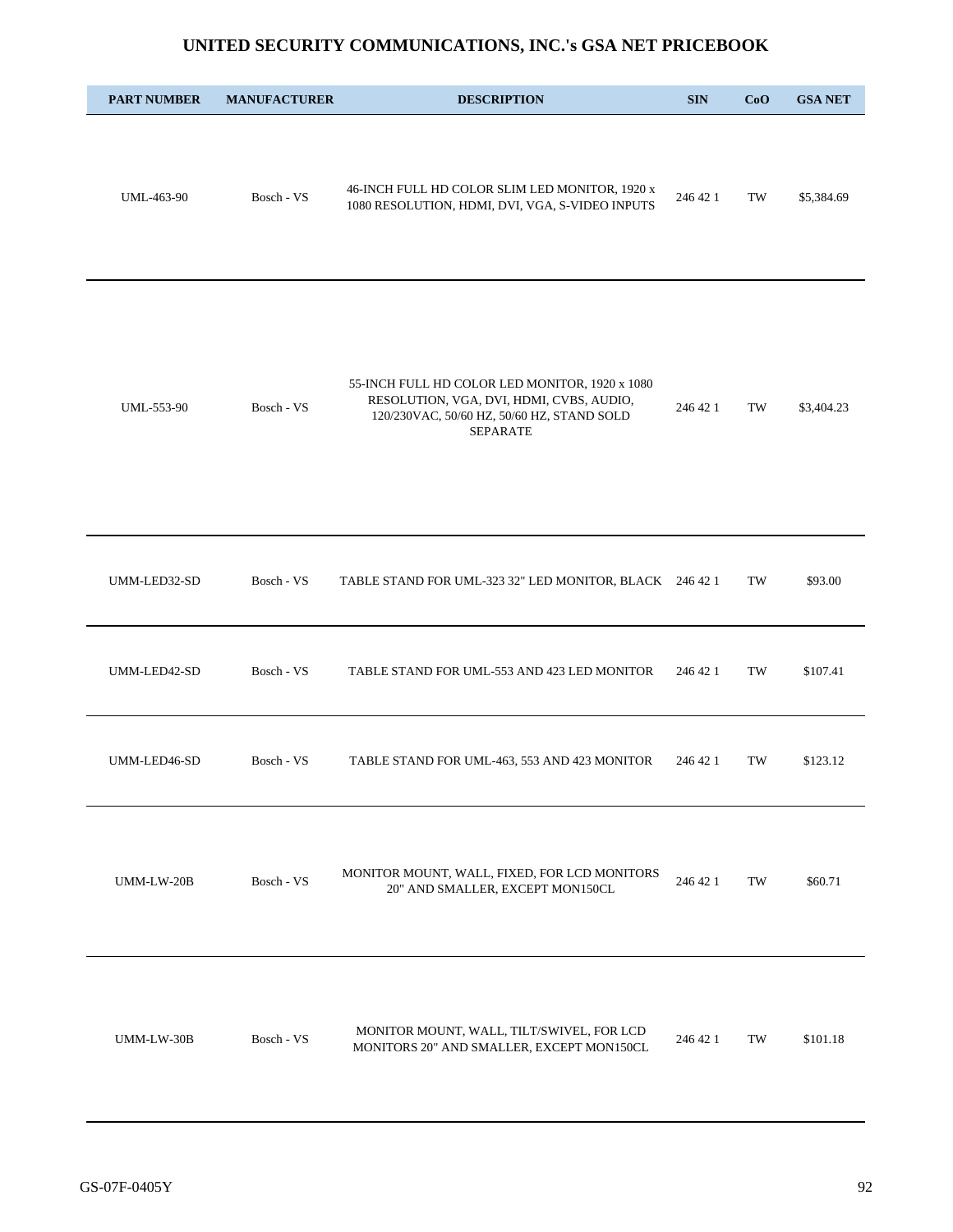| <b>PART NUMBER</b> | <b>MANUFACTURER</b> | <b>DESCRIPTION</b>                                                                                                                            | <b>SIN</b> | CoO      | <b>GSA NET</b> |
|--------------------|---------------------|-----------------------------------------------------------------------------------------------------------------------------------------------|------------|----------|----------------|
| UMM-WMT-32         | Bosch - VS          | TILT WALL MOUNT FOR UML-323 32" LED MONITOR,<br><b>BLACK</b>                                                                                  | 246 42 1   | KR       | \$111.34       |
| <b>UNIPF</b>       | Bosch - VS          | REPLACEMENT BULB KIT UF500                                                                                                                    | 246 42 1   | GB       | \$100.42       |
| UPH-C498N-L8585    | Bosch - VS          | CAMERA/LENS SLED ASSEMBLY FOR HSPS INCLUDES<br>LTC 0498 DINION 2X 1/3-INCH NTSC D/N CAMERA AND<br>LTC 3783/51 8.5-85MM IR CORRECTED ZOOM LENS | 246 42 1   | JP       | \$2,994.26     |
| UPH-C498N-L86154   | Bosch - VS          | CAMERA/LENS ASSEMBLY FOR HSPS INCLUDES LTC<br>0498 DINION 2X 1/3" 540 TVL D/N CAMERA AND 8.6-<br>154mm IR CORRECTED ZOOM LENS, NTSC           | 246 42 1   | JP       | \$3,387.20     |
| UPH-C630N-L8585    | Bosch - VS          | CAMERA/LENS SLED ASSEMBLY FOR HSPS INCLUDES<br>LTC 0630 DINION 2X 1/2-INCH NTSC D/N CAMERA AND<br>LTC 3783/51 8.5-85MM IR CORRECTED ZOOM LENS | 246 42 1   | $\rm JP$ | \$3,118.69     |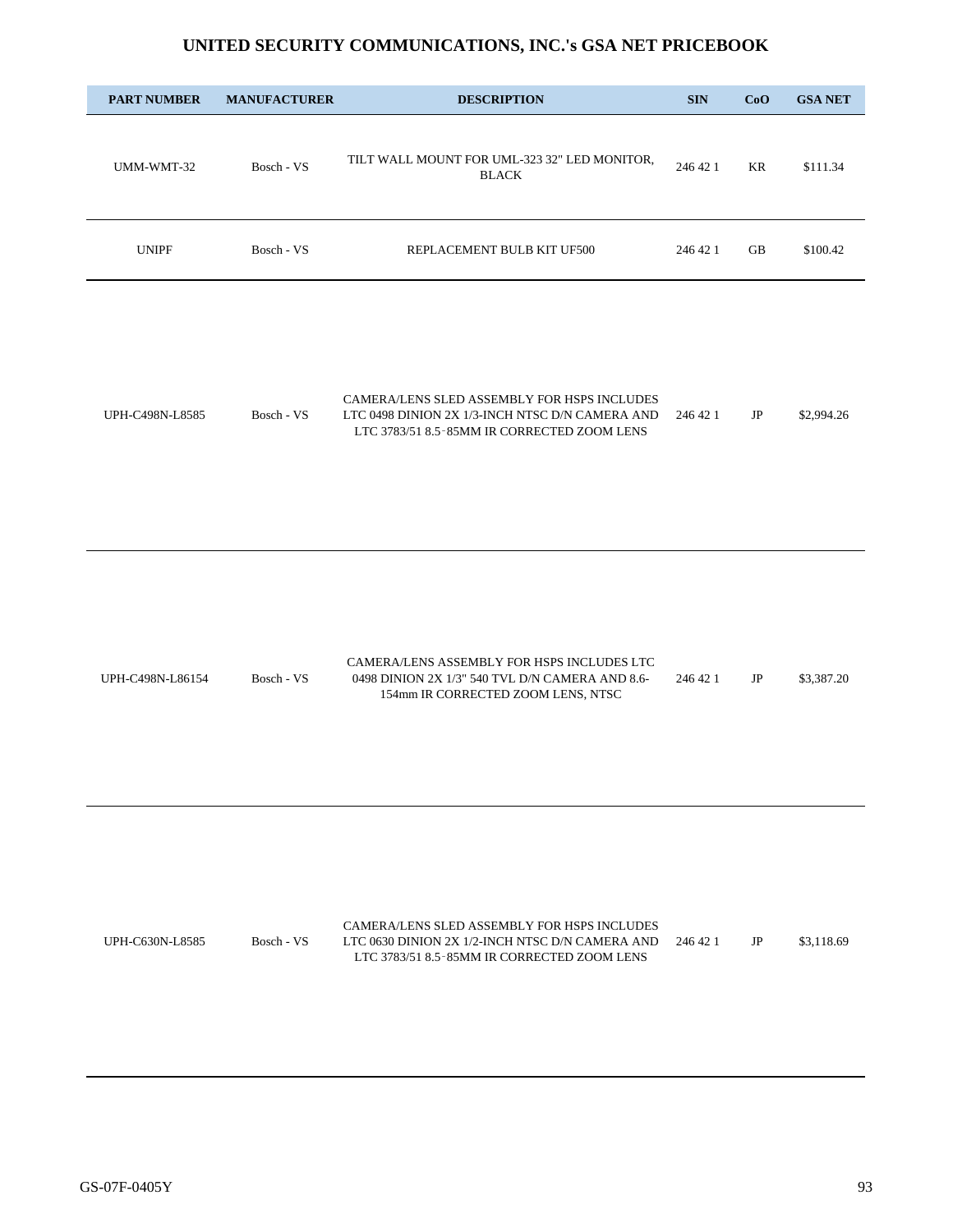| <b>PART NUMBER</b> | <b>MANUFACTURER</b> | <b>DESCRIPTION</b>                                                                                                                  | <b>SIN</b> | CoO | <b>GSA NET</b> |
|--------------------|---------------------|-------------------------------------------------------------------------------------------------------------------------------------|------------|-----|----------------|
| UPH-C630N-L86154   | Bosch - VS          | CAMERA/LENS ASSEMBLY FOR HSPS INCLUDES LTC<br>0630 DINION 2X 1/2" 540 TVL D/N CAMERA AND 8.6-<br>154mm IR CORRECTED ZOOM LENS, NTSC | 246 42 1   | JP  | \$3,511.64     |
| <b>UPH-HD-230</b>  | Bosch - VS          | HSPS INTEGRATED POSITIONING SYSTEM BASE WITH<br>EMPTY HOUSING FOR DINION CAMERA/LENS<br>ASSEMBLY NO WIPER, 230VAC                   | 246 42 1   | IT  | \$2,554.16     |
| UPH-HWD-120        | Bosch - VS          | HSPS INTEGRATED POSITIONING SYSTEM BASE WITH<br>EMPTY HOUSING FOR DINION CAMERA/LENS<br>ASSEMBLY INCLUDES WIPER, 120VAC             | 246 42 1   | IT  | \$2,809.57     |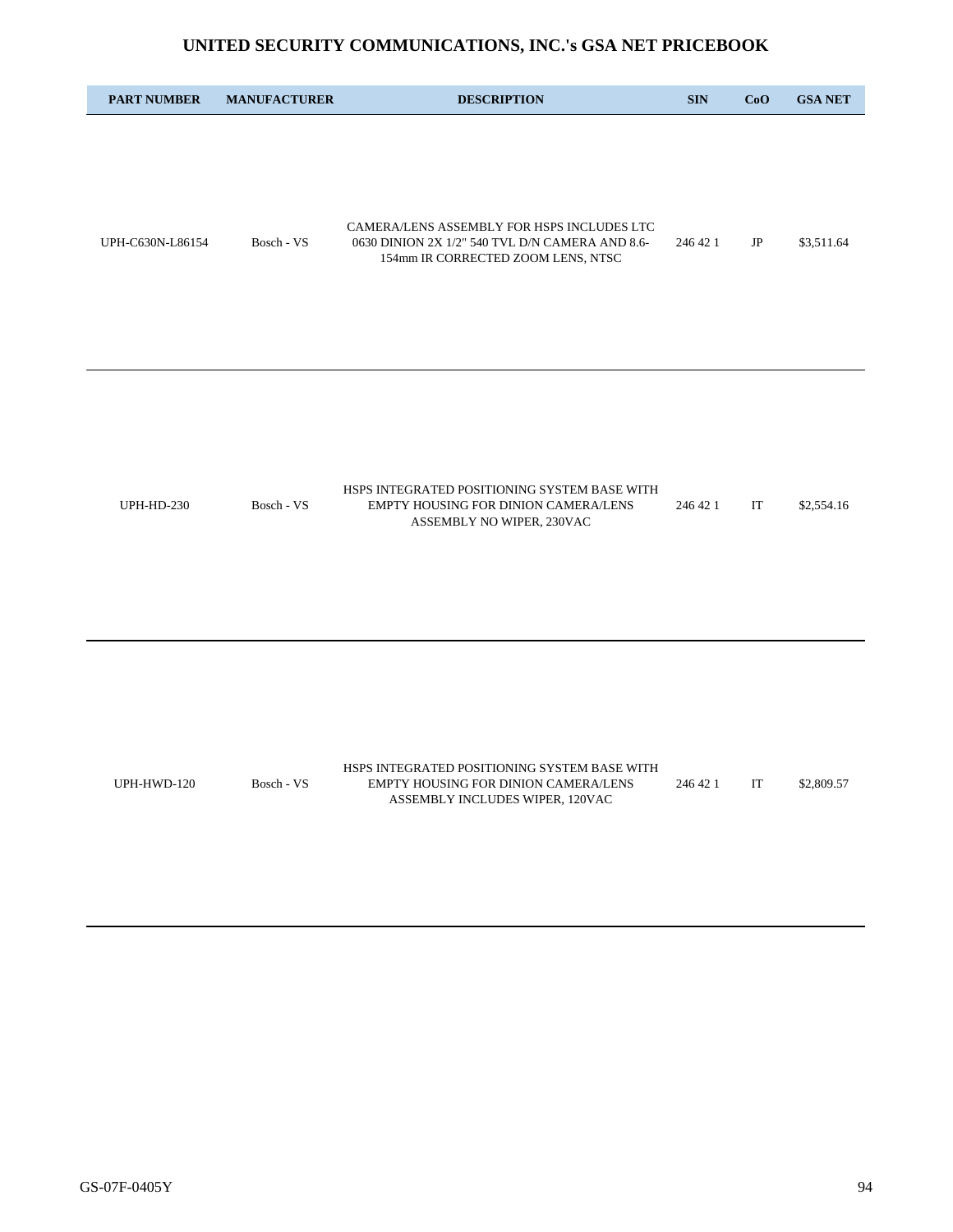| <b>PART NUMBER</b> | <b>MANUFACTURER</b> | <b>DESCRIPTION</b>                                                                                                                                               | <b>SIN</b> | CoO      | <b>GSA NET</b> |
|--------------------|---------------------|------------------------------------------------------------------------------------------------------------------------------------------------------------------|------------|----------|----------------|
| UPH-HWD-24         | Bosch - VS          | HSPS INTEGRATED POSITIONING SYSTEM BASE WITH<br>EMPTY HOUSING FOR DINION CAMERA/LENS<br>ASSEMBLY INCLUDES WIPER, 24VAC (NO<br>TRANSFORMER)                       | 246 42 1   | IT       | \$2,737.53     |
| UPH-HWDIR-24       | Bosch - VS          | HSPS INTEGRATED POSITIONING SYSTEM BASE WITH<br>EMPTY HOUSING FOR DINION CAMERA/LENS<br>ASSEMBLY INCLUDES IR BRACKET/WIRING AND<br>WIPER, 24VAC (NO TRANSFORMER) | 246 42 1   | IT       | \$3,431.74     |
| VCN-9095-F121      | Bosch - VS          | IR CORNER CAMERA, 2.0MM, 960H, NTSC, 12VDC/24VAC 246 42 1                                                                                                        |            | PT       | \$1,004.20     |
| VDA-445DMY-S       | Bosch - VS          | FLEXIDOME DUMMY CAMERA, INDOOR, SURFACE<br><b>MOUNTED</b>                                                                                                        | 246 42 1   | $\rm JP$ | \$47.22        |
| VDA-445SMB         | Bosch - VS          | SURFACE MOUNT BOX FOR FLEXIDOME VF SERIES                                                                                                                        | 246 42 1   | PT       | \$13.49        |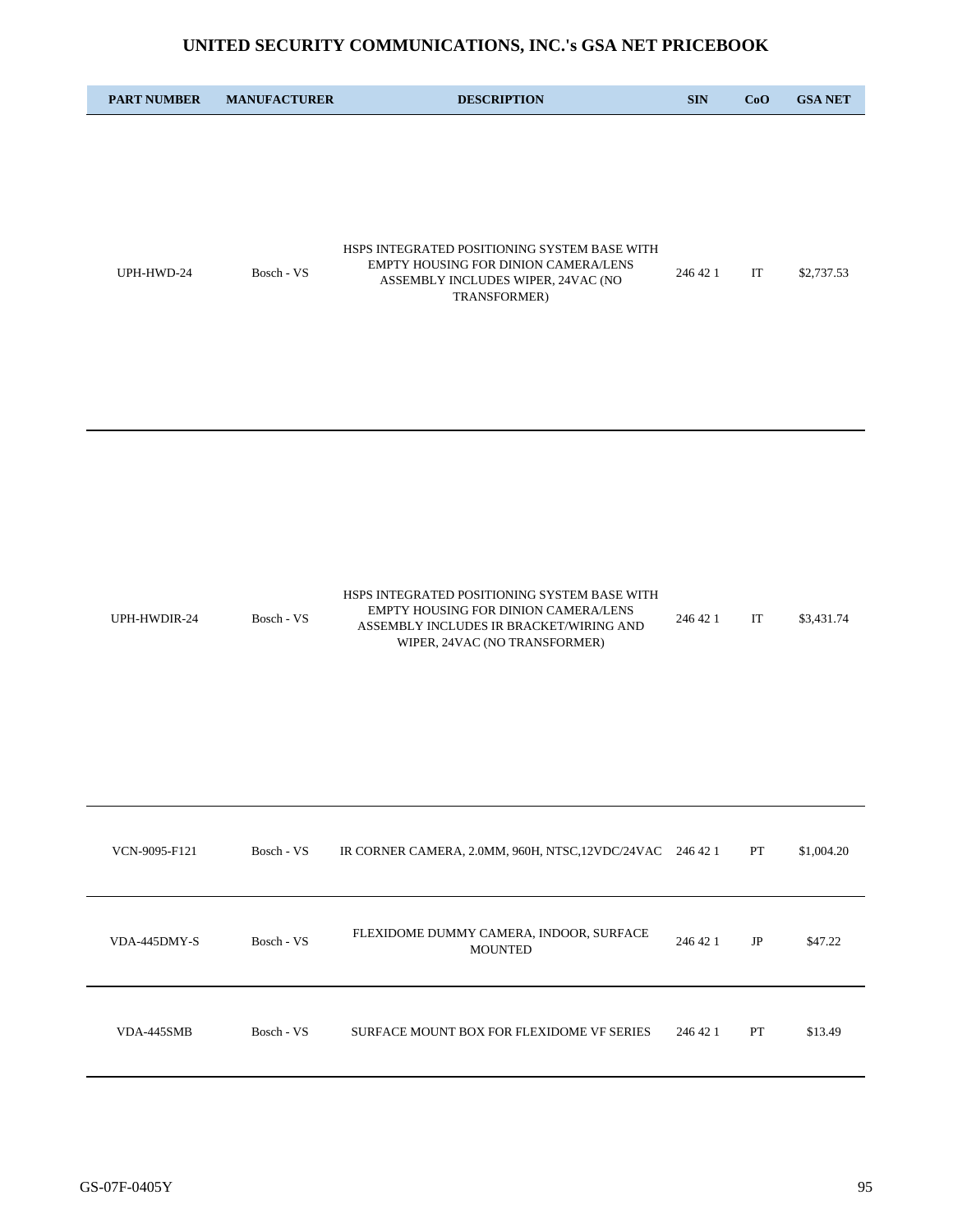| <b>PART NUMBER</b> | <b>MANUFACTURER</b> | <b>DESCRIPTION</b>                                                                                     | <b>SIN</b> | CoO | <b>GSA NET</b> |
|--------------------|---------------------|--------------------------------------------------------------------------------------------------------|------------|-----|----------------|
| VDA-455CBL         | Bosch - VS          | CLEAR DOME, FOR FLEXIDOME SERIES                                                                       | 246 42 1   | CZ  | \$23.58        |
| VDA-455SMB         | Bosch - VS          | SURFACE MOUNT BOX FOR FLEXIDOME XT+, XF AND<br><b>DN SERIES</b>                                        | 246 42 1   | PT  | \$26.98        |
| VDA-455SMB-IP      | Bosch - VS          | SURFACE MOUNT BOX FOR FLEXIDOME-IP MODELS                                                              | 246 42 1   | PT  | \$26.98        |
| VDA-455TBL         | Bosch - VS          | TINTED DOME, FOR FLEXIDOME SERIES                                                                      | 246 42 1   | CZ  | \$23.58        |
| VDC-445V03-20S     | Bosch - VS          | CAMERA FLEXIDOME-VF, COLOR NTSC, 540TVL,<br>12VDC/24VAC 60HZ, W/2.6-6MM F1.4 VARIFOCAL,<br>WHITE, SMB  | 246 42 1   | PT  | \$223.61       |
| VDC-445V09-20S     | Bosch - VS          | CAMERA FLEXIDOME-VF, COLOR NTSC, 540TVL,<br>12VDC/24VAC 60HZ, 9-22MM F1.4 VF LENS, WHITE, SMB          | 246 42 1   | PT  | \$234.92       |
| VDC-455V03-20S     | Bosch - VS          | CAMERA FLEXIDOME-XT+, COLOR NTSC, 540TVL,<br>12VDC/24VAC 60HZ, W/2.6-6MM F1.4 VARIFOCAL,<br>WHITE, SMB | 246 42 1   | PT  | \$269.48       |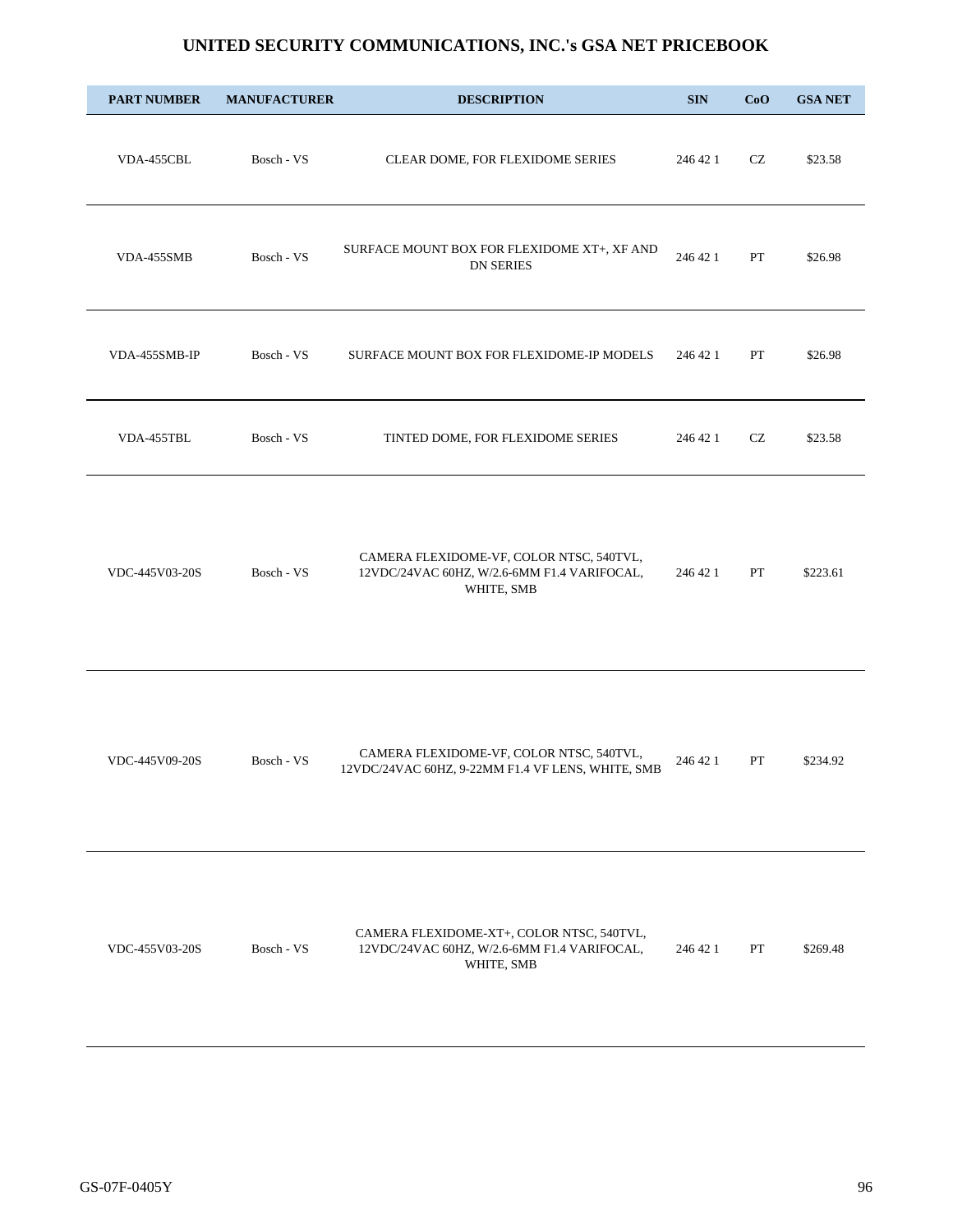| <b>PART NUMBER</b> | <b>MANUFACTURER</b> | <b>DESCRIPTION</b>                                                                                       | <b>SIN</b> | CoO | <b>GSA NET</b> |
|--------------------|---------------------|----------------------------------------------------------------------------------------------------------|------------|-----|----------------|
| VDC-455V09-20      | Bosch - VS          | CAMERA FLEXIDOME-XT+,COLOR NTSC, 540TVL,<br>12VDC/24VAC 60HZ, 9-22MM F1.4 VF LENS, WHITE                 | 246 42 1   | PT  | \$269.43       |
| VDC-455V09-20S     | Bosch - VS          | CAMERA FLEXIDOME-XT+, COLOR NTSC, 540TVL,<br>12VDC/24VAC 60HZ, 9-22MM F1.4 VF LENS, WHITE, SMB           | 246 42 1   | PT  | \$280.56       |
| VDC-480V03-20S     | Bosch - VS          | CAMERA FLEXIDOME-XF, COLOR NTSC, 540TVL,<br>12VDC/24VAC 60HZ, 3-9.5MM F1.4 VF LENS, WHITE,<br><b>SMB</b> | 246 42 1   | PT  | \$399.50       |
| VDC-480V09-20S     | Bosch - VS          | CAMERA FLEXIDOME-XF, COLOR NTSC, 540TVL,<br>12VDC/24VAC 60HZ, 9-22MM F1.4 VF LENS, WHITE, SMB            | 246 42 1   | PT  | \$399.50       |
| VDC-485V03-20      | Bosch - VS          | CAMERA FLEXIDOME-XF, COLOR NTSC, 540TVL,<br>12VDC/24VAC 60HZ, W/3-9.5MM F1.0 VARIFOCAL,<br><b>WHITE</b>  | 246 42 1   | PT  | \$451.95       |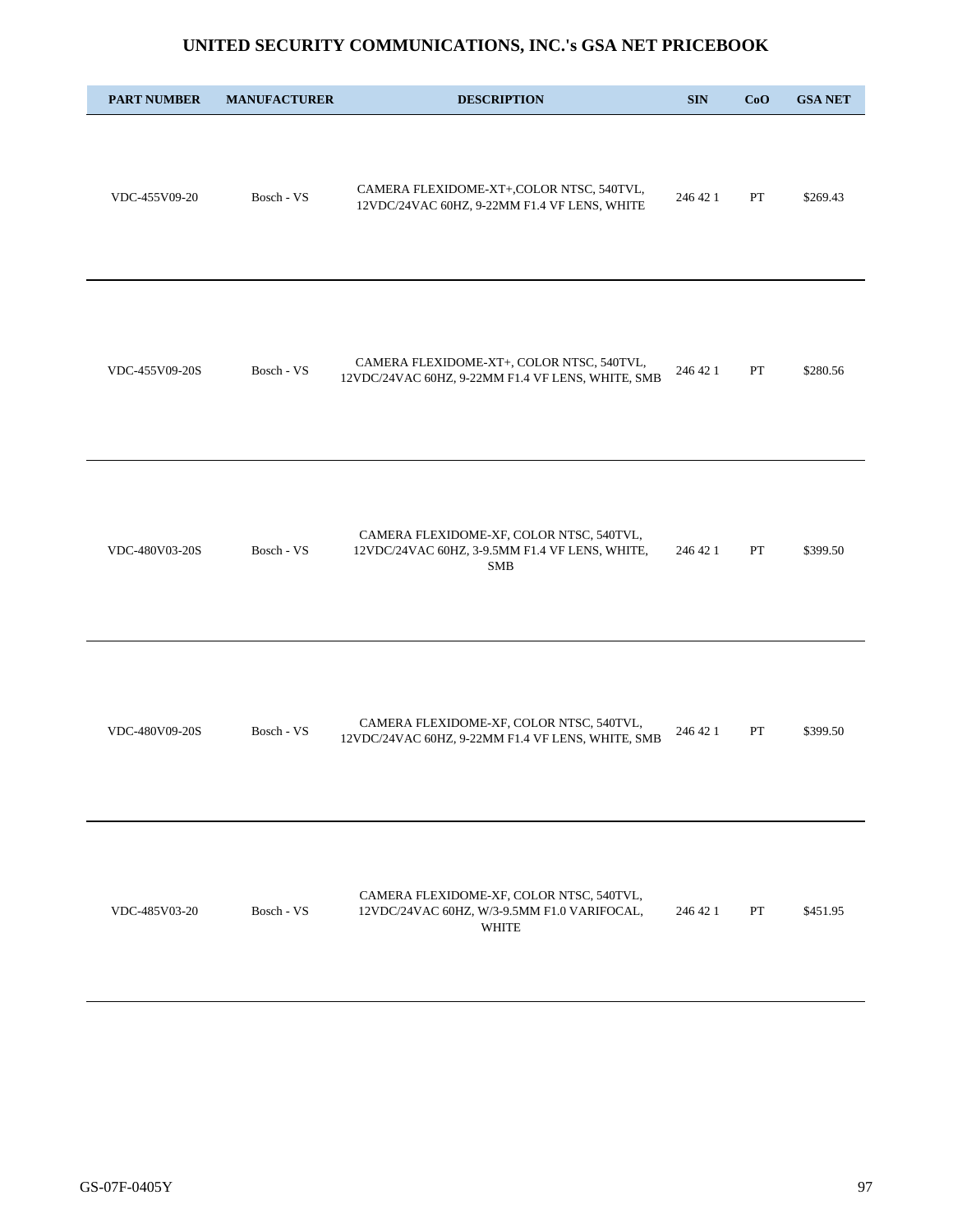| <b>PART NUMBER</b> | <b>MANUFACTURER</b> | <b>DESCRIPTION</b>                                                                                                  | <b>SIN</b> | CoO | <b>GSA NET</b> |
|--------------------|---------------------|---------------------------------------------------------------------------------------------------------------------|------------|-----|----------------|
| VDC-485V09-20      | Bosch - VS          | CAMERA FLEXIDOME-XF, COLOR NTSC, 540TVL,<br>12VDC/24VAC 60HZ, 9-22MM F1.4 VF LENS, WHITE                            | 246 42 1   | PT  | \$451.89       |
| VDC-485V09-20S     | Bosch - VS          | CAMERA FLEXIDOME-XF, COLOR NTSC, 540TVL,<br>12VDC/24VAC 60HZ, 9-22MM F1.4 VF LENS, WHITE, SMB                       | 246 42 1   | PT  | \$479.40       |
| VDN-498V03-21      | Bosch - VS          | FLEXIDOME 2X, DAY/NIGHT, WDR, 540TVL, NTSC,<br>12VDC/24VAC, 60HZ, 2.8-10MM F1.2 VARIFOCAL,<br>WHITE, RECESSED MOUNT | 246 42 1   | PT  | \$505.92       |
| VDN-498V03-21S     | Bosch - VS          | FLEXIDOME 2X, DAY/NIGHT, WDR, 540TVL, NTSC,<br>12VDC/24VAC, 60HZ, 2.8-10MM F1.2 VARIFOCAL,<br>WHITE, SURFACE MOUNT  | 246 42 1   | PT  | \$451.89       |
| VDN-498V09-21      | Bosch - VS          | FLEXIDOME 2X, DAY/NIGHT, WDR, 540TVL, NTSC,<br>12VDC/24VAC, 60HZ, 9-22MM F1.4 VARIFOCAL, WHITE,<br>RECESSED MOUNT   | 246 42 1   | PT  | \$520.00       |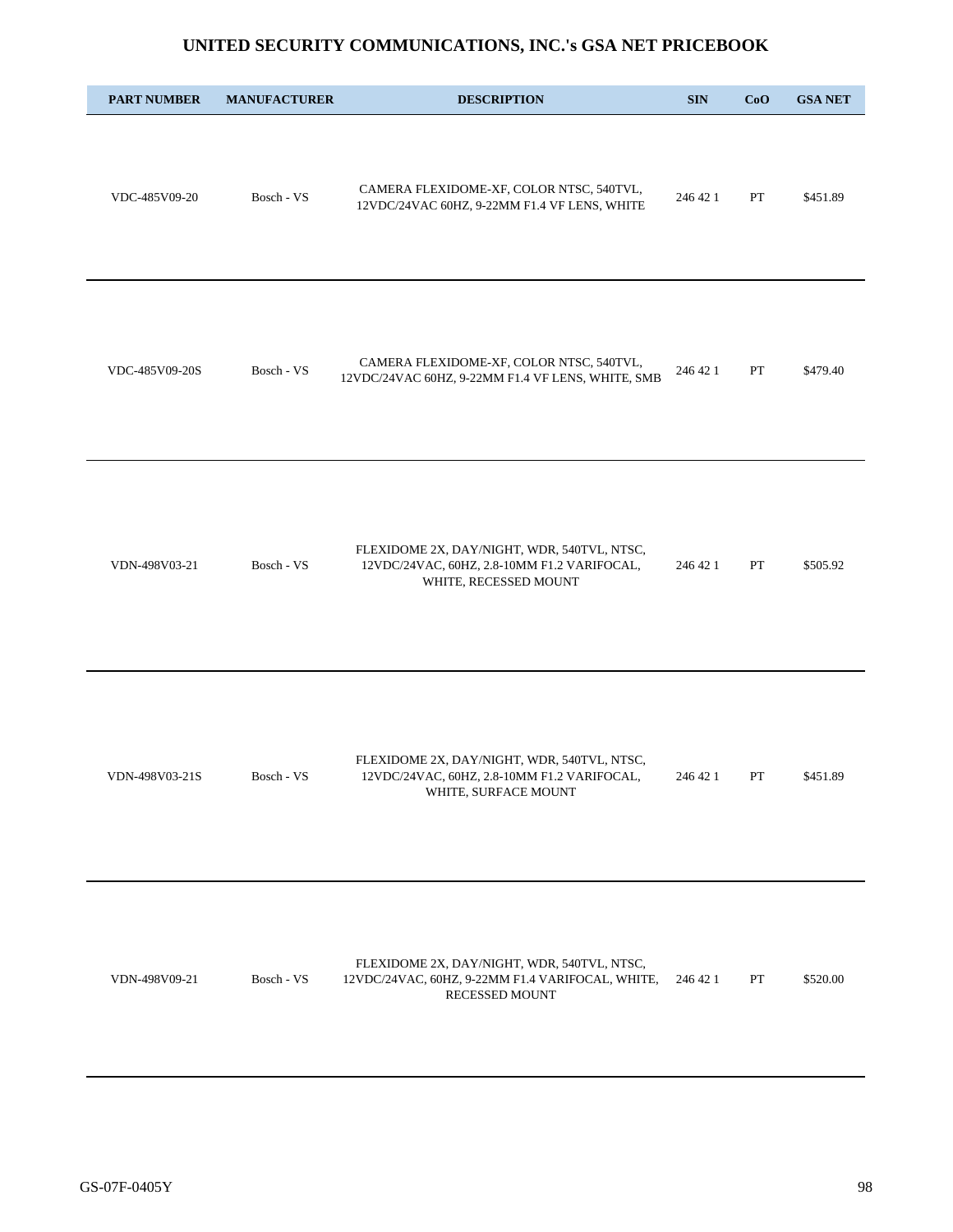| <b>PART NUMBER</b> | <b>MANUFACTURER</b> | <b>DESCRIPTION</b>                                                                                                      | <b>SIN</b> | CoO | <b>GSA NET</b> |
|--------------------|---------------------|-------------------------------------------------------------------------------------------------------------------------|------------|-----|----------------|
| VDN-498V09-21S     | Bosch - VS          | FLEXIDOME 2X, DAY/NIGHT, WDR, 540TVL, NTSC,<br>12VDC/24VAC, 60HZ, 9-22MM F1.4 VARIFOCAL, WHITE,<br><b>SURFACE MOUNT</b> | 246 42 1   | PT  | \$546.20       |
| VEI-308V05-23W     | Bosch - VS          | ANALOG IR IMAGER, DINION 850NM, NTSC                                                                                    | 246 42 1   | PT  | \$2,183.48     |
| VEI-309V05-23W     | Bosch - VS          | ANALOG IR IMAGER, DINION 940NM, NTSC                                                                                    | 246 42 1   | PT  | \$2,183.48     |
| VEN-650V05-2A3     | Bosch - VS          | EX65 EXPLOSION PROTECTED CAMERA, ALUMINUM,<br>DAY/NIGHT, 1/3-INCH CCD, 2X DSP, 5-50MM, NTSC, 12-<br>24VDC/AC            | 246 42 1   | PT  | \$2,305.29     |
| VEN-650V05-2A3F    | Bosch - VS          | EX65 EXPLOSION PROTECTED CAMERA, ALUMINUM,<br>DAY/NIGHT, 1/3-INCH CCD, 2X DSP, 5-50MM, NTSC,<br>FIBER, 12-24VDC/AC      | 246 42 1   | PT  | \$2,550.23     |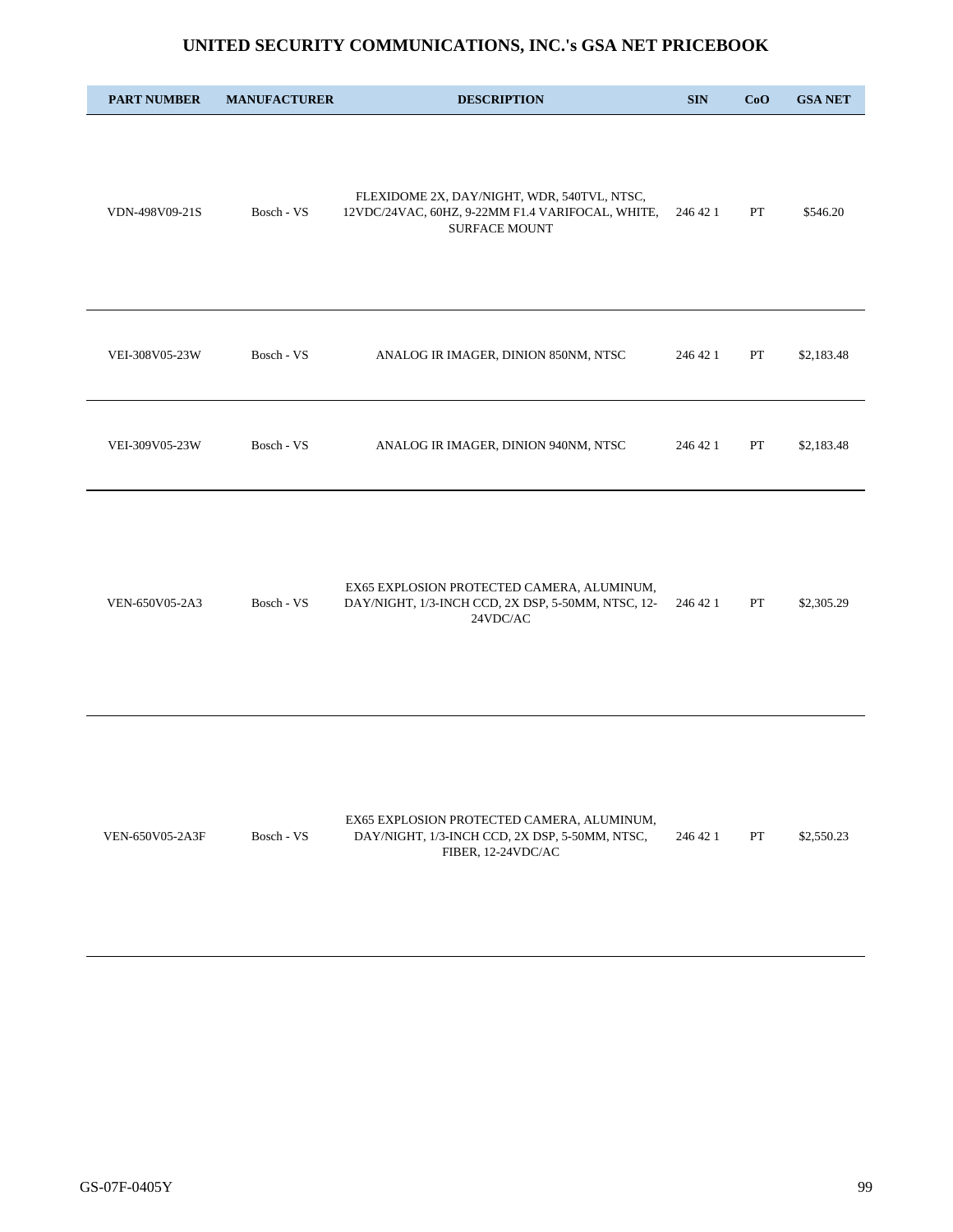| <b>PART NUMBER</b> | <b>MANUFACTURER</b> | <b>DESCRIPTION</b>                                                                                                        | <b>SIN</b> | CoO | <b>GSA NET</b> |
|--------------------|---------------------|---------------------------------------------------------------------------------------------------------------------------|------------|-----|----------------|
| VEN-650V05-2S3     | Bosch - VS          | EX65 EXPLOSION PROTECTED CAMERA, STAINLESS<br>STEEL, DAY/NIGHT, 1/3-INCH CCD, 2X DSP, 5-50MM,<br>NTSC, 12-24VDC/AC        | 246 42 1   | PT  | \$5,215.72     |
| VEN-650V05-2S3F    | Bosch - VS          | EX65 EXPLOSION PROTECTED CAMERA, STAINLESS<br>STEEL, DAY/NIGHT, 1/3-INCH CCD, 2X DSP, 5-50MM,<br>NTSC, FIBER, 12-24VDC/AC | 246 42 1   | PT  | \$5,460.65     |
| $VER-D2R1-2$       | Bosch - VS          | DINION CAPTURE 7000 DUAL LICENSE PLATE READER<br>WITH LED CAMERA, 12.5-21FT CAPTURE RANGE, NTSC,<br>W/BRACKET             | 246 42 1   | PT  | \$3,123.93     |
| <b>VER-D2R2-2</b>  | Bosch - VS          | DINION CAPTURE 7000 DUAL LICENSE PLATE READER<br>WITH LED CAMERA, 18-30FT CAPTURE RANGE, NTSC,<br>W/BRACKET               | 246 42 1   | PT  | \$3,123.93     |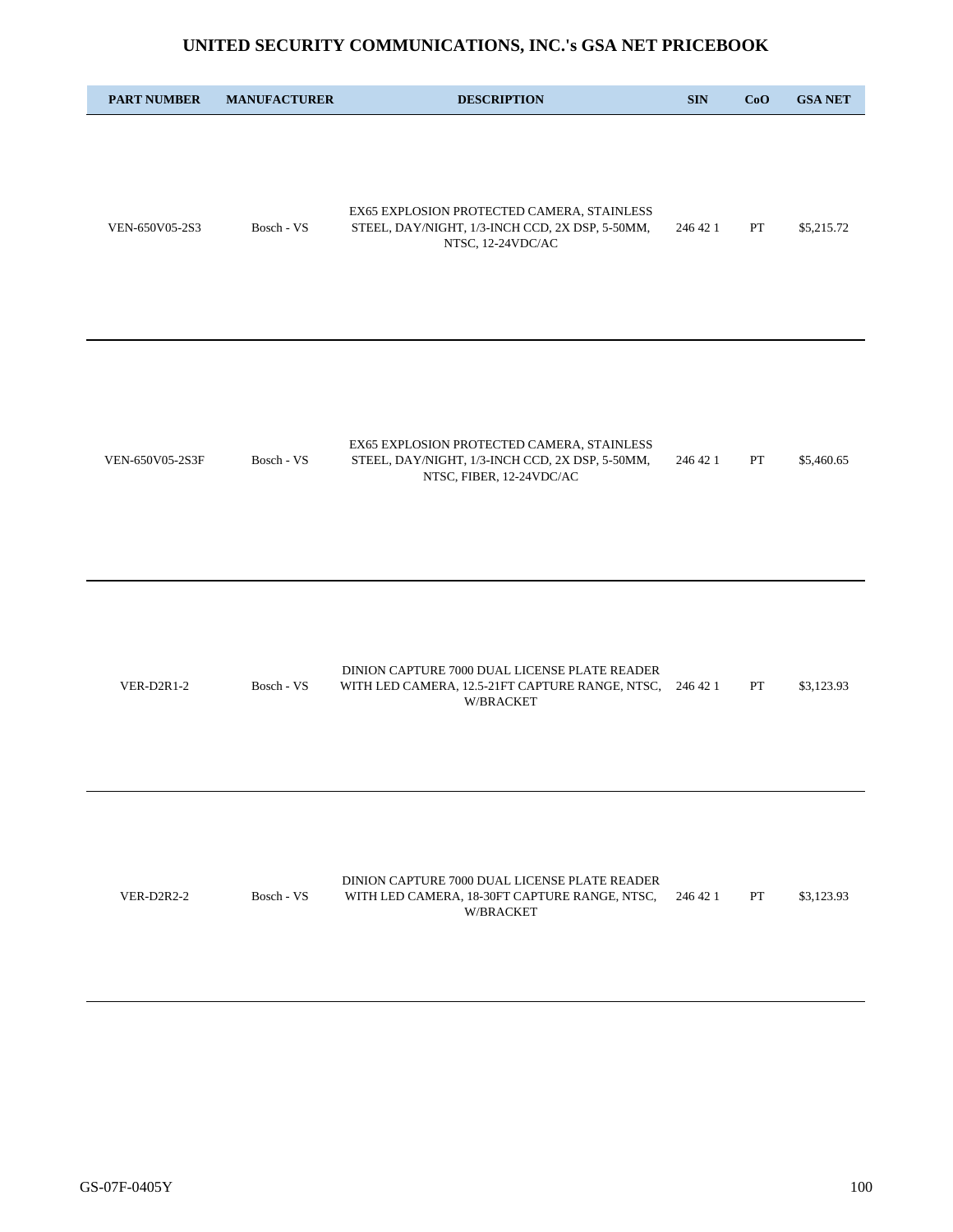| <b>PART NUMBER</b> | <b>MANUFACTURER</b> | <b>DESCRIPTION</b>                                                                                          | <b>SIN</b> | CoO | <b>GSA NET</b> |
|--------------------|---------------------|-------------------------------------------------------------------------------------------------------------|------------|-----|----------------|
| VER-D2R3-2         | Bosch - VS          | DINION CAPTURE 7000 DUAL LICENSE PLATE READER<br>WITH LED CAMERA, 26-45FT CAPTURE RANGE, NTSC,<br>W/BRACKET | 246 42 1   | PT  | \$3,123.93     |
| VER-D2R4-2         | Bosch - VS          | DINION CAPTURE 7000 DUAL LICENSE PLATE READER<br>WITH LED CAMERA, 37-64FT CAPTURE RANGE, NTSC,<br>W/BRACKET | 246 42 1   | PT  | \$3,123.93     |
| <b>VER-D2R5-2</b>  | Bosch - VS          | DINION CAPTURE 7000 DUAL LICENSE PLATE READER<br>WITH LED CAMERA, 54-92FT CAPTURE RANGE, NTSC,<br>W/BRACKET | 246 42 1   | PT  | \$3,123.93     |
| $VER-L2R1-2$       | Bosch - VS          | DINION CAPTURE 5000 LICENSE PLATE READER WITH<br>LED CAMERA, 12.5-21FT CAPTURE RANGE, NTSC,<br>W/BRACKET    | 246 42 1   | PT  | \$2,056.42     |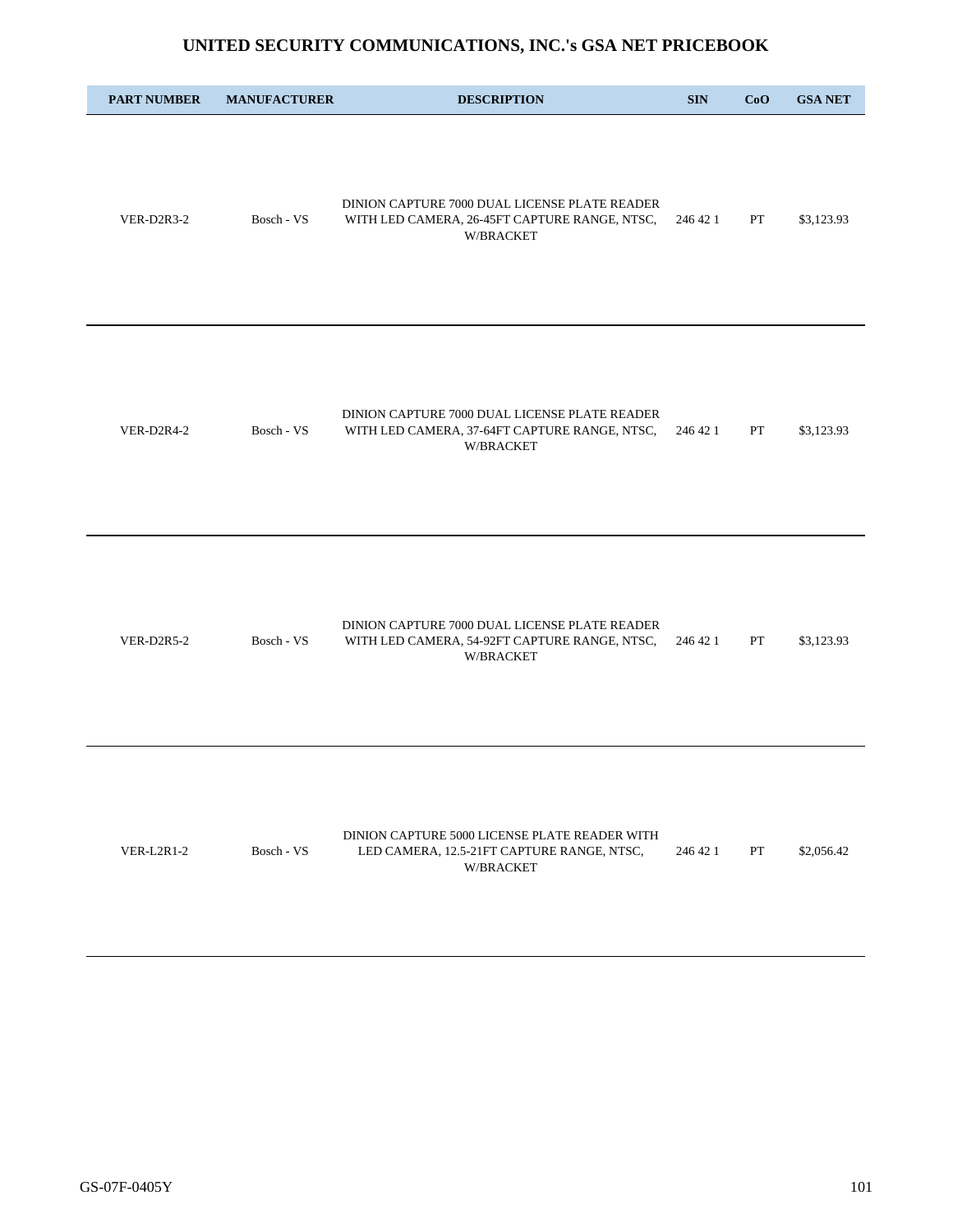| <b>PART NUMBER</b> | <b>MANUFACTURER</b> | <b>DESCRIPTION</b>                                                                                     | <b>SIN</b> | CoO | <b>GSA NET</b> |
|--------------------|---------------------|--------------------------------------------------------------------------------------------------------|------------|-----|----------------|
| VER-L2R2-2         | Bosch - VS          | DINION CAPTURE 5000 LICENSE PLATE READER WITH<br>LED CAMERA, 18-30FT CAPTURE RANGE, NTSC,<br>W/BRACKET | 246 42 1   | PT  | \$2,056.42     |
| VER-L2R3-2         | Bosch - VS          | DINION CAPTURE 5000 LICENSE PLATE READER WITH<br>LED CAMERA, 26-45FT CAPTURE RANGE, NTSC,<br>W/BRACKET | 246 42 1   | PT  | \$2,056.42     |
| <b>VER-L2R4-2</b>  | Bosch - VS          | DINION CAPTURE 5000 LICENSE PLATE READER WITH<br>LED CAMERA, 37-64FT CAPTURE RANGE, NTSC,<br>W/BRACKET | 246 42 1   | PT  | \$2,056.42     |
| VER-L2R5-2         | Bosch - VS          | DINION CAPTURE 5000 LICENSE PLATE READER WITH<br>LED CAMERA, 54-92FT CAPTURE RANGE, NTSC,<br>W/BRACKET | 246 42 1   | PT  | \$2,056.42     |
| VEZ-523-EWCR       | Bosch - VS          | AUTODOME 5000 960H, 36X DAY/NIGHT PTZ, OUTDOOR<br>PENDANT, ANALOG, CLEAR RUGGED BUBBLE                 | 246 42 1   | TW  | \$1,552.84     |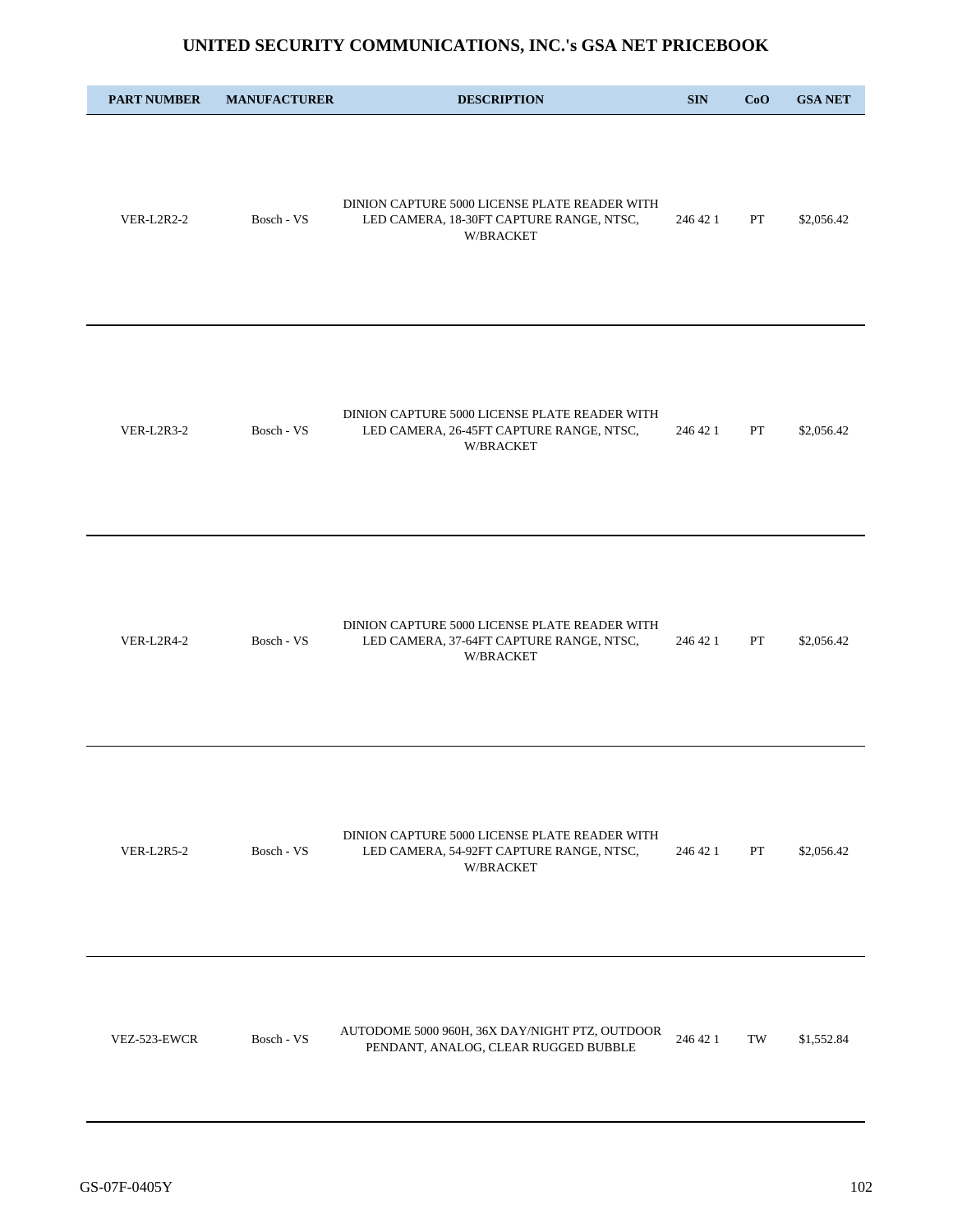| <b>PART NUMBER</b> | <b>MANUFACTURER</b> | <b>DESCRIPTION</b>                                                                    | <b>SIN</b> | CoO                 | <b>GSA NET</b> |
|--------------------|---------------------|---------------------------------------------------------------------------------------|------------|---------------------|----------------|
| VEZ-523-IWCR       | Bosch - VS          | AUTODOME 5000 960H, 36X DAY/NIGHT PTZ, INDOOR<br>PENDANT, ANALOG, CLEAR RUGGED BUBBLE | 246 42 1   | TW                  | \$1,420.99     |
| VEZ-A5-IC          | Bosch - VS          | AUTODOME 5000 IN-CEILING MOUNT                                                        | 246 42 1   | TW                  | \$57.74        |
| VEZ-A5-PP          | Bosch - VS          | AUTODOME 5000 PIPE MOUNT                                                              | 246 42 1   | TW                  | \$48.25        |
| VEZ-A5-WL          | Bosch - VS          | AUTODOME 5000 WALL MOUNT                                                              | 246 42 1   | $\operatorname{TW}$ | \$48.25        |
| <b>VEZ-SBUB-CL</b> | Bosch - VS          | AUTODOME EASY II POLYCARBONATE RUGGED<br><b>BUBBLE, CLEAR</b>                         | 246 42 1   | US                  | \$26.20        |
| <b>VEZ-SBUB-TI</b> | Bosch - VS          | AUTODOME EASY II POLYCARBONATE RUGGED<br><b>BUBBLE, TINTED</b>                        | 246 42 1   | US.                 | \$26.20        |
| VG4-FHWD-1         | Bosch - VS          | MOUNTING KIT FOR AUTODOME IP FIBER BOARD                                              | 246 42 1   | DE                  | \$34.06        |
| VG4-MTRN-E1        | Bosch - VS          | AUTODOME MODULAR (G4) H.264 ETHERNET<br>COMMUNICATIONS MODULE                         | 246 42 1   | PT                  | \$607.10       |
| VG4-SFPSCKT        | Bosch - VS          | ETHERNET TO SFP INTERFACE KIT FOR GEN4 IP<br><b>AUTODOMES</b>                         | 246 42 1   | US                  | \$518.62       |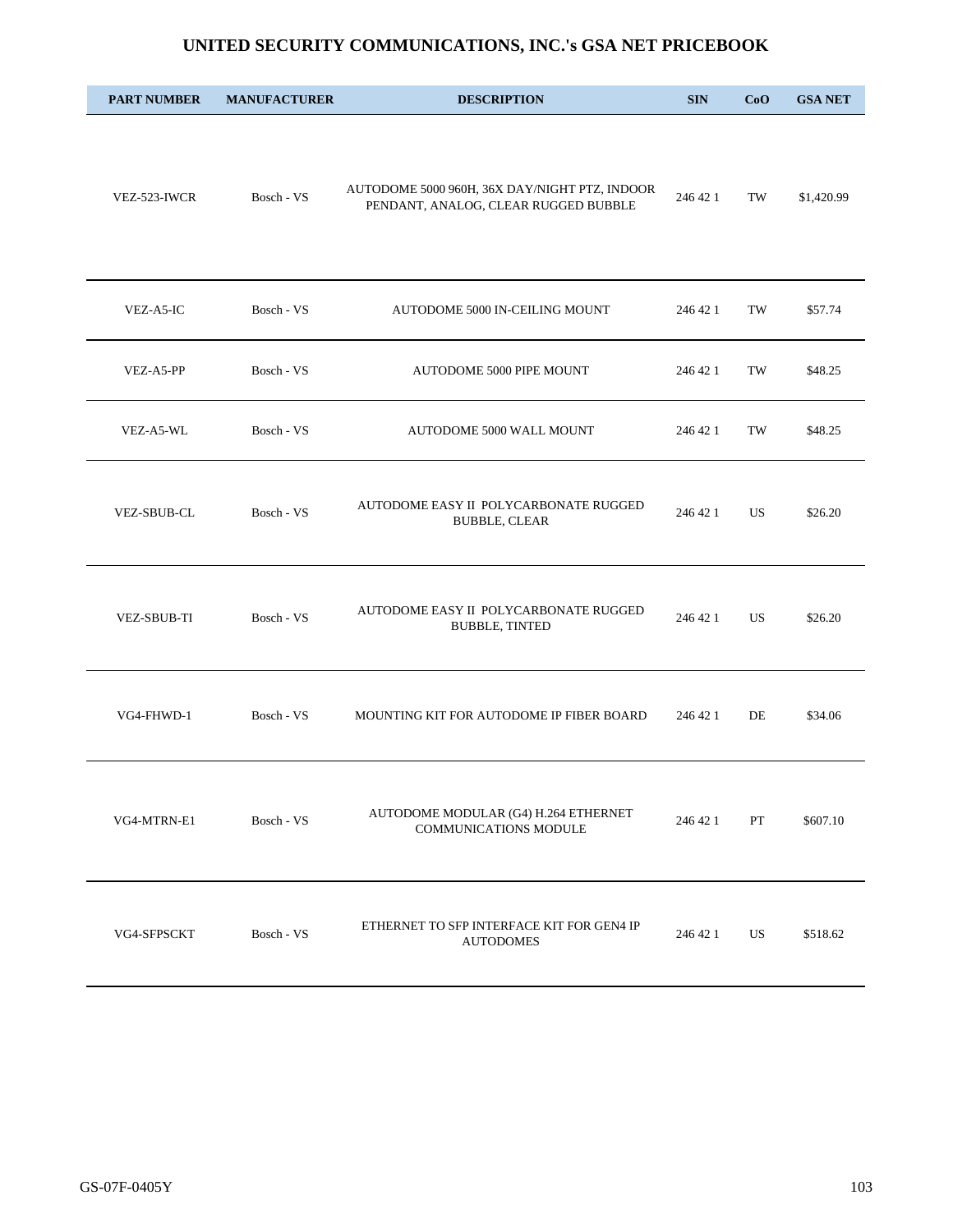| <b>PART NUMBER</b> | <b>MANUFACTURER</b> | <b>DESCRIPTION</b>                                                                                    | <b>SIN</b> | CoO | <b>GSA NET</b> |
|--------------------|---------------------|-------------------------------------------------------------------------------------------------------|------------|-----|----------------|
| VG5-161-CT0        | Bosch - VS          | 100 SERIES FIXED 2.7-13.5MM/COLOR, NTSC, IN-<br>CEILING, ANALOG, POLYCARBONATE TINTED BUBBLE          | 246 42 1   | PT  | \$607.10       |
| VG5-161-PT0        | Bosch - VS          | 100 SERIES FIXED 2.7-13.5MM/COLOR, NTSC, INDOOR<br>PENDANT, ANALOG, TINTED ACRYLIC BUBBLE             | 246 42 1   | PT  | \$694.69       |
| VG5-162-EC0        | Bosch - VS          | 100 SERIES FIXED 2.4-13MM/DAY/NIGHT, NTSC,<br>OUTDOOR PENDANT, ANALOG, CLEAR ACRYLIC<br><b>BUBBLE</b> | 246 42 1   | PT  | \$1,090.19     |
| VG5-163-CT0        | Bosch - VS          | 100 SERIES FIXED 5-50MM/COLOR, NTSC, IN-CEILING,<br>ANALOG, POLYCARBONATE TINTED BUBBLE               | 246 42 1   | PT  | \$674.56       |
| VG5-163-PT0        | Bosch - VS          | 100 SERIES FIXED 5-50MM/COLOR, NTSC, INDOOR<br>PENDANT, ANALOG, TINTED ACRYLIC BUBBLE                 | 246 42 1   | PT  | \$764.95       |
| VG5-164-EC0        | Bosch - VS          | 100 SERIES FIXED 5-50MM/DAY/NIGHT, NTSC,<br>OUTDOOR PENDANT, ANALOG, CLEAR ACRYLIC<br><b>BUBBLE</b>   | 246 42 1   | PT  | \$1,140.06     |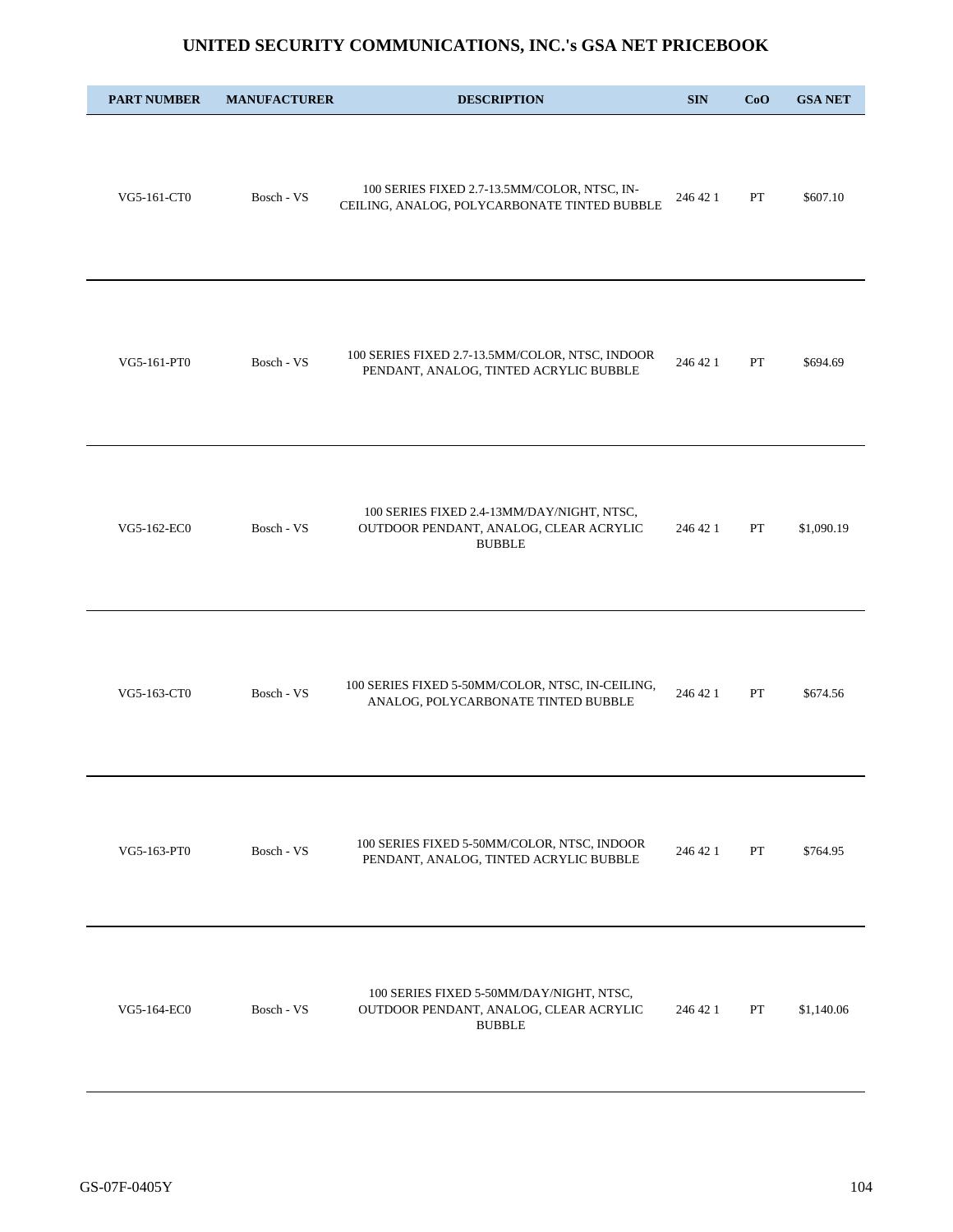| <b>PART NUMBER</b> | <b>MANUFACTURER</b> | <b>DESCRIPTION</b>                                                                          | <b>SIN</b> | CoO | <b>GSA NET</b> |
|--------------------|---------------------|---------------------------------------------------------------------------------------------|------------|-----|----------------|
| VG5-623-CTS        | Bosch - VS          | 600 SERIES PTZ 28X DAY/NIGHT, NTSC, STD IN-<br>CEILING, ANALOG, TINTED POLYCARBONATE BUBBLE | 246 42 1   | JP  | \$1,724.17     |
| VG5-623-ECS        | Bosch - VS          | 600 SERIES PTZ 28X DAY/NIGHT, NTSC, STD OUTDOOR<br>PENDANT, ANALOG, CLEAR ACRYLIC BUBBLE    | 246 42 1   | JP  | \$1,894.16     |
| VG5-624-ECS        | Bosch - VS          | 600 SERIES PTZ 36X DAY/NIGHT, NTSC, STD OUTDOOR<br>PENDANT, ANALOG, CLEAR ACRYLIC BUBBLE    | 246 42 1   | JP  | \$2,234.14     |
| VG5-624-PCS        | Bosch - VS          | 600 SERIES PTZ 36X DAY/NIGHT, NTSC, STD INDOOR<br>PENDANT, ANALOG, CLEAR ACRYLIC BUBBLE     | 246 42 1   | JP  | \$2,112.72     |
| VG5-7028-C2PT4     | Bosch - VS          | AUTODOME 7000 IP 28X DAY/NIGHT IN-CEILING NTSC,<br>TINTED ACRYLIC BUBBLE, HIGH PoE or 24VAC | 246 42 1   | PT  | \$1,964.74     |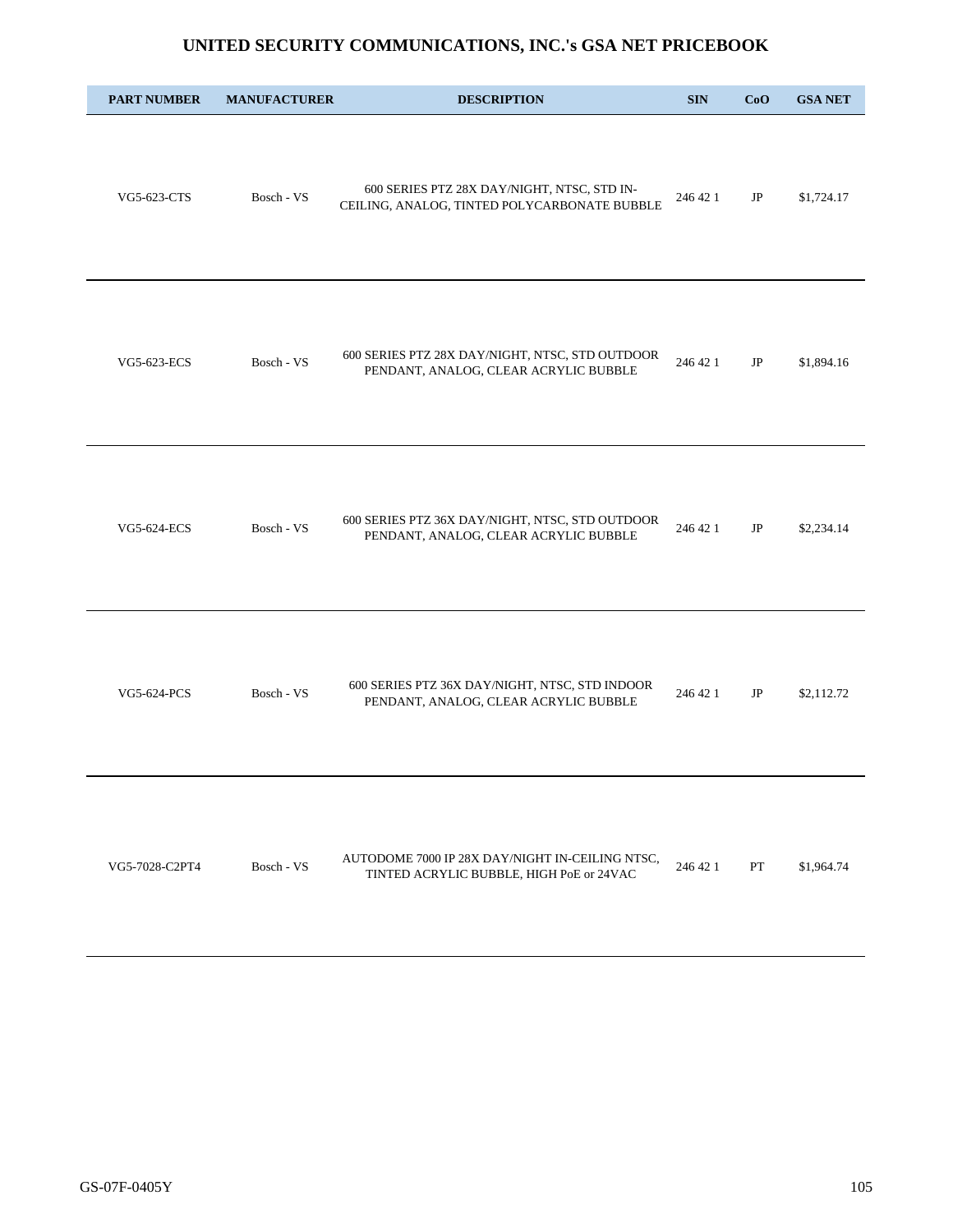| <b>PART NUMBER</b> | <b>MANUFACTURER</b> | <b>DESCRIPTION</b>                                                                                                  | <b>SIN</b> | CoO | <b>GSA NET</b> |
|--------------------|---------------------|---------------------------------------------------------------------------------------------------------------------|------------|-----|----------------|
| VG5-7028-E2PC4     | Bosch - VS          | AUTODOME 7000 IP 28X DAY/NIGHT<br>INDOOR/OUTDOOR PENDANT NTSC, CLEAR ACRYLIC<br>BUBBLE, HIGH PoE or 24VAC           | 246 42 1   | PT  | \$2,095.72     |
| VG5-7036-E2PC4     | Bosch - VS          | AUTODOME 7000 IP 36X DAY/NIGHT<br>INDOOR/OUTDOOR PENDANT NTSC, CLEAR ACRYLIC<br>BUBBLE, HIGH PoE or 24VAC           | 246 42 1   | PT  | \$2,357.68     |
| VG5-7130-CPT4      | Bosch - VS          | AUTODOME IP STARLIGHT 7000 HD 720P 30X<br>DAY/NIGHT IN-CEILING 50/60HZ, TINTED ACRYLIC<br>BUBBLE, HIGH PoE or 24VAC | 246 42 1   | PT  | \$2,364.97     |
| VG5-7130-EPC4      | Bosch - VS          | AUTODOME IP STARLIGHT 7000 HD 720P 30X<br>DAY/NIGHT IN-CEILING 50/60HZ, TINTED ACRYLIC<br>BUBBLE, HIGH PoE or 24VAC | 246 42 1   | PT  | \$2,510.50     |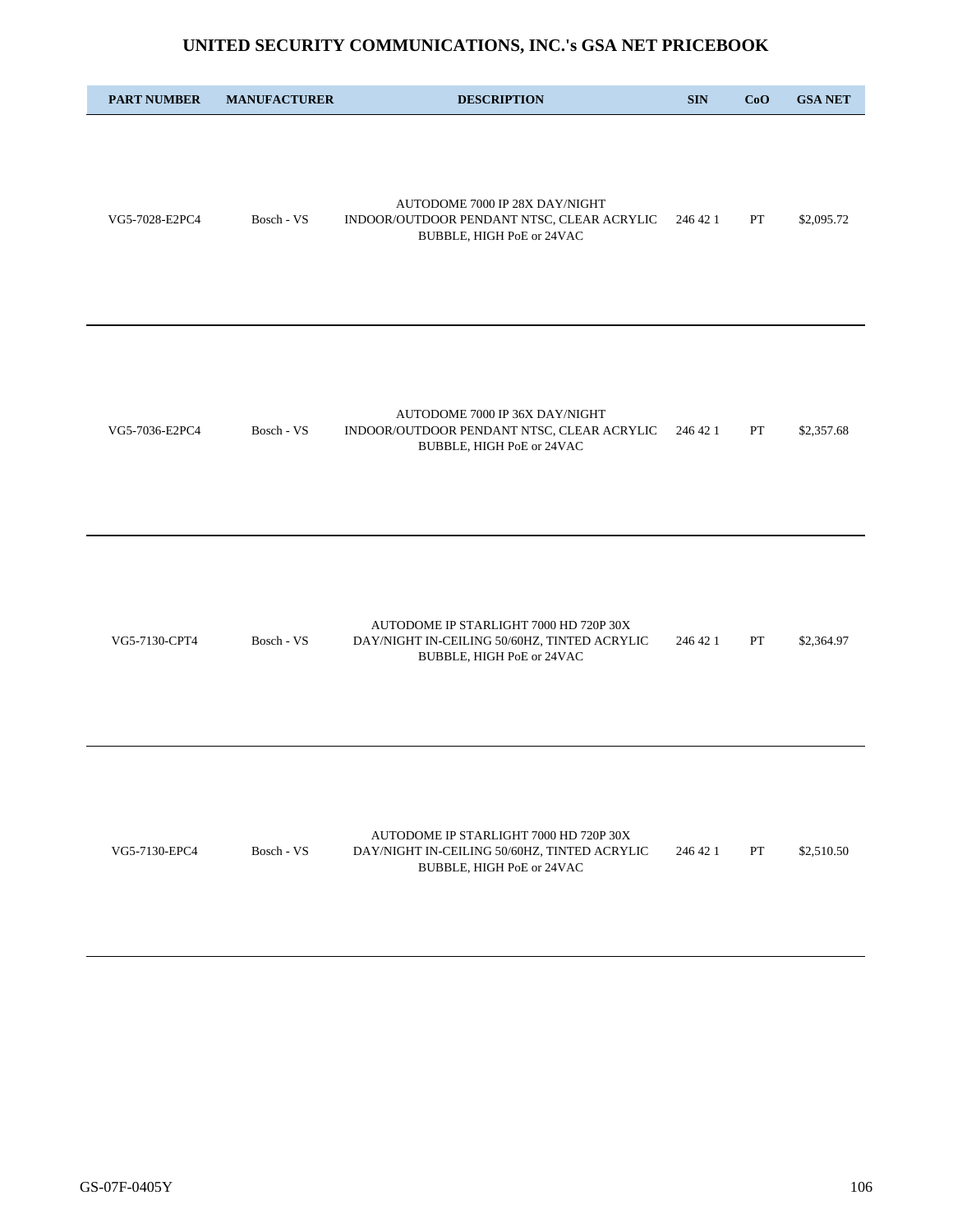| <b>PART NUMBER</b>     | <b>MANUFACTURER</b> | <b>DESCRIPTION</b>                                                                                                                 | <b>SIN</b> | CoO       | <b>GSA NET</b> |
|------------------------|---------------------|------------------------------------------------------------------------------------------------------------------------------------|------------|-----------|----------------|
| VG5-7220-CPT4          | Bosch - VS          | AUTODOME 7000 HD 1080P/720P 20X DAY/NIGHT IN-<br>CEILING 50/60HZ, TINTED ACRYLIC BUBBLE, HIGH PoE 246 42 1<br>or 24VAC             |            | PT        | \$2,685.14     |
| VG5-7220-EPC4          | Bosch - VS          | AUTODOME 7000 HD 1080P/720P 20X DAY/NIGHT<br>INDOOR/OUTDOOR PENDANT 50/60HZ, CLEAR<br>ACRYLIC BUBBLE, HIGH PoE or 24VAC            | 246 42 1   | PT        | \$2,816.12     |
| VG5-7230-EPC4          | Bosch - VS          | AUTODOME IP DYNAMIC 7000 HD 1080P/720P 30X<br>DAY/NIGHT INDOOR/OUTDOOR PENDANT 50/60HZ,<br>CLEAR ACRYLIC BUBBLE, HIGH PoE or 24VAC | 246 42 1   | PT        | \$3,223.62     |
| <b>VGA-BUBBLE-CCLR</b> | Bosch - VS          | AUTODOME INCEIL CLEAR RUGGED<br>POLYCARBONATE BUBBLE                                                                               | 246 42 1   | US        | \$62.87        |
| <b>VGA-BUBBLE-CTIR</b> | Bosch - VS          | AUTODOME INCEIL TINTED RUGGED<br>POLYCARBONATE BUBBLE                                                                              | 246 42 1   | US        | \$62.87        |
| VGA-BUBBLE-PCLA        | Bosch - VS          | AUTODOME PEND CLEAR HIGHRES ACRYLIC BUBBLE                                                                                         | 246 42 1   | <b>US</b> | \$62.87        |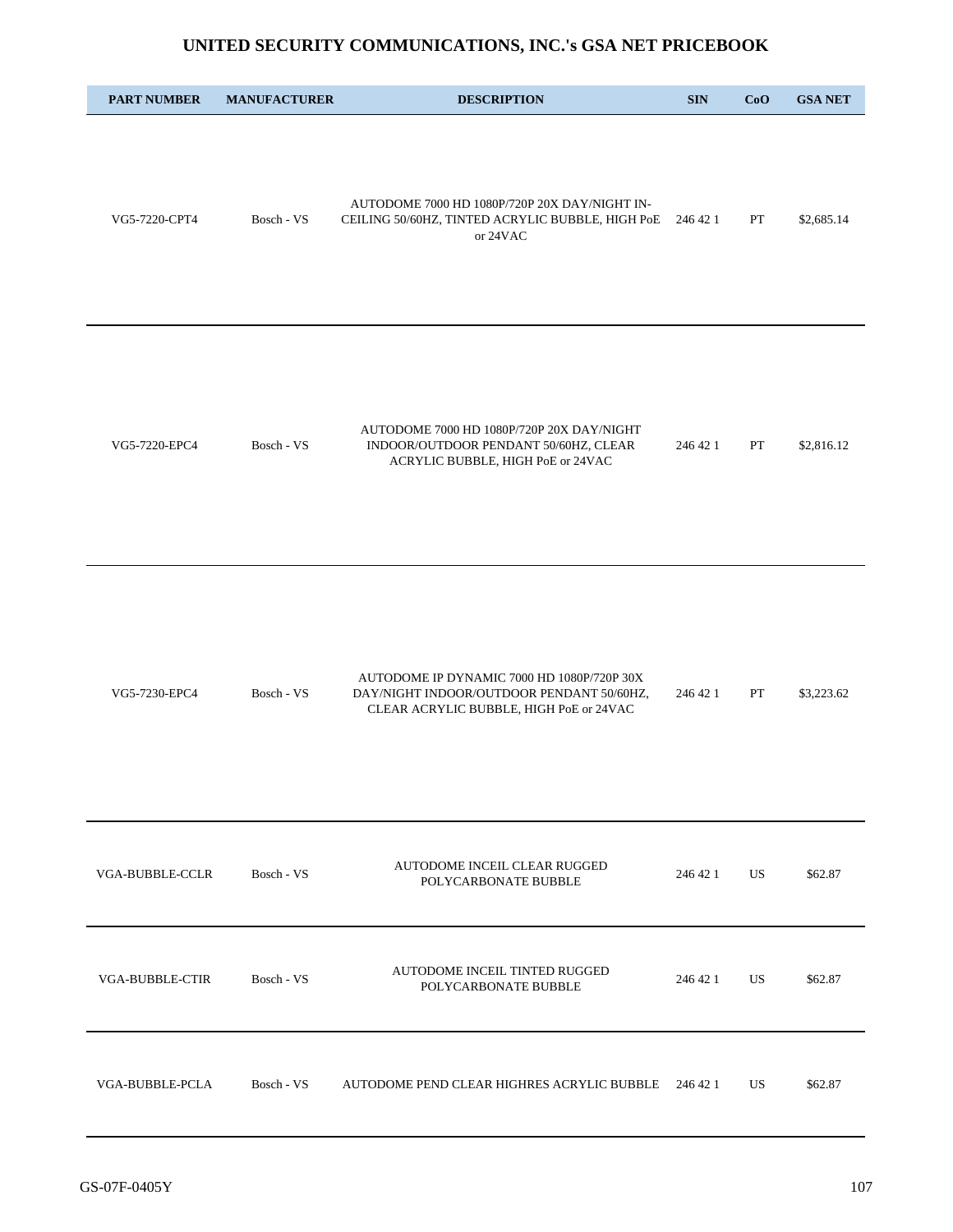| <b>PART NUMBER</b>     | <b>MANUFACTURER</b>   | <b>DESCRIPTION</b>                                         | <b>SIN</b> | CoO | <b>GSA NET</b> |
|------------------------|-----------------------|------------------------------------------------------------|------------|-----|----------------|
| VGA-BUBBLE-PCLR        | Bosch - VS            | AUTODOME PEND CLEAR RUGGED POLYCARBONATE<br><b>BUBBLE</b>  | 246 42 1   | US. | \$62.87        |
| VGA-BUBBLE-PTIA        | Bosch - VS            | AUTODOME PEND TINTED HIGHRES ACRYLIC BUBBLE 246 42 1       |            | US. | \$62.87        |
| <b>VGA-BUBBLE-PTIR</b> | Bosch - VS            | AUTODOME PEND TINTED RUGGED POLYCARBONATE<br><b>BUBBLE</b> | 246 42 1   | US. | \$62.87        |
| <b>VGA-BUBHD-CCLA</b>  | Bosch - VS            | AUTODOME HD IN-CEILING HIGH RES BUBBLE, CLEAR 246 42 1     |            | US  | \$98.24        |
| VGA-BUBHD-CTIA         | Bosch - $\mathrm{VS}$ | AUTODOME HD IN-CEILING HIGH RES BUBBLE,<br><b>TINTED</b>   | 246 42 1   | US. | \$98.24        |
| <b>VGA-FIBER-AN</b>    | Bosch - VS            | AUTODOME ANALOG MULTIMODE FIBER KIT                        | 246 42 1   | DE  | \$708.29       |
| VGA-IP54K-IC           | Bosch - VS            | AUTODOME IN-CEILING IP54 RATING KIT                        | 246 42 1   | US  | \$32.75        |
| VGA-SBOX-COVER         | Bosch - VS            | AUTODOME POWER SUPPLY BOX COVER                            | 246 42 1   | MX  | \$33.73        |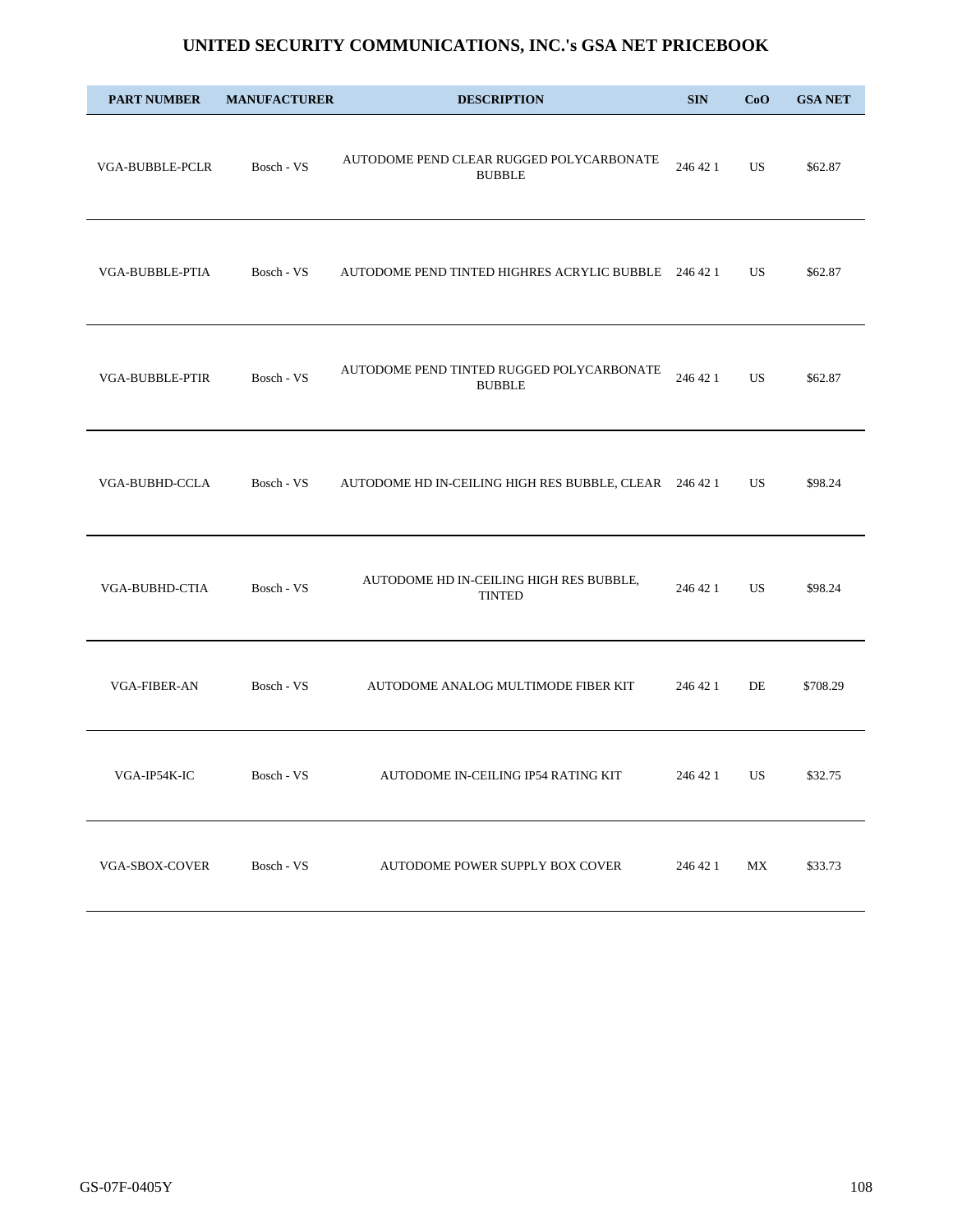| <b>PART NUMBER</b>    | <b>MANUFACTURER</b> | <b>DESCRIPTION</b>                                                                                                                           | <b>SIN</b> | CoO         | <b>GSA NET</b> |
|-----------------------|---------------------|----------------------------------------------------------------------------------------------------------------------------------------------|------------|-------------|----------------|
| VIP-X1600-B           | Bosch - VS          | VIP X1600 CHASSIS FOR 4x4 H.264 OR MPEG4<br>ENCODER: H.264 WITH XFM4 A OR B MODS, MPEG-4<br>WITH 4S OR 4SA MODS, EXCL. PSU                   | 246 42 1   | PT          | \$701.54       |
| VIP-X1600-PS          | Bosch - VS          | VIP X1600 POWER SUPPLY UNIT, 100-240V AC / 47-63 Hz<br>/1.6A                                                                                 | 246 42 1   | TW          | \$134.91       |
| <b>VIP-X1600-XFB</b>  | Bosch - VS          | VIP X1600 XF CHASSIS FOR 4x4 H.264 OR MPEG-4<br>ENCODER WITH SFP SLOT: H.264 WITH XFM4 A OR B<br>MODS, MPEG-4 WITH 4S OR 4SA MODS, EXCL. PSU | 246 42 1   | PT          | \$903.91       |
| $\tt VIP-X1600-XFM4A$ | Bosch - VS          | VIP X1600 XF 4CH ENCODER MODULE, H.264, W/ AUDIO 246 42 1                                                                                    |            | ${\cal PT}$ | \$1,309.82     |
| VIP-X1600-XFM4B       | Bosch - VS          | VIP X1600 XF 4CH ENCODER MODULE, H.264, W/<br>AUDIO, BILINX                                                                                  | 246 42 1   | ${\cal PT}$ | \$1,440.81     |
| VIP-X1-FS1            | Bosch - VS          | IVMD (INTELLIGENT VIDEO MOTION DETECTION)<br>V1.0LICENSE FOR VIP-X1 SINGLE CHANNEL<br><b>ENCODERS</b>                                        | 246 42 1   | DE          | \$134.91       |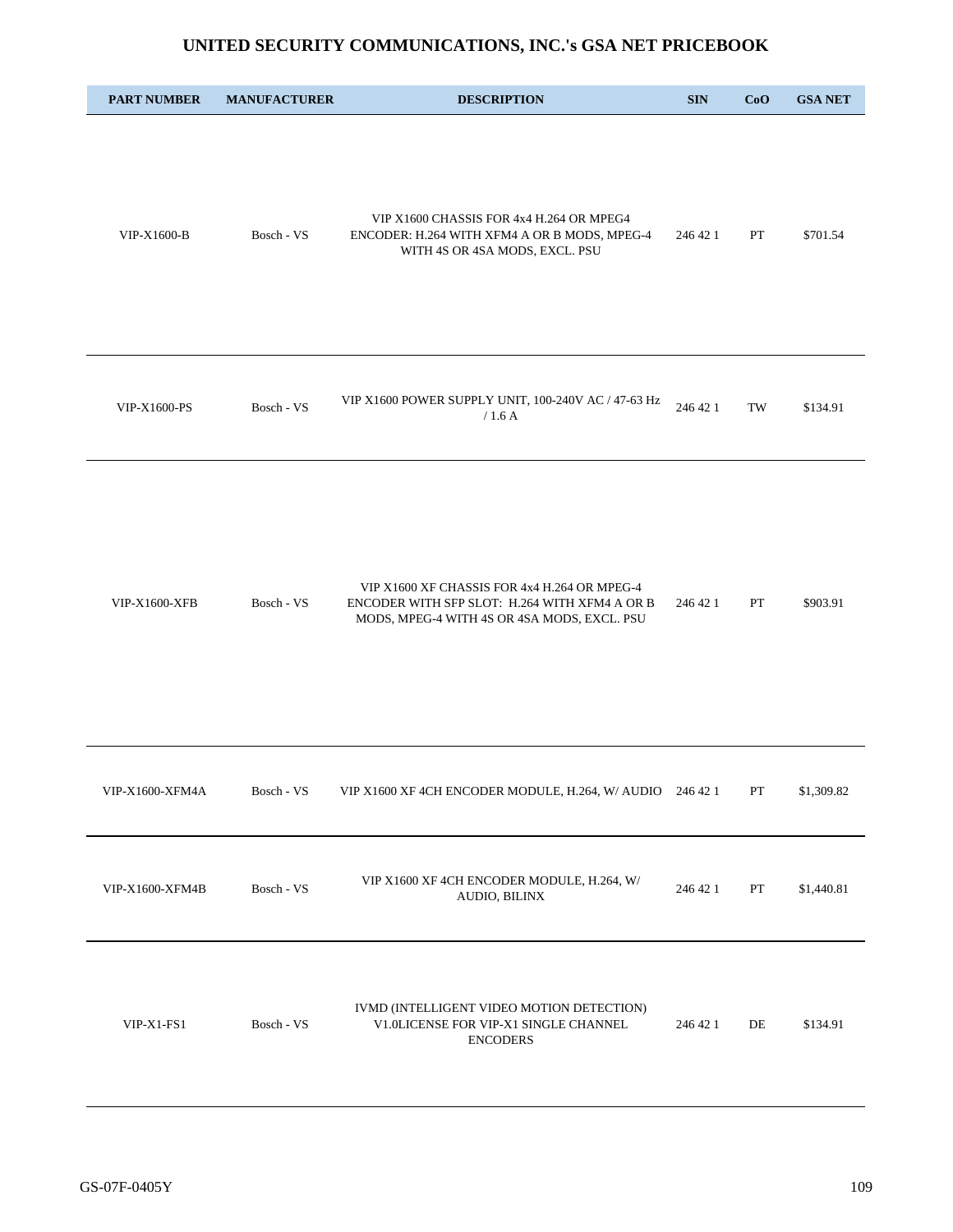| <b>PART NUMBER</b> | <b>MANUFACTURER</b> | <b>DESCRIPTION</b>                                                                                                                                                                                           | <b>SIN</b> | CoO | <b>GSA NET</b> |
|--------------------|---------------------|--------------------------------------------------------------------------------------------------------------------------------------------------------------------------------------------------------------|------------|-----|----------------|
| VIP-X1XF           | Bosch - VS          | VIP-X1XF 1-CHANNEL ENCODER, H.264, DUAL-<br>STREAM, VCA-READY, EXCL. PSU                                                                                                                                     | 246 42 1   | PT  | \$537.03       |
| VIP-X1XF-E         | Bosch - VS          | 1-CHANNEL ENCODER, H.264 DUAL-STREAMING, SD<br>CARD SLOT, EXCL. PSU (without FPGA for VCA)                                                                                                                   | 246 42 1   | PT  | \$314.36       |
| $VIP-X2-FS1$       | Bosch - VS          | IVMD (INTELLIGENT VIDEO MOTION DETECTION) V1.0<br>LICENSE FOR VIP-X2 TWO CHANNEL ENCODERS<br>(VALID FOR 2 CHANNELS)                                                                                          | 246 42 1   | DE  | \$215.86       |
| VJM-4016-US        | Bosch - VS          | HIGH-PERFORMANCE 16 CHANNEL ENCODER, H.264<br>HIGH PROFILE; DUAL STREAMING@30IPS; AUDIO;<br>MOTION+; ISCSI RECORDING; US POWER CORD WITH<br>IEC LOCK; 2 AUDIO IN, 1 AUDIO OUT; 4 ALARM INPUT,<br>1 RELAY OUT | 246 42 1   | PT  | \$1,165.74     |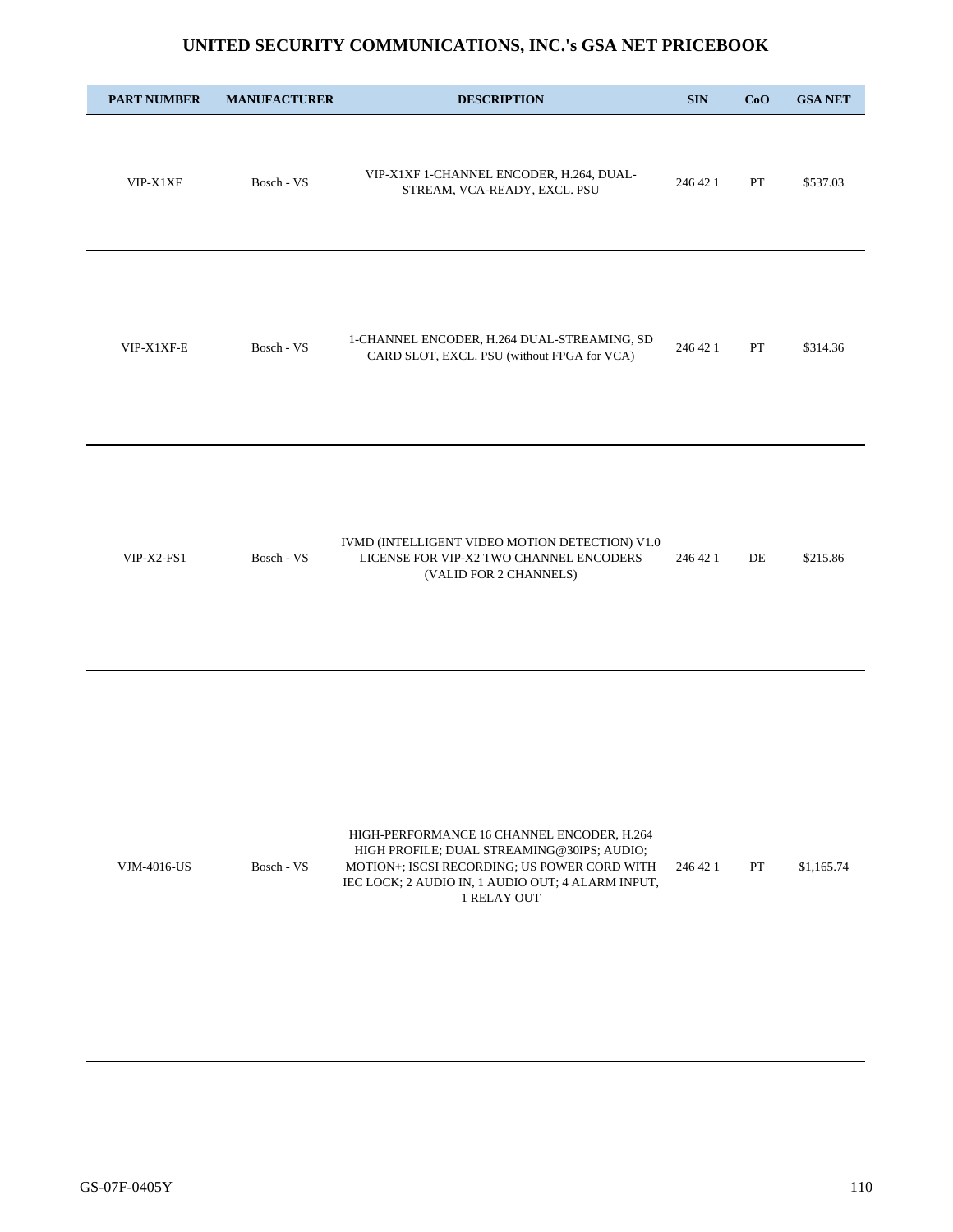| <b>PART NUMBER</b> | <b>MANUFACTURER</b> | <b>DESCRIPTION</b>                                                                                               | <b>SIN</b> | CoO                 | <b>GSA NET</b> |
|--------------------|---------------------|------------------------------------------------------------------------------------------------------------------|------------|---------------------|----------------|
| VJT-X20XF-E        | Bosch - VS          | VIDEOJET X20 XF-E, H.264 VIDEO ENCODER WITH 2<br><b>VIDEO INPUTS</b>                                             | 246 42 1   | PT                  | \$510.83       |
| VJT-X40XF-E        | Bosch - VS          | VIDEOJET X40 XF-E, H.264 VIDEO ENCODER WITH 4<br>VIDEO INPUTS                                                    | 246 42 1   | PT                  | \$720.40       |
| VJT-XACC-PS        | Bosch - VS          | VIDEOJET X10/20/40 EXTERNAL WIDE-RANGE EXT<br><b>TEMP PSU</b>                                                    | 246 42 1   | $\operatorname{TW}$ | \$134.91       |
| VJT-XACC-RMK       | Bosch - VS          | VIDEOJET-X SN AND VJ10 RACK MOUNT KIT FOR 3<br><b>UNITS</b>                                                      | 246 42 1   | DE                  | \$53.96        |
| VJT-XTCXF          | Bosch - VS          | VIDEOJET XTC XF, H.264 4 CHANNEL VIDEO<br>TRANSCODER; PROVIDES 2 INDEPENDENT<br>TRANSCODED STREAMS; INCLUDES PSU | 246 42 1   | PT                  | \$785.89       |
|                    |                     |                                                                                                                  |            |                     |                |

|               |            | COMPACT IR LICENSE PLATE BULLET CAMERA. 5- |          |    |          |
|---------------|------------|--------------------------------------------|----------|----|----------|
| VLR-4075-V521 | Bosch - VS | 50MM, 16-91FT CAPTURE, 75MPH, 960H, 720TVL | 246 42 1 | KR | \$621.13 |
|               |            | SENSOR, NTSC, 12VDC/24VAC, IP66            |          |    |          |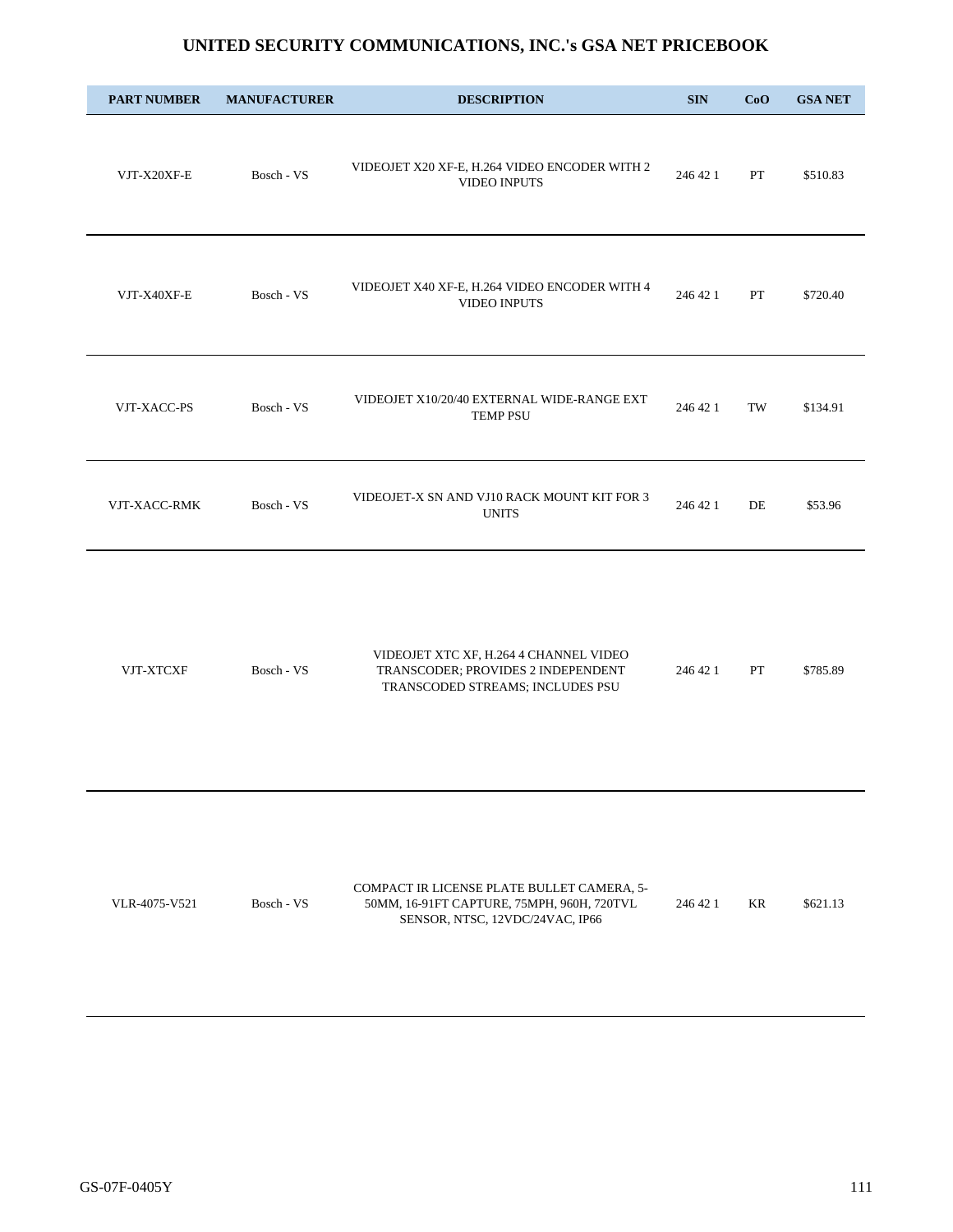| <b>PART NUMBER</b> | <b>MANUFACTURER</b> | <b>DESCRIPTION</b>                                                               | <b>SIN</b> | CoO | <b>GSA NET</b> |
|--------------------|---------------------|----------------------------------------------------------------------------------|------------|-----|----------------|
| VOT-320V009H       | Bosch - VS          | IP CAMERA, THERMAL 320x240, 9MM LENS, H.264, 30Hz,<br><b>IVA ENABLED</b>         | 246 42 1   | PT  | \$6,549.12     |
| VOT-320V009L       | Bosch - VS          | IP CAMERA, THERMAL 320x240, 9MM LENS, H.264,<br>8.33Hz, IVA ENABLED              | 246 42 1   | PT  | \$6,025.19     |
| VOT-320V013H       | Bosch - VS          | IP CAMERA, THERMAL 320x240, 13MM LENS, H.264,<br>30Hz, IVA ENABLED               | 246 42 1   | PT  | \$6,549.12     |
| VOT-320V013L       | Bosch - VS          | IP CAMERA, THERMAL 320x240, 13MM LENS, H.264,<br>8.33Hz, IVA ENABLED             | 246 42 1   | PT  | \$6,025.19     |
| VOT-320V019H       | Bosch - VS          | IP CAMERA, THERMAL 320x240, 19MM LENS, H.264,<br>30Hz, IVA ENABLED               | 246 42 1   | PT  | \$6,549.12     |
| VOT-320V019L       | Bosch - VS          | IP CAMERA, THERMAL 320x240, 19MM LENS, H.264,<br>8.33Hz, IVA ENABLED             | 246 42 1   | PT  | \$6,025.19     |
| VOT-320V060H       | Bosch - VS          | IP CAMERA, THERMAL 320x240, 60MM LENS, H.264,<br>30Hz, IVA ENABLED, SD CARD SLOT | 246 42 1   | PT  | \$10,478.59    |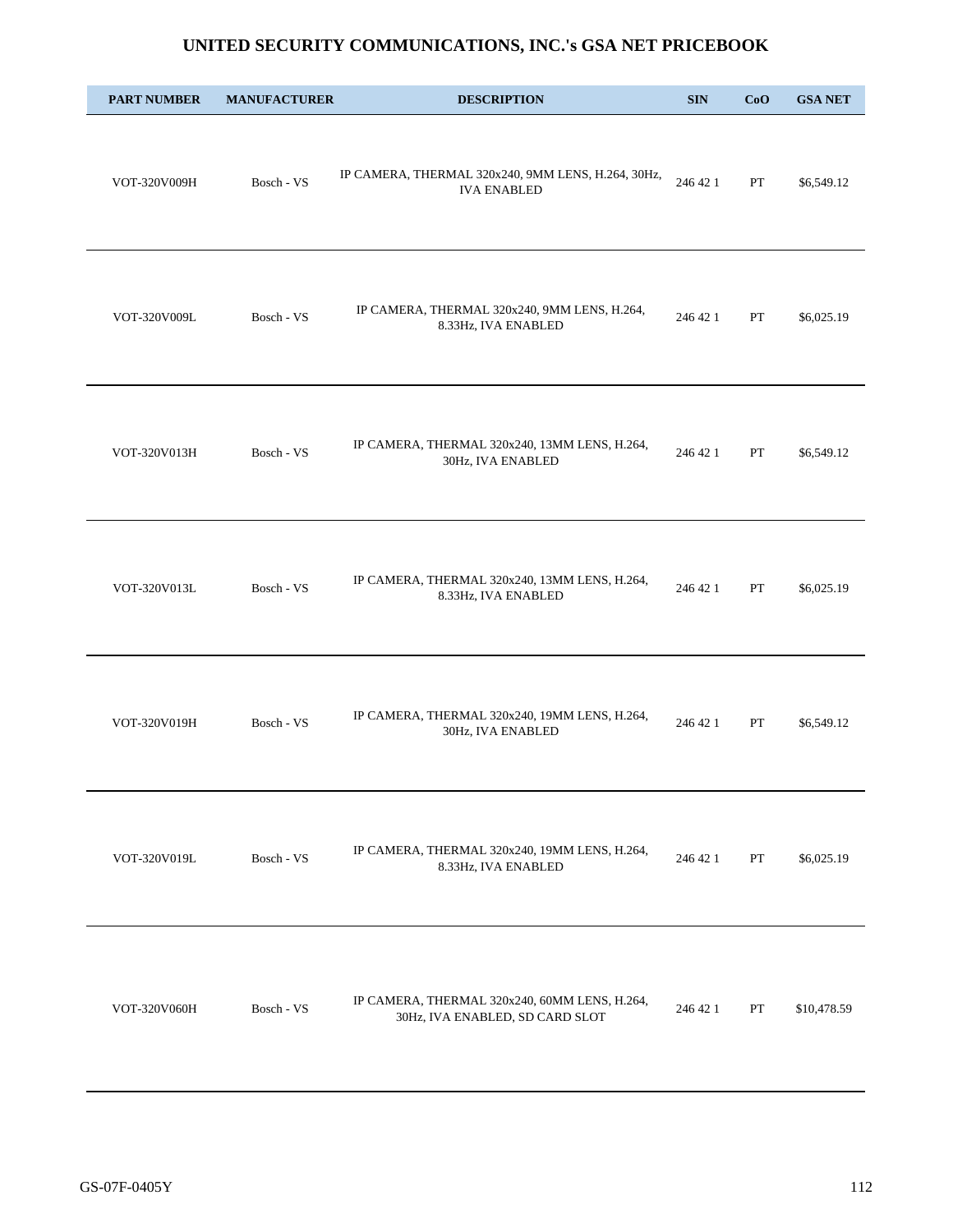| <b>PART NUMBER</b> | <b>MANUFACTURER</b> | <b>DESCRIPTION</b>                                                                                   | <b>SIN</b> | CoO | <b>GSA NET</b> |
|--------------------|---------------------|------------------------------------------------------------------------------------------------------|------------|-----|----------------|
| VOT-320V060L       | Bosch - VS          | IP CAMERA, THERMAL 320x240, 60MM LENS, H.264,<br>8.33Hz, IVA ENABLED, SD CARD SLOT                   | 246 42 1   | PT  | \$10,216.62    |
| VP-CFGSFT          | Bosch - VS          | CONFIGURATION SOFTWARE FOR DOMES/CAMERAS<br>USING BILINX INCLUDES VP-USB ADAPTOR                     | 246 42 1   | US  | \$337.28       |
| VP-RS2BLNX         | Bosch - VS          | PROTOCOL CONVERTER, RS-232 AND RS-485 TO<br>BILINX CONVERTER, 24VAC, 50/60Hz                         | 246 42 1   | PT  | \$85.14        |
| <b>VP-USB</b>      | Bosch - VS          | BILINX TO USB ADAPTOR FOR USE WITH<br>CONFIGURATION TOOL FOR DOMES/CAMERAS                           | 246 42 1   | US. | \$67.46        |
| VTA-ADPO-2075      | Bosch - VS          | CIRCULAR GANG BOX ADAPTOR PLATE FOR USE<br>WITH 960H BULLET CAMERAS (VT*-407* AND VLR-<br>4075)      | 246 42 1   | TW  | \$28.82        |
| VTI-4075-V321      | Bosch - VS          | OUTDOOR DAY/NIGHT IR BULLET CAMERA, 2.8-12MM,<br>100FT, 960H, 720TVL SENSOR, NTSC, 12VDC/24VAC, IP66 | 246 42 1   | KR  | \$229.82       |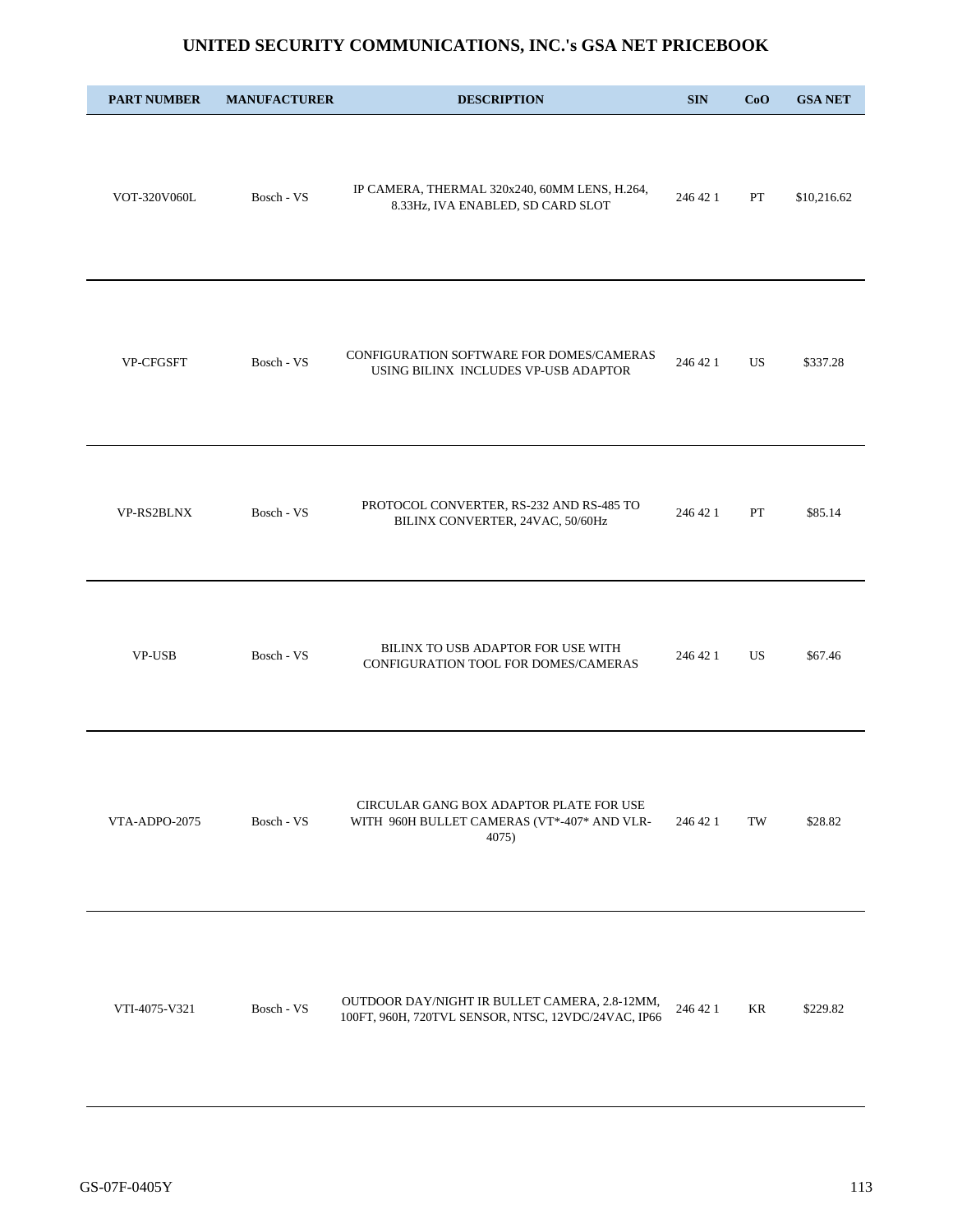| <b>PART NUMBER</b>                | <b>MANUFACTURER</b>   | <b>DESCRIPTION</b>                                                                                               | <b>SIN</b> | CoO | <b>GSA NET</b> |
|-----------------------------------|-----------------------|------------------------------------------------------------------------------------------------------------------|------------|-----|----------------|
| VTI-4075-V921                     | Bosch - VS            | OUTDOOR DAY/NIGHT IR BULLET CAMERA, 9-22MM,<br>200FT, 960H, 720TVL SENSOR, NTSC, 12VDC/24VAC, IP66               | 246 42 1   | KR  | \$310.57       |
| VTI-4085-V521                     | Bosch - VS            | OUTDOOR DAY/NIGHT WDR IR BULLET CAMERA, 5-<br>50MM, 200FT, 960H, 720TVL SENSOR, NTSC,<br>12VDC/24VAC, IP66       | 246 42 1   | KR  | \$395.04       |
| VTN-4075-V321                     | Bosch - VS            | OUTDOOR DAY/NIGHT BULLET CAMERA, 2.8-12MM,<br>960H, 720TVL SENSOR, NTSC, 12VDC/24VAC, IP66                       | 246 42 1   | KR  | \$197.52       |
| WPTV244300UL                      | Bosch - $\mathrm{VS}$ | POWER SUPPLY, OUTDOOR, 1 TO 4 CHANNEL, 120VAC<br>60HZ INPUT, 24-28VAC OUTPUT, 12.5A/10A, WALL<br>MOUNT ENCLOSURE | 246 42 1   | US  | \$216.12       |
| S2-PRO DATA<br><b>MIGRATION</b>   | S <sub>2</sub>        | Data Migration \$200/hour, estimates provided                                                                    | 246 42 1   | US  | \$302.27       |
| S2- PRO IP VIDEO<br>COMMISSIONING | S <sub>2</sub>        | IP Video Systems commissioning, daily rate plus travel and<br>living expenses                                    | 246 42 1   | US  | \$2,418.14     |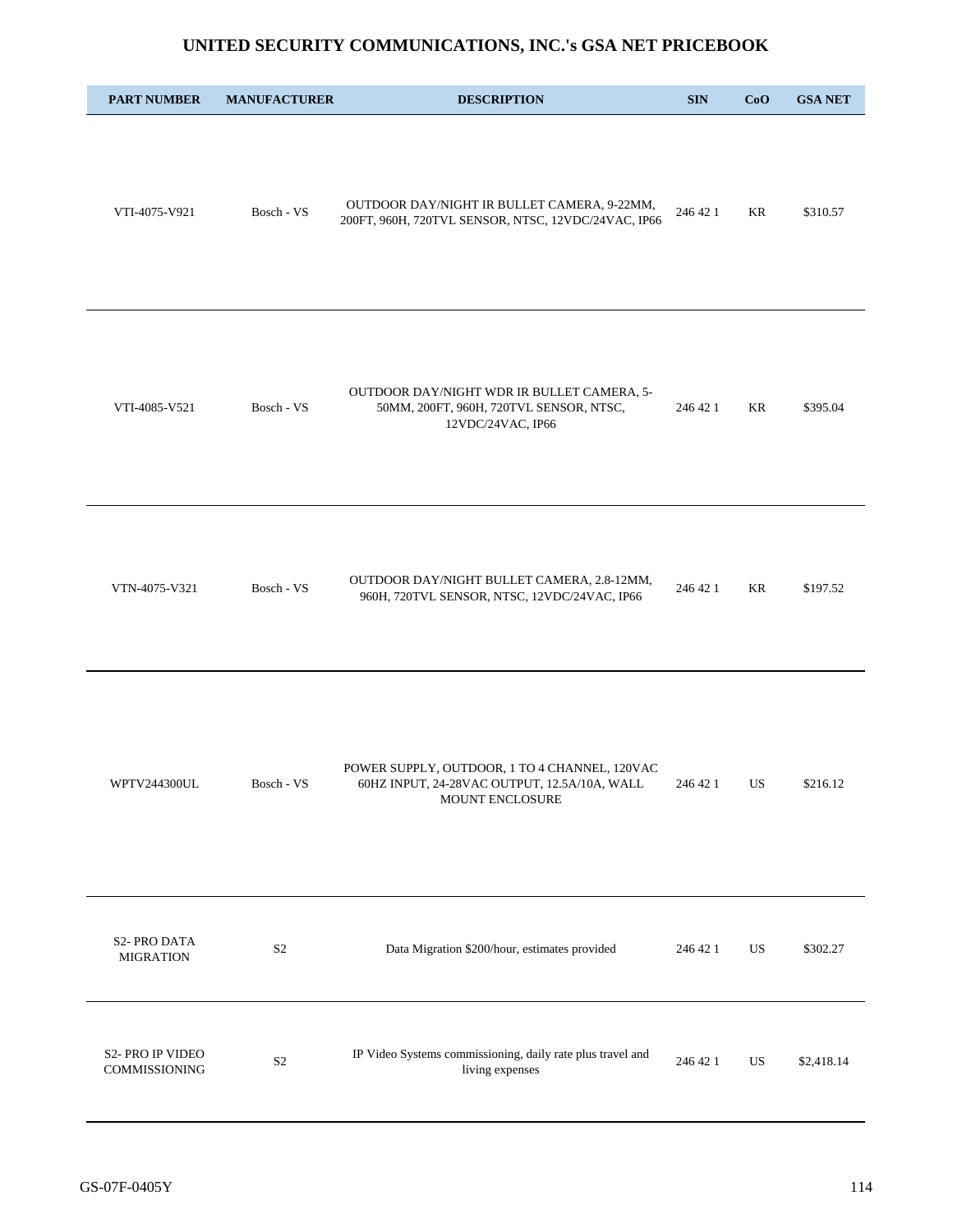| <b>PART NUMBER</b> | <b>MANUFACTURER</b> | <b>DESCRIPTION</b>                                                                                                                                                | <b>SIN</b> | CoO       | <b>GSA NET</b> |
|--------------------|---------------------|-------------------------------------------------------------------------------------------------------------------------------------------------------------------|------------|-----------|----------------|
| S2-ACM             | S <sub>2</sub>      | Access control application extension blade: 2 reader, 4 input, 4<br>output                                                                                        | 246 42 1   | <b>US</b> | \$566.75       |
| S2-CBM             | S <sub>2</sub>      | S2NN network node blade only, 12V                                                                                                                                 | 246 42 1   | US        | \$952.14       |
| S2-CNCBM           | S <sub>2</sub>      | S2 Network Controller / Network Node combination, Series II<br>blade only, no system license, 12V                                                                 | 246 42 1   | <b>US</b> | \$1,508.31     |
| S2-DVR-CAM         | S <sub>2</sub>      | Video Management System Integration Option integration<br>license fee per camera beyond the initial 4 camera integration<br>licenses included with Option license | 246 42 1   | US.       | \$113.35       |
| S2-DVR-DM          | S <sub>2</sub>      | Video Management System Integration Option, Dedicated<br>Micros DVIP or DS2-AD, Panasonic HD300a integration                                                      | 246 42 1   | <b>US</b> | \$377.83       |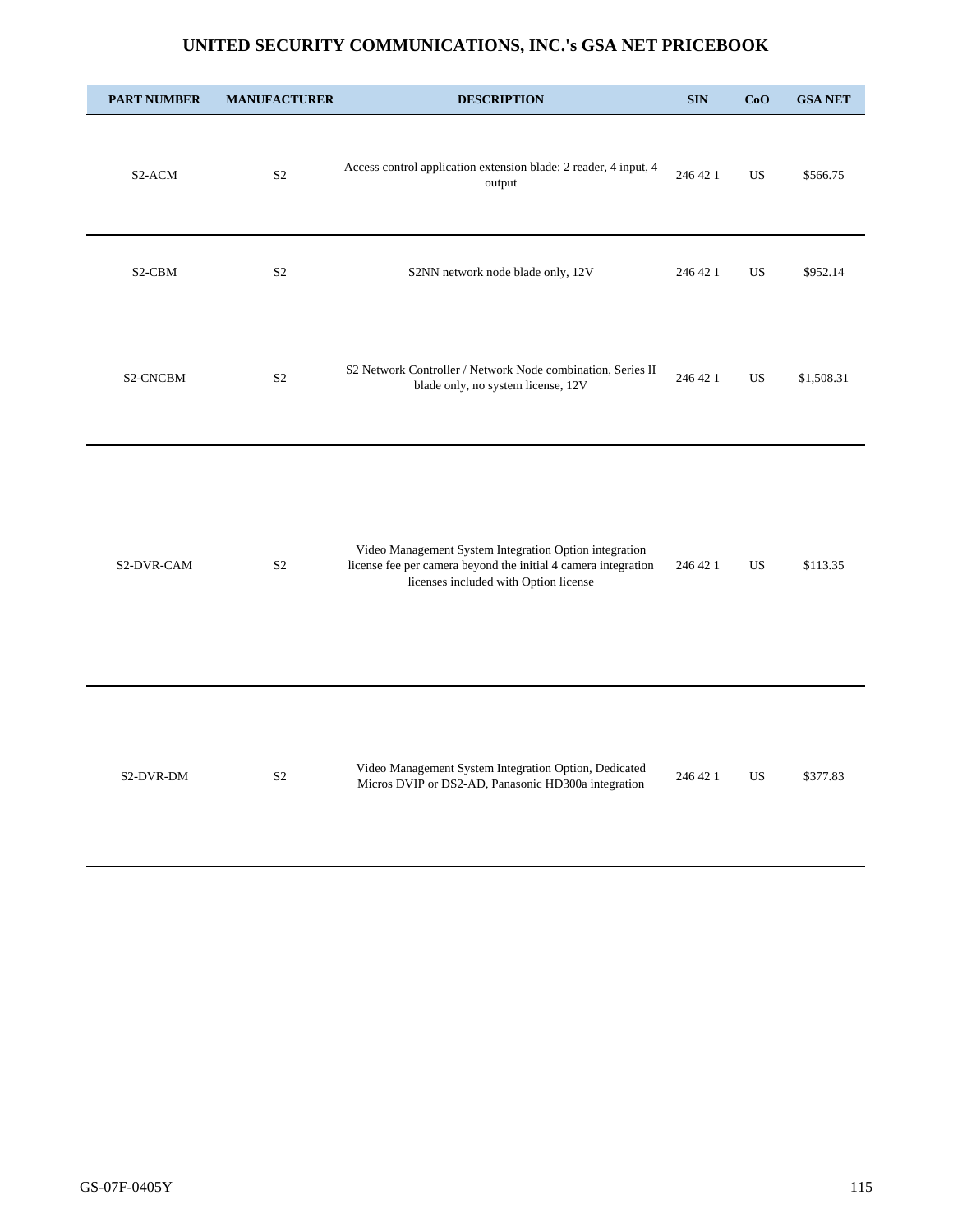| <b>PART NUMBER</b> | <b>MANUFACTURER</b> | <b>DESCRIPTION</b>                                                                                                                                                                                                            | <b>SIN</b> | CoO       | <b>GSA NET</b> |
|--------------------|---------------------|-------------------------------------------------------------------------------------------------------------------------------------------------------------------------------------------------------------------------------|------------|-----------|----------------|
| S2-ENT-128         | $\mathbf{S}2$       | 1U high Rack Mount Enterprise. Includes S2 Network<br>Controller Hardware and Software. Supports up to 64 Nodes 64<br>Portals Expandable up to 896 Readers (14x64). No application<br>blades may be added to this enclosure.  | 246 42 1   | US        | \$11,863.98    |
| S2-ENT-192         | $\mathbf{S}2$       | 1U high Rack Mount Enterprise. Includes S2 Network<br>Controller Hardware and Software. Supports up to 64 Nodes<br>128 Portals Expandable up to 896 Readers (14x64). No<br>application blades may be added to this enclosure. | 246 42 1   | US        | \$14,886.65    |
| S2-ENT-DBP         | S <sub>2</sub>      | Database Partitioning for Extreme/Enterprise Systems,                                                                                                                                                                         | 246 42 1   | <b>US</b> | \$6,045.34     |
| S2-ENT-R64         | $\mathbf{S2}$       | 64 Reader Expansion for an expanding an existing Enterprise<br>system                                                                                                                                                         | 246 42 1   | US        | \$3,778.34     |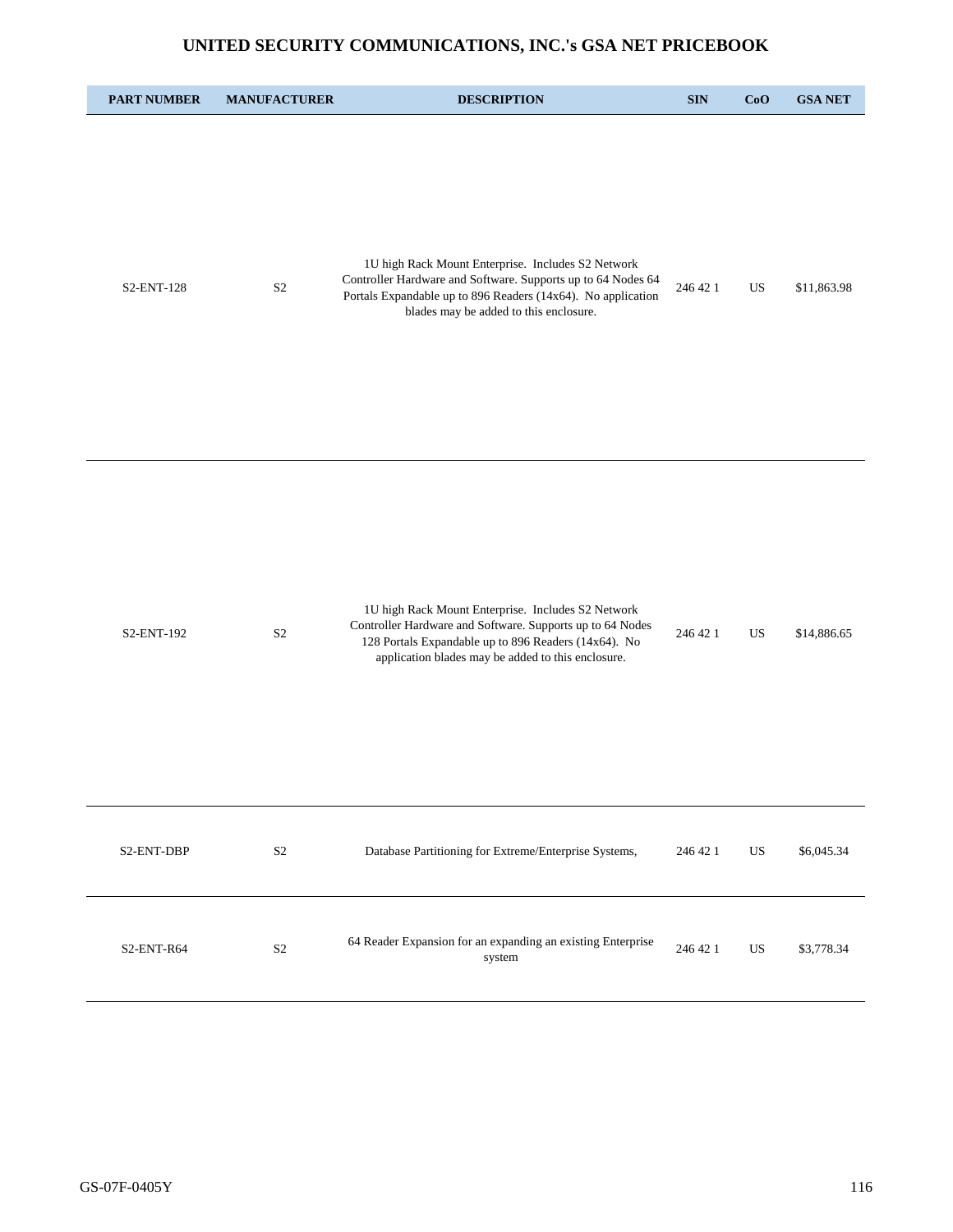| <b>PART NUMBER</b> | <b>MANUFACTURER</b> | <b>DESCRIPTION</b>                                                                                                                                                                                                                                       | <b>SIN</b> | CoO       | <b>GSA NET</b> |
|--------------------|---------------------|----------------------------------------------------------------------------------------------------------------------------------------------------------------------------------------------------------------------------------------------------------|------------|-----------|----------------|
| S2-ENT-S64-SUSP    | S <sub>2</sub>      | One year Software Upgrade and Support Plan adder for S2<br>Enterprise/Ultra/Extreme systems larger than 128 portals, priced<br>per block of 64 portals beyond the base of 128                                                                            | 246 42 1   | US        | \$755.67       |
| S2-ENT-S64-UPG     | S <sub>2</sub>      | One year Software Upgrade and Support Plan adder for S2<br>Enterprise/Ultra/Extreme systems larger than 128 portals, priced<br>per block of 64 portals beyond the base of 128. For systems out<br>of warranty and not covered by a current Support Plan. | 246 42 1   | <b>US</b> | \$1,057.93     |
| S2-ENT-SUSP        | S <sub>2</sub>      | One year Software Upgrade and Support Plan for S2<br>Enterprise/Ultra or EXT 128 Portals                                                                                                                                                                 | 246 42 1   | US.       | \$3,778.34     |
| S2-ENT-UPG         | S <sub>2</sub>      | One year Software Upgrade and Support Plan for S2<br>Enterprise/Ultra/Extreme 128 systems out of warranty and not<br>covered by a current Support Plan                                                                                                   | 246 42 1   | US        | \$4,836.27     |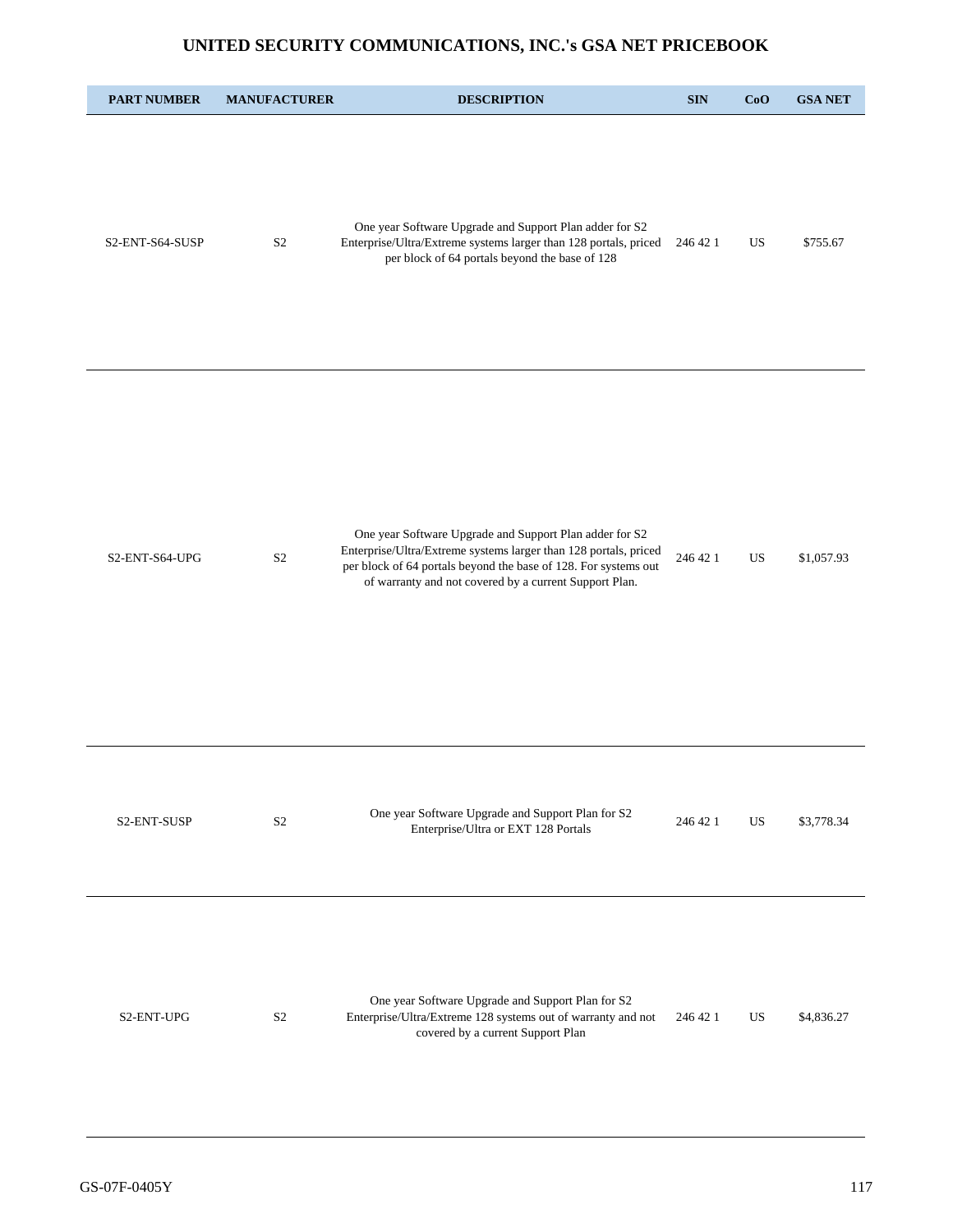| <b>PART NUMBER</b>      | <b>MANUFACTURER</b> | <b>DESCRIPTION</b>                                                     | <b>SIN</b> | CoO       | <b>GSA NET</b> |
|-------------------------|---------------------|------------------------------------------------------------------------|------------|-----------|----------------|
| S2-EP 1501              | S <sub>2</sub>      | EP 1501 Single Door Controller, POE, 2 Readers, 2 Inputs, 2<br>Outputs | 246 42 1   | US.       | \$618.36       |
| S2-EP-1501-LIC          | S <sub>2</sub>      | EP 1501 Controller License Fee (When Purchased from a 3rd<br>party)    | 246 42 1   | US.       | \$189.29       |
| S <sub>2</sub> -EP-1502 | S <sub>2</sub>      | EP 1502 Intelligent Controller, 16M, 2 Readers, 8 Inputs, 4<br>Outputs | 246 42 1   | US.       | \$1,255.65     |
| S2-EP-1502-LIC          | S <sub>2</sub>      | EP 1502 Controller License Fee (When Purchased from a 3rd<br>party)    | 246 42 1   | <b>US</b> | \$189.29       |
| S2-EP-2500              | S <sub>2</sub>      | EP 2500 Intelligent Controller, 32M                                    | 246 42 1   | US.       | \$1,381.85     |
| S2-EP-2500-LIC          | S <sub>2</sub>      | EP 2500 Controller License Fee (When Purchased from a 3rd<br>party)    | 246 42 1   | US.       | \$189.29       |
| S2-EXT-128-RM           | S <sub>2</sub>      | S2 NetBox Extreme Controller, Rack Mount Enclosure                     | 246 42 1   | US        | \$9,861.46     |
| S2-EXT-128-WM           | S <sub>2</sub>      | S2 NetBox Extreme Controller, Wall Mount Enclosure                     | 246 42 1   | US        | \$9,861.46     |
| S2-EXT-16-RM            | S <sub>2</sub>      | S2 NetBox Extreme Controller, Rack Mount Enclosure                     | 246 42 1   | US        | \$2,267.00     |
| S2-EXT-16-WM            | S <sub>2</sub>      | S2 NetBox Extreme Controller, Wall Mount Enclosure                     | 246 42 1   | US        | \$2,267.00     |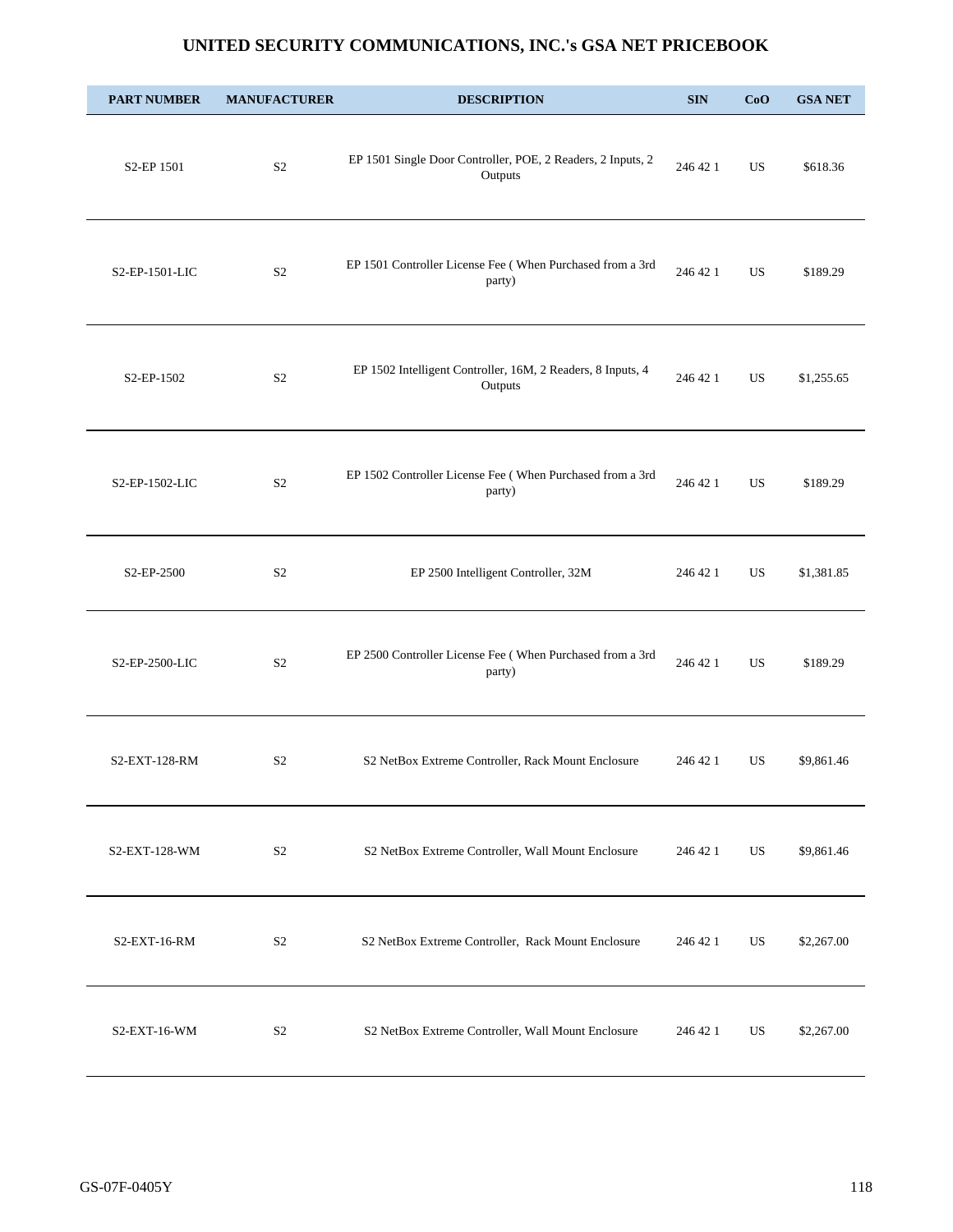| <b>PART NUMBER</b> | <b>MANUFACTURER</b> | <b>DESCRIPTION</b>                                 | <b>SIN</b> | CoO       | <b>GSA NET</b> |
|--------------------|---------------------|----------------------------------------------------|------------|-----------|----------------|
| S2-EXT-192-RM      | S <sub>2</sub>      | S2 NetBox Extreme Controller, Rack Mount Enclosure | 246 42 1   | <b>US</b> | \$12,884.13    |
| S2-EXT-192-WM      | S <sub>2</sub>      | S2 NetBox Extreme Controller, Wall Mount Enclosure | 246 42 1   | <b>US</b> | \$12,884.13    |
| S2-EXT-256-RM      | S <sub>2</sub>      | S2 NetBox Extreme Controller, Rack Mount Enclosure | 246 42 1   | <b>US</b> | \$15,906.80    |
| S2-EXT-256-WM      | S <sub>2</sub>      | S2 NetBox Extreme Controller, Wall Mount Enclosure | 246 42 1   | <b>US</b> | \$15,906.80    |
| $S2$ -EXT-32-RM    | S <sub>2</sub>      | S2 NetBox Extreme Controller, Rack Mount Enclosure | 246 42 1   | <b>US</b> | \$3,249.37     |
| $S2$ -EXT-32-WM    | S <sub>2</sub>      | S2 NetBox Extreme Controller, Wall Mount Enclosure | 246 42 1   | <b>US</b> | \$3,249.37     |
| $S2$ -EXT-64-RM    | S <sub>2</sub>      | S2 NetBox Extreme Controller, Rack Mount Enclosure | 246 42 1   | US        | \$6,838.79     |
| $S2$ -EXT-64-WM    | S <sub>2</sub>      | S2 NetBox Extreme Controller, Wall Mount Enclosure | 246 42 1   | <b>US</b> | \$6,838.79     |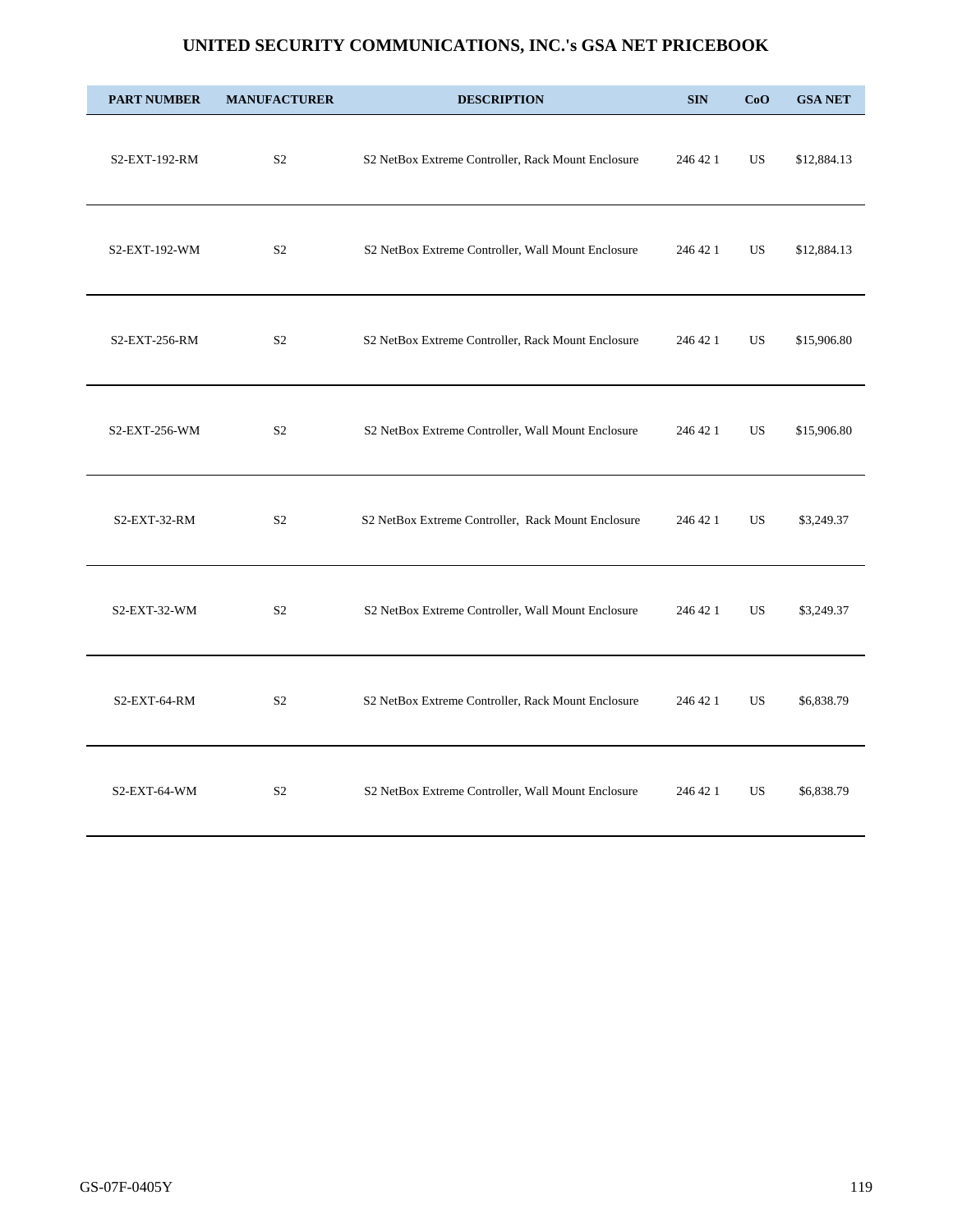| <b>PART NUMBER</b> | <b>MANUFACTURER</b> | <b>DESCRIPTION</b>                                                                                                                                                                                                                                                    | <b>SIN</b> | CoO | <b>GSA NET</b> |
|--------------------|---------------------|-----------------------------------------------------------------------------------------------------------------------------------------------------------------------------------------------------------------------------------------------------------------------|------------|-----|----------------|
| S2-EXT-D-WM/RM     | S <sub>2</sub>      | Demo NetBox Extreme Controller, Wall Mount or Rack Mount<br>Enclosure with NetDoor MicroNode. Includes S2 Network<br>Controller Hardware, in either a wall Mount (WM) or Rack<br>Mount (RM) Lightweight Aluminum Enclosure, status LED,<br>tamper switch, and 12VDC p | 246 42 1   | US  | \$2,040.30     |
| S2-EXT-UPGD        | S <sub>2</sub>      | Upgrade for an existing Demo system for NetBox to NetBox<br>Extreme. This requires a return of the combo board which will<br>be replaced by a node only board. This price is valid until<br>December, 31st 2009.                                                      | 246 42 1   | US  | \$1,503.78     |
| S2-EXT-WAR         | S <sub>2</sub>      | Three year extension of the Extreme base two year hardware<br>warranty for a 5 year hardware plan                                                                                                                                                                     | 246 42 1   | US. | \$1,133.50     |
| S2-IDA-ENT         | S <sub>2</sub>      | Additional Enterprise ID Badge Designer & Print Station<br>License                                                                                                                                                                                                    | 246 42 1   | US  | \$3,400.50     |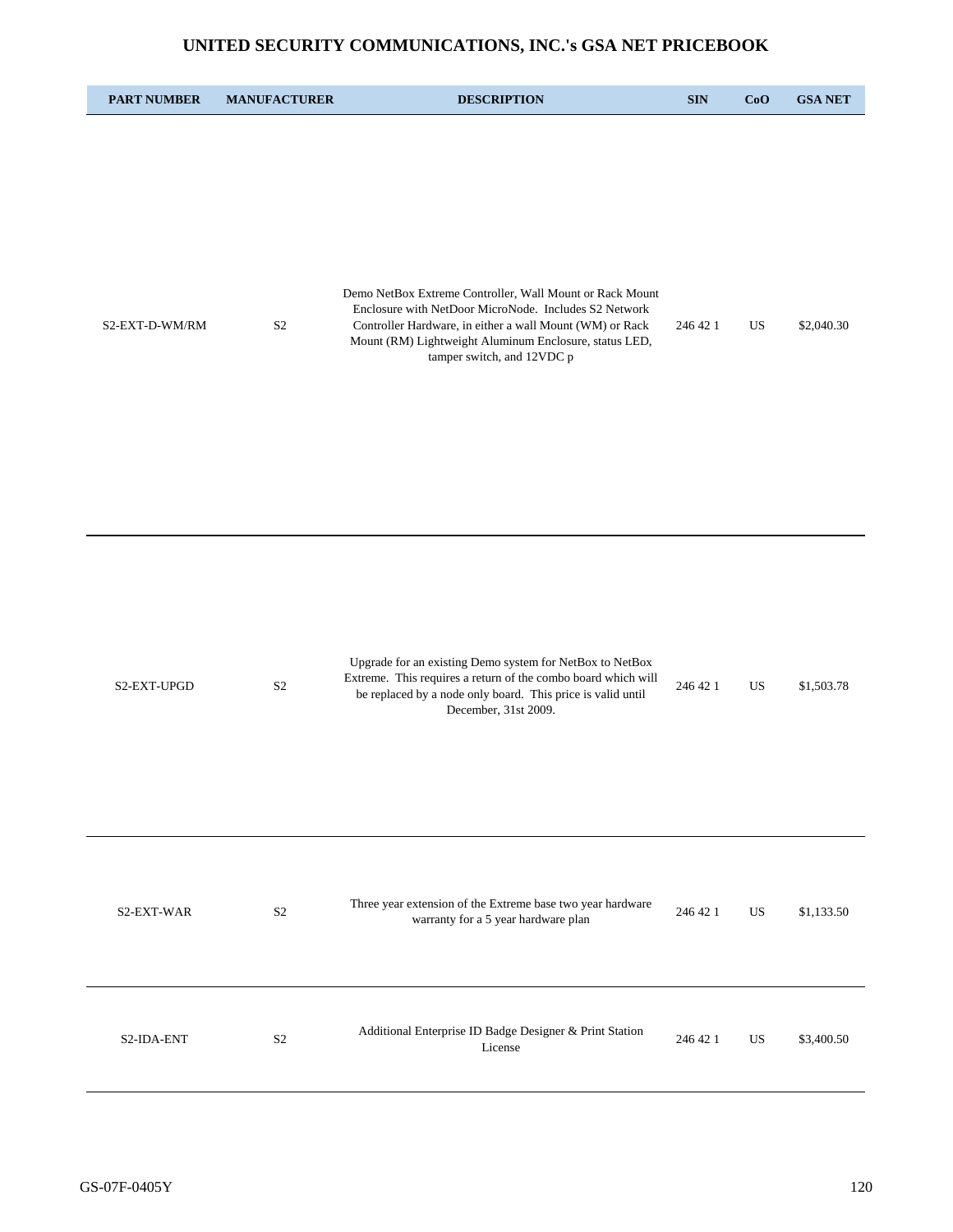| <b>PART NUMBER</b> | <b>MANUFACTURER</b> | <b>DESCRIPTION</b>                                                                                                                                        | <b>SIN</b> | CoO | <b>GSA NET</b> |
|--------------------|---------------------|-----------------------------------------------------------------------------------------------------------------------------------------------------------|------------|-----|----------------|
| $S2$ -IDA-M200     | S <sub>2</sub>      | Additional Model 200 ID Badge Designer & Print Station<br>License                                                                                         | 246 42 1   | US  | \$1,503.78     |
| $S2$ -IDA-M300     | S <sub>2</sub>      | Additional Model 300 ID Badge Designer & Print Station<br>License                                                                                         | 246 42 1   | US  | \$2,644.84     |
| S2-IDC-ENT         | S <sub>2</sub>      | Identity Management for Enterprise or Ext 128, for<br>Enterprise/Ultra/Extreme systems                                                                    | 246 42 1   | US. | \$5,282.12     |
| $S2$ -IDC-M $100$  | S <sub>2</sub>      | Identity Management for Model 100 or Ext 16, for Model 100<br>systems                                                                                     | 246 42 1   | US  | \$1,503.78     |
| $S2$ -IDC-M200     | S <sub>2</sub>      | Identity Management for Model 200 or Ext 32, for Model 200<br>systems                                                                                     | 246 42 1   | US  | \$2,259.45     |
| $S2$ -IDC-M300     | S <sub>2</sub>      | Identity Management for Model 300 or Ext 64, for Model 300<br>systems                                                                                     | 246 42 1   | US  | \$4,148.61     |
| S2-INP             | S <sub>2</sub>      | Supervised input application extension blade: 8 inputs                                                                                                    | 246 42 1   | US  | \$330.98       |
|                    |                     |                                                                                                                                                           |            |     |                |
| S2-INST            | S <sub>2</sub>      | Installation kit for S2 Network Node when not using a standard<br>enclosure. Includes ribbon cable, card mounting plate, bi-color<br>LED status indicator | 246 42 1   | US  | \$113.35       |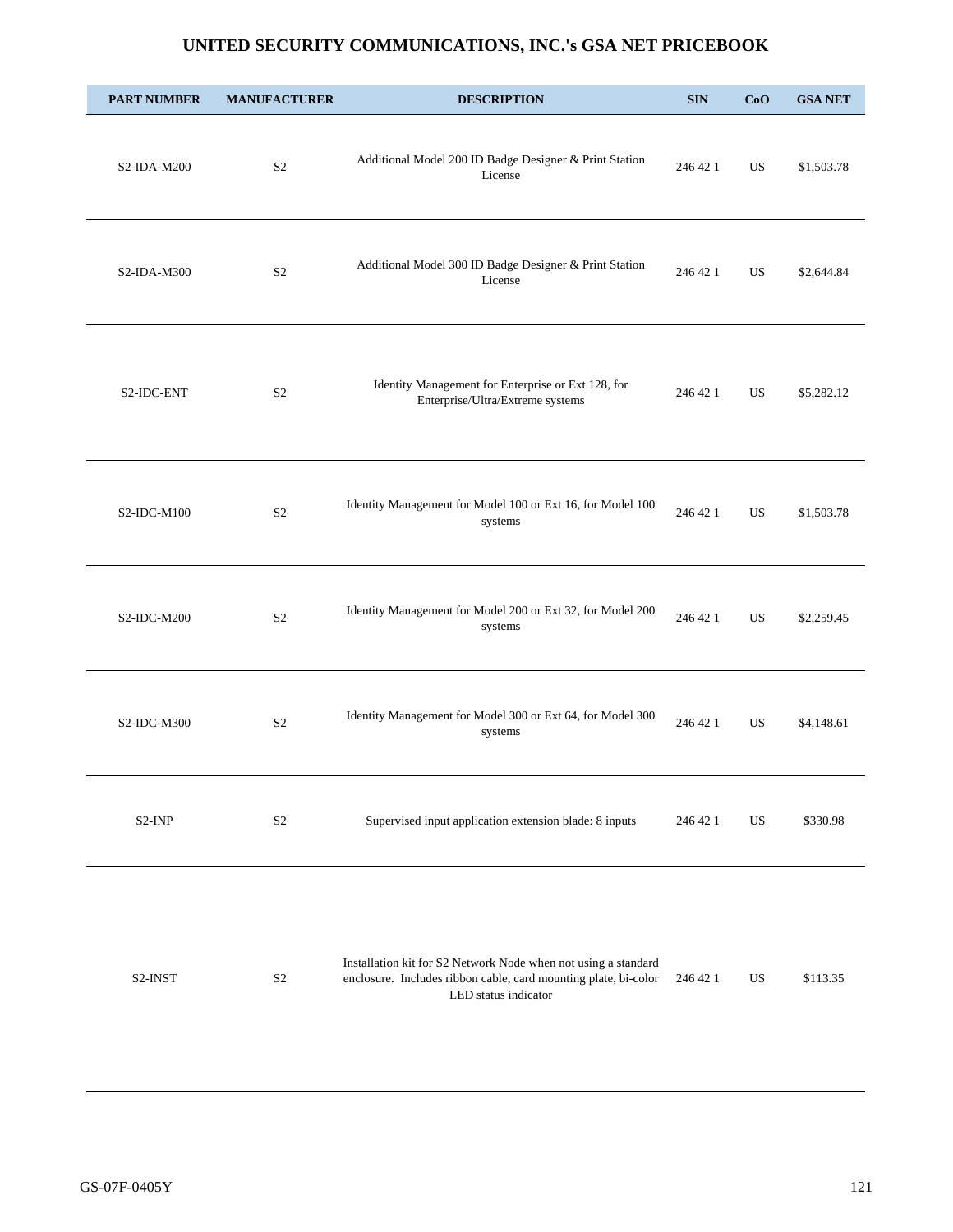| <b>PART NUMBER</b> | <b>MANUFACTURER</b> | <b>DESCRIPTION</b>                                                                                                                                                                                            | $\mathbf{SIN}$ | CoO | <b>GSA NET</b> |
|--------------------|---------------------|---------------------------------------------------------------------------------------------------------------------------------------------------------------------------------------------------------------|----------------|-----|----------------|
| S2-LSS1            | $\mathbf{S}2$       | Special Limited Capacity (4 readers, 2 cameras) to Model 100<br>one-time system license upgrade. NOTE: upgrades a Limited<br>Capacity system License on S2-NBSB1 or S2-NBSB2 to a<br>Model 100 System License | 246 42 1       | US  | \$1,289.17     |
| S2-M100-SUSP       | S <sub>2</sub>      | One year Software Upgrade and Support Plan for Model 100,<br>EXT 16 or 2/4 reader bundled systems                                                                                                             | 246 42 1       | US  | \$377.83       |
| S2-M100-UPG        | S <sub>2</sub>      | One year Software Upgrade and Support Plan for Model 100,<br>EXT 16 or 2/4 portal bundled systems out of warranty and not<br>covered by a current Support Plan                                                | 246 42 1       | US  | \$528.97       |
| S2-M200-SUSP       | $\mathbf{S}2$       | One year Software Upgrade and Support Plan for Model 200 or<br>EXT 32 systems.                                                                                                                                | 246 42 1       | US  | \$680.10       |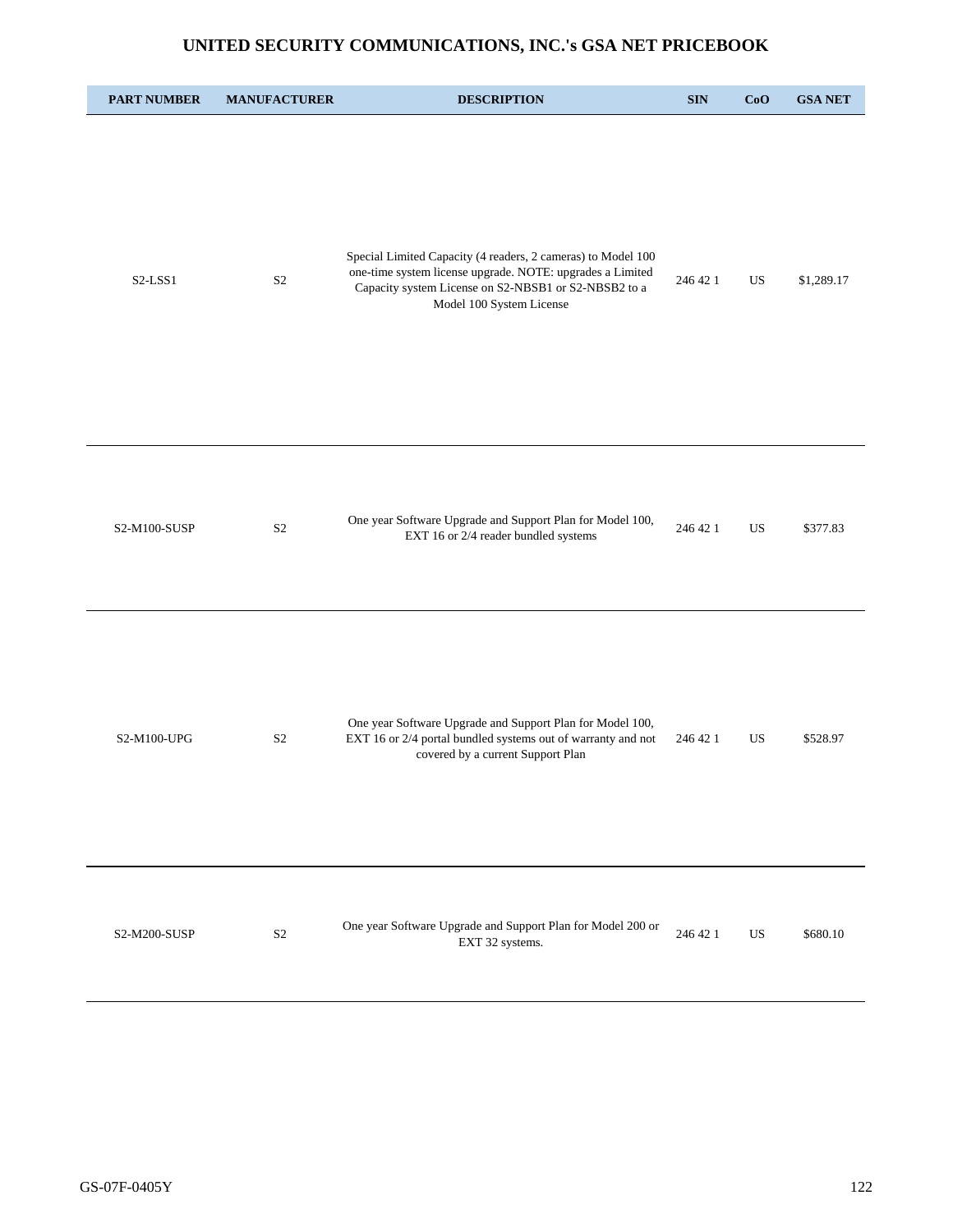| <b>PART NUMBER</b> | <b>MANUFACTURER</b> | <b>DESCRIPTION</b>                                                                                                                                                                                                                                                    | <b>SIN</b> | CoO | <b>GSA NET</b> |
|--------------------|---------------------|-----------------------------------------------------------------------------------------------------------------------------------------------------------------------------------------------------------------------------------------------------------------------|------------|-----|----------------|
| S2-M200-UPG        | S <sub>2</sub>      | One year Software Upgrade and Support Plan for Model 200 or<br>EXT 32 systems out of warranty and not covered by a current<br>Support Plan                                                                                                                            | 246 42 1   | US  | \$906.80       |
| S2-M300-EXT-UPG    | S <sub>2</sub>      | S2 NetBox 64 Portal to NetBox Extreme 64 Portal Upgrade. S2<br>Controller-ONLY Head-end Cabinet. Includes S2 NetBox<br>Extreme Controller Hardware and Software. No application<br>blades may be added to this enclosure. As part of this upgrade a<br>controller boa | 246 42 1   | US  | \$1,889.17     |
| S2-M300-SUSP       | $\rm S2$            | One year Software Upgrade and Support Plan for Model 300 or<br>EXT 64 systems.                                                                                                                                                                                        | 246 42 1   | US  | \$1,889.17     |
| S2-M300-UPG        | S <sub>2</sub>      | One year Software Upgrade and Support Plan for Model 300 or<br>EXT 64 systems out of warranty and not covered by a current<br>Support Plan.                                                                                                                           | 246 42 1   | US  | \$2,418.14     |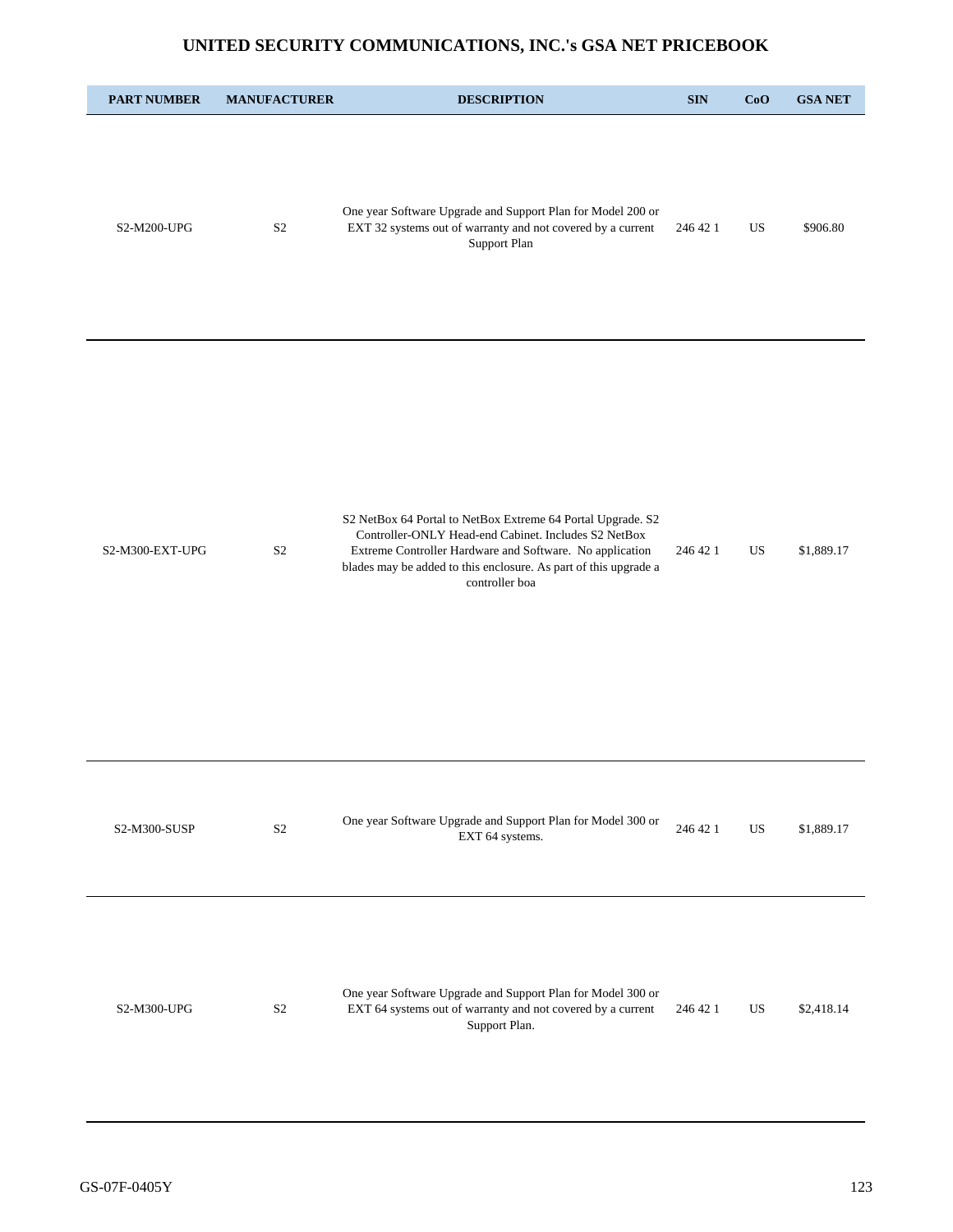| <b>PART NUMBER</b> | <b>MANUFACTURER</b> | <b>DESCRIPTION</b>                                                                 | $\mathbf{SIN}$ | CoO         | <b>GSA NET</b> |
|--------------------|---------------------|------------------------------------------------------------------------------------|----------------|-------------|----------------|
| $S2-MR-16IN$       | S <sub>2</sub>      | MR-16IN 16 Input Module                                                            | 246 42 1       | $_{\rm US}$ | \$536.34       |
| S2-MR-16OUT        | $\mathbf{S}2$       | MR-16OUT 16 Output Module                                                          | 246 42 1       | US          | \$536.34       |
| S2-MR-50           | S <sub>2</sub>      | MR50 Reader Interface Module, 1 Reader, 2 Inputs, 2 Outputs                        | 246 42 1       | US          | \$246.08       |
| S2-MR-50-LIC       | S <sub>2</sub>      | MR50 License Fee (When Purchased from a 3rd party)                                 | 246 42 1       | US          | \$31.55        |
| S2-MR-52           | S <sub>2</sub>      | MR52 Reader Interface Module, 2 Readers, 8 Inputs, 6 Outputs                       | 246 42 1       | US          | \$485.86       |
| S2-MR-52-LIC       | S <sub>2</sub>      | MR52 License Fee (When Purchased from a 3rd party)                                 | 246 42 1       | US          | \$56.79        |
| S2-MUX8            | S <sub>2</sub>      | MUX8 is an 8-port multi-device interface panel                                     | 246 42 1       | <b>US</b>   | \$444.21       |
| S2-NBSB1-C         | S <sub>2</sub>      | S2 NetBox System Bundle for 2 readers, 4 inputs, 4 outputs<br>capability           | 246 42 1       | US.         | \$2,146.10     |
| S2-NBSB1D-RM       | S <sub>2</sub>      | As above except in 4U Rack Mount enclosure: no lock, external<br>power backup only | 246 42 1       | US.         | \$2,132.49     |
| S2-NBSB1D-WM       | S <sub>2</sub>      | S2 NetBox 2 reader, 4 input, 4 output demonstration system<br>NOT FOR RESALE       | 246 42 1       | US.         | \$1,896.73     |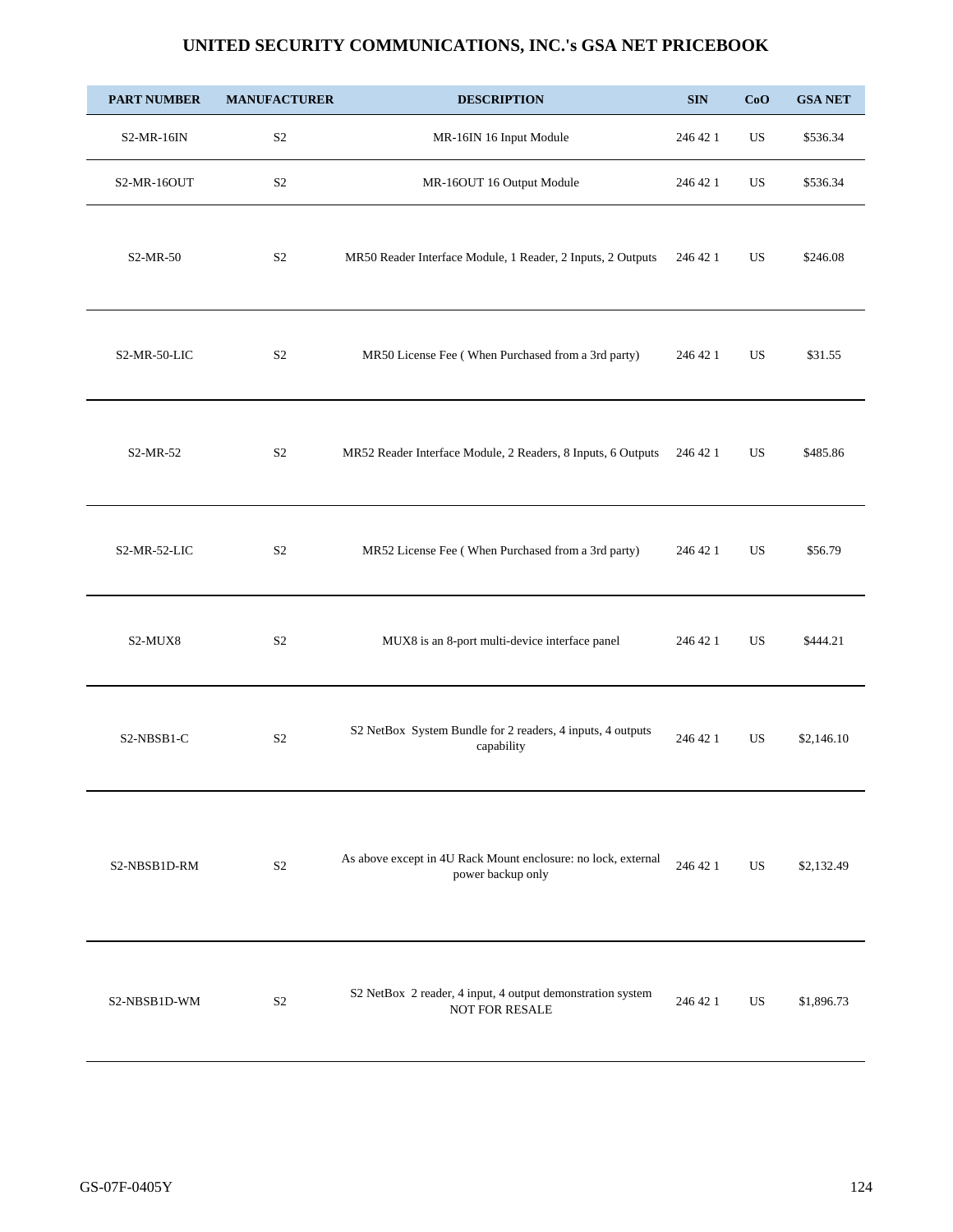| <b>PART NUMBER</b> | <b>MANUFACTURER</b> | <b>DESCRIPTION</b>                                                                                                       | <b>SIN</b> | CoO | <b>GSA NET</b> |
|--------------------|---------------------|--------------------------------------------------------------------------------------------------------------------------|------------|-----|----------------|
| S2-NBSB1-RM        | S <sub>2</sub>      | As above WM except in 4U Rack Mount enclosure: no lock,<br>external power backup only, with total capacity for 7 Blades. | 246 42 1   | US. | \$2,372.80     |
| S2-NBSB1-WM        | S <sub>2</sub>      | S2 NetBox System Bundle for 2 readers, 4 inputs, 4 outputs<br>capability                                                 | 246 42 1   | US. | \$2,146.10     |
| S2-NBSB2-C         | S <sub>2</sub>      | S2 NetBox System Bundle for 4 readers, 8 inputs, 8 outputs<br>capability                                                 | 246 42 1   | US. | \$2,782.37     |
| S2-NBSB2D-RM       | S <sub>2</sub>      | As above except in 4U Rack Mount enclosure: no lock, external<br>power backup only                                       | 246 42 1   | US. | \$2,601.01     |
| S2-NBSB2D-WM       | S <sub>2</sub>      | S2 NetBox 4 reader, 8 input, 8 output demonstration system<br><b>NOT FOR RESALE</b>                                      | 246 42 1   | US. | \$2,365.24     |
| S2-NBSB2-RM        | $\mathbf{S2}$       | As above WM except in 4U Rack Mount enclosure: no lock,<br>external power backup only, with total capacity for 7 Blades. | 246 42 1   | US  | \$3,018.14     |
| S2-NBSB2-WM        | S <sub>2</sub>      | S2 NetBox System Bundle for 4 readers, 8 inputs, 8 outputs<br>capability                                                 | 246 42 1   | US  | \$2,782.37     |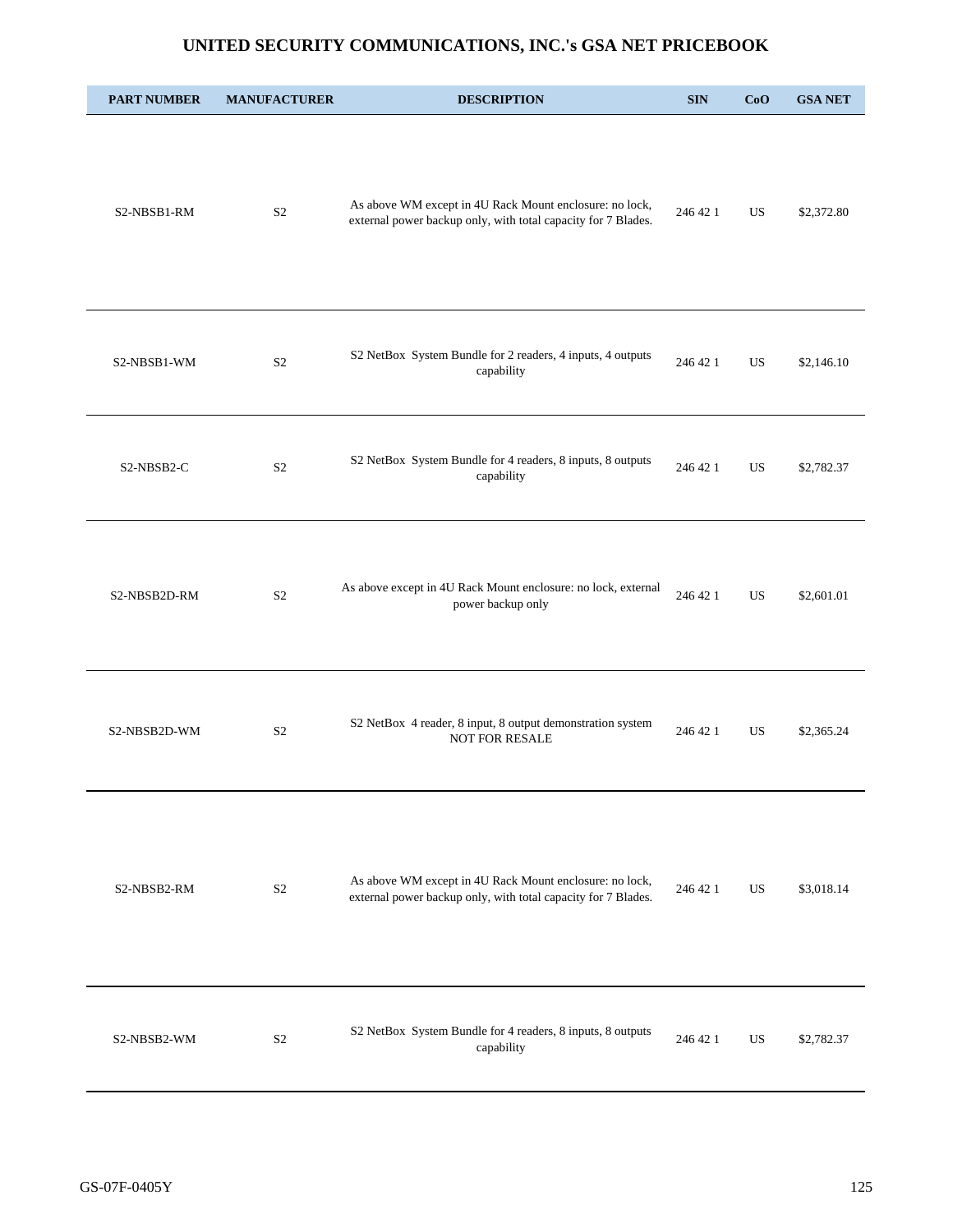| <b>PART NUMBER</b> | <b>MANUFACTURER</b> | <b>DESCRIPTION</b>                                                                                                                                   | <b>SIN</b> | CoO         | <b>GSA NET</b> |
|--------------------|---------------------|------------------------------------------------------------------------------------------------------------------------------------------------------|------------|-------------|----------------|
| S2-NC-CNTL-C       | S <sub>2</sub>      | S2 Self Contained Network Controller, Compact Enclosure                                                                                              | 246 42 1   | US          | \$1,095.72     |
| S2-NC-CNTL-RM      | S <sub>2</sub>      | S2 Self Contained Network Controller, Rack Mount Enclosure                                                                                           | 246 42 1   | US          | \$1,307.30     |
| S2-NC-CNTL-WM      | S <sub>2</sub>      | S2 Self Contained Network Controller, Wall Mount Enclosure                                                                                           | 246 42 1   | US          | \$1,095.72     |
| S2-NC-M100         | S <sub>2</sub>      | Includes S2 NetBox system license for up to 16 portals                                                                                               | 246 42 1   | US          | \$1,503.78     |
| S2-NC-M200         | S <sub>2</sub>      | Includes S2 NetBox system license for up to 32 portals                                                                                               | 246 42 1   | US          | \$2,947.10     |
| S2-NC-M300         | S <sub>2</sub>      | Includes S2 NetBox system license for up to 64 portals                                                                                               | 246 42 1   | US          | \$6,488.16     |
| S2-NDMN            | $\mathbf{S2}$       | S2 NetDoor MicroNode,                                                                                                                                | 246 42 1   | US          | \$1,050.38     |
| S2-NDMN-D          | $\rm S2$            | S2 NetDoor MicroNode Demo Unit for use with above, 2<br>readers, 4 inputs, 4 outputs (two outputs switchable to power<br>locks), one temp input port | 246 42 1   | $_{\rm US}$ | \$891.69       |
| S2-NDMN-MP         | S <sub>2</sub>      | S2 NetDoor MicroNode,                                                                                                                                | 246 42 1   | US          | \$1,020.15     |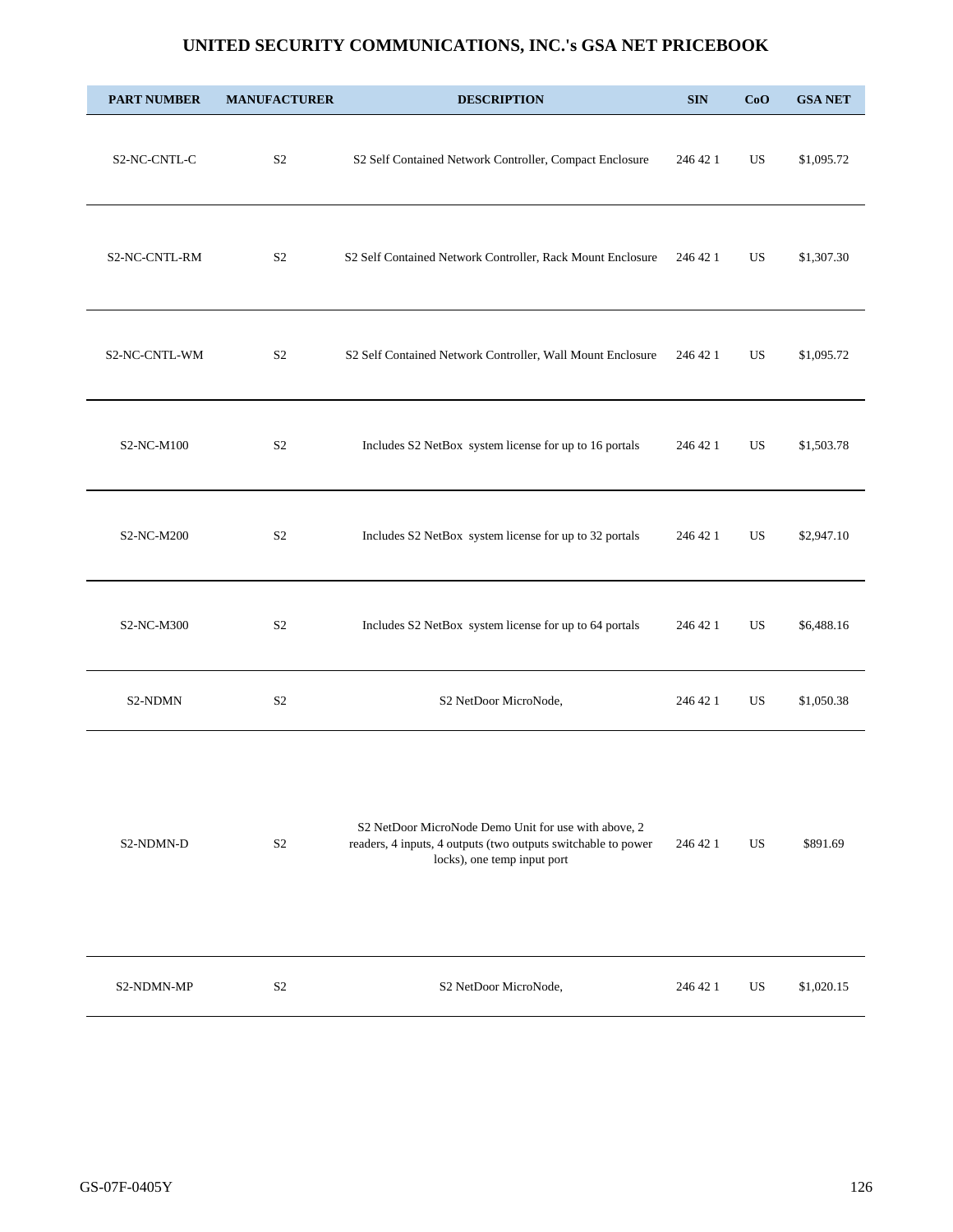| <b>PART NUMBER</b> | <b>MANUFACTURER</b> | <b>DESCRIPTION</b>                                                                                                  | <b>SIN</b> | CoO       | <b>GSA NET</b> |
|--------------------|---------------------|---------------------------------------------------------------------------------------------------------------------|------------|-----------|----------------|
| S2-NETDEMO         | S <sub>2</sub>      | S2 Portable Demo, NBSB1-C and MicroNode in rugged case for<br>use as a traveling demo. For System Integrators only. | 246 42 1   | US.       | \$5,130.98     |
| S2-NN-E10R-RM      | S <sub>2</sub>      | S2 Network Node with 10 readers, 20 inputs, 20 outputs<br>capability                                                | 246 42 1   | US        | \$4,277.08     |
| S2-NN-E10R-WM      | S <sub>2</sub>      | S2 Network Node with 10 readers, 20 inputs, 20 outputs<br>capability                                                | 246 42 1   | US        | \$4,035.26     |
| S2-NN-E12R-RM      | S <sub>2</sub>      | S2 Network Node with 12 readers, 24 inputs, 24 outputs<br>capability                                                | 246 42 1   | <b>US</b> | \$4,843.83     |
| S2-NN-E12R-WM      | S <sub>2</sub>      | S2 Network Node with 12 readers, 24 inputs, 24 outputs<br>capability                                                | 246 42 1   | <b>US</b> | \$4,600.50     |
| S2-NN-E14R-RM      | S <sub>2</sub>      | S2 Network Node with 14 readers, 28 inputs, 28 outputs<br>capability                                                | 246 42 1   | US        | \$5,409.07     |
| S2-NN-E14R-WM      | S <sub>2</sub>      | S2 Network Node with 14 readers, 28 inputs, 28 outputs<br>capability                                                | 246 42 1   | <b>US</b> | \$5,167.25     |
| S2-NN-E2R-C        | S <sub>2</sub>      | S2 Network Node with 2 readers, 4 inputs, 4 outputs capability,<br>Mini size enclosure                              | 246 42 1   | US        | \$1,730.48     |
| S2-NN-E2R-RM       | S <sub>2</sub>      | S2 Network Node with 2 readers, 4 inputs, 4 outputs capability                                                      | 246 42 1   | US        | \$2,013.10     |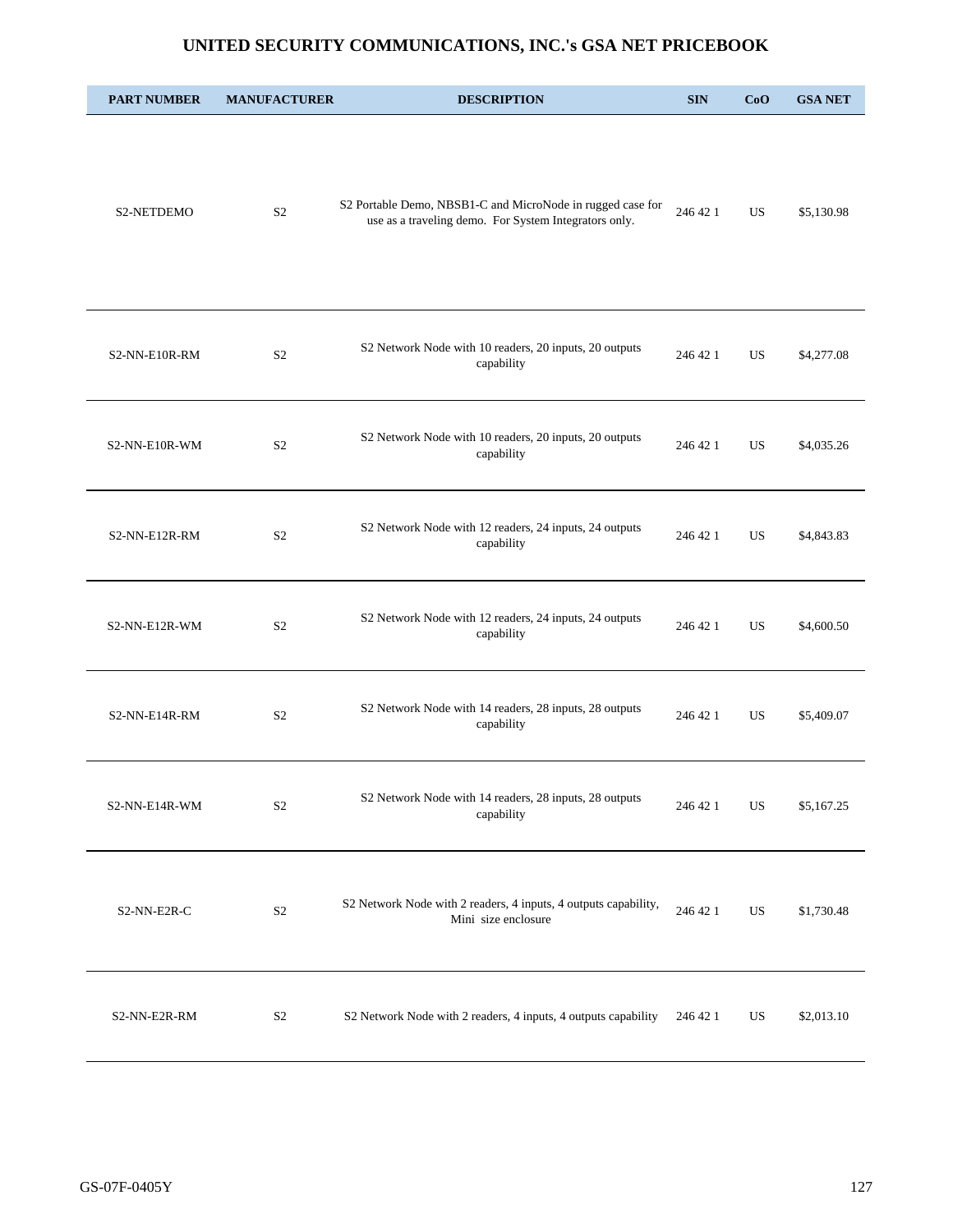| <b>PART NUMBER</b>     | <b>MANUFACTURER</b> | <b>DESCRIPTION</b>                                                                     | <b>SIN</b> | CoO | <b>GSA NET</b> |
|------------------------|---------------------|----------------------------------------------------------------------------------------|------------|-----|----------------|
| S2-NN-E2R-WM           | S <sub>2</sub>      | S2 Network Node with 2 readers, 4 inputs, 4 outputs capability                         | 246 42 1   | US. | \$1,771.28     |
| S2-NN-E4R-C            | S <sub>2</sub>      | S2 Network Node with 4 readers, 8 inputs, 8 outputs capability,<br>Mini size enclosure | 246 42 1   | US. | \$2,295.72     |
| S2-NN-E4R-RM           | S <sub>2</sub>      | S2 Network Node with 4 readers, 8 inputs, 8 outputs capability                         | 246 42 1   | US  | \$2,579.85     |
| S2-NN-E4R-WM           | S <sub>2</sub>      | S2 Network Node with 4 readers, 8 inputs, 8 outputs capability                         | 246 42 1   | US. | \$2,336.52     |
| S2-NN-E6R-RM           | S <sub>2</sub>      | S2 Network Node with 6 readers, 12 inputs, 12 outputs<br>capability                    | 246 42 1   | US. | \$3,145.09     |
| S2-NN-E6R-WM           | S <sub>2</sub>      | S2 Network Node with 6 readers, 12 inputs, 12 outputs<br>capability                    | 246 42 1   | US. | \$2,903.27     |
| S2-NN-E8R-RM           | S <sub>2</sub>      | S2 Network Node with 8 readers, 16 inputs, 16 outputs<br>capability                    | 246 42 1   | US. | \$3,711.84     |
| S2-NN-E8R-WM           | S <sub>2</sub>      | S2 Network Node with 8 readers, 16 inputs, 16 outputs<br>capability                    | 246 42 1   | US  | \$3,468.51     |
| S <sub>2</sub> -NN-E-C | S <sub>2</sub>      | S2 Network Node (no accessory application blades included<br>here)                     | 246 42 1   | US  | \$1,630.73     |
| S2-NN-E-RM             | S <sub>2</sub>      | S2 Network Node (no accessory application blades included<br>here)                     | 246 42 1   | US. | \$1,913.35     |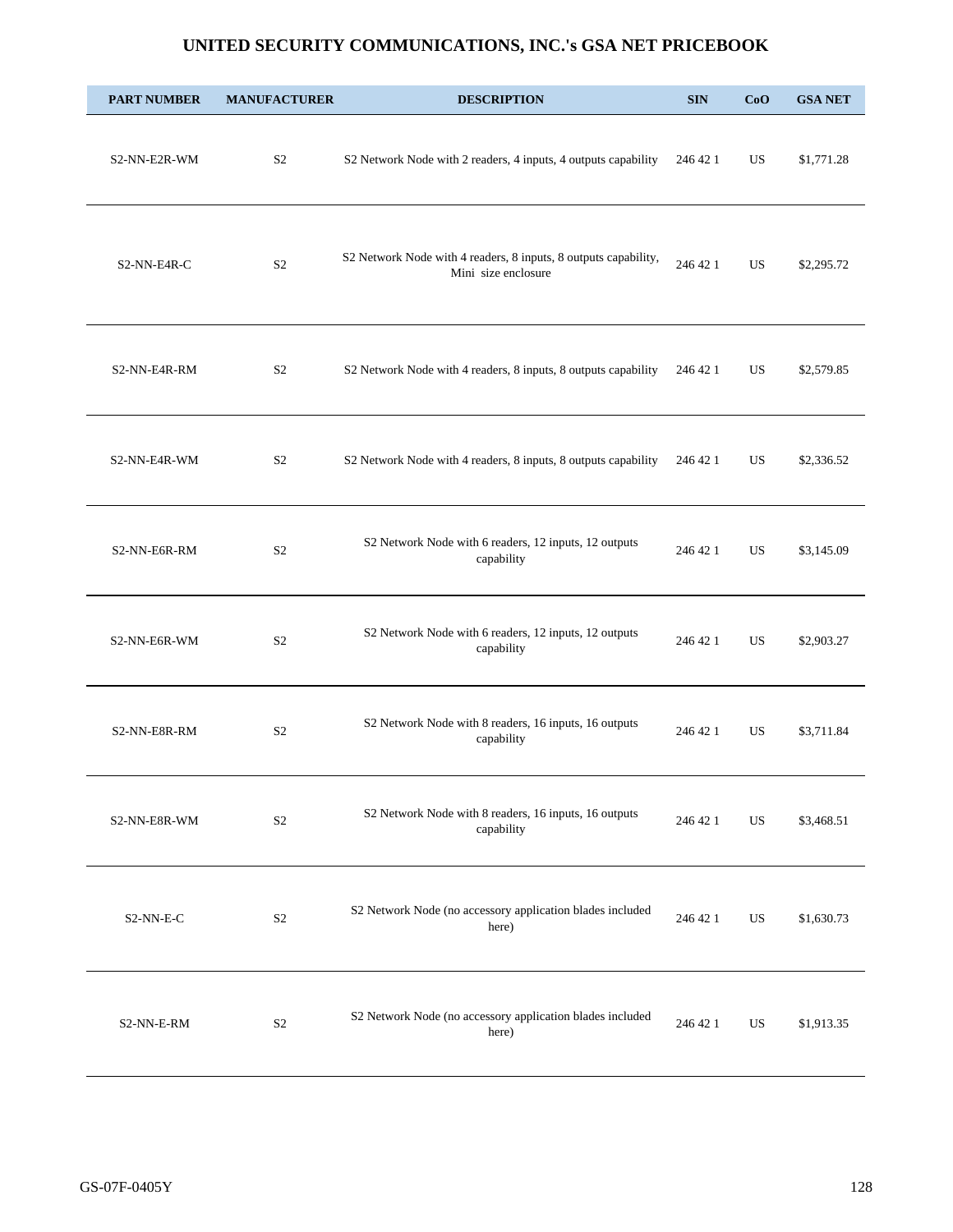| <b>PART NUMBER</b> | <b>MANUFACTURER</b> | <b>DESCRIPTION</b>                                                                                                                                                                                                                                                    | <b>SIN</b> | CoO       | <b>GSA NET</b> |
|--------------------|---------------------|-----------------------------------------------------------------------------------------------------------------------------------------------------------------------------------------------------------------------------------------------------------------------|------------|-----------|----------------|
| S2-NN-E-WM         | S <sub>2</sub>      | S2 Network Node (no accessory application blades included<br>here)                                                                                                                                                                                                    | 246 42 1   | <b>US</b> | \$1,670.03     |
| S2-NVR-CAM         | S <sub>2</sub>      | Video Integration Software License for S2 NetBox / Milestone<br>Integration, when Milestone XProtect Enterprise/Professional is<br>not purchased from S2 Security. Video Management System<br>Integration Option integration license fee per camera beyond the<br>ini | 246 42 1   | <b>US</b> | \$113.35       |
| S2-NVR-CON         | S <sub>2</sub>      | <b>ONSSI NetDVMS Integration Software Video Management</b><br>System Integration Option integration license fee per camera<br>beyond the initial 4 camera integration licenses included with<br>Option license                                                        | 246 42 1   | <b>US</b> | \$113.35       |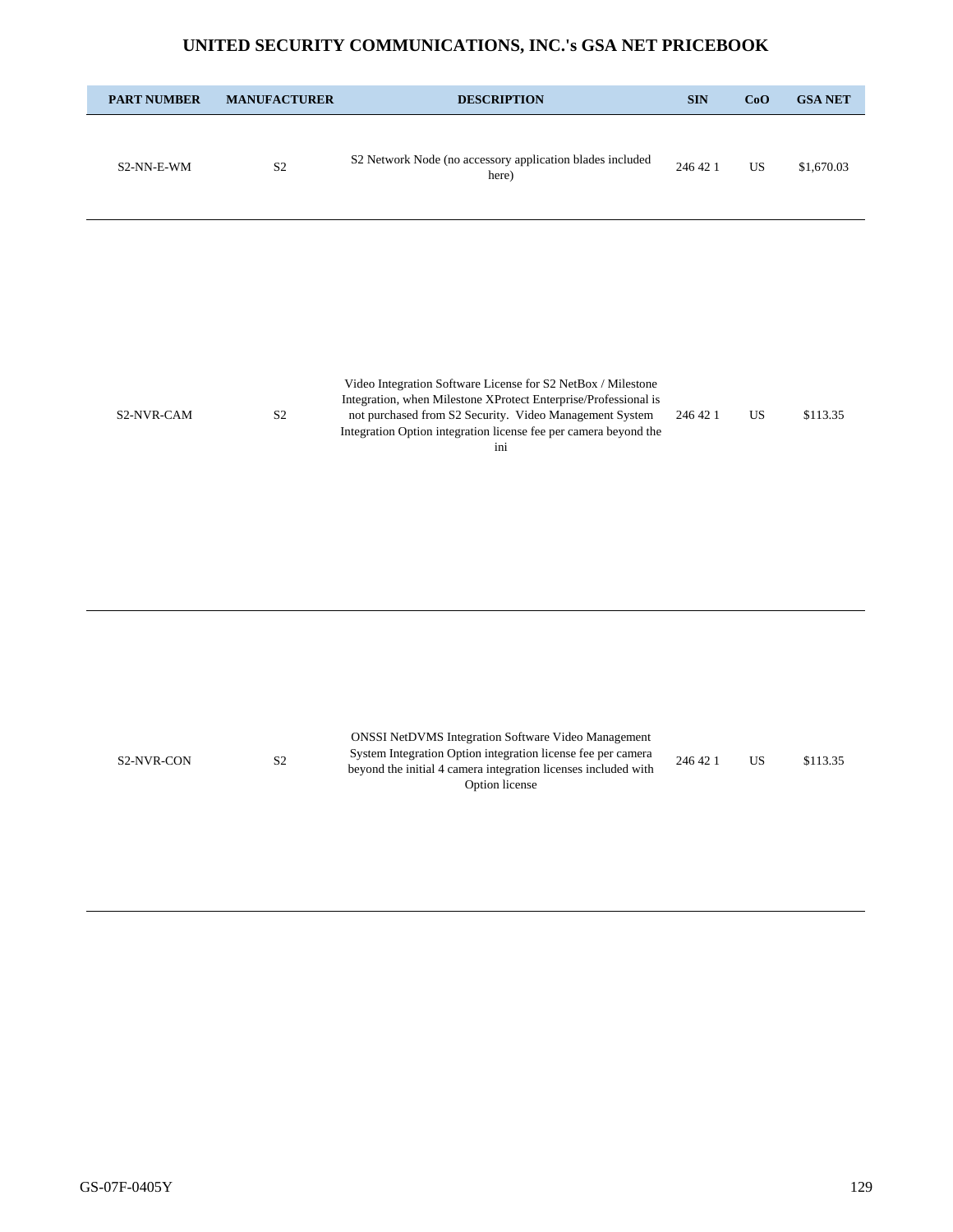| <b>PART NUMBER</b> | <b>MANUFACTURER</b> | <b>DESCRIPTION</b>                                                                                                                                                                                                                                                   | <b>SIN</b> | CoO       | <b>GSA NET</b> |
|--------------------|---------------------|----------------------------------------------------------------------------------------------------------------------------------------------------------------------------------------------------------------------------------------------------------------------|------------|-----------|----------------|
| S2-NVR-MS          | S <sub>2</sub>      | Milestone Systems XProtect Enterprise NVR Server software,<br>includes S2 NetBox Server Integration License, for cameras<br>please use the per camera licensing part number and cost of the<br>S2-NVR-MSCAM, see special notes below1,2,4 One required<br>per system | 246 42 1   | US        | \$2,267.00     |
| S2-NVR-MSCAM       | S <sub>2</sub>      | Milestone Systems XProtect Enterprise NVR license fee per<br>camera, includes S2 NetBox per camera Integration License, 3,4<br>one is required for each camera on the system.                                                                                        | 246 42 1   | <b>US</b> | \$305.29       |
| S2-NVR-MSCAMP      | S <sub>2</sub>      | Milestone Systems XProtect Professional NVR license fee per<br>camera, includes S2 NetBox per camera Integration License, 3,4<br>one is required for each camera on the system.                                                                                      | 246 42 1   | US        | \$158.69       |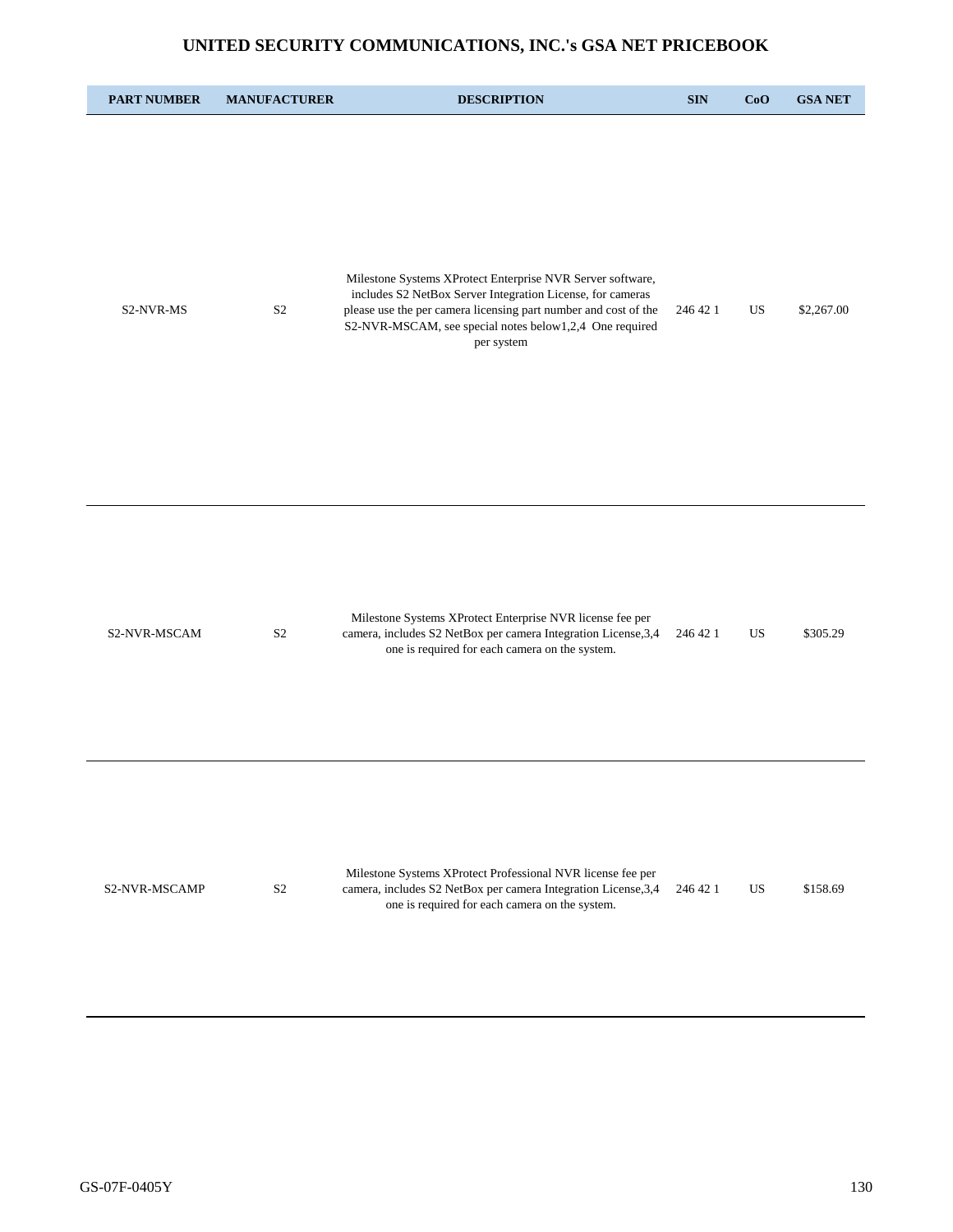| <b>PART NUMBER</b> | <b>MANUFACTURER</b> | <b>DESCRIPTION</b>                                                                                                                                                                                                                                                    | <b>SIN</b> | CoO | <b>GSA NET</b> |
|--------------------|---------------------|-----------------------------------------------------------------------------------------------------------------------------------------------------------------------------------------------------------------------------------------------------------------------|------------|-----|----------------|
| S2-NVR-MSP         | $\mathbf{S}2$       | Milestone Systems XProtect Professional NVR Server software,<br>includes S2 NetBox Server Integration License, for cameras<br>please use the per camera licensing part number and cost of the<br>S2-NVR-MSCAM, see special notes below1,2,4 One required<br>per syste | 246 42 1   | US  | \$566.75       |
| S2-NVR-SMS         | S <sub>2</sub>      | Video Integration Software License for S2 NetBox / Milestone<br>Integration, when Milestone XProtect Enterprise/Professional is<br>not purchased from S2 Security. Video Management System<br>Integration Option, Milestone Systems XProtect<br>Enterprise/Profession | 246 42 1   | US  | \$377.83       |
| S2-NVR-SON         | S <sub>2</sub>      | <b>ONSSI NetDVMS Integration Software Video Management</b><br>System Integration Option, includes integration license up to 4<br>cameras                                                                                                                              | 246 42 1   | US  | \$377.83       |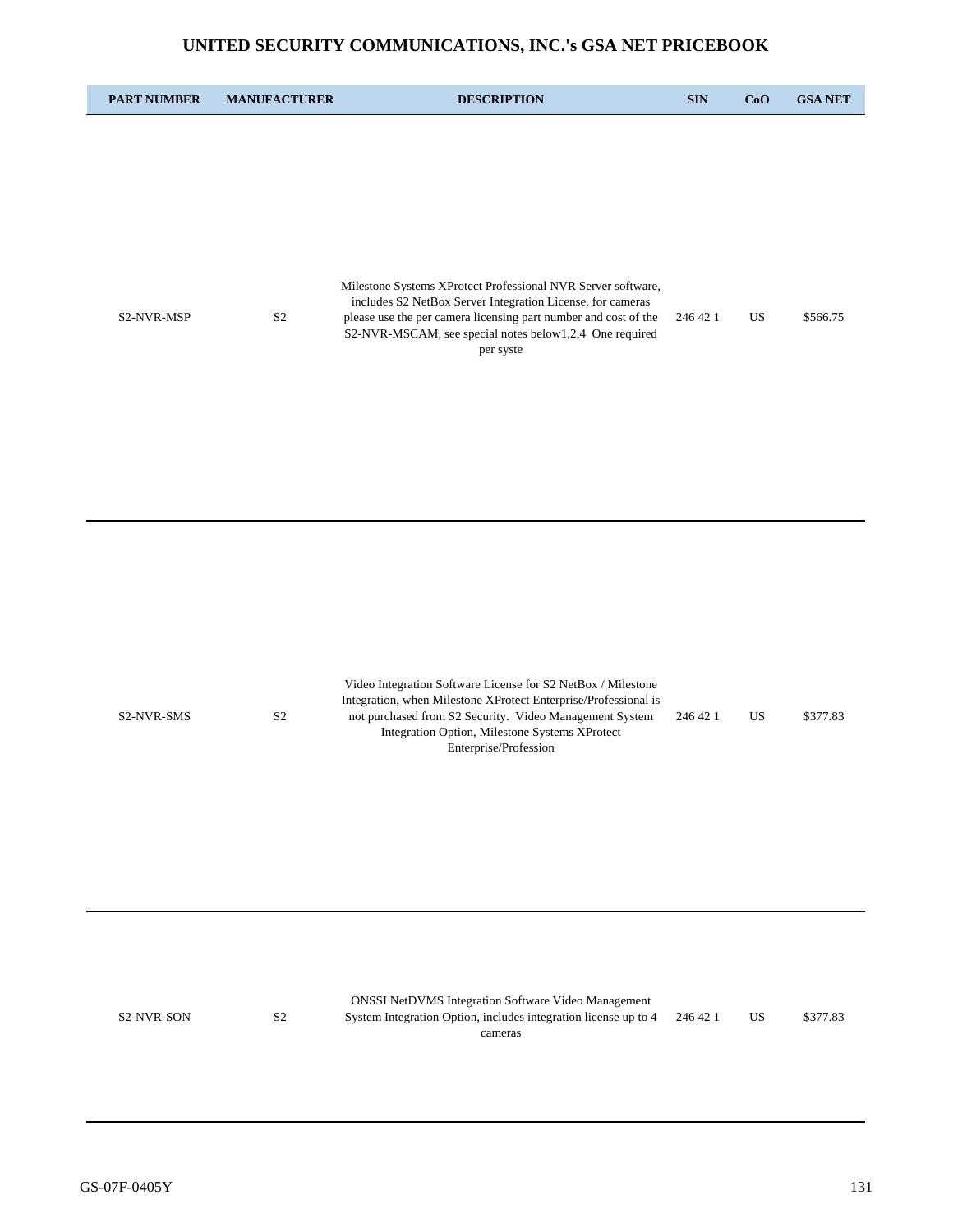| <b>PART NUMBER</b> | <b>MANUFACTURER</b> | <b>DESCRIPTION</b>                                                                                | <b>SIN</b> | CoO       | <b>GSA NET</b> |
|--------------------|---------------------|---------------------------------------------------------------------------------------------------|------------|-----------|----------------|
| S2-NVR-XMC         | S <sub>2</sub>      | 12 month Periodic Maintenance Agreement for Milestone<br>XProtect Enterprise camera, per camera   | 246 42 1   | US        | \$57.43        |
| S2-NVR-XMCP        | S <sub>2</sub>      | 12 month Periodic Maintenance Agreement for Milestone<br>XProtect Professional camera, per camera | 246 42 1   | US        | \$30.23        |
| <b>S2-NVR-XMS</b>  | S <sub>2</sub>      | 12 month Periodic Maintenance Agreement for Milestone<br>XProtect Enterprise NVR server           | 246 42 1   | <b>US</b> | \$408.06       |
| S2-NVR-XMSP        | S <sub>2</sub>      | 12 month Periodic Maintenance Agreement for Milestone<br>XProtect Professional NVR server         | 246 42 1   | US        | \$102.77       |
| S2-OTIS            | $\mathbf{S}2$       | Otis Elevator Compass Integration plus any additional<br>consulting services as required          | 246 42 1   | US        | \$12,619.65    |
| S2-OUTP            | S <sub>2</sub>      | Relay controlled output application extension blade: 8 outputs                                    | 246 42 1   | US        | \$436.78       |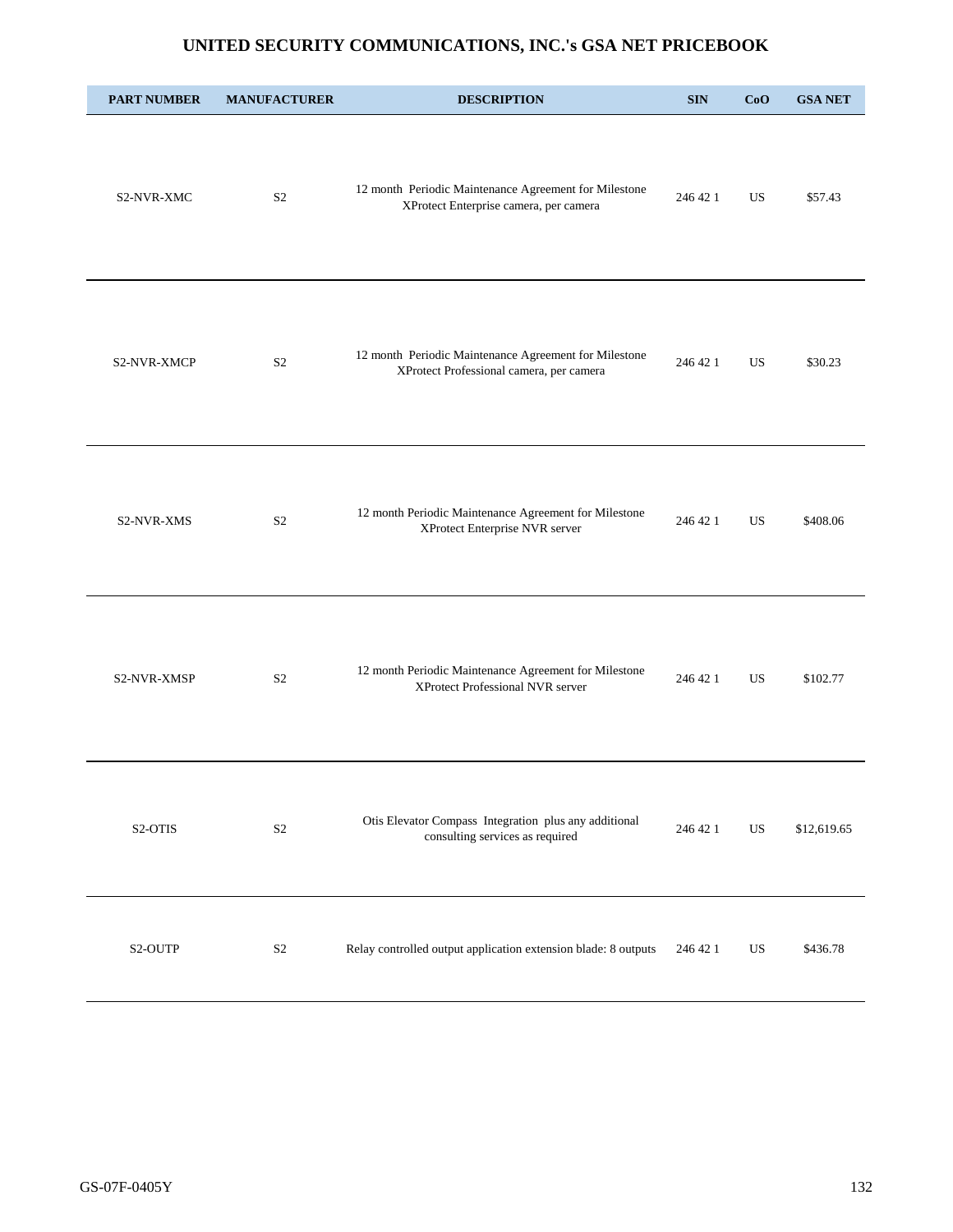| <b>PART NUMBER</b>                                           | <b>MANUFACTURER</b> | <b>DESCRIPTION</b>                                                                                                                                         | <b>SIN</b> | CoO | <b>GSA NET</b> |
|--------------------------------------------------------------|---------------------|------------------------------------------------------------------------------------------------------------------------------------------------------------|------------|-----|----------------|
| <b>S2-PRO NETBOX ON</b><br>SITE COMMISSIONING<br><b>SERV</b> | S <sub>2</sub>      | S2 NetBox Systems on site commissioning services, daily rate<br>plus travel and living expenses                                                            | 246 42 1   | US  | \$2,418.14     |
| S <sub>2</sub> -PRO-TS                                       | S <sub>2</sub>      | Tech Support partitioning, etc. projects performed by Tech<br>Support Unit Price per Hour                                                                  | 246 42 1   | US  | \$252.39       |
| S2-PWR-STD                                                   | S <sub>2</sub>      | Standard S2 NetBox power supply 85-260 VAC / 47-440Hz<br>(Replacement / Spare)                                                                             | 246 42 1   | US. | \$63.48        |
| S2-RLI                                                       | S <sub>2</sub>      | Remote Lock Integration, - Integration to each ASSA-Abloy Wi-<br>Fi based locksets.                                                                        | 246 42 1   | US. | \$226.70       |
| S2-RMK                                                       | S <sub>2</sub>      | S2 Network Node Rack Mount Enclosure Accessory Rails                                                                                                       | 246 42 1   | US. | \$120.91       |
| $S2-SL2$                                                     | $\mathbf{S2}$       | 16 Portal to 32 Portal one-time system license upgrade for S2<br>NetBox or S2 NetBox Extreme, Increases portal capacity from<br>16 portal up to 32 portal. | 246 42 1   | US  | \$1,828.72     |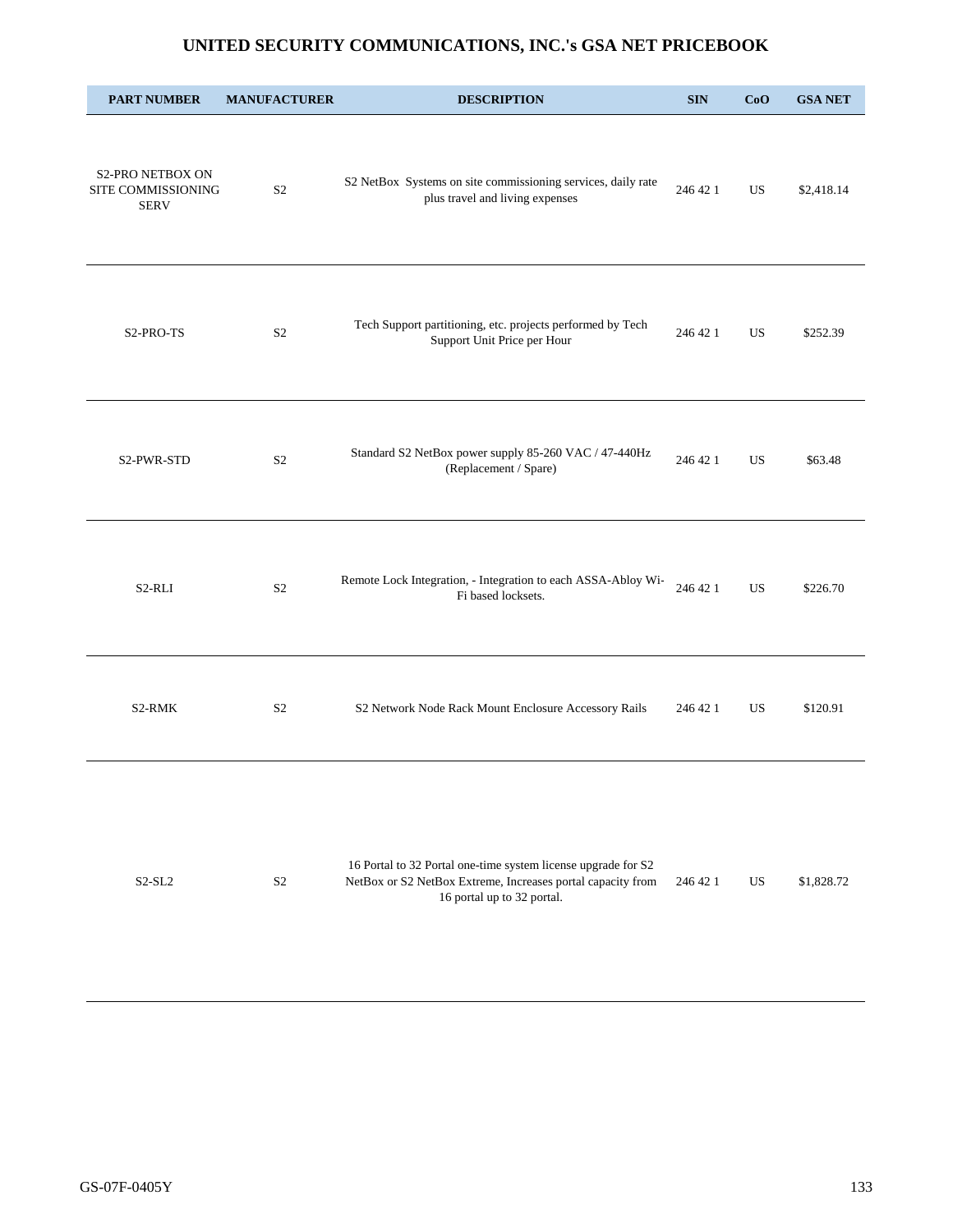| <b>PART NUMBER</b> | <b>MANUFACTURER</b> | <b>DESCRIPTION</b>                                                                                                                                                                                                                                                   | $\mathbf{SIN}$ | CoO         | <b>GSA NET</b> |
|--------------------|---------------------|----------------------------------------------------------------------------------------------------------------------------------------------------------------------------------------------------------------------------------------------------------------------|----------------|-------------|----------------|
| $S2-SL3$           | S <sub>2</sub>      | 32 Portal to 64 Portal one-time system license upgrade for S2<br>NetBox or S2 NetBox Extreme, Increases portal capacity from<br>32 portal up to 64 portal.                                                                                                           | 246 42 1       | US          | \$4,314.86     |
| $S2-SL4$           | S <sub>2</sub>      | 64 Portal to 128 Portal one-time system license upgrade for S2<br>NetBox Extreme, Increases portal capacity from 64 portals up to<br>128 portals.                                                                                                                    | 246 42 1       | US          | \$5,907.81     |
| S2-SL-ULTRA        | S <sub>2</sub>      | 64 Portal S2 NetBox or S2 NetBox Extreme to 2U high Rack<br>Mount server. S2 Controller-ONLY Head-end Cabinet.<br>Includes S2 Network Controller Hardware and Software. Dual<br>drives in a raid 1 configuration. Supports up to 256 Nodes 128<br>Portals Expandable | 246 42 1       | US          | \$11,487.66    |
| S2-TEMP            | $\mathbf{S2}$       | Temperature Input application extension blade: 8 temperature<br>inputs                                                                                                                                                                                               | 246 42 1       | $_{\rm US}$ | \$405.04       |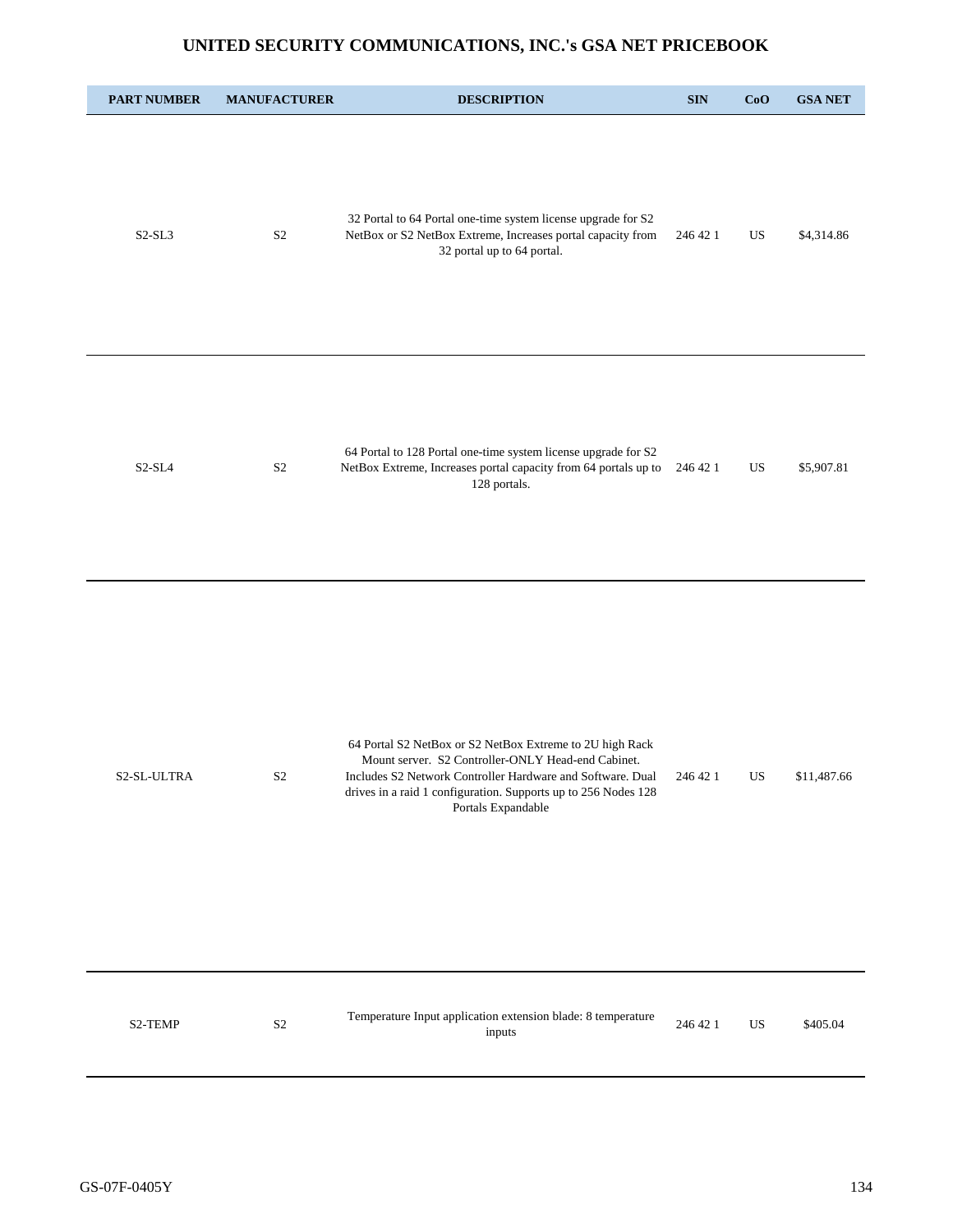| <b>PART NUMBER</b> | <b>MANUFACTURER</b> | <b>DESCRIPTION</b>                                                                                                                                                                                                                                                   | $\mathbf{SIN}$ | CoO         | <b>GSA NET</b> |
|--------------------|---------------------|----------------------------------------------------------------------------------------------------------------------------------------------------------------------------------------------------------------------------------------------------------------------|----------------|-------------|----------------|
| S2-TEMP-PR         | $\mathbf{S2}$       | Temperature Sensor probe, each                                                                                                                                                                                                                                       | 246 42 1       | $_{\rm US}$ | \$113.35       |
| S2-ULTRA-128       | S <sub>2</sub>      | 2U high Rack Mount Enterprise Ultra. Includes S2 Network<br>Controller Hardware and Software. Dual drives in a raid 1<br>configuration. Supports up to 256 Nodes 128 Readers<br>Expandable up to 3584 Readers (14x256). No application<br>blades may be added to thi | 246 42 1       | US          | \$18,136.02    |
| S2-ULTRA-192       | S <sub>2</sub>      | 2U high Rack Mount Enterprise Ultra. Includes S2 Network<br>Controller Hardware and Software. Dual drives in a raid 1<br>configuration. Supports up to 256 Nodes 192 Readers<br>Expandable up to 3584 Readers (14x256). No application<br>blades may be added to thi | 246 42 1       | US          | \$21,158.69    |
| S2-ULTRA-R64       | S <sub>2</sub>      | 64 Reader Expansion for expanding an existing Enterprise Ultra<br>system                                                                                                                                                                                             | 246 42 1       | US          | \$3,778.34     |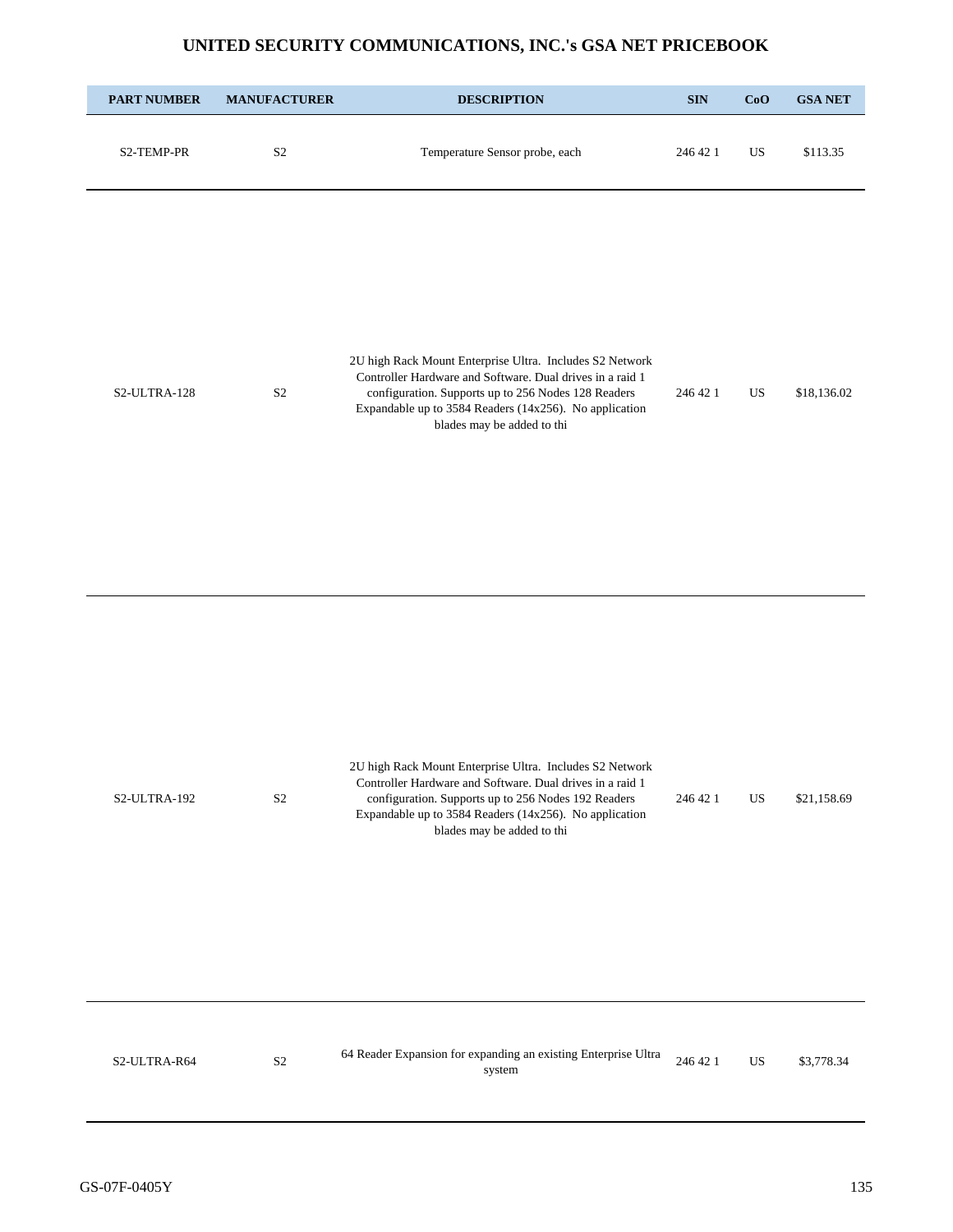| <b>PART NUMBER</b> | <b>MANUFACTURER</b> | <b>DESCRIPTION</b>                                                                                                                                                                                                                                                     | <b>SIN</b> | CoO       | <b>GSA NET</b> |
|--------------------|---------------------|------------------------------------------------------------------------------------------------------------------------------------------------------------------------------------------------------------------------------------------------------------------------|------------|-----------|----------------|
| S2-VMS-B-DM        | $\rm S2$            | Dedicated Micro DVR Integration Software Video<br>Management System Integration Option, Dedicated Micros<br>DVIP or DS2-AD, Panasonic HD300a integration, integration<br>license up to 4 camera, supports up to 16 DVRs                                                | 246 42 1   | <b>US</b> | \$315.49       |
| S2-VMS-B-EX        | $\mathbf{S2}$       | ExacqVision Integration Software exacqVision Video<br>Management System (VMS) V4.1 and S2 NetBox Security<br>Management System v4.0 build 373 or higher Integration<br>Option integration license fee per camera beyond the initial 4<br>camera integration licenses i | 246 42 1   | <b>US</b> | \$315.49       |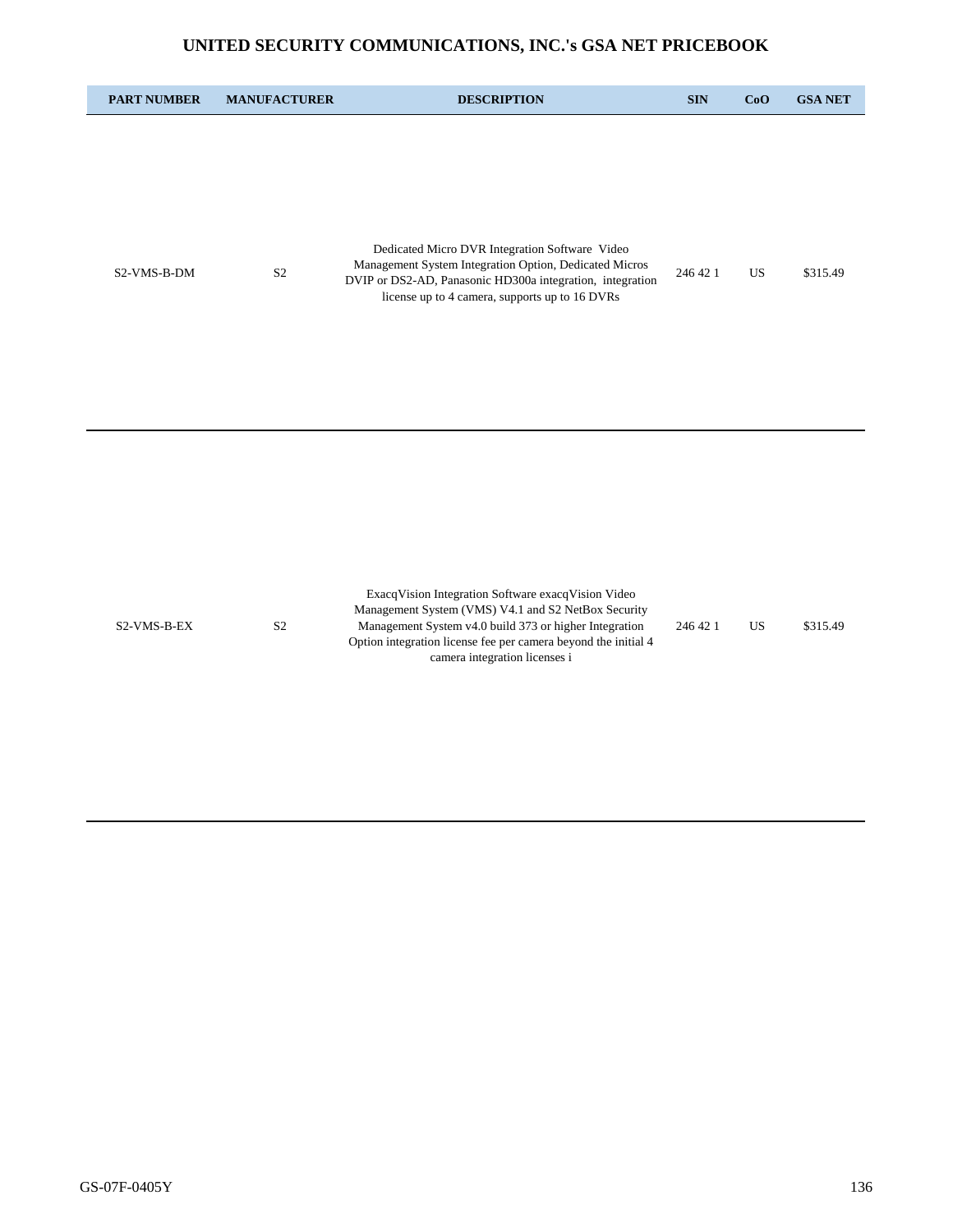## **UNITED SECURITY COMMUNICATIONS, INC.'s GSA NET PRICEBOOK**

| <b>PART NUMBER</b> | <b>MANUFACTURER</b> | <b>DESCRIPTION</b>                                                                                                                                                                                                                                                     | $\mathbf{SIN}$ | CoO | <b>GSA NET</b> |
|--------------------|---------------------|------------------------------------------------------------------------------------------------------------------------------------------------------------------------------------------------------------------------------------------------------------------------|----------------|-----|----------------|
| S2-VMS-B-MS        | S <sub>2</sub>      | Video Integration Software License for S2 NetBox / Milestone<br>Integration, when Milestone XProtect Enterprise/Professional is<br>not purchased from S2 Security. Video Management System<br>Integration Option, Milestone Systems XProtect<br>Enterprise/Professiona | 246 42 1       | US  | \$315.49       |
| S2-VMS-B-ON        | S <sub>2</sub>      | <b>ONSSI NetDVMS Integration Software Video Management</b><br>System Integration Option, ONSSI includes integration license<br>up to 4 cameras                                                                                                                         | 246 42 1       | US  | \$315.49       |
| S2-VMS-B-SL        | S <sub>2</sub>      | Salient Integration Software Salient Video Management System<br>Integration Option, Salient CompleteView ONE, Pro, or<br>Enterprise v3.5.2 or higher and S2 NetBox Security<br>Management System v4.1, build 452 or higher includes<br>integration license up to 4     | 246 42 1       | US. | \$94.65        |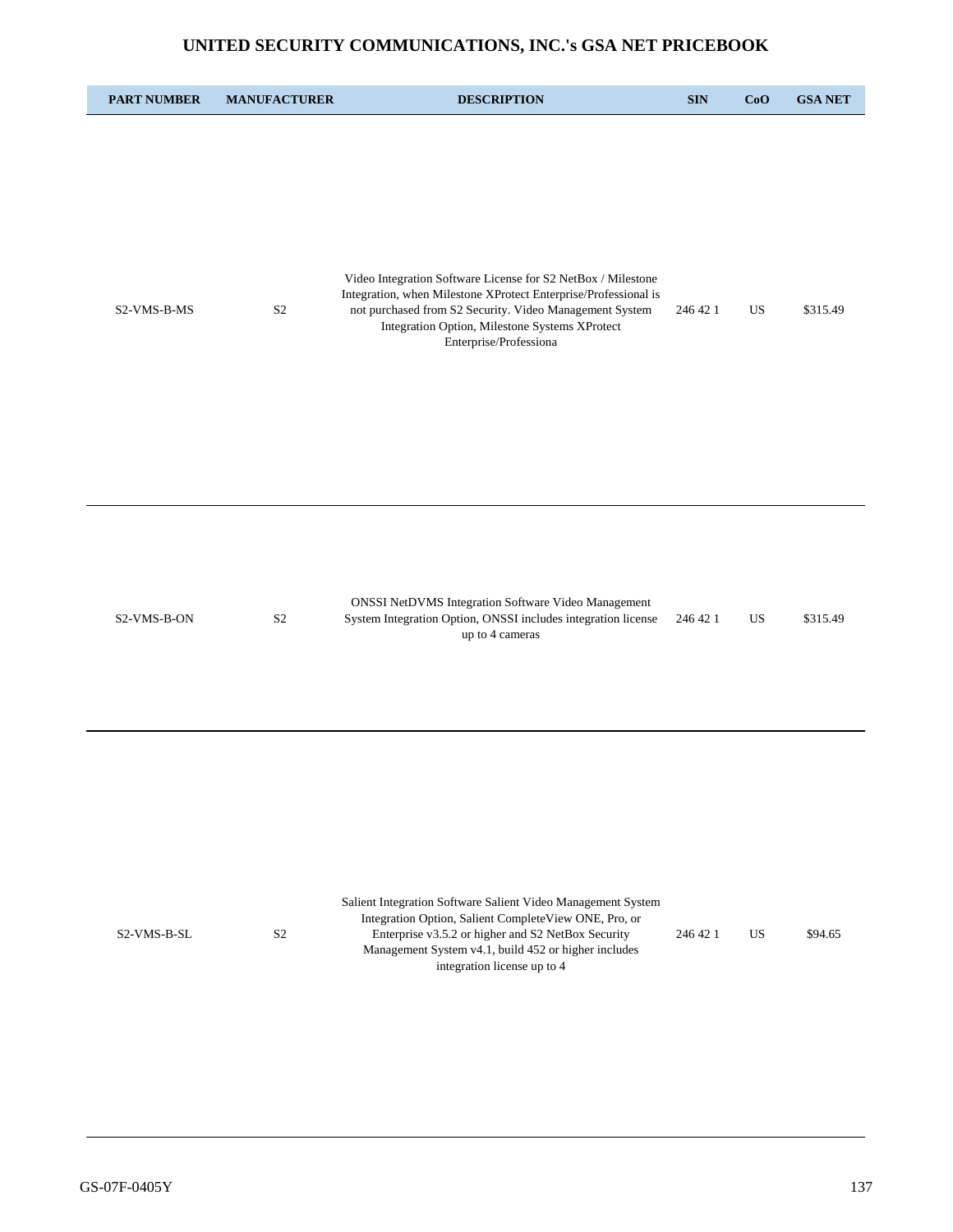## **UNITED SECURITY COMMUNICATIONS, INC.'s GSA NET PRICEBOOK**

| <b>PART NUMBER</b> | <b>MANUFACTURER</b> | <b>DESCRIPTION</b>                                                                                                                                                                                                                                                    | <b>SIN</b> | CoO | <b>GSA NET</b> |
|--------------------|---------------------|-----------------------------------------------------------------------------------------------------------------------------------------------------------------------------------------------------------------------------------------------------------------------|------------|-----|----------------|
| S2-VMS-C-DM        | S <sub>2</sub>      | Video Management System Integration Option integration<br>license fee per camera beyond the initial 4 camera integration<br>licenses included with Option license                                                                                                     | 246 42 1   | US  | \$94.65        |
| S2-VMS-C-EX        | $\mathbf{S2}$       | exacqVision Video Management System Integration Option<br>integration license fee per camera beyond the initial 4 camera<br>integration licenses included with Option license                                                                                         | 246 42 1   | US  | \$94.65        |
| S2-VMS-C-MS        | $\mathbf{S2}$       | Video Integration Software License for S2 NetBox / Milestone<br>Integration, when Milestone XProtect Enterprise/Professional is<br>not purchased from S2 Security. Video Management System<br>Integration Option integration license fee per camera beyond the<br>ini | 246 42 1   | US  | \$94.65        |